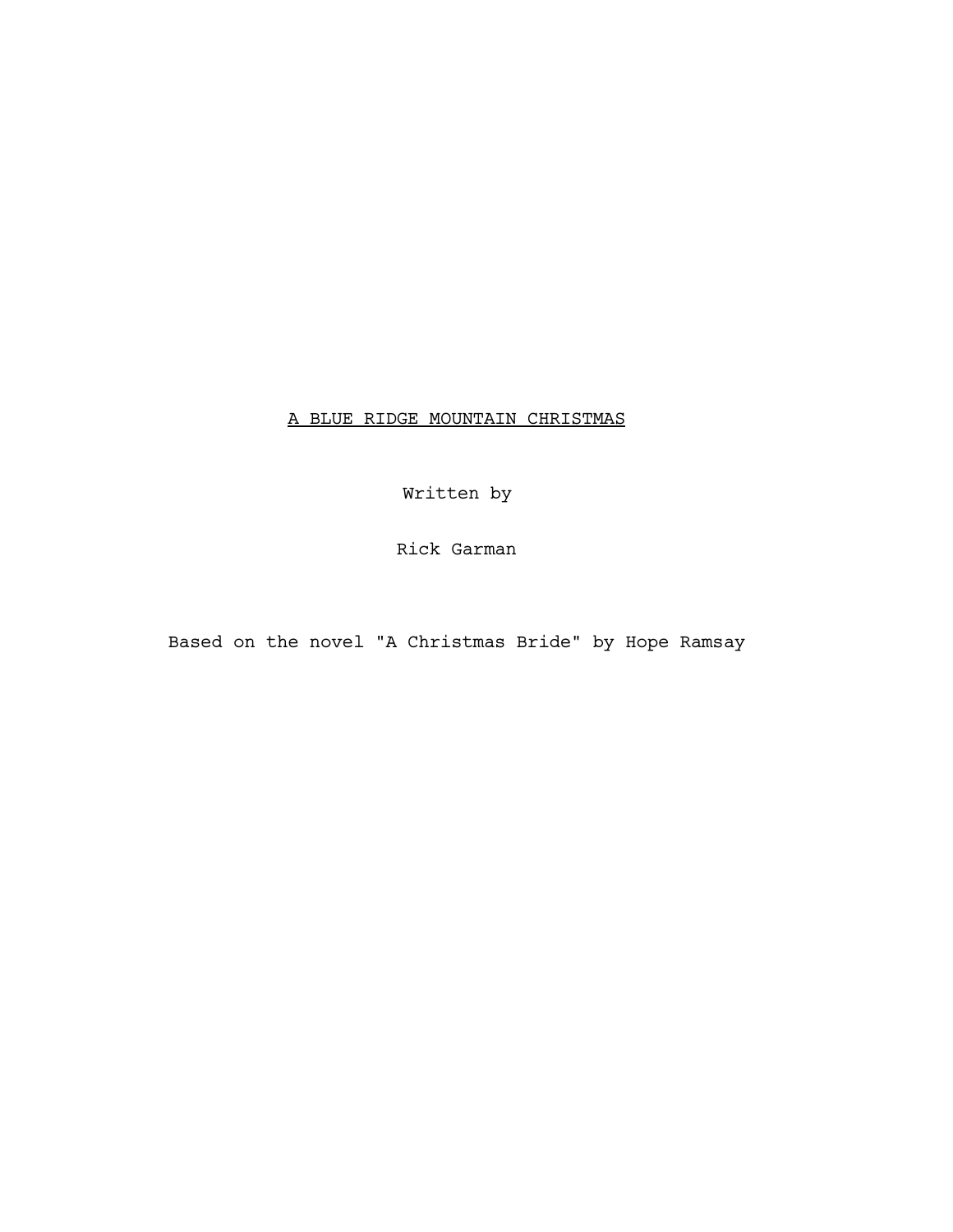EXT. NEW YORK CITY - DAY

Over establishing shots of a snowy, Christmas decorated New York City we hear a group of people singing "We Wish You a Merry Christmas."

EXT. NEW YORK CITY HOTEL - DAY

The singing continues as we see an upscale New York City hotel that is completely decked out with holiday décor.

INT. NEW YORK CITY HOTEL - BREAK ROOM - DAY

The people we have been listening to singing are a group of employees of the hotel who have gathered in the merrily decorated break room for a Christmas party. One of the people is WILLOW PETERSEN (30s, passionate, a fixer, funny, All-American), who is enthusiastically leading the impromptu choir. They finish up and there is applause then Willow turns to face everyone.

> WILLOW Thank you everyone for agreeing to celebrate Christmas so early. I know it's still four weeks away but since I'm going to be on vacation...

A co-worker, TASHA, pipes up.

TASHA No one can say no to you, Willow.

Everyone laughs - it's funny because it's true. The rest of the crowd starts mingling and chatting as Willow approaches Tasha with something behind her back.

> WILLOW I don't know if that's true, but I have found that a plate of Christmas cookies can make all the difference when asking for a favor.

Willow pulls out a plate of cookies from behind her back.

TASHA I'm covering for you while you're gone, what else do you need?

WILLOW Someone to water the plants in my office?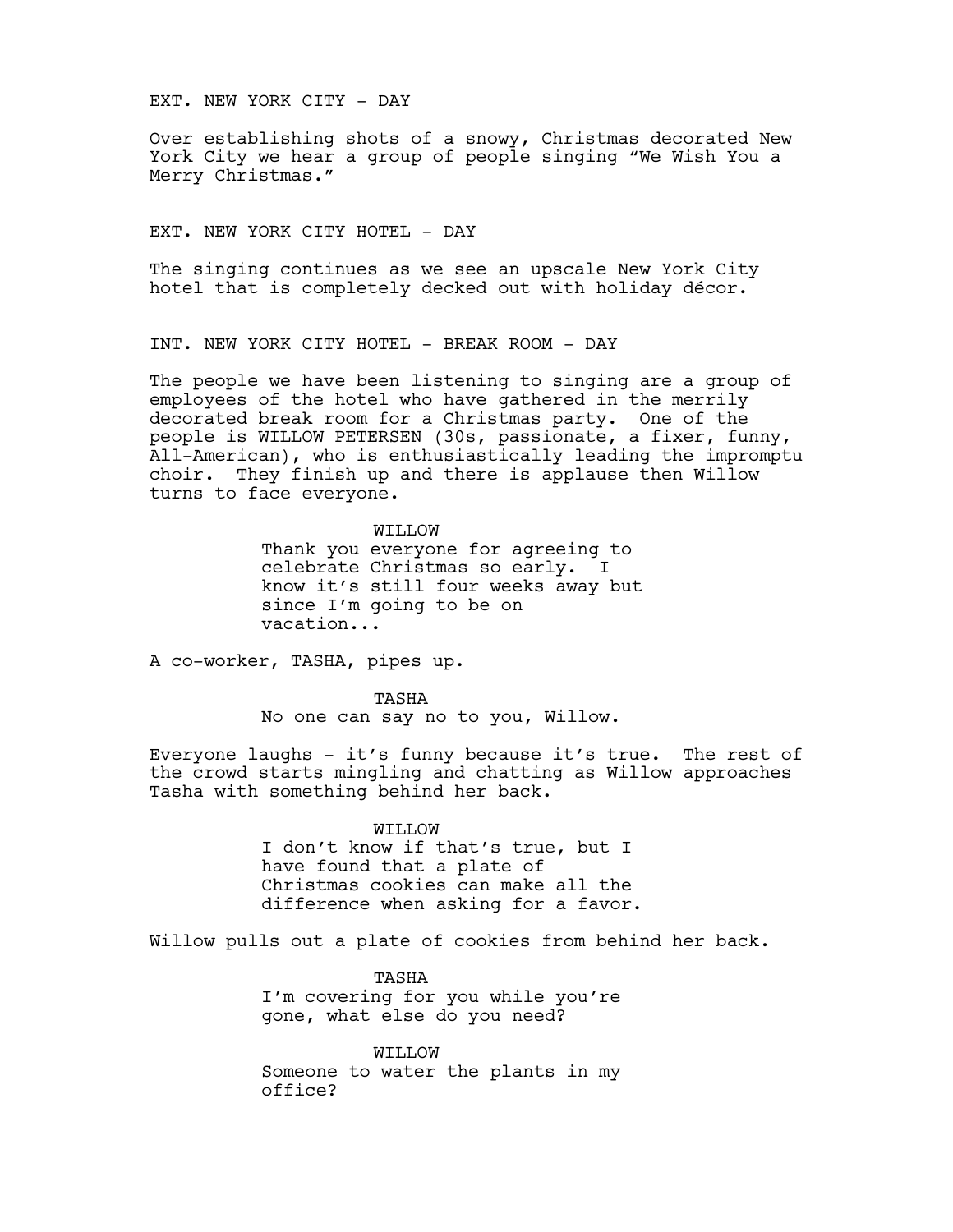TASHA

Willow!

WILLOW Tasha, please! I'm going to be out for a month. They need lots of Christmas love.

### TASHA

That's so exciting that your sister is getting married. You're going to have a busy holiday.

WILLOW True, but I think it'll be fun. And, it'll keep me from thinking about getting transferring again.

TASHA (shakes her head) Every two years like clockwork.

Where do you think they're sending you this time?

WILLOW We just invested in a ski resort in Colorado. That's my guess.

TASHA (shrugs) There are worse places to get transferred. Do you like to ski?

WILLOW I guess I'll find out. (looks at watch) I need to hit the road. About those plants?

TASHA I want more cookies.

WILLOW

Deal! Merry Christmas, Tasha. Merry Christmas everyone!

Everyone waves and wishes Willow a Merry Christmas as she hurries out of the breakroom.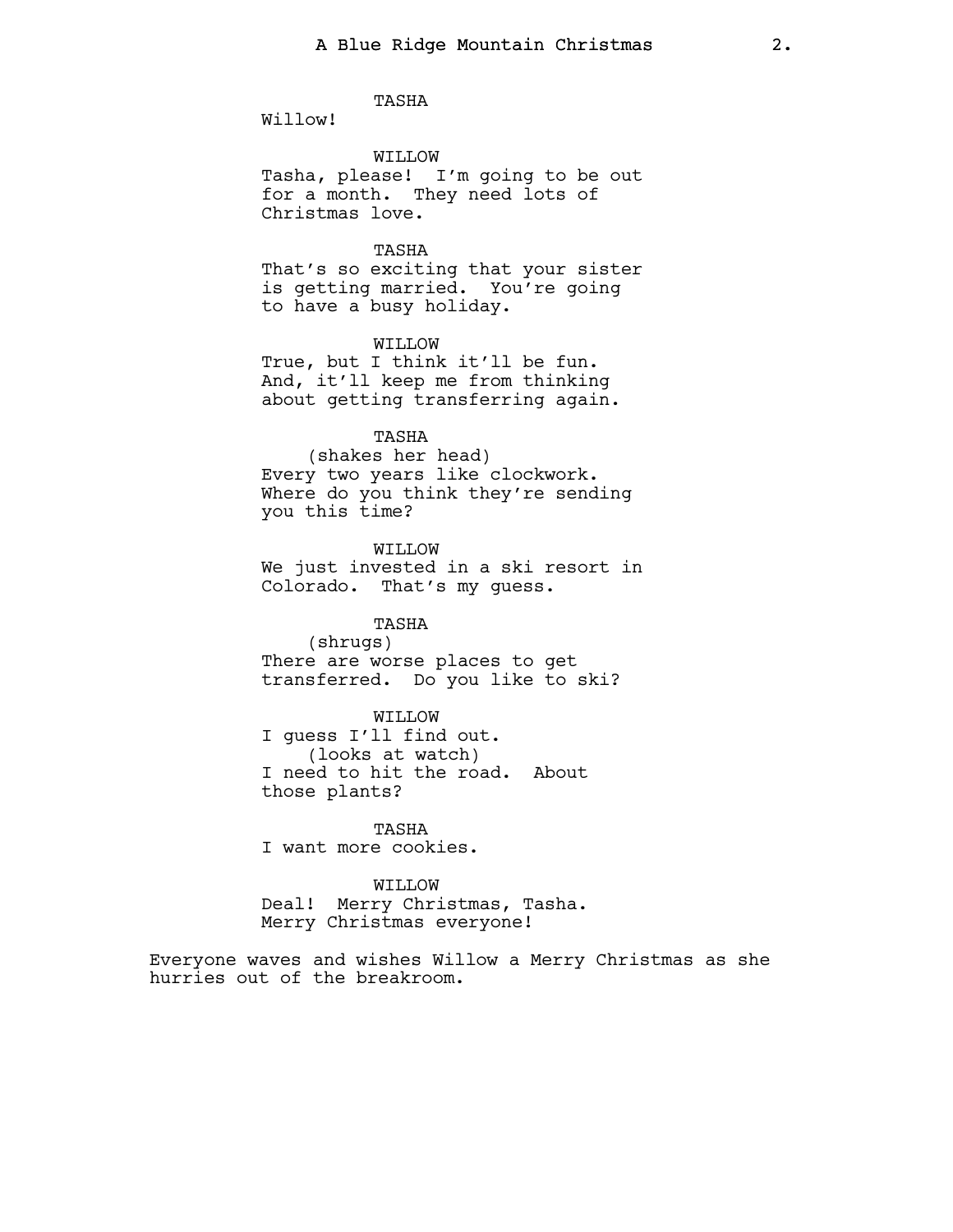EXT. BLUE RIDGE MOUNTAINS HIGHWAY - DAY

As Christmas music plays, we see an establishing shot of a highway cutting through the gorgeous, snow-capped Blue Ridge Mountains of Virginia. We see a car driving down the road.

### EXT. SHENANDOAH FALLS - DAY

Establishing shots of Shenandoah Falls, a charming burg nestled in the mountains. The middle-America type main street of the town has a dusting of snow and is done up for Christmas, with lights, ornaments, wreaths on the lamp posts, and other festive decorations.

In the town square we see things being set up for a Christmas market - stalls, booths, vendors, games and the like, plus room for a big Christmas tree.

Willow's car comes down the street and pulls into a parking space along Main Street. She gets out and looks around, happy to be home.

EXT. JAYBIRD CAFE - DAY

Willow walks up to the Jaybird Cafe, a cute diner on the main street of Shenandoah Falls that is extensively decorated for Christmas, but that isn't stopping JUNI PETERSEN (early 30s, expressive, enthusiastic, cute) from adding more.

> WILLOW Juni, I'm not sure the building can take the weight of any more Christmas decorations.

Juni sees Willow, screams, and goes to hug her fiercely.

JUNI Willow! You're here!

WILLOW Where else would I be?. My little sister is getting married!

JUNI Yeah, I am! In four weeks I will be Mrs. Austin Boyle. Juni Boyle. Juni Petersen hyphen Boyle.

WILLOW You've been writing that on all of your notebooks, haven't you?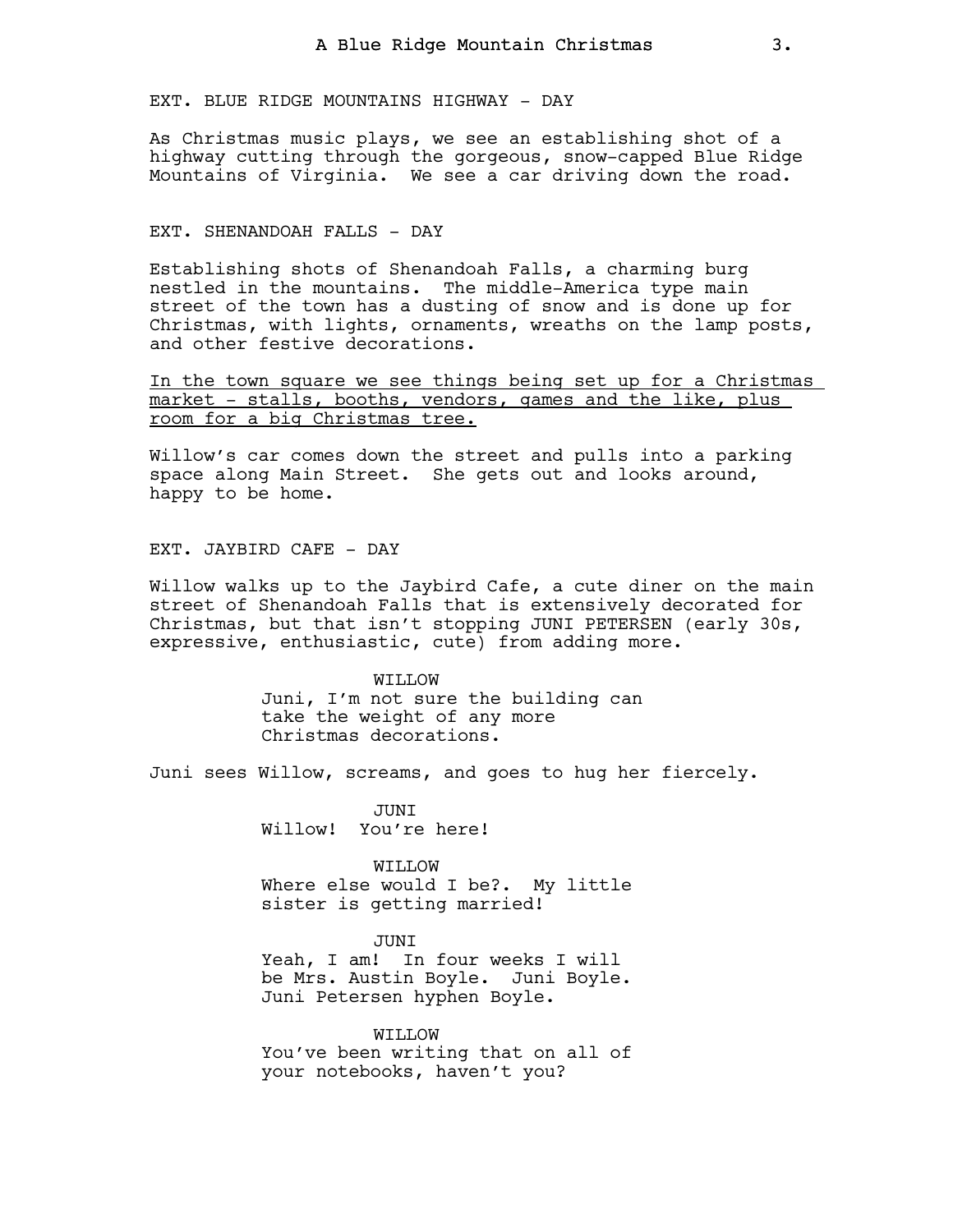JUNI Of course.

WILLOW Well, I am here, reporting for wedding duty and ready to work!

They hug again and Juni guides Willow toward the door.

**JUNT** Come on. Mom's waiting. And if you think there are a lot of decorations out here...

The two of them laugh and head into the café.

INT. JAYBIRD CAFE - DAY

The inside of this small-town café has a classic lunch counter, booths, and tables with enough Christmas décor to call this a "wonderland." Holding stead over the place is LINDA PETERSEN (60s, colorful, energetic). Willow and Juni enter. Linda rushes them for a hug.

> LINDA Willow! Oh, look at you. You look beautiful. Everybody look how beautiful my daughter is! This is the best Christmas present ever!

Everyone looks and smiles/toasts. Willow smiles, having known this was coming, but still a little embarrassed.

> WILLOW Mom, you're acting like you haven't seen me in years. You were just in New York a couple of months ago.

LINDA That's not the same as having you home. Always so busy. (proud, to the diner) She manages a big hotel in New York. And before that she was in Chicago and before that... where were you?

WILLOW Phoenix. And I'm the assistant manager.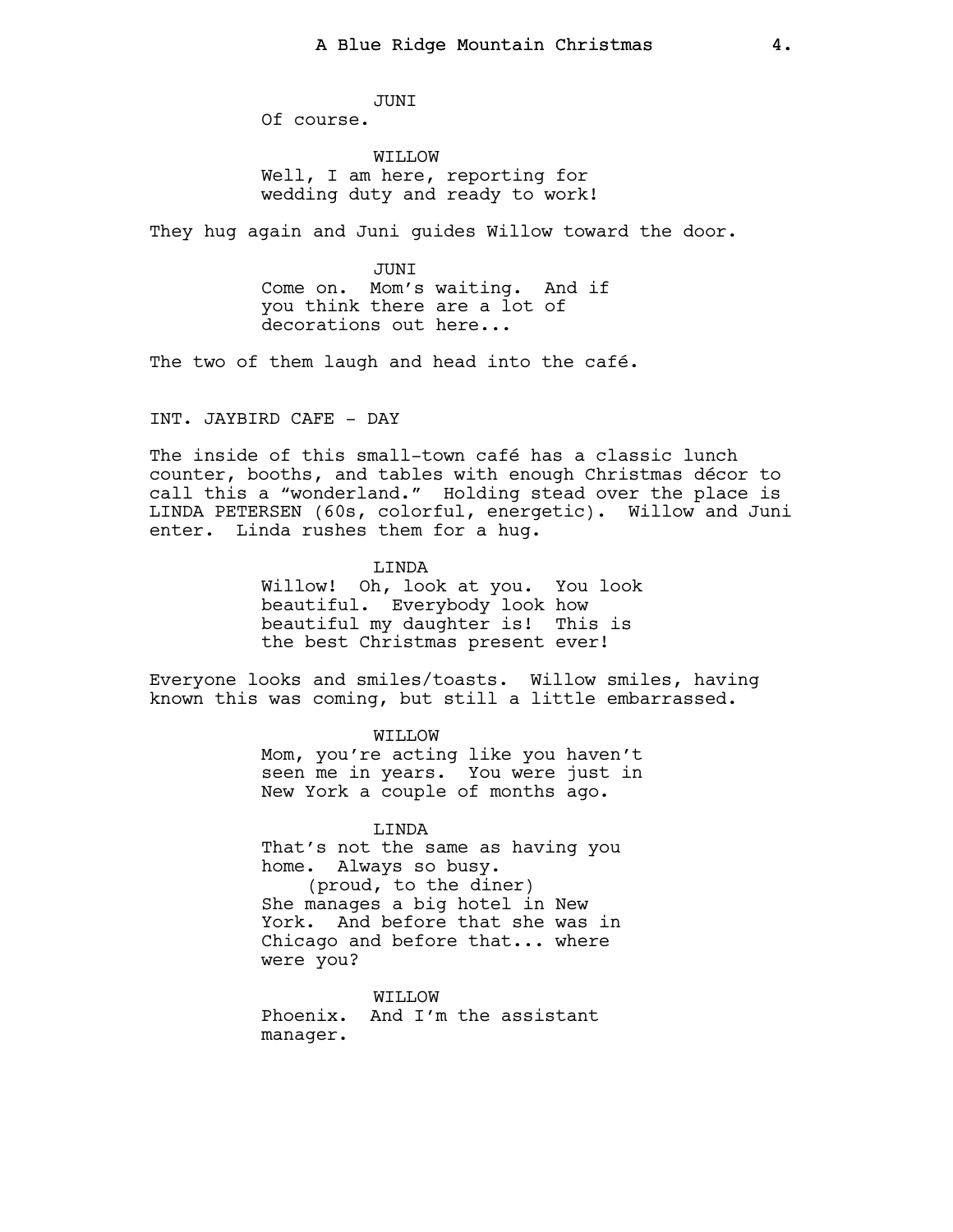#### LINDA

Oh, please, you're the second most important person at the hotel and you oversee everything. So, manager, assistant manager, potato, tomato. Either way I'm very proud of you.

WILLOW Thank you, Mom. (to Juni) How goes wedding prep?

# LINDA

Snow.

WILLOW (beat) I'm gonna need more than that, Mom.

### **JUNT**

Too much of it on the roof of the hall where we were going to get married. They think it might collapse and they say they can't do anything about it until it melts.

WILLOW

What? When did this all happen?

#### JUNI

Last week.

WILLOW Why didn't you tell me? I could've helped.

LINDA

With the roof?

WILLOW No, helped find a new venue.

#### JUNI

I didn't want to bother you. And we've been looking but none of the good places are available. We have a few possibilities that are okay.

#### WILLOW

Just okay? You can't get married in someplace just okay.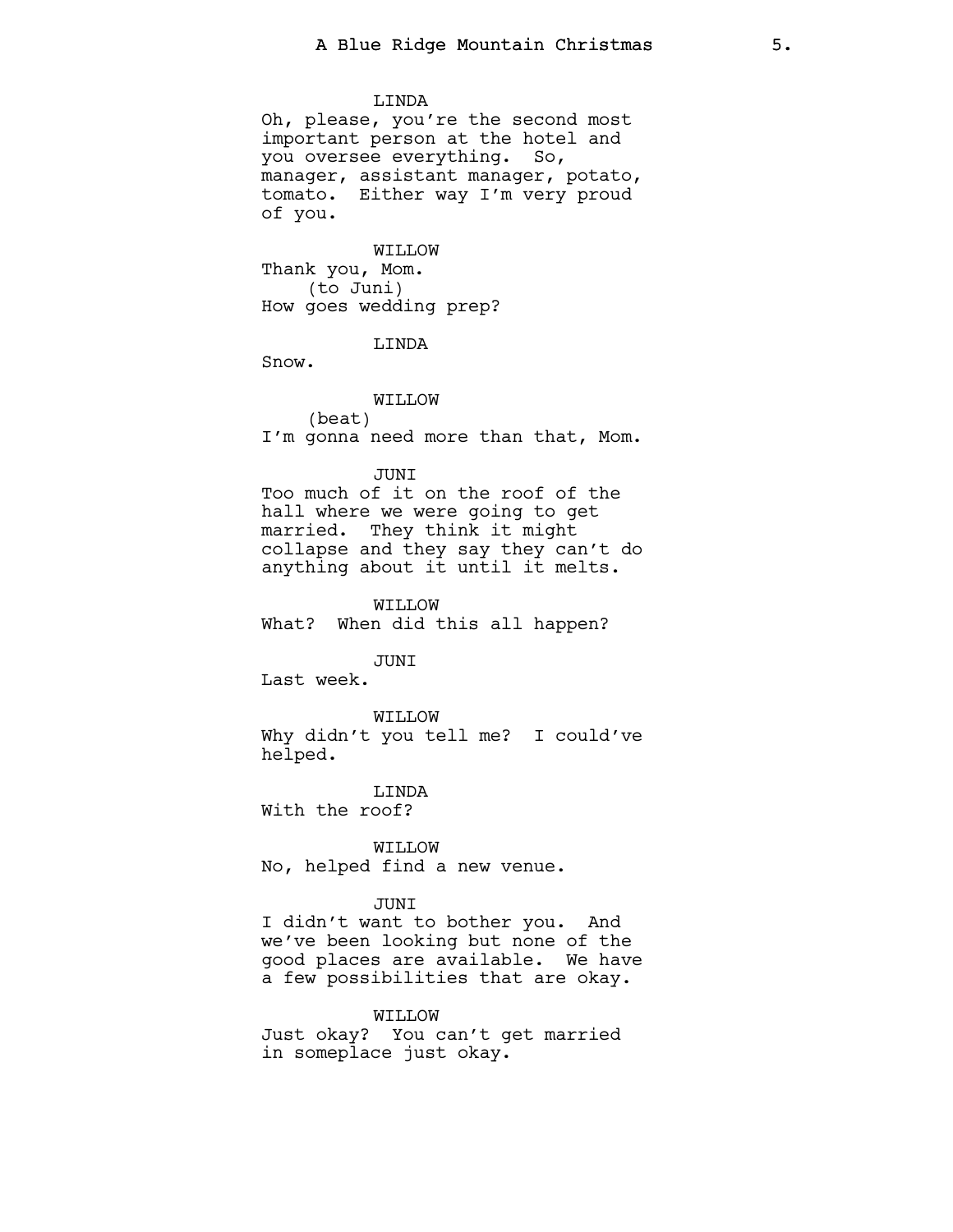LINDA It's better than no place at all.

WILLOW Don't worry, I'm sure I can find someplace spectacular.

JUNI Everyone I've talked to says all of the spectacular places are booked.

WILLOW

(with a glint in her eye) They say that now, but they haven't talked to me yet.

**JUNT** Uh-oh. I know that look. Mom, break out the Christmas cookie ingredients.

LINDA

On it!

Linda heads for the kitchen. We can see Willow's gears turning as she is considering the possibilities.

EXT. LINDA'S HOUSE - NIGHT

Linda's house is a cozy traditional with lots of charm. Of course there are roughly a million Christmas lights.

INT. LINDA'S HOUSE - WILLOW'S ROOM - NIGHT

Willow comes into her childhood bedroom lugging a suitcase and talking on the phone.

> WILLOW And there's no wiggle room in that schedule at all? No, I already tried them, they're booked solid. So are the other dozen places I've called. No, I work at a hotel so I get it. If something changes, let me know? Thanks. Merry Christmas.

Willow disconnects the call, not pleased with how things have progressed. As she takes off her coat, she looks around the room smiling at memories. She examines several of them - a trophy, a ribbon, some pictures of childhood friends.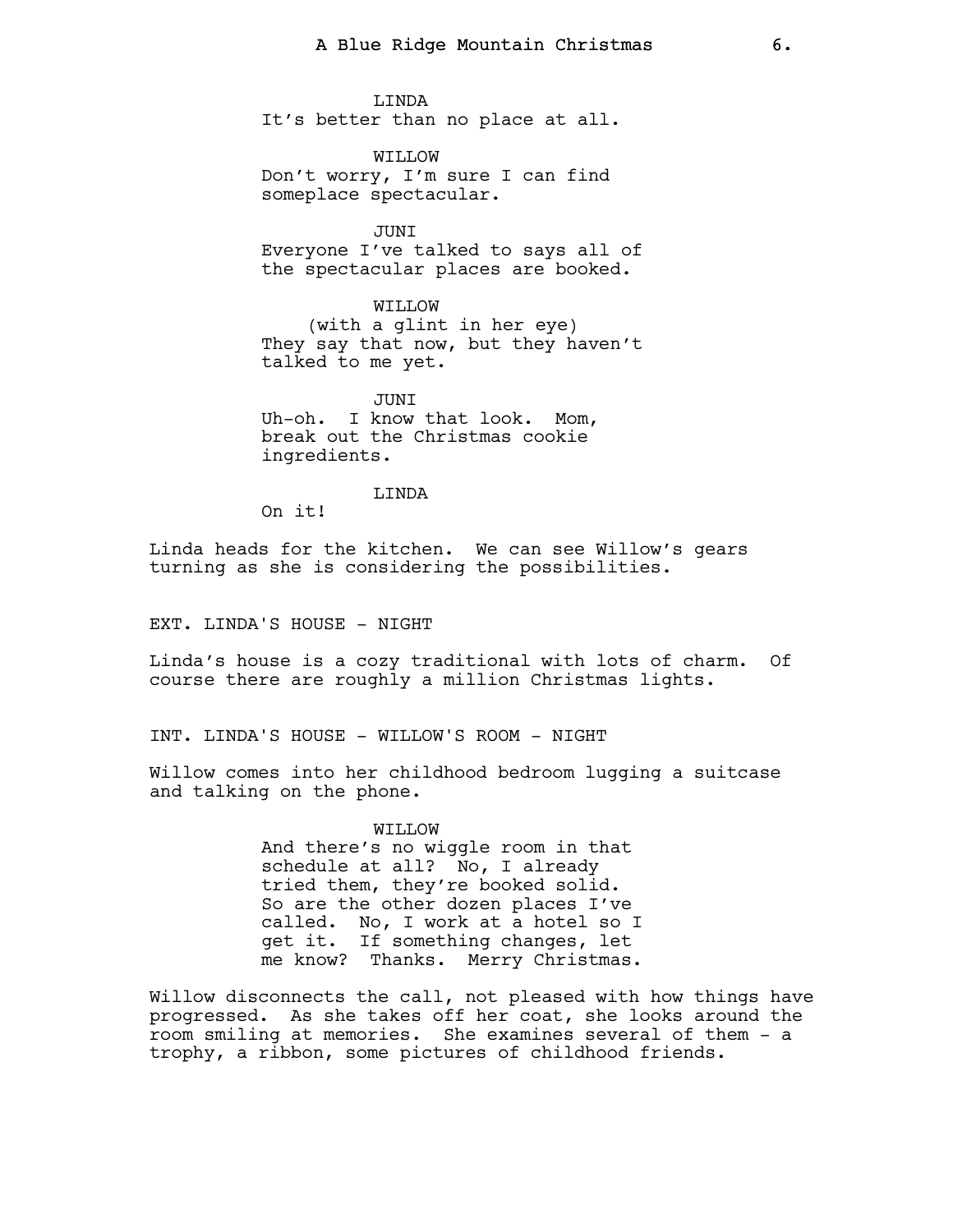Then she finds a larger framed photograph of Willow and Juni as kids in front a pretty building with a sign that says Eagle Hill Manor.

Willow looks at the picture with affection and then inspiration strikes. She takes the picture and exits.

### INT. LINDA'S HOUSE - KITCHEN - NIGHT

Linda is in her kitchen putting together a Christmas manger nativity scene on the table as Willow enters with the photo.

> LINDA Oh, good, you can help me with the nativity scene. We need twentyfour animals around the barnyard.

> > WILLOW

Mom, I had an idea about where to... twenty-four? Why?

### LINDA

Because the coffee shop down the street from the cafe has a dozen on their nativity scene and I've always said the Jaybird is twice as good, so...

#### WILLOW

It worries me that you went there and counted, but listen, I might know where Juni can get married.

### LINDA

Where?

WILLOW (shows her the photo) Eagle Hill Manor.

#### LINDA

They don't do weddings. David Lyndon owns it now, and he says there's no room at the inn, so to speak.

WILLOW David Lyndon... isn't that the name of...

(MORE) LINDA Yes, Austin's best man. They work together at the law firm.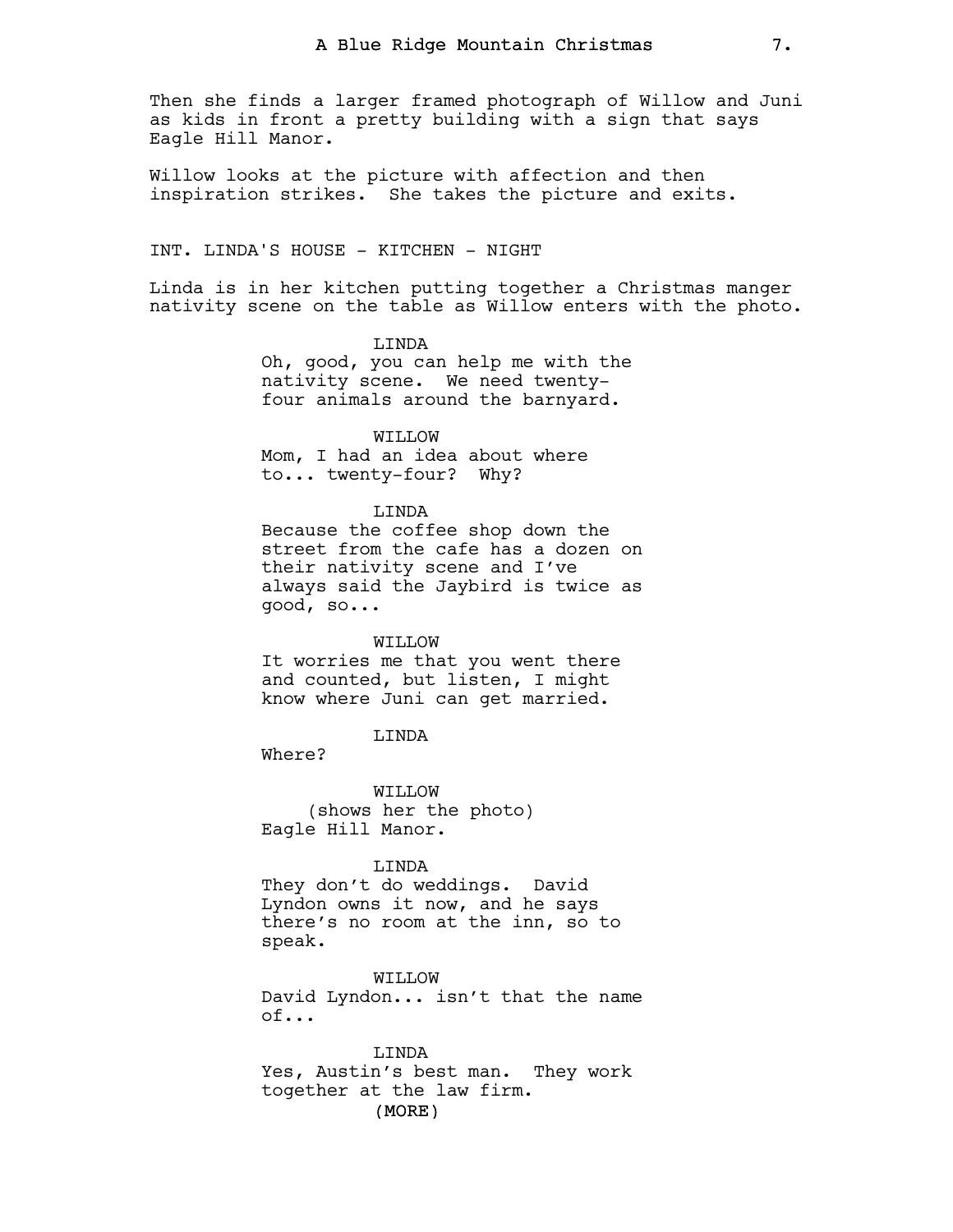LINDA (CONT'D) He wanted to help, and they actually have a room that would be perfect for the reception, but they don't have a space for the ceremony. And since he's selling the inn...

WILLOW He's selling it?

LINDA Austin says he has a buyer that's very interested.

WILLOW I wish we could figure out some way of having the wedding there. Eagle Hill was such a great place to grow up.

LINDA It was a great place to raise a family. We loved owning the inn.

WILLOW (looks at photo) It would be like coming full circle.

Willow looks at the nativity scene and has a thought.

WILLOW (CONT'D) Hmmm.... No room at the inn, huh?

Willow's thought starts to bloom into an idea. She looks at the photo of the inn once again. We PUSH IN on it and...

DISSOLVE TO:

### EXT. EAGLE HILL MANOR - DAY

It doesn't look exactly the same as in the photo but it's pretty close. The main house has a wide front porch, highpitched eaves, stone chimneys, and classic shutters. A BARN sits off to the side, classic Americana style.

There are Christmas decorations adorning the inn, tasteful lights and garland.

Willow's car pulls up in front of the manor and she gets out to look at the place, nostalgic with memories. She looks at the adjacent barn and smiles - she walks toward it.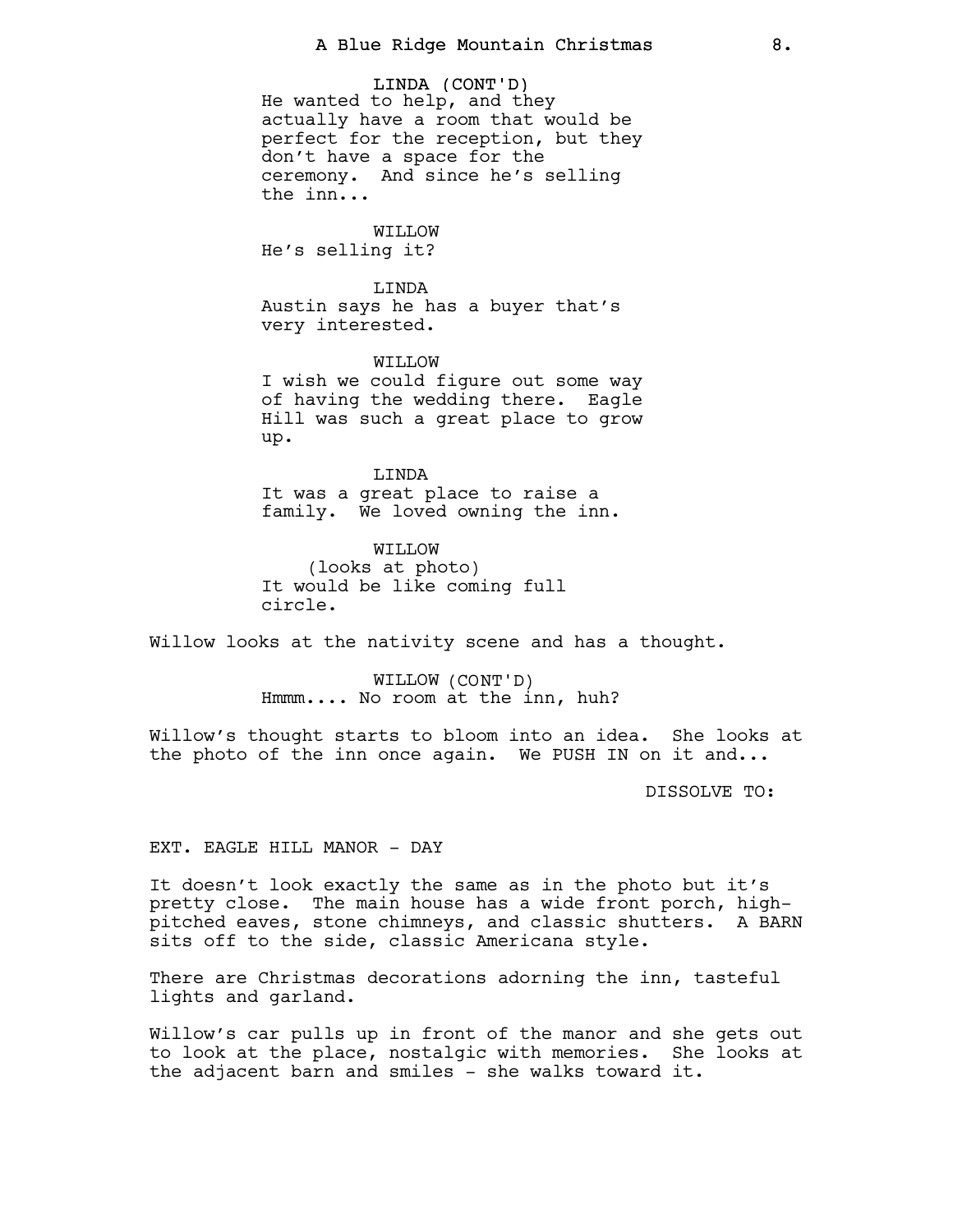INT. EAGLE HILL MANOR - KITCHEN - DAY

Inside the sunny kitchen of the inn, NATALIE LYNDON (10, bursting with energy) is at the table working on handmade Christmas cards. PAM LYNDON (60s, gregarious) enters from the dining room carrying a tray. Through the door we see a handful of people at tables - guests of the inn. Pam enters the kitchen and puts down the tray.

> NATALIE Grandma, I need more glitter for Mrs. Jackson's Christmas card.

PAM It's very sweet that you're making one for a guest.

NATALIE She's a teacher. She helped me with my math homework.

PAM Oh. Well, then yes, you definitely need more glitter.

DAVID LYNDON (30s, strong convictions, conservative good looks) enters the room. He kisses Natalie on the forehead and gives his mom a kiss on the cheek.

DAVID

Good morning. (to Pam) Where is he?

PAM In the great room with Garrett.

DAVID Okay. Wish me luck.

NATALIE Dad, you still haven't found Henry.

DAVID Natalie, I looked everywhere. Where did you hide him?

NATALIE

I can't tell you that. You're supposed to find him. That's how hide and seek works.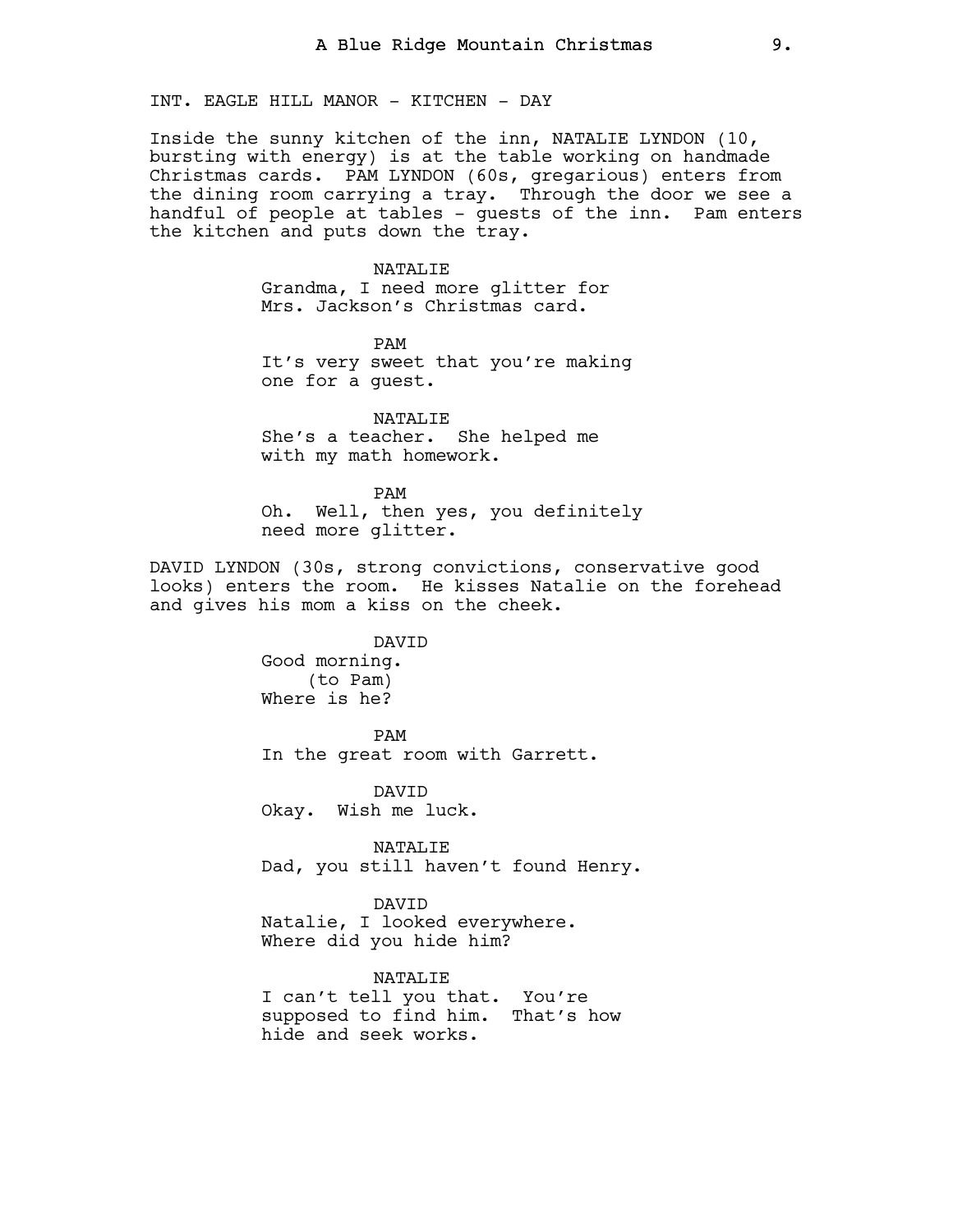DAVID (smiles) You forgot where you hid him, didn't you?

#### NATALIE

No.

(beat) Maybe. But it's still your job to find him.

DAVID Yes, that is true. But it's also my job to not be late for work and yours is to not be late for school.

NATALIE Okay, but you're going to look for him tonight after work, right?

DAVID We'll look together. (hugs her - re: card) You need more glitter.

NATALIE

Exactly!

PAM (to Natalie) Go get your backpack. (aside to David) Go close the deal.

Natalie runs off and David nods. He heads for the door.

INT. EAGLE HILL MANOR - GREAT ROOM - DAY

David enters a room that could accommodate tables, a buffet, and a small dance floor. There he finds ROBERT COLE (50s, personable) talking to GARRETT MOORE (late 20s, laid back).

> GARRETT The wiring is in great shape.

ROBERT That's good to hear.

DAVID Robert... sorry to keep you waiting. Ten-year-olds are on their own timetable.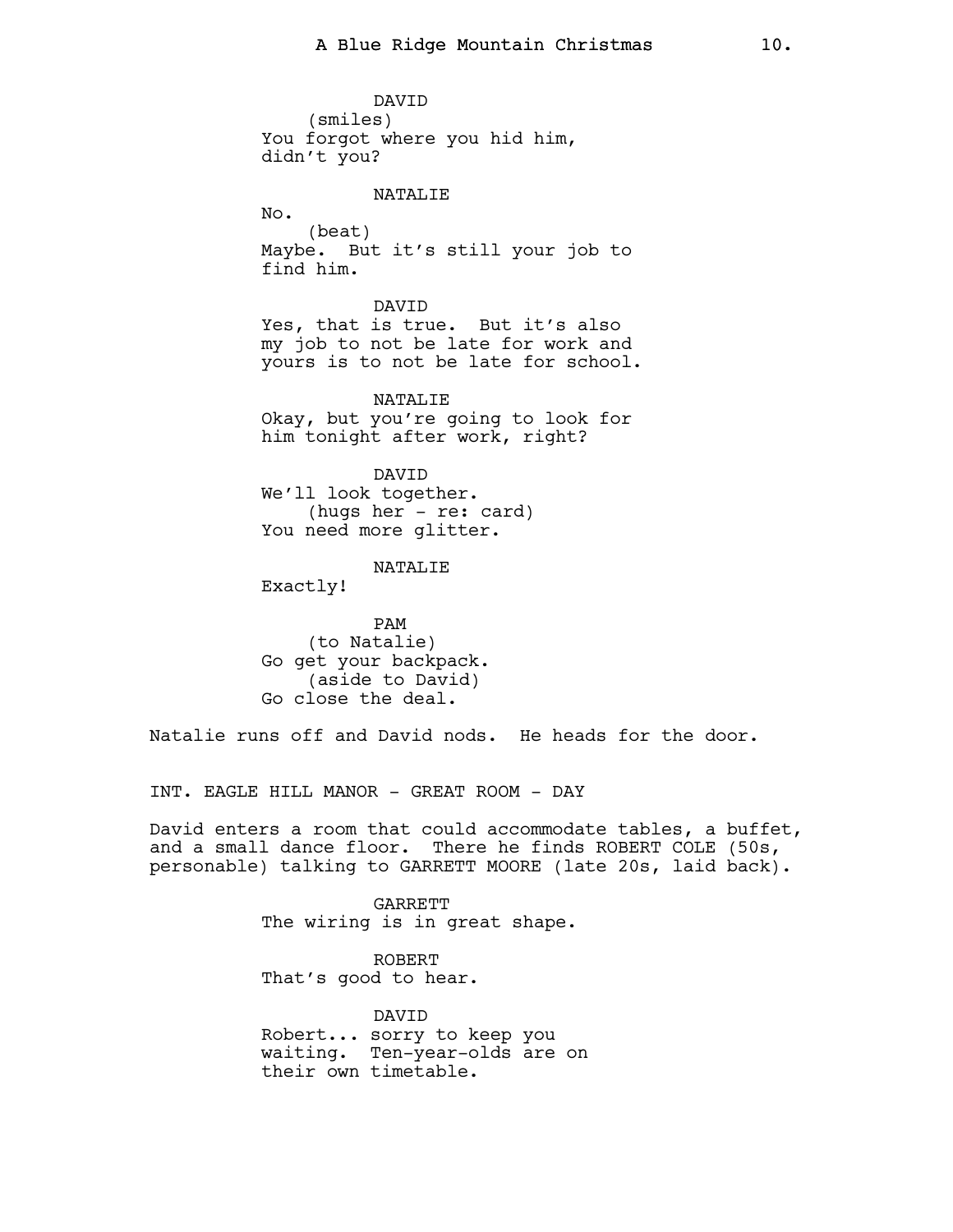ROBERT

Say no more. I had a couple of those myself awhile back.

DAVID Has Garrett been giving you the information you needed?

ROBERT Yes, he's great. Does the purchase price include the handyman?

GARRETT (laughs) We'll talk. I'll leave you to it.

**DAVTD** Thanks, Garrett.

Garrett exits, leaving David and Robert alone.

ROBERT What do you use this room for?

DAVID Luncheons, receptions...

ROBERT Wedding receptions?

DAVID

We don't do weddings. We talked about adding a chapel or something like that but we just... never got around to it.

ROBERT

We?

DAVID My late wife and I. She had all sorts of plans for this place.

ROBERT I'm sorry. You know, I never asked you, but why are you selling it?

DAVID I'm up for partner at my law firm.

ROBERT

Congratulations.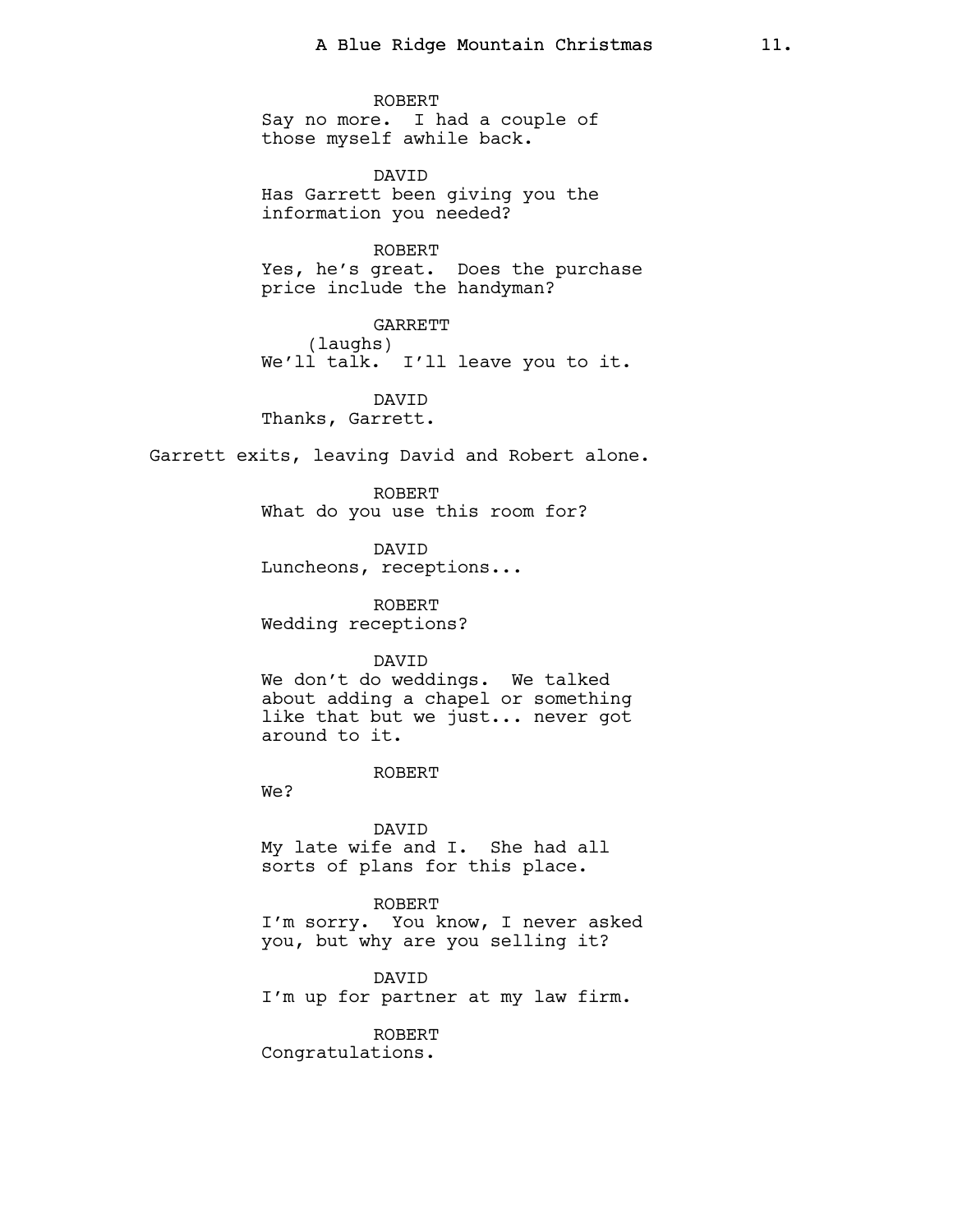DAVID Thank you. But I'm already too busy to pay as much attention to the inn as it deserves and becoming partner is going to mean even more work, so... it's time to let go. (looks at watch) Speaking of work... Feel free to look around. Garrett can answer any other questions you have.

ROBERT Will do. Thank you, David.

They shake hands and David heads for the door then stops and takes one more look at the room. He smiles and leaves.

EXT. EAGLE HILL MANOR - FRONT PORCH - DAY

Natalie comes bounding out the front door of the inn and almost collides with a couple coming up the steps with luggage. David and Pam come out in time to see it.

> DAVID Natalie, be careful. (to the couple) Sorry. Welcome to Eagle Hill. The front desk is to the right.

MAN (smiling) Thank you.

The couple goes inside.

DAVID Mom, you're sure you're okay taking Natalie to school?

PAM Partners need to be punctual.

DAVID Prospective partners. Natalie? You have a good day at school.

NATALIE Okay. Have a good day at work.

DAVID (smiles and hugs her) I will.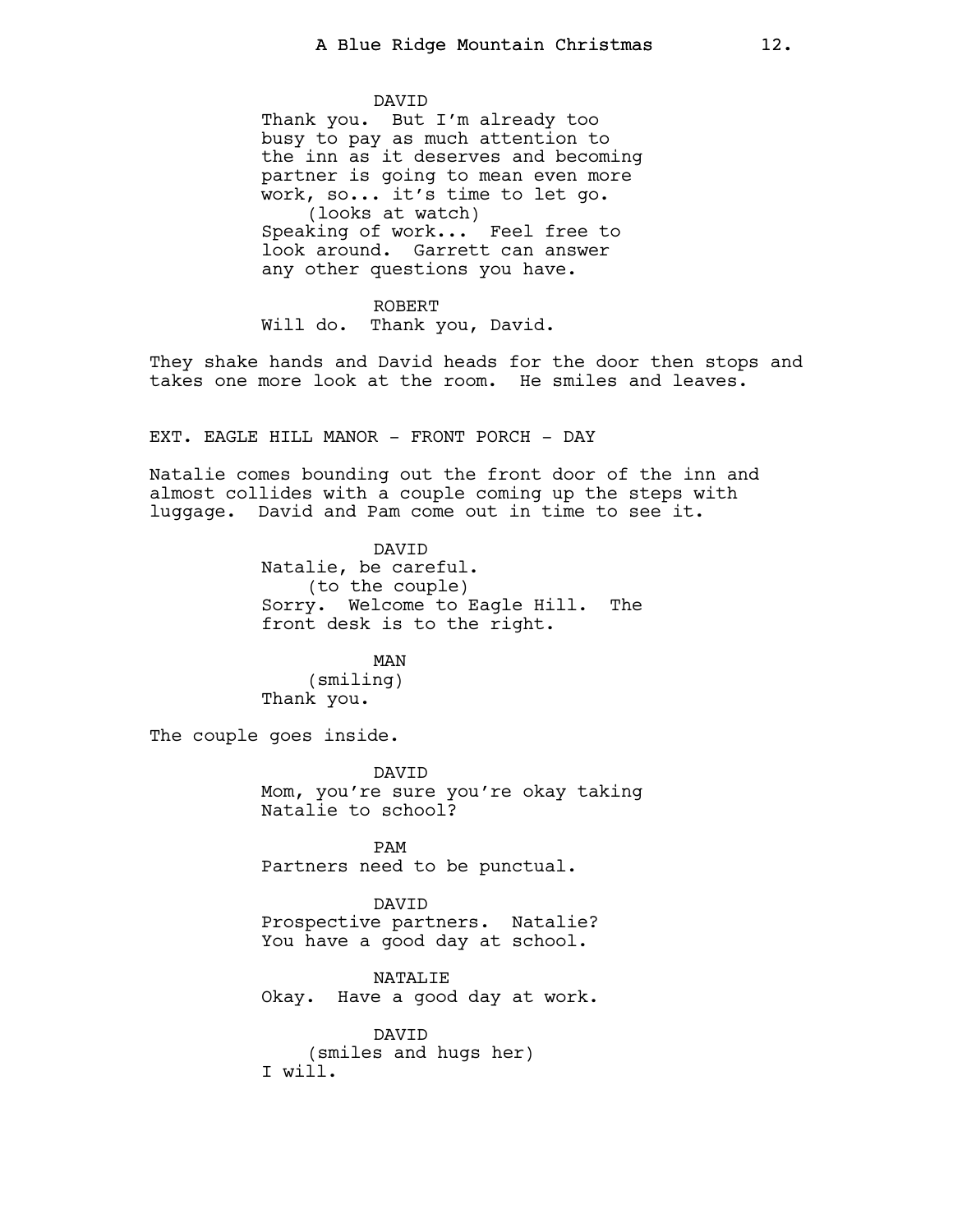PAM Come on, sweetie. Fifth grade awaits!

Pam and Natalie go toward the small parking lot. David is about to do the same when he notices the door of the barn is open. He glances at his watch, sighs, and heads toward it.

# INT. EAGLE HILL MANOR - BARN - DAY

Willow is looking around the barn and taking a few pictures of the space, which is a large, mostly empty room - there are some barrels and hay and assorted other junk. David enters.

> DAVID Hi. May I help you? WILLOW Hi. I'm looking for David Lyndon.

DAVID In the barn?

WILLOW No, actually, about what I want to do to the barn.

DAVID You... I'm sorry. Who are you?

WILLOW Right. Skipped that part. I'm

Willow Petersen. I grew up here.

DAVID (shakes her hand) Petersen. Was your dad, Hank? Your family used to own this place, right?

WILLOW Yes, my great grandfather built it. And, my sister...

DAVID

Is marrying my friend Austin... you're Juni's sister Willow. Okay, it all comes together. Your family did a remarkable job here.

WILLOW

Thanks. It was a great place for a kid to grow up.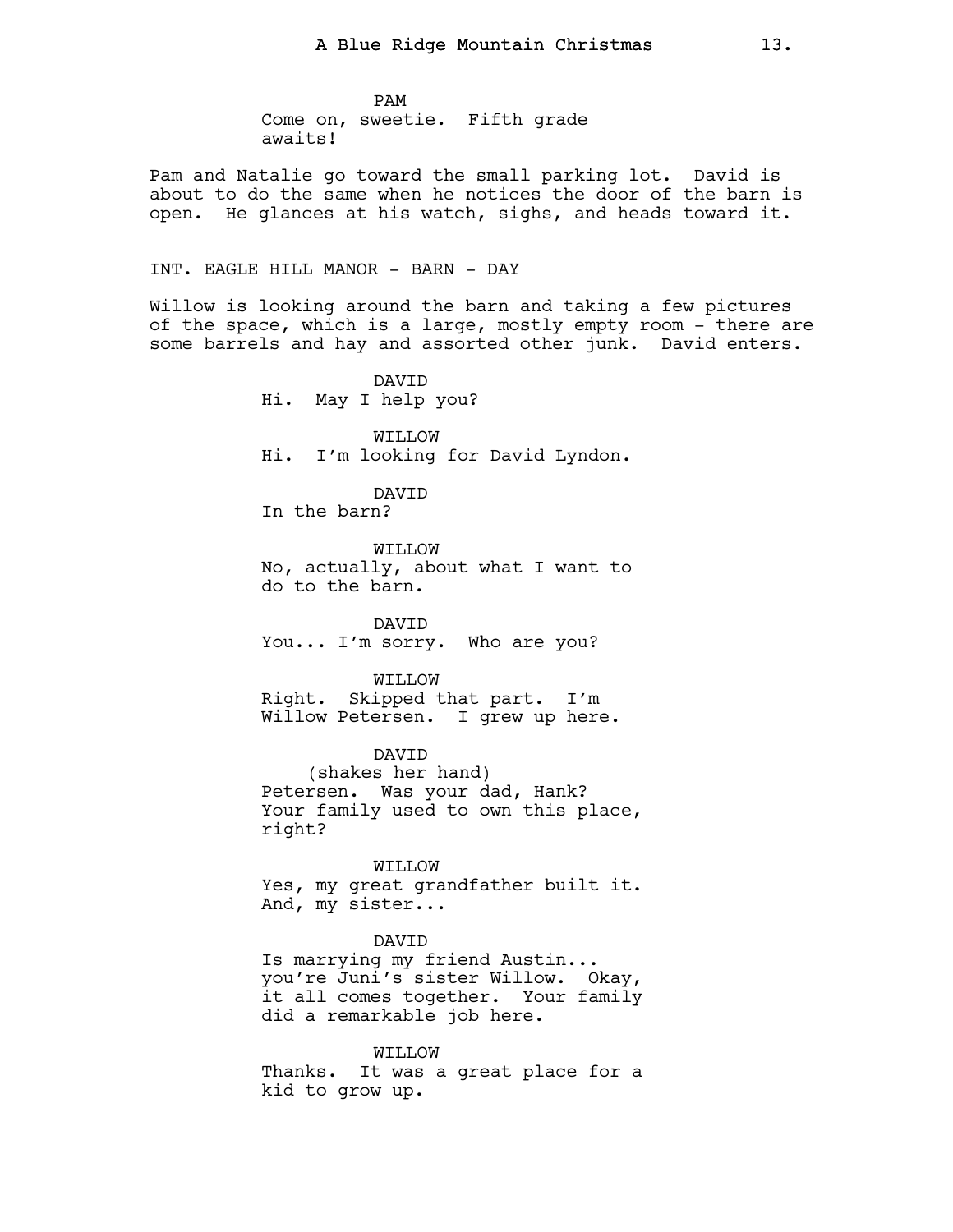DAVID (smiles - wistful) Yes, it is. Anyway, what can I do for you? Something about the barn? WILLOW Yes, well... speaking of Juni and

Austin, you heard that they lost their wedding venue, right? Well, I was thinking maybe they could get married here... at Eagle Hill.

DAVID We talked about it, but we don't have a place for the ceremony.

WILLOW (arms wide) Sure you do.

#### DAVID

The barn?

WILLOW There's plenty of room. With the right décor it could be beautiful.

DAVID You know I'm selling the inn, right?

WILLOW Right, but it's not sold yet...

DAVID It could be at any minute. I have a potential buyer. He's kind of on the fence right now, but...

WILLOW He could wait until after Christmas, couldn't he? I mean, it's only four weeks.

### DAVID

Right. Only four weeks to plan and execute an entire wedding? Plus, the inn needs some work before we could have an event like that.

(MORE) WILLOW Which I'll oversee. I do events at my company's hotels all the time.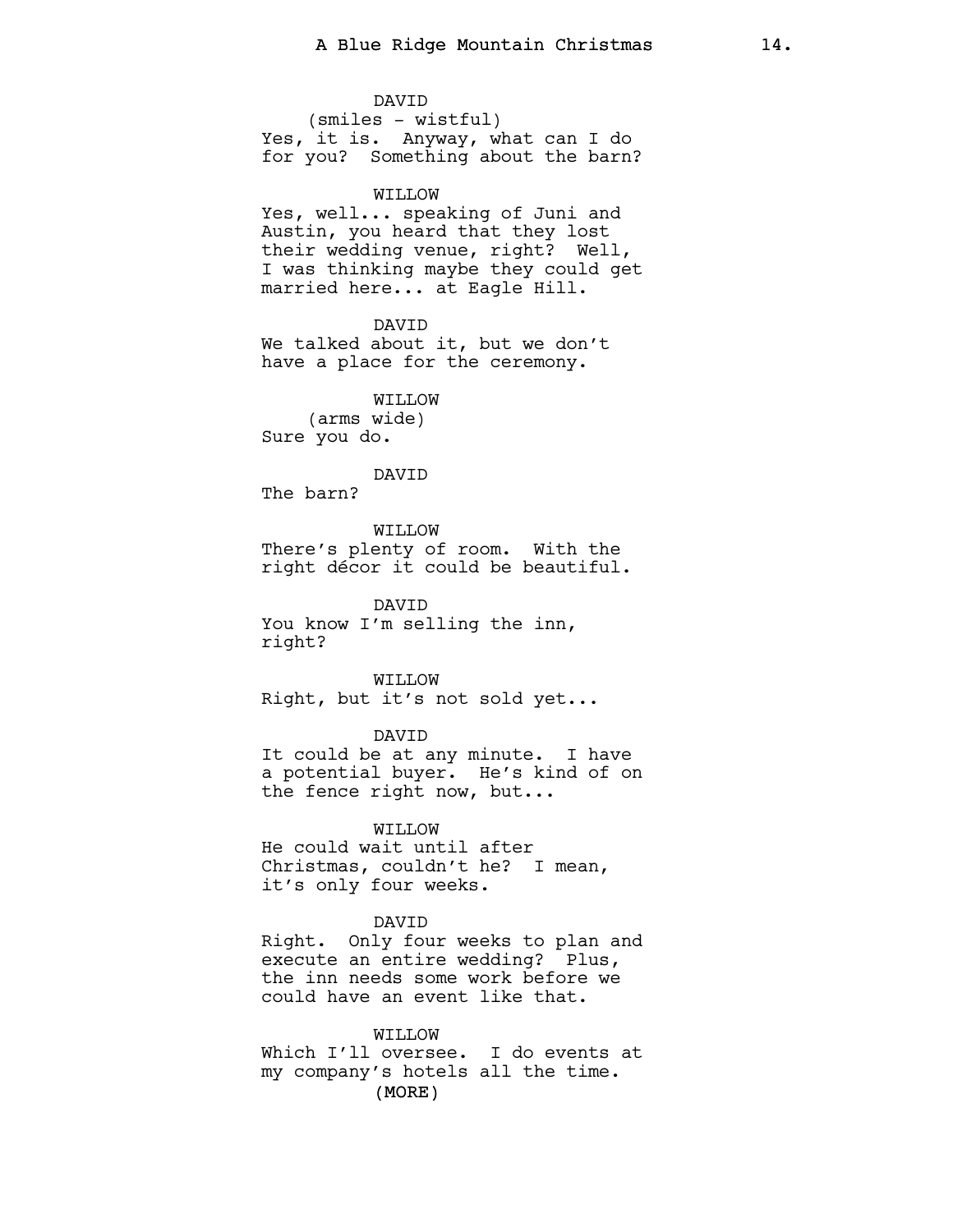WILLOW (CONT'D) This will be like staging the inn for your sale.

DAVID Staging it how?

# WILLOW

By having a big event like a wedding at Christmas. The holidays were always so special at the inn with the snow and the lights and the decorations.

# DAVID

We already have all that.

### WO.T.TTW

Not very much. You need to go bigger if you want to get your buyer off the fence. More Christmas, a few improvements around the inn, a big wedding event. Those are the kind of things that will get a buyer's attention. Show them the possibilities. And I'll do it all. You don't have to worry about a thing.

# DAVID

The cost...

#### WILLOW

My family is paying for everything related to the wedding. And with anything else, you'll get a return on your investment when you sell the inn. And I'll keep costs low. My mom knows everyone in this town and they all owe her favors.

#### DAVID

Listen, I would love to help out. I'm Austin's best man, but having a wedding here... I've got so much going on already... It's not a good time. I'm sorry. I have to go.

David motions toward the door as if to suggest that Willow needs to leave. She takes one more shot.

> WILLOW Do you like Christmas cookies?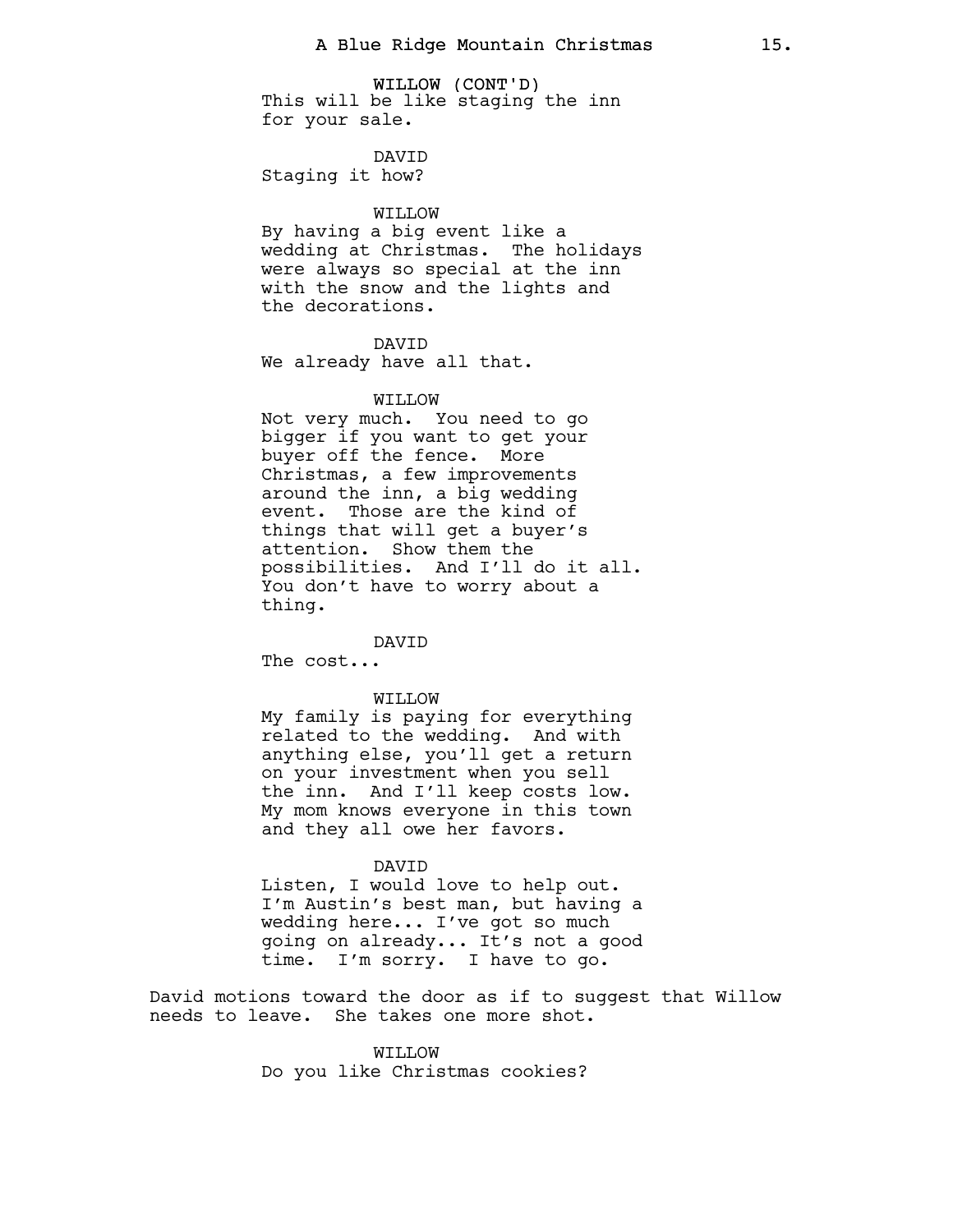David looks at her with confusion and she shakes her head and exits. He looks around the barn and then does the same.

EXT. LAW FIRM - DAY

Establishing shot of a law office in Shenandoah Falls.

INT. LAW FIRM - AUSTIN'S OFFICE - DAY

DAVID

David is sitting in a chair in the wood-panel lined office belonging to AUSTIN BOYLE (early 30s, was probably a quarterback in high school), who is putting up garland over the doorway.

> Who wants to get married in a barn? AUSTIN Is this too low? DAVID I mean, it's a barn. AUSTIN This is too low. Somebody will run into it and sue me.

**DAVTD** It was just so out of the blue.

AUSTIN Although that would be ironic.

DAVID Austin, are you listening to me? (off Austin's look) The garland is too low.

AUSTIN Then come help me.

DAVID I need to go dazzle the partners with my brilliant legal mind.

AUSTIN And how are you going to do that?

DAVID I'll just say ergo and to wit a lot. They love that stuff.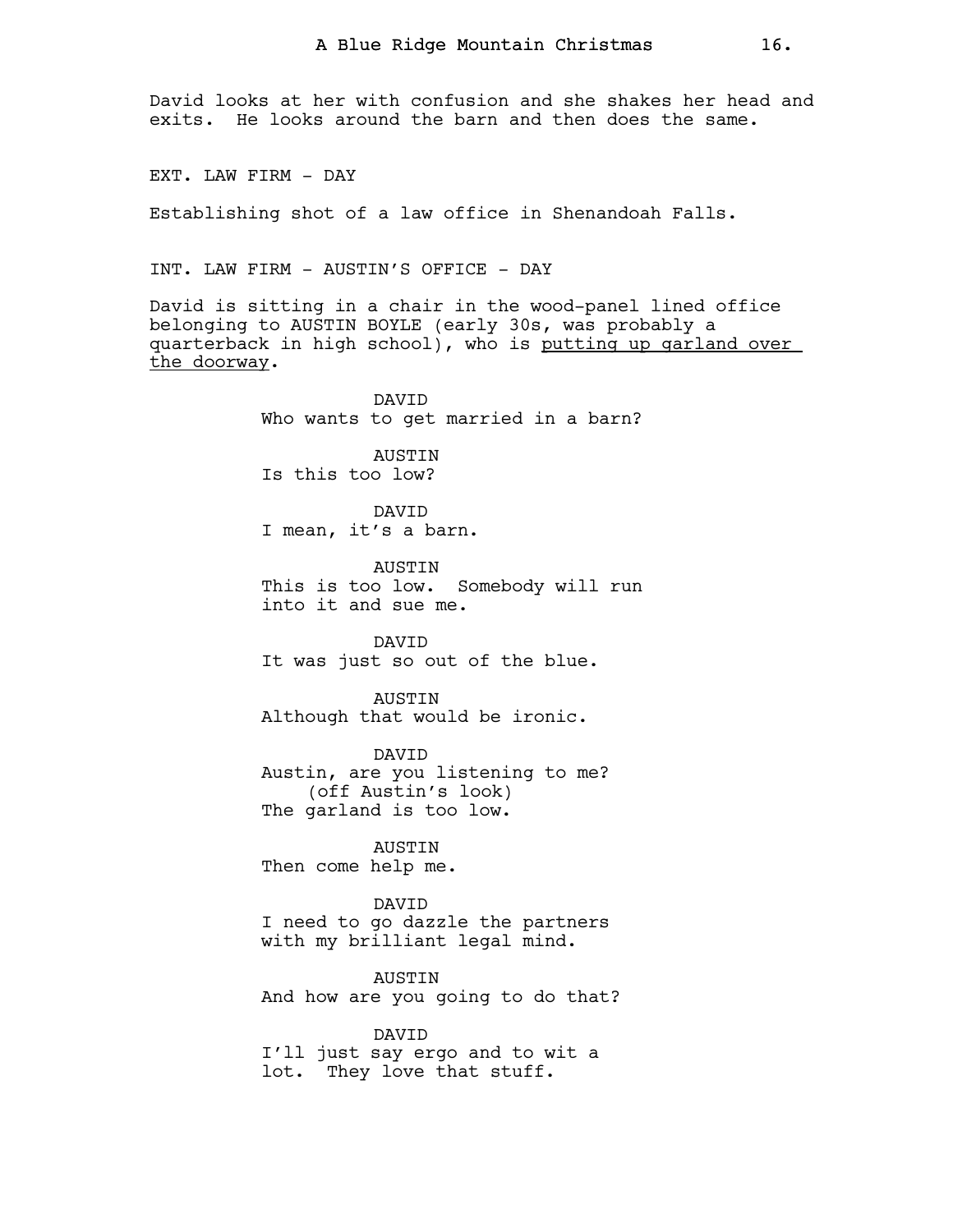AUSTIN Shocking that you aren't partner already. Ask about Secret Santa.

DAVID What about it?

AUSTIN I submitted a proposal to up the maximum gift price to thirty dollars.

DAVID How much was that portable putting green you wanted for your office?

**AUSTIN** \$29.99. Coincidence.

David laughs and starts to exit, then stops.

DAVID You know I would host the ceremony in a heartbeat if I thought I could make it work, right?

AUSTIN I know. Don't worry about it. We'll figure out something.

David nods, but obviously feels badly. He exits.

EXT. LINDA'S HOUSE - NIGHT

Establishing shot of Linda's house.

INT. LINDA'S HOUSE - KITCHEN - NIGHT

Willow, Linda, and Juni are working on a gingerbread house.

LINDA Don't use too many jelly beans. We need some for the second story.

WILLOW Second story? Let me guess, the gingerbread house at the coffee shop down the street only has one.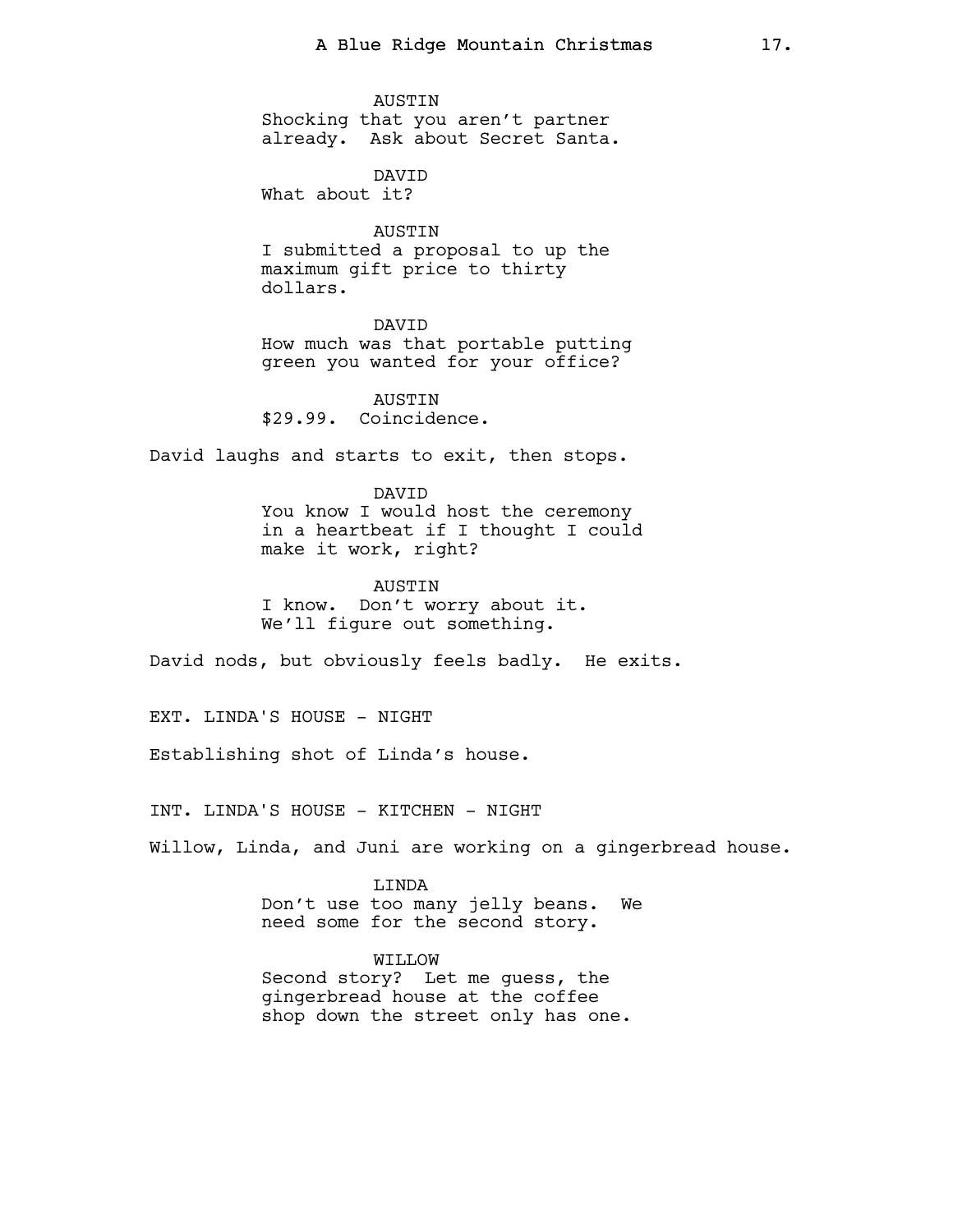LINDA I'm simply showing that the Jaybird Café is the place to go for the true spirit of Christmas.

WILLOW (laughs - to Juni) You're awfully quiet.

**JUNT** 

I'm thinking about how special it'd be to get married at Eagle Hill.

WILLOW I know. I'm sorry, sis. I tried. He wouldn't even consider it.

LINDA Give the guy a break. It must be tough for him.

WILLOW Selling the inn?

LINDA Needing to sell the inn because you can't do it by yourself anymore. Never intending to do it by yourself in the first place. I know what that's like.

WILLOW I guess I hadn't thought of that.

JUNI How did you do it, Mom? You went right from the inn to the restaurant. And you raised two kids while you were doing it.

LINDA

(shrugs) It's like a gingerbread house. As long as you have a solid foundation you can make it be whatever you want. Your dad built our foundation.

The three of them take each other's hands and smile at the fond memories.

> LINDA (CONT'D) (inspiration) A gingerbread tree house!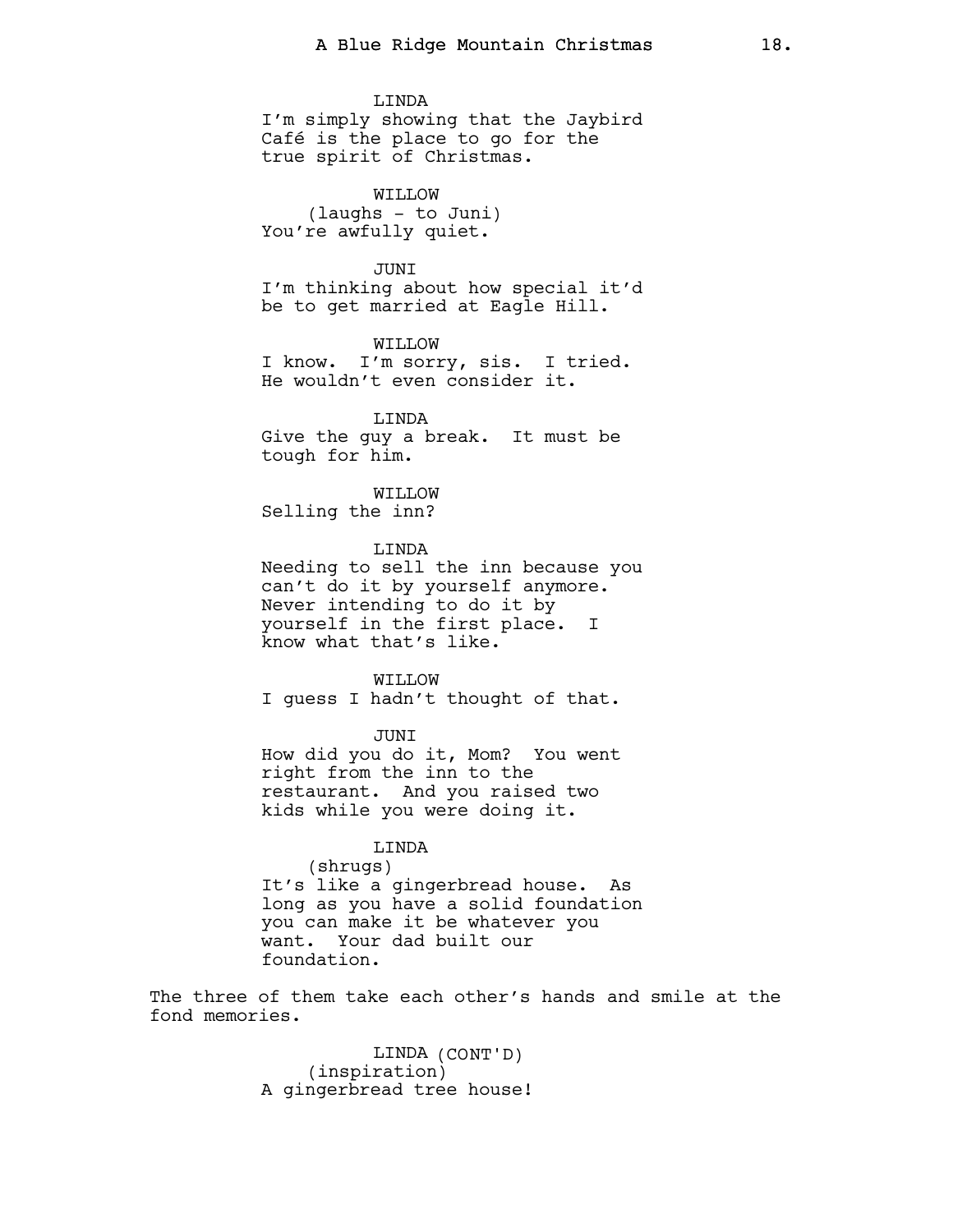Linda jumps up while Willow and Juni laugh.

EXT. EAGLE HILL MANOR - NIGHT

Establishing shot of the manor at night.

INT. EAGLE HILL MANOR - KITCHEN - NIGHT

David is in the kitchen looking through cabinets and drawers for something. Whatever it is, he obviously doesn't find it. He sighs, shakes his head, and exits.

INT. EAGLE HILL MANOR - NATALIE'S ROOM - NIGHT

David comes into the bedroom where Natalie is firmly tucked in.

> **DAVTD** I'm sorry, Natalie, but Henry wasn't in the kitchen either.

> > NATALIE

But Dad...

DAVID Sweetheart, we looked everywhere. I'm sure he'll turn up eventually, and until then, you have all your other stuffed animals right here...

NATALIE But Henry is my favorite.  $(beat - quiet)$ Mom gave him to me.

DAVID

I know.

NATALIE And since this is our last Christmas at the inn, I need Henry more than ever.

DAVID We'll look tomorrow. I promise.

NATALIE I still don't understand why we have to move.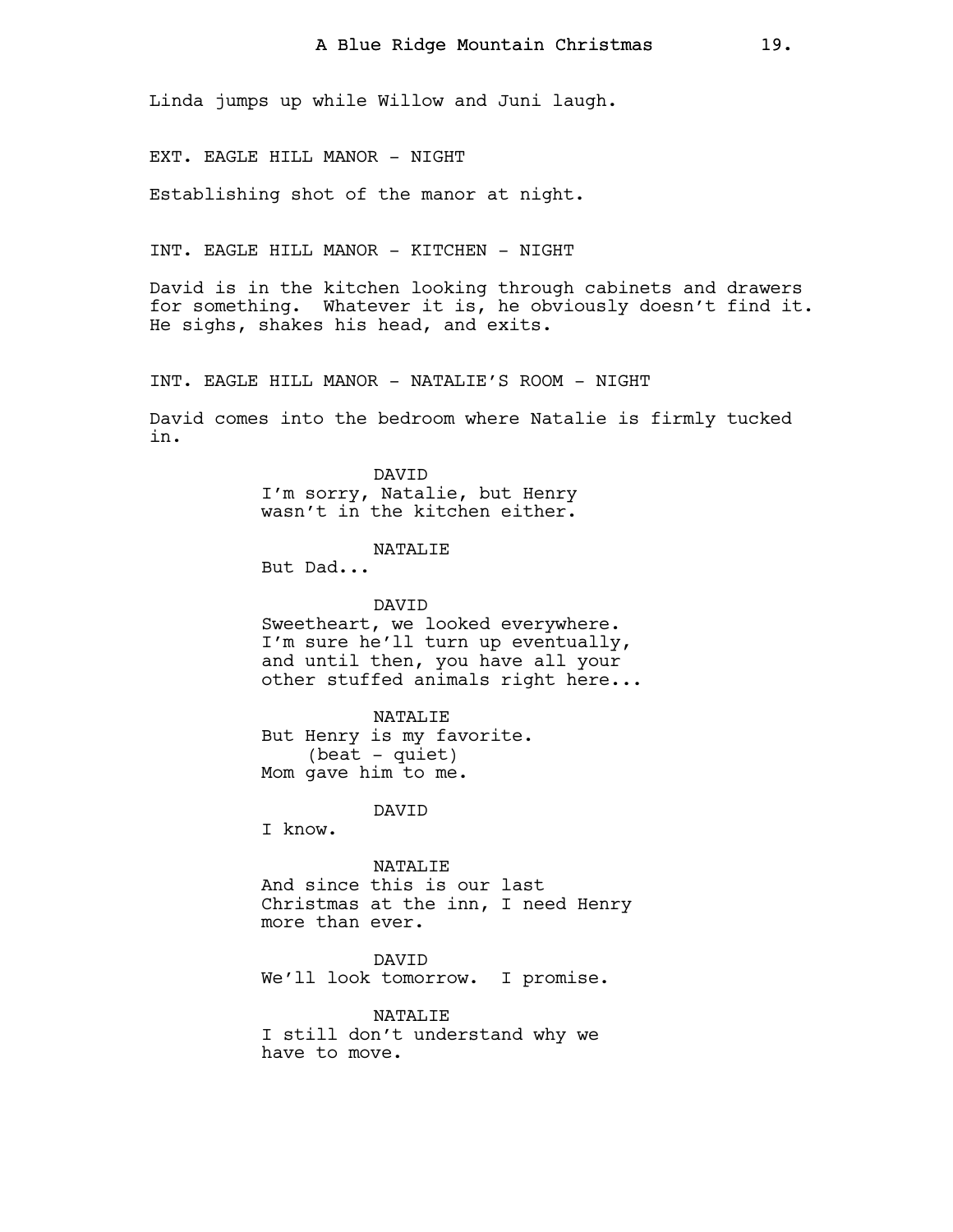#### DAVID

Honey, we've talked about this. My job is going to get a lot bigger, and I won't have enough time to devote to the inn.

### NATALIE

But Grandma helps. And Garrett, too. And I can do more.

### DAVID

Honey, do you remember last year when we donated some of your old toys to the church?

#### NATALIE

They were ones I didn't have time to play with anymore.

#### DAVID

Right. But there are kids out there who did have time to play with them, and toys need someone to play with them, right?

### NATALIE

Right.

### DAVID

That's kind of like the inn. It needs someone to pay attention to it in ways I just can't anymore. Someone who can care for it and love it the way we have.

NATALIE That's a lot of love.

DAVID Yes... it sure is.

NATALIE I'm going to miss it here.

#### DAVID

(beat) Me, too. Get some sleep.

NATALIE Good night, Dad.

DAVID Good night, sweetheart.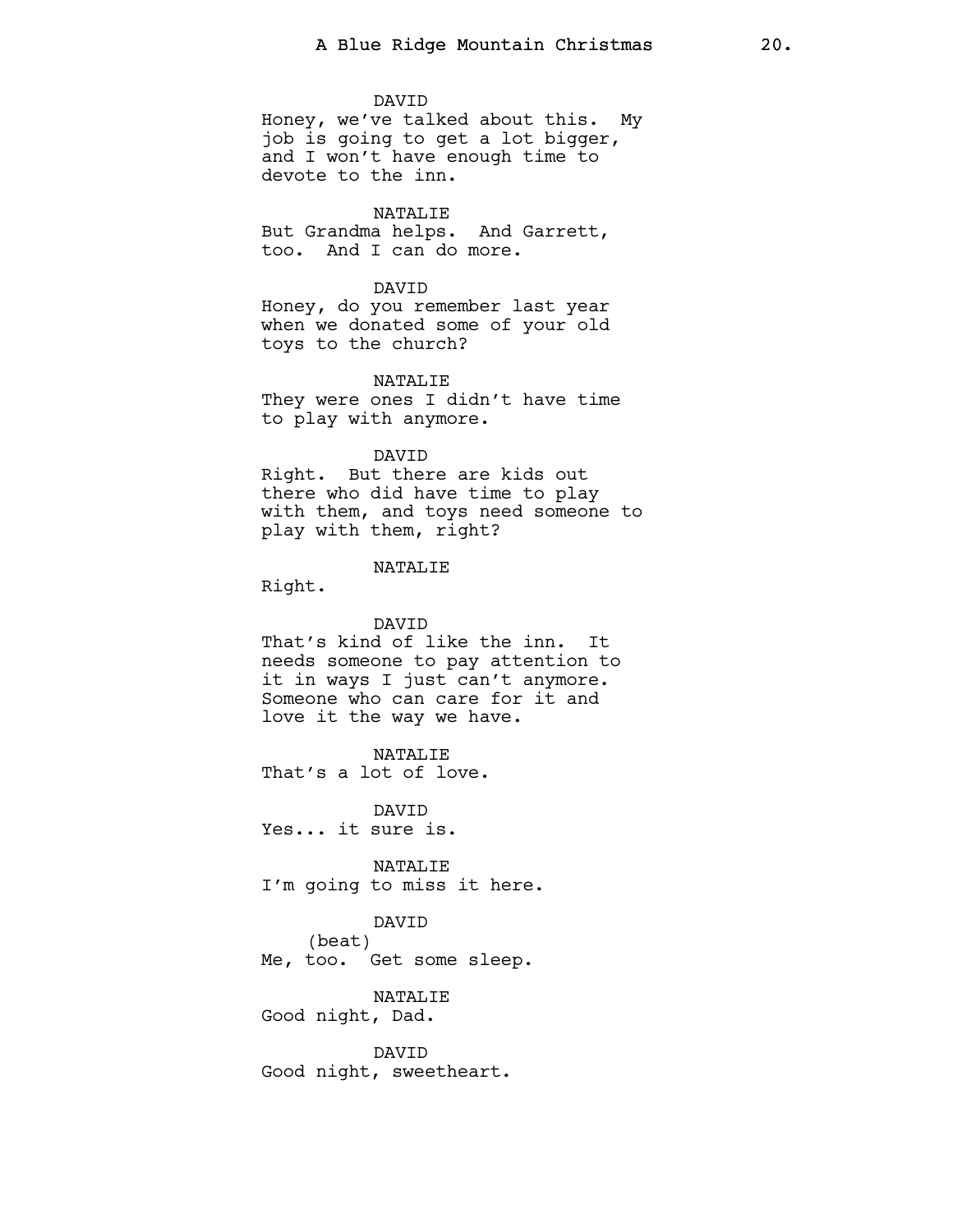David tucks her in and goes to the door. He turns on a Christmas nightlight and starts to exit, taking one last look back at his amazing daughter. He smiles again and exits.

EXT. BOOKSTORE - DAY

Establishing shot of the Secondhand Prose bookstore on Main Street in Shenandoah Falls.

INT. BOOKSTORE - DAY

The charming bookstore has packed shelves, some cozy seating, and a warm ambience and is awash in Christmas decorations including a tree made of books. Pam and her husband MARK LYNDON (60s, cheerful, affectionate) are hanging up stockings with the names of famous characters from Christmas themed literature (Tiny Tim, Little Match Girl, etc.). David is looking around.

> DAVID The store looks great. Dad, I love the book tree.

MARK Thank you. It took us forever to agree on which books to include.

PAM It's a Christmas tree, it should have Christmas books!

MARK

There are only so many copies of Dickens around, my love.

PAM There are other books than "A Christmas Carol," sweetheart.

The two smile and kiss, very obviously in love. The bell over the door jingles and Willow enters. David sees her, but she doesn't see him immediately.

> MARK Welcome to Secondhand Prose.

WILLOW Thank you. I'm looking for a present for my mom.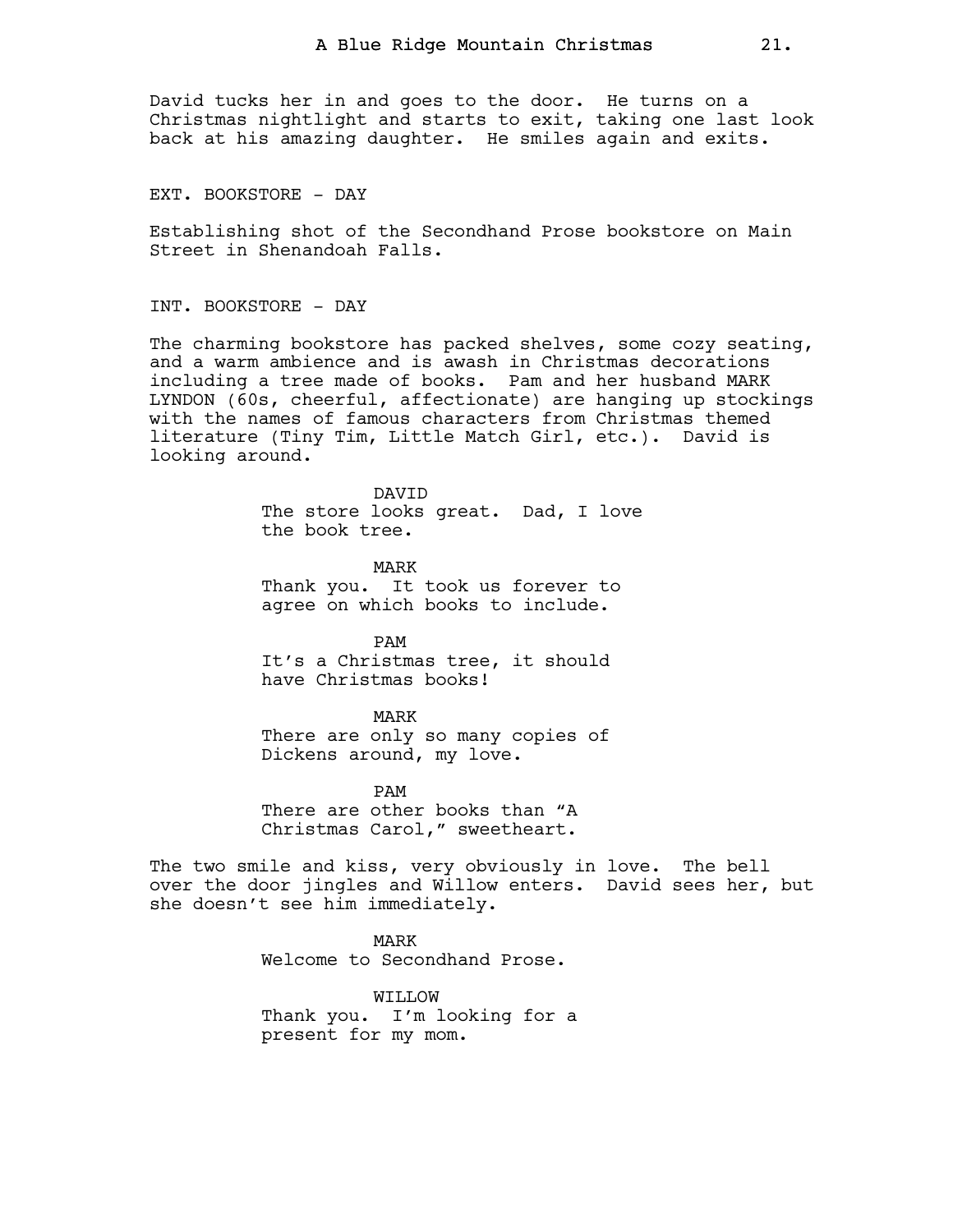PAM We can help with that. What does she like?

WILLOW

Well... (sees the Christmas books) Maybe "A Christmas Carol?"

MARK (pointedly for Pam) Yes, it's a wonderful book.

WILLOW It was my father's favorite. He read it to us every year. I don't know what happened to our copy.

PAM I think we can probably spare one, don't you think, Mark? David, will you grab one from the back?

WILLOW (sees David) Oh, hi. I didn't see you there.

PAM Do you two know each other?

DAVID This is Juni's sister, Mom. Austin's fiancé?

PAM You're Willow! Linda talks about you all the time at the Jaybird.

WILLOW Sorry about that.

PAM

No, don't be silly. Being proud of our kids is part of the job. (points to David) Like this one is about to become partner at his law firm.

WILLOW I heard. Congratulations.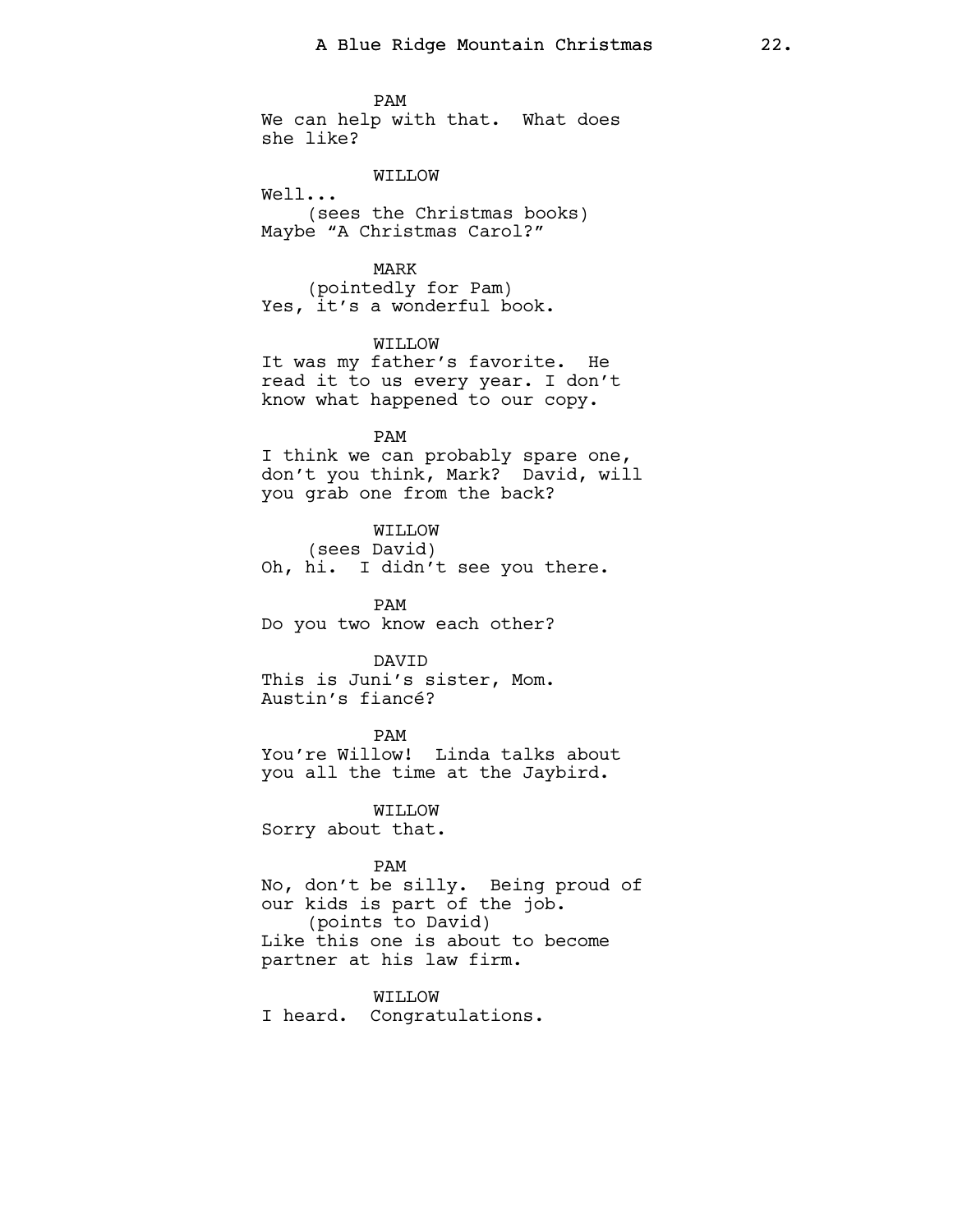DAVID Thank you. But I'm not partner yet, and so I shouldn't be taking long lunches. I better get back. Good seeing you again, Willow.

WILLOW Actually, would you mind if I walked with you?

DAVID Oh... uh, okay. Sure.

WILLOW (to Pam and Mark) I'll come back for the book.

PAM We'll put a copy aside.

WILLOW

Thank you.

Willow and David exit.

EXT. SHENANDOAH FALLS STREET - DAY

Willow and David walk down the merrily decorated Main Street. Over at the town square we see the Christmas market, readying to open in just a few days.

> WILLOW Looks like they're almost ready with the Christmas market.

DAVID It's one of my daughter's favorite things about the holidays.

WILLOW Oh, yeah? It was mine, too. How old is she? What's her name?

DAVID Natalie is ten.

WILLOW That's a good age.

DAVID They all have been so far. Fingers crossed we keep it that way.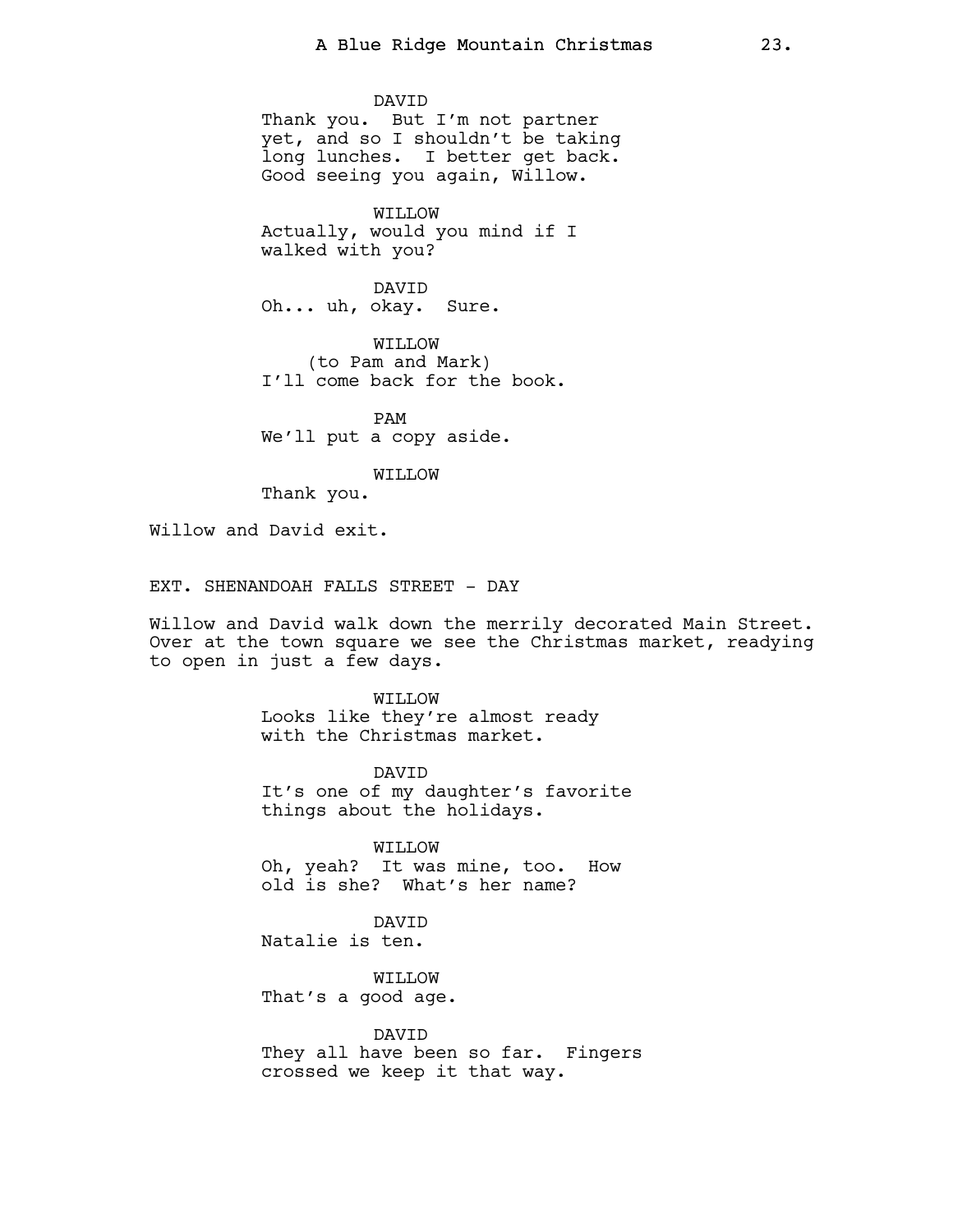Willow laughs, and then there is an uncomfortable silence. Willow breaks it.

> WILLOW Listen... About the wedding.

#### DAVID

Willow, I'm sorry, but...

# WILLOW

No, I'm the one who's sorry. Eagle Hill meant so much to my family that I wasn't thinking about how much it's meant to yours... and how hard it must be to let that go.

#### DAVID

It is. If there was another way...

#### WILLOW

I get it... but can I just say one more thing about the wedding? (off his nod) I really think doing a big event would help sell the inn, but that

aside... Christmas used to be incredible at Eagle Hill. We'd go all out with decorations and lights and we had carriage rides around the property.

# DAVID

Carriage rides?

### WILLOW

Like hay rides but with snow. It was the closest thing we could get to sleigh rides. People loved it. (beat) Don't you want one more really spectacular Christmas at the inn before you leave?

#### DAVID

(beat) I know Natalie would. (beat) But I really don't have time...

WILLOW I'll do everything. The wedding, Christmas. I'll even get a crew to do any repairs you want.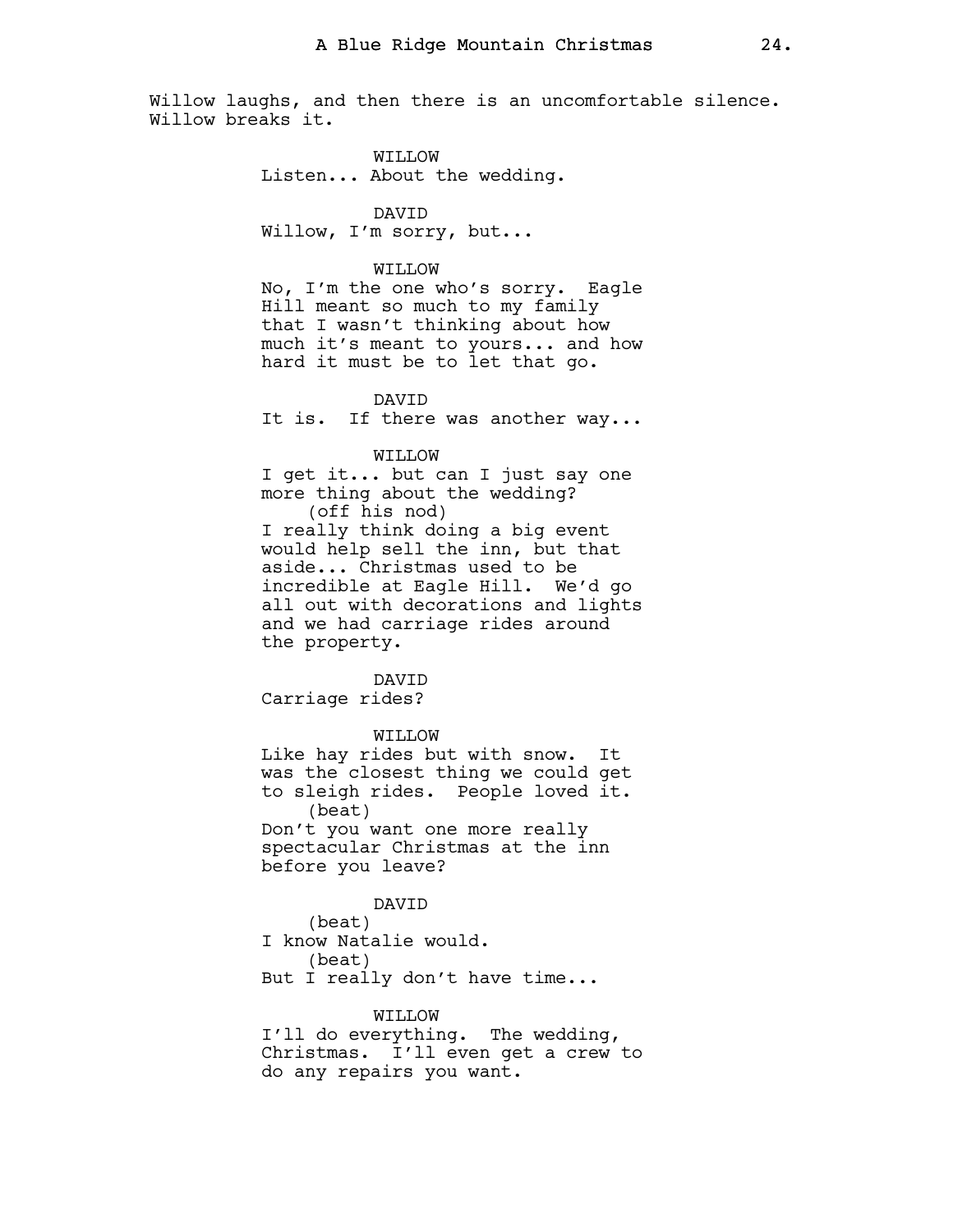DAVID I have a handyman, Garrett. He could handle that part. (beat - considers) Why is this so important to you? WILLOW (shrugs) My family built the place. My sister and I grew up there. So much of our lives... Eagle Hill is important to me. DAVID (beat) Me, too. (considers) I won't have to do anything? WILLOW I'll do all the work. You won't even know we're there. Come on, David... You'll make a lot of Christmas wishes come true. DAVID I don't want to go too crazy... WILLOW Is that a yes? David considers and then he sticks out his hand. DAVID To Christmas wishes.

> WILLOW To Christmas wishes.

They shake on it.

END ACT ONE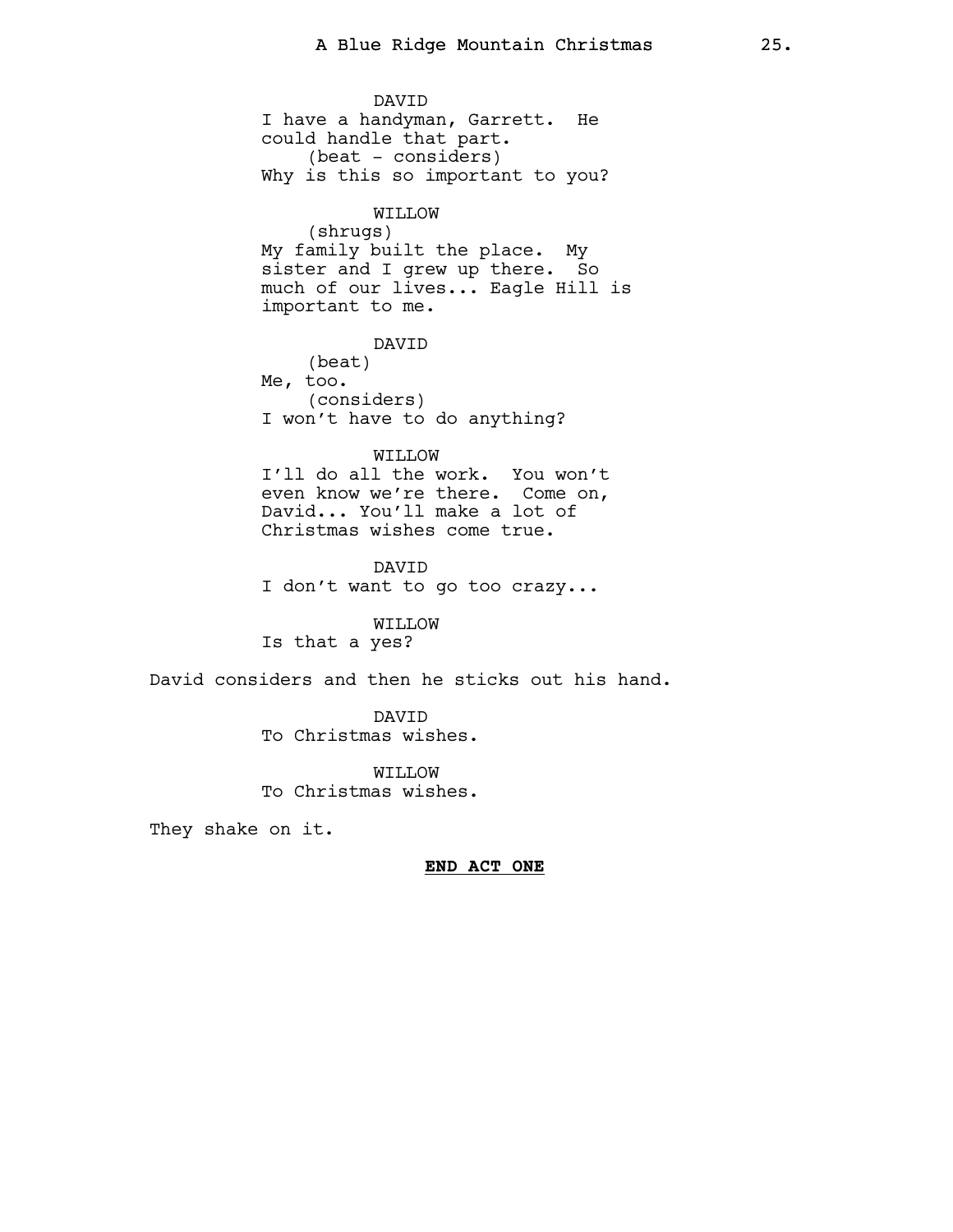### ACT TWO

EXT. JAYBIRD CAFE - DAY

Establishing shot of the diner.

INT. JAYBIRD CAFE - DAY

On the diner counter, Linda and Juni are assessing an array of Christmas-related food items - everything from candy canes to fruitcake and beyond. Willow is nearby typing on a laptop, attempting to stay uninvolved.

> LINDA It needs candy canes. All good Christmas drinks have candy canes.

JUNI Exactly! So let's break convention and do the peppermint bark instead.

LINDA There's a difference between convention and tradition. Willow, what do you think?

WILLOW That we should all be focusing on planning Juni's wedding?

JUNI

This is for the wedding reception. Instead of a signature cocktail, we're going to have a signature Christmas drink.

LINDA

And if it happens to find its way onto the menu here at the Jaybird, then that's a Christmas bonus.

Willow laughs and shakes her head as David enters.

DAVID So this is where all the Christmas decorations went. I thought the town looked a little bare.

Linda and Juni go to hug him.

LINDA There he is. Our hero! Thank you!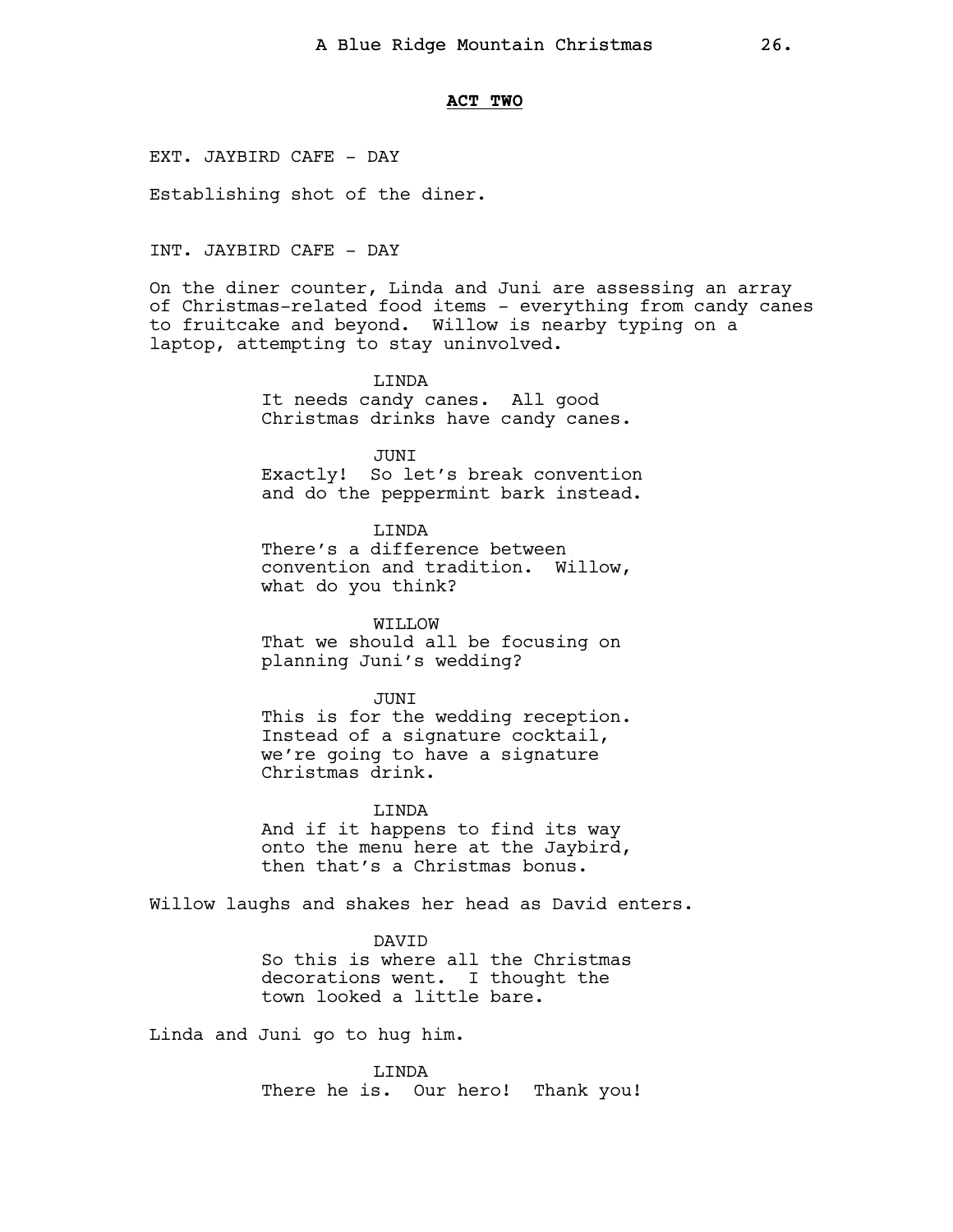JUNI I can't tell you how much we appreciate you letting us use the inn, David.

DAVID It's my pleasure. I just hope you can get it all done in four weeks. (to Willow) Are you sure you're up for this?

WILLOW Absolutely. There is nothing to worry about.

DAVID Garrett is meeting you at lunchtime to go over the to-do list.

WILLOW Great, thank you.

DAVID

And you can do whatever you want to the barn, but just a reminder that we have guests so we need to keep the disruptions in the main house to a minimum.

WILLOW Absolutely. They won't even know we're there.

David is leery about this.

EXT. EAGLE HILL MANOR - DAY

Establishing shot of the inn.

INT. EAGLE HILL MANOR - GREAT ROOM - DAY

Willow enters with Garrett, who is holding a clipboard.

WILLOW

And since we're having the reception in here, I think this is the room that needs the most attention. The floor needs a good polish and it could stand a new coat of paint.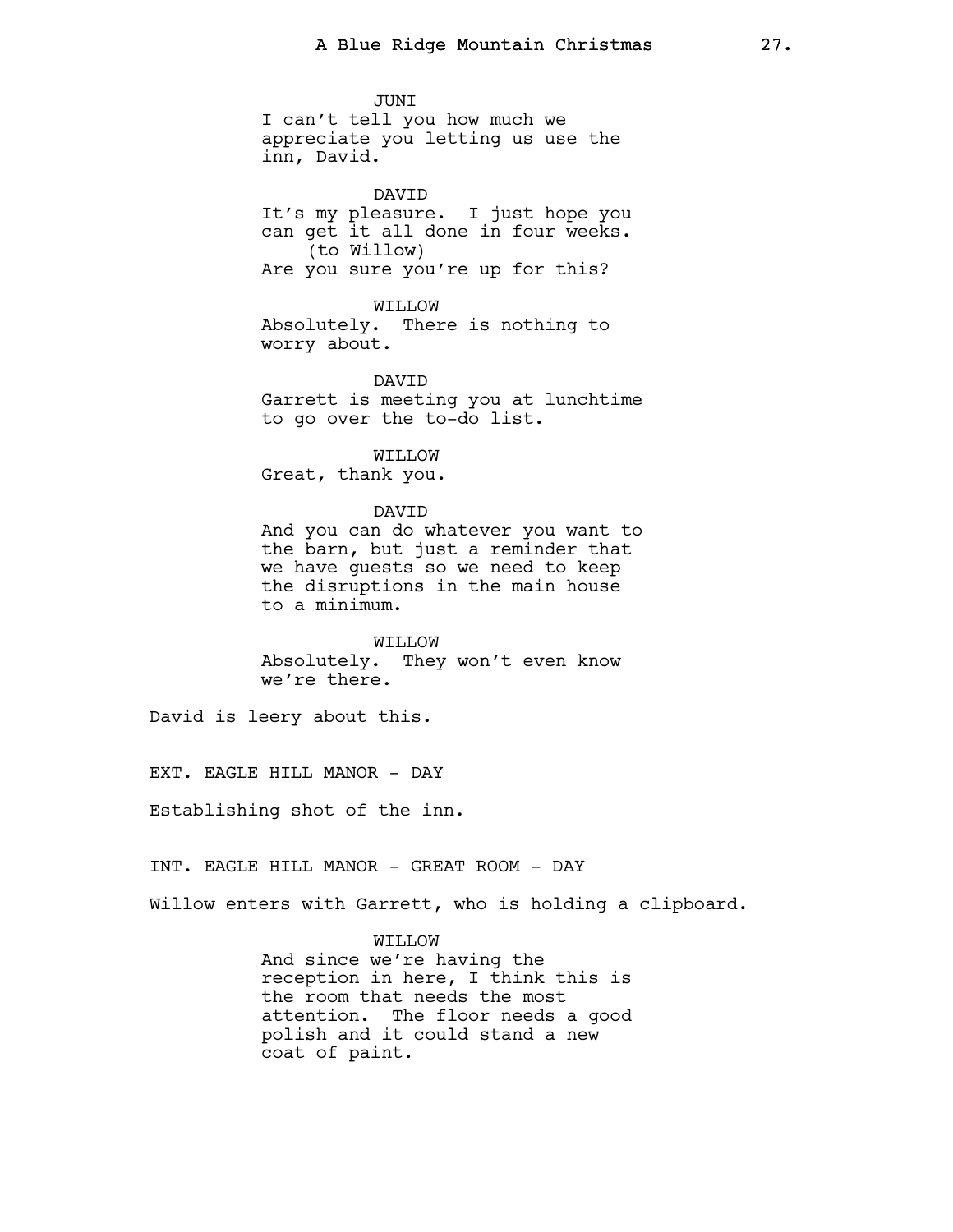David is walking by the door as she says this. He hears this and stops at the doorway.

> DAVID You're going to paint things?

### WILLOW

Of course.

# DAVID

I thought you were just going to clean it up a little. This room doesn't need to be painted.

WILLOW We're just sprucing things up. We'll keep it simple, I promise. Here, let me show you some swatches.

**DAVTD** I just stopped at home for lunch. I need to get back to the office.

WILLOW Five minutes, I promise.

She smiles at him hopefully - he looks at his watch and then reluctantly steps into the room.

EXT. EAGLE HILL MANOR - NIGHT

Establishing shot of the inn at night.

EXT. EAGLE HILL MANOR - ENTRY HALL - NIGHT

Willow comes in from the great room just as David is walking in the front door .

> WILLOW Oh, good. I was hoping I'd run into you before I left.

DAVID I literally just walked in the door.

WILLOW I only need five minutes. I promise.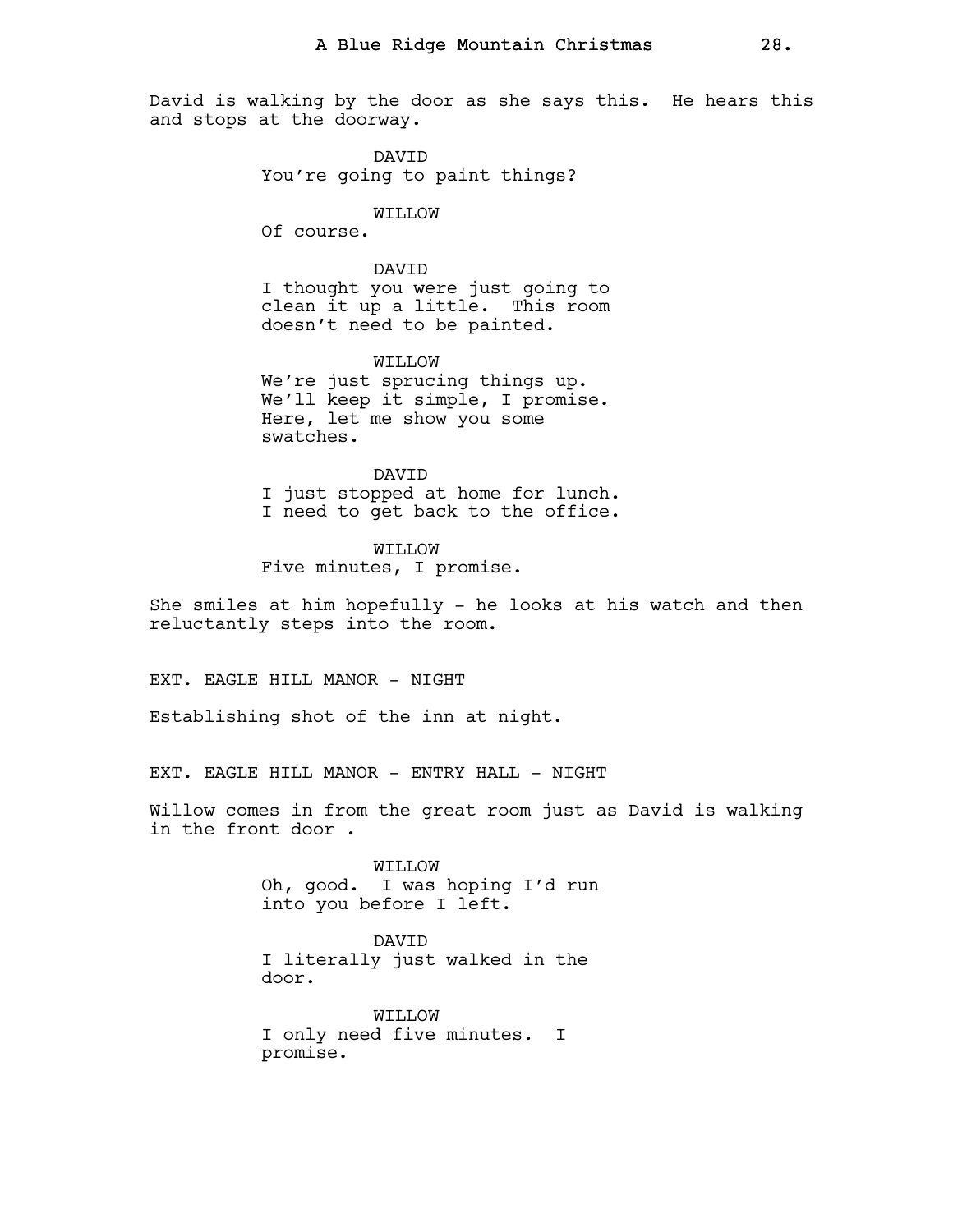DAVID That's what you said this afternoon, and it was more like fifteen.

WILLOW I know, I'm sorry. But this is really only five. It's about Christmas decorations.

DAVID We talked about this. We have plenty already. We don't need any more.

Willow guides him back down the hall.

WILLOW Okay, but what if we just added a few more lights?

DAVID What is a few?

WILLOW Like one strand. Or two. Maybe five. And I think we should reopen the discussion about paint...

David shakes his head as they exit the hall.

EXT. EAGLE HILL MANOR - BARN - DAY

Establishing shot of the barn the next morning, over which we hear.

> WILLOW (O.S.) And then we can put the altar here.

INT. EAGLE HILL MANOR - BARN - DAY

Inside the barn, Willow is reviewing plans in a notebook for the wedding with Juni and Austin while David stands off to the side on a call.

> DAVID Austin and I will be back in the office in thirty minutes, max.

Austin looks at David and shakes his head.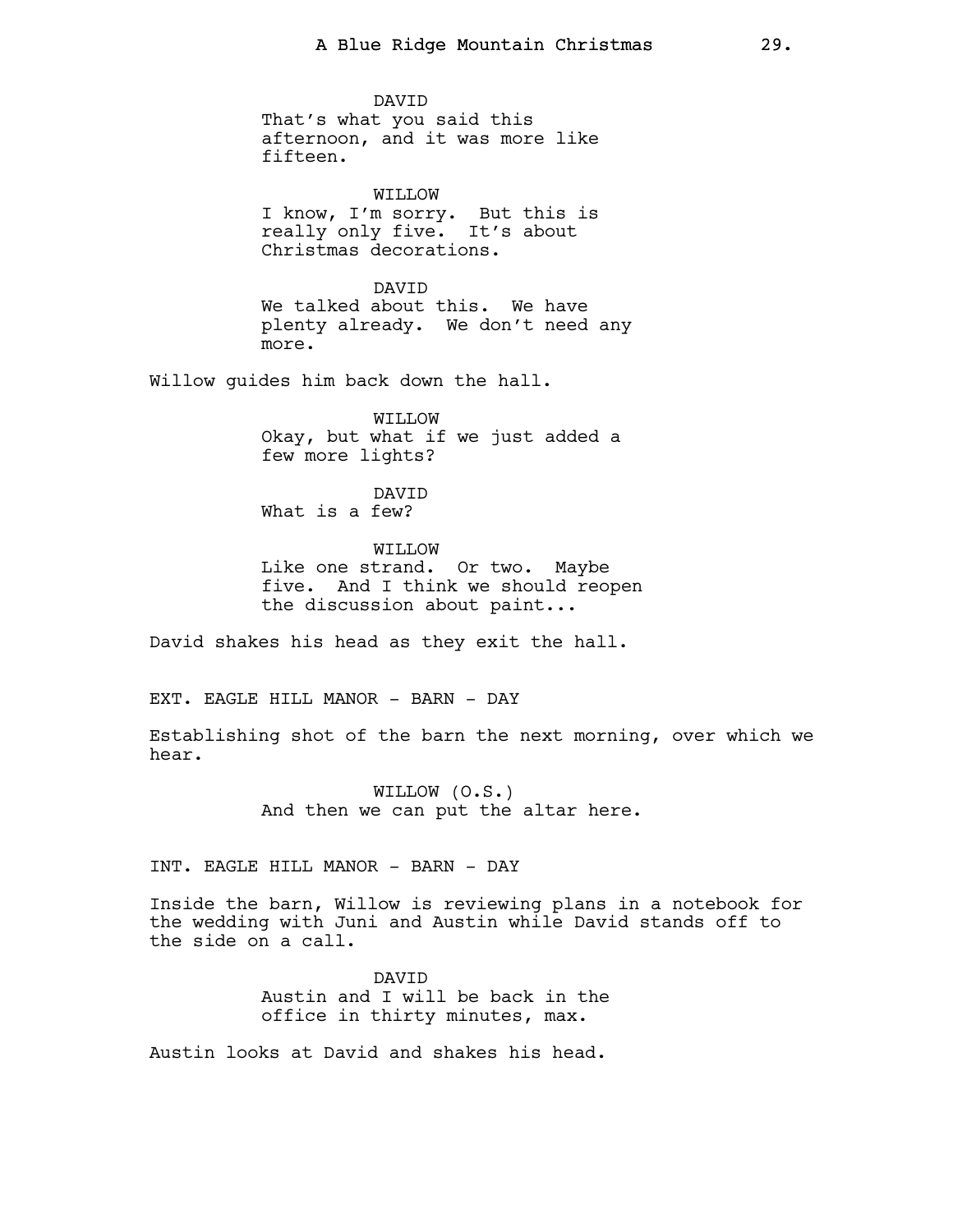DAVID (CONT'D) Or forty-five. Yes, go ahead and read it to me.

David continues the call while the others talk wedding.

AUSTIN Do you really think you can make this place look good in time?

### WILLOW

It's mainly just cosmetic. Some chairs, some nice rustic light fixtures, heat lamps so people don't freeze. It'll be a snap.

JUNI Great. Then you won't mind if we add a few things?

### WILLOW

Like what?

JUNI The wedding is two days before Christmas, so we want trees.

This gets David's attention. He puts his hand over the phone's speaker.

> DAVID Trees. Plural?

> > JUNI

Yes. Five or six of them. And lots of decorations. Garland and wreaths and the whole nine yards.

AUSTIN Oh, and don't forget the choir.

#### DAVID

Choir?

WILLOW To sing Christmas carols as you walk down the aisle. I love it.

Willow, Austin, and Juni walk off and David tries to follow while also dealing with the call.

> (MORE) DAVID Wait. I.. (into phone)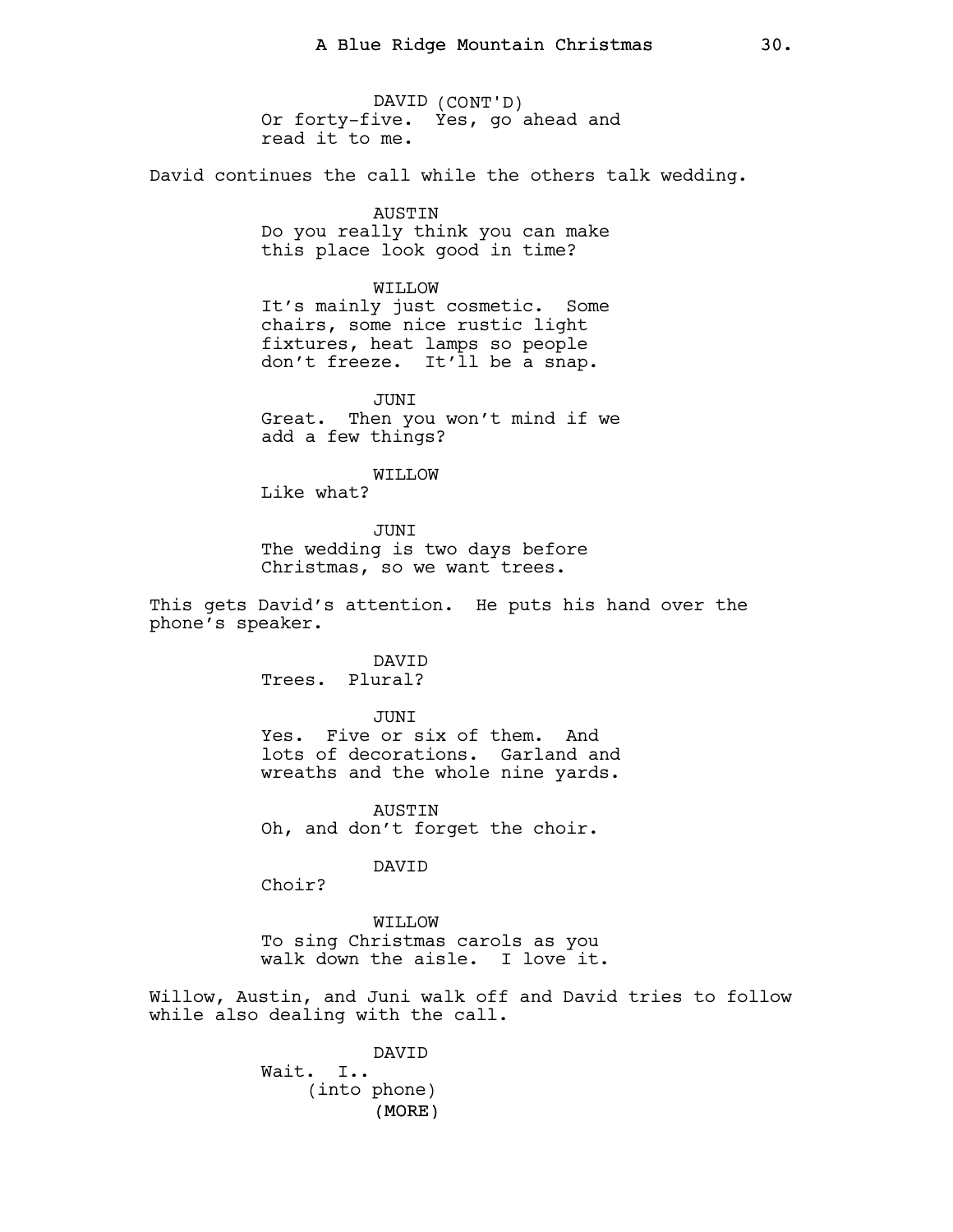DAVID (CONT'D) Hold on, I need to... (to Willow) Willow! Austin...

He chases after them.

INT. EAGLE HILL MANOR - GREAT ROOM - NIGHT

Natalie is looking around the room, in the boxes and under the dust covers on the furniture. Willow comes in.

> WILLOW Hi. Did you lose something?

NATALIE Sort of. I hid something and now I can't find it.

WILLOW

What is it?

NATALIE

Henry.

WILLOW Who's Henry?

#### NATALIE

My reindeer. He's my best friend. Except for Rona, she's like my best real friend. But Henry is like my best toy friend.

WILLOW

(smiles)

Got it. And you can't find him?

NATALIE

Huh-uh. Dad and I play hide and seek with him. It was my turn to hide him, and I came up with a really good spot... but now I don't remember where it was.

### WILLOW

That happens. What does he look like? I'll be sure to keep an eye out for him.

NATALIE Well, he's a reindeer, about this big...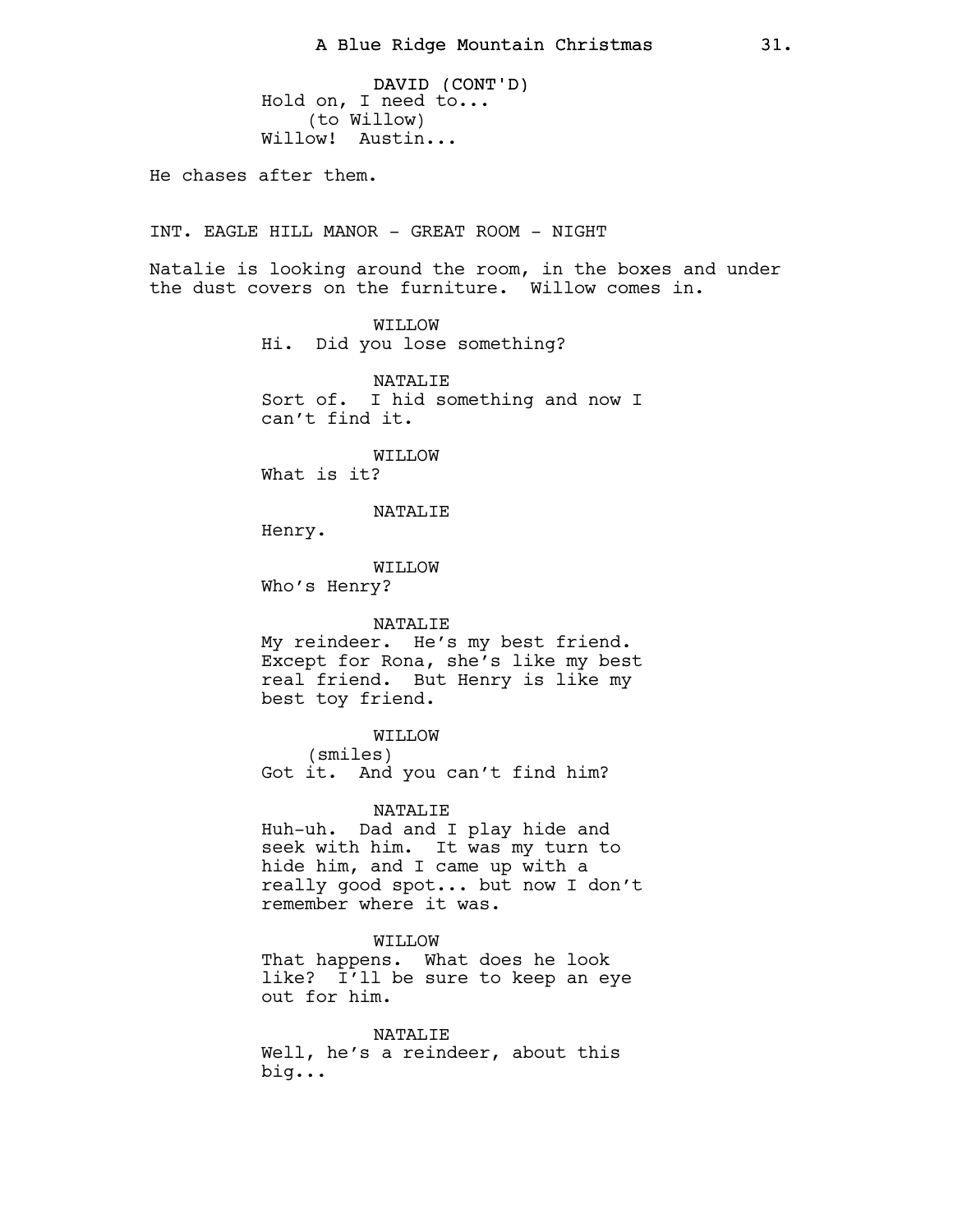David walks in and interrupts the conversation.

DAVID Natalie, I looked in the kitchen again and... (sees Willow) Oh, hi. I didn't know you were still here.

WILLOW Just finishing up and I ran into who I presume is Natalie?

DAVID Yes. Natalie, this is Willow. She's the one I told you about who's working around the inn?

NATALIE You're the Christmas lady!

WILLOW

The what?

NATALIE The Christmas lady! Dad said you're doing all sorts of Christmas stuff around the inn and that it's making him crazy.

Willow looks at David.

DAVID (forces a smile) Crazy excited.

Willow nods and turns back to Natalie.

NATALIE Is it true we're going to have like a million Christmas trees?

# WILLOW

Oh, I don't know about a million, but we're definitely going to have a whole bunch of them. In fact I'm stopping by the tree lot tonight to pick some out.

### NATALIE

Dad! Can we go?! I want to pick out a tree for us, too!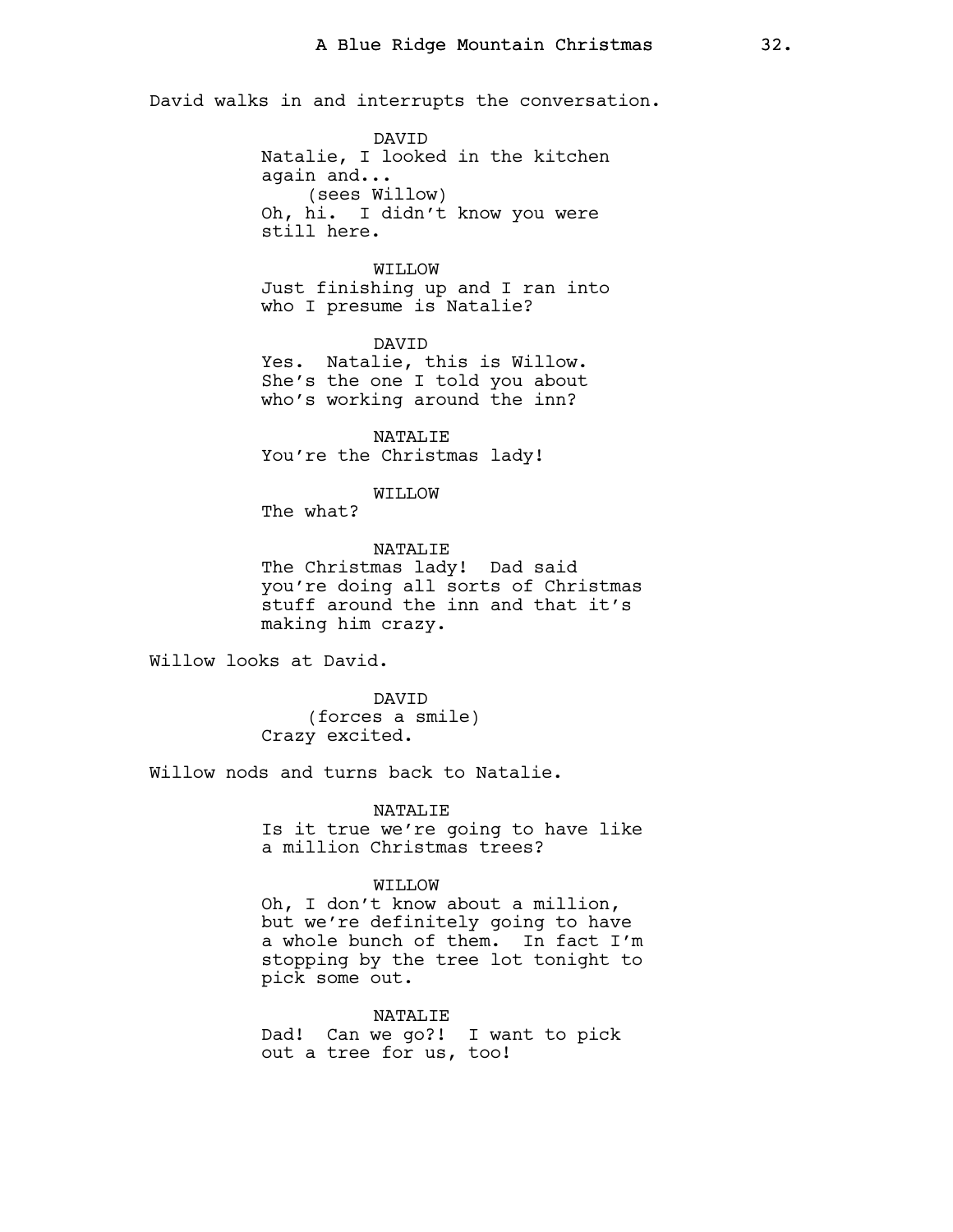DAVID Natalie, we were going to go this weekend.

NATALIE But Dad, if Willow gets trees tonight and we get ours later, it won't match.

DAVID I think they all kind of look the same, don't they?

WILLOW What? No. Every tree is unique and special in its own way.

NATALIE Yeah! Dad!

David gives Willow a "you're not helping" look.

WILLOW (tries to fix it) But once you get all the lights and ornaments on nobody will know the difference.

NATALIE I will. Please, Dad?

David takes a moment and then puts on a smile.

DAVID I guess we're going tree shopping.

Natalie cheers and runs toward the door.

NATALIE I'll get my coat.

Natalie exits. David nods at Willow and they follow Natalie.

EXT. CHRISTMAS TREE FARM - NIGHT

Willow, David, and Natalie are looking through the trees, tagging ones they are planning to buy.

> NATALIF. That one. And that one! Ooh, that one is pretty, too.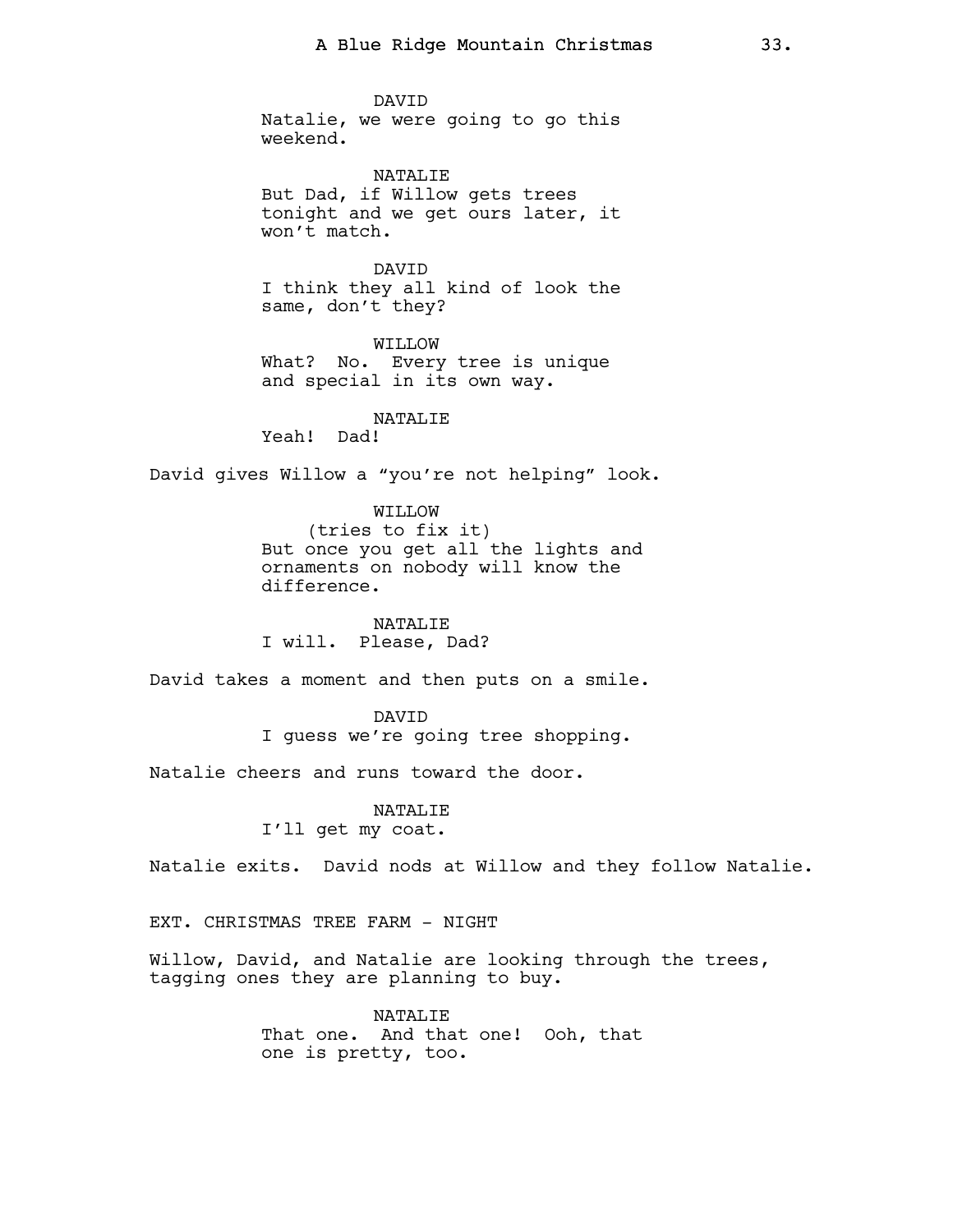DAVID Natalie, you've liked every tree in the entire lot.

NATALIE They've all been good so far! Willow, can I help put the ornaments and the lights on?

WO.T.TTW Of course! I'm going to need all the help I can get.

NATALIE Cool. I'm going to go look at these trees over here. I'll let you know if I find any good ones.

WILLOW (smiles) Okay.

Natalie rushes off to inspect trees. David turns to Willow.

DAVID The trees are one thing, but we're not adding any more Christmas to the inn, right?

WILLOW I think we should. And we could do the carriage rides, too.

DAVID The trees are more than enough.

Down the aisle, Natalie waves and points at a tree. David smiles and gives a thumbs up.

> WILLOW Is she always this enthusiastic?

DAVID Yes. It's hard to keep up sometimes.

WILLOW I'll bet. I was just like her when I was a kid. Everything had to be turned up to eleven. Especially at Christmas.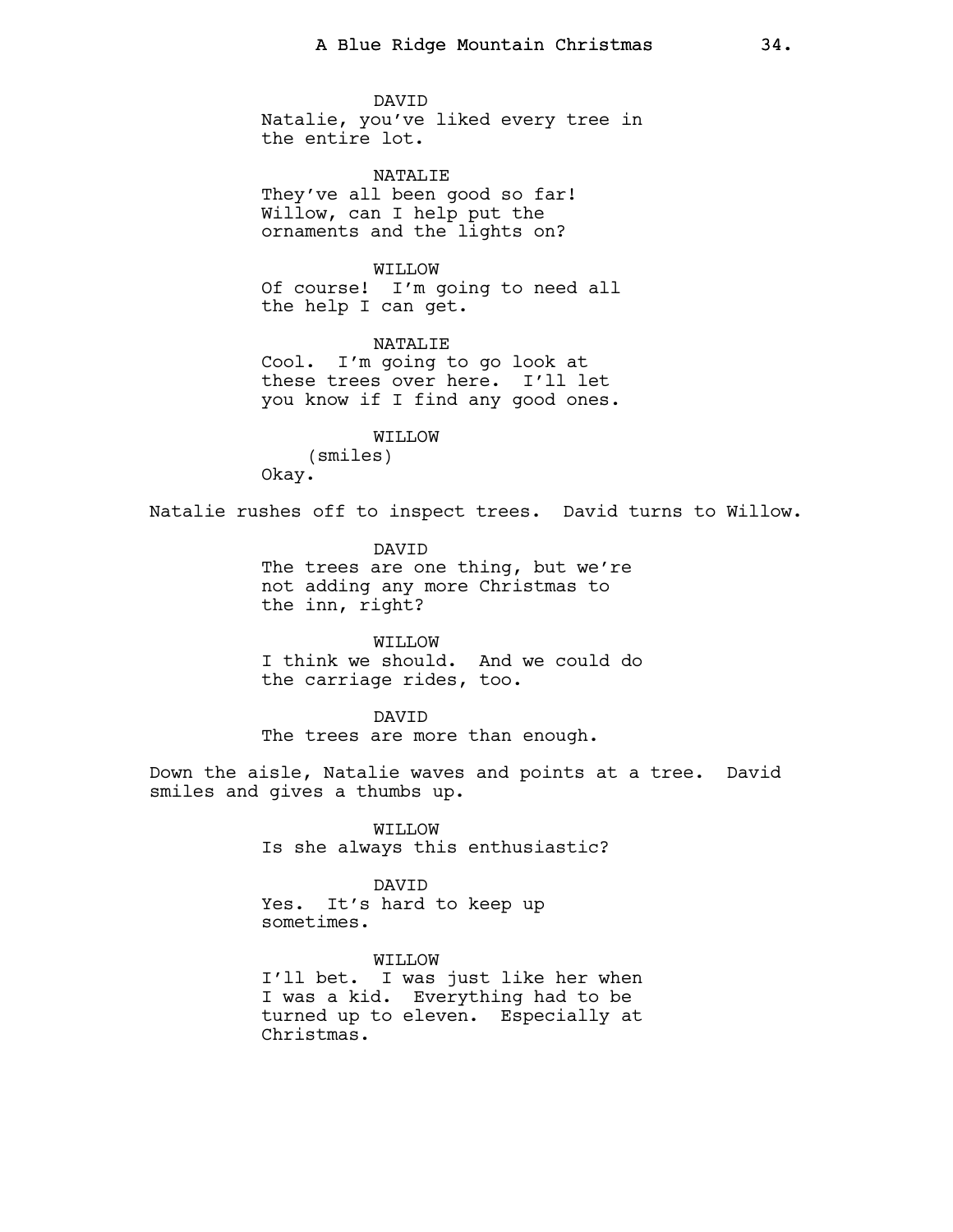DAVID In other words, not a lot has changed since then?

### WILLOW

I'm just trying to put on a great wedding and an amazing Christmas. That's what we decided was going to be good for everyone, right?

### DAVID

Yes, right. I'm just wondering when we get to the part where I don't have to worry about anything?

# WILLOW

(careful smile) Tomorrow? Friday at the latest.

#### DAVID

Willow, I'm serious. I can't keep getting pulled away from work to help you give your sister her dream wedding... which apparently involves every Christmas tree in existence for some reason.

### WO.T.TTW

This is not all about the wedding. We're trying to get your buyer off the fence, remember? Fixing up the place and hosting a big event there is going to show how special Eagle Hill really is.

#### DAVID

I get that. And I do appreciate it, but the reason I'm selling the inn is so I can focus on being partner at the law firm. For right now, that has to come first.

#### WILLOW

What about Natalie and giving her one last Christmas at Eagle Hill?

## DAVID

(beat) Of course, that's important, too. Listen, all I'm saying is that you promised to handle everything and that hasn't been the case so far.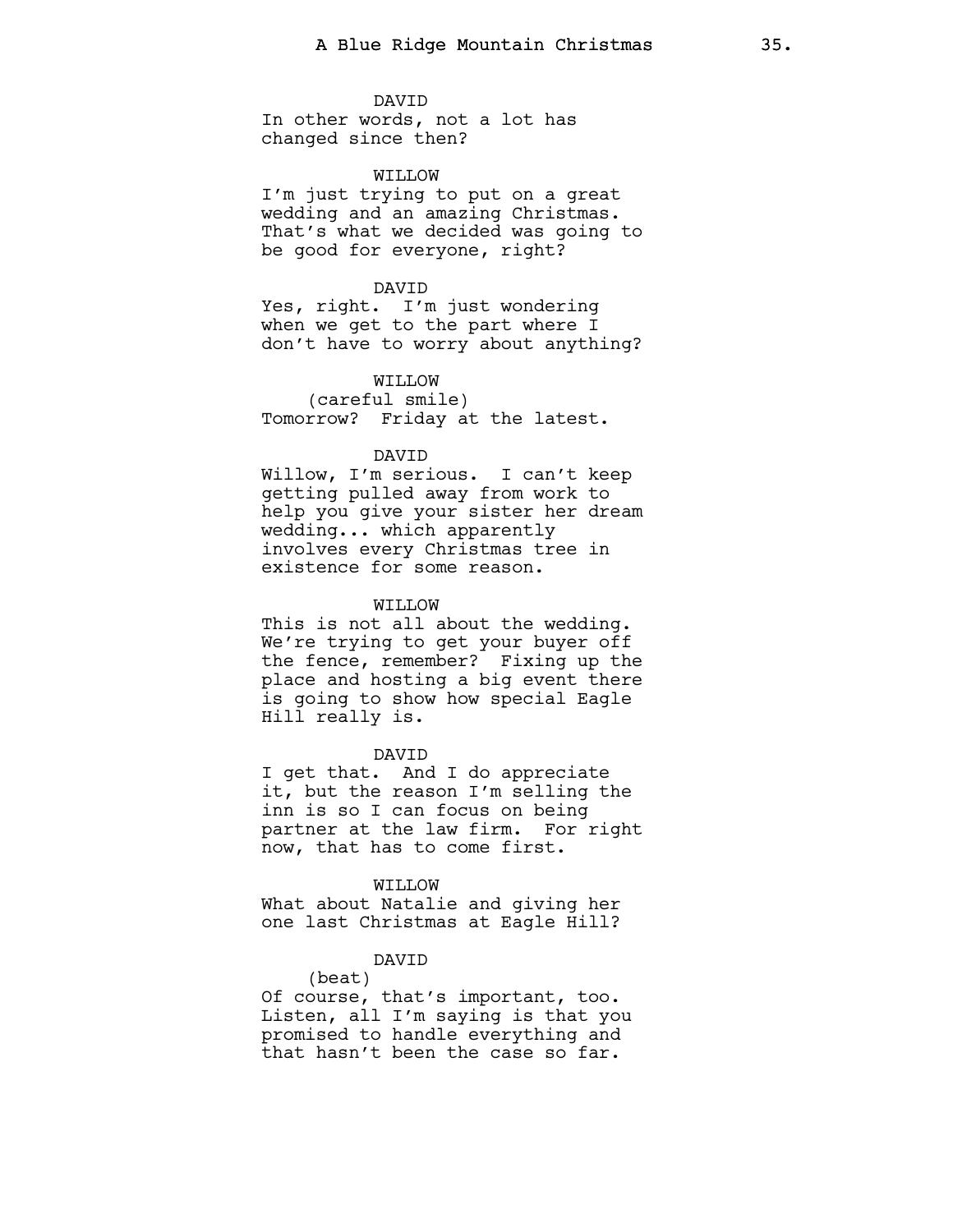WILLOW I know. And I'm sorry. From here on out, you are off the hook.

Natalie comes running up.

NATALIE Dad, come look at all the trees I picked out!

Natalie takes his hand and starts to pull him toward the aisle she was reviewing. David looks at Willow.

> WILLOW Tomorrow. Friday at the latest.

Natalie pulls him off, and Willow can't help but smile.

# END ACT TWO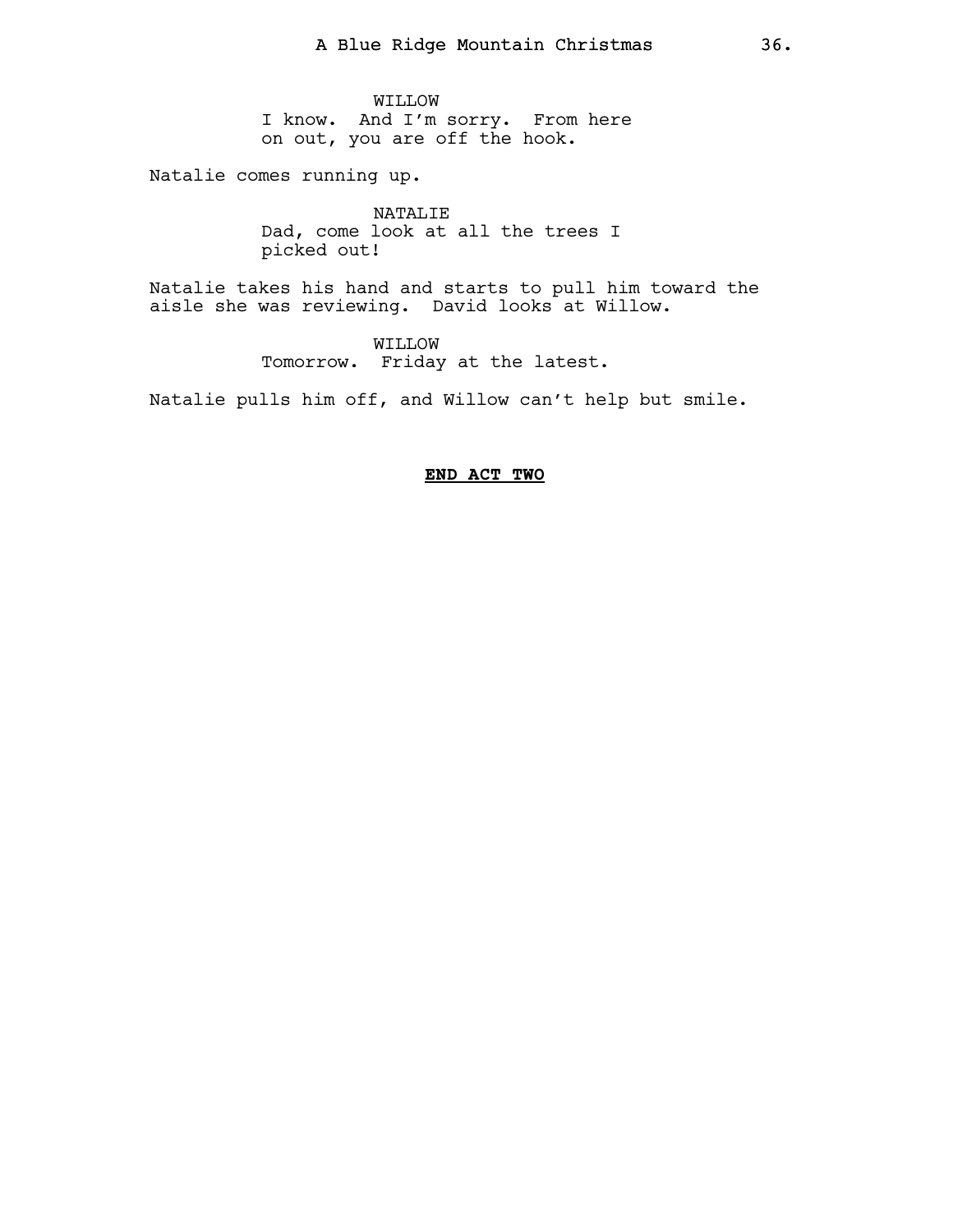### ACT THREE

EXT. EAGLE HILL MANOR - DAY

Willow pulls up in her car in front of the inn and gets out, talking on her phone.

> WILLOW No, the payroll company does all of that. All you have to do is approve the timesheets. Okay... Call me if you need anything. Thanks Tasha. Bye.

She starts to walk toward the porch, but Robert Cole, the prospective buyer we saw with David earlier, is standing on the walkway looking at the inn and blocking her path.

A reminder that the inn is decorated for Christmas, but it is mostly limited to some garland, some lights, and a wreath on the front door. It is simple and understated.

WILLOW (CONT'D)

Excuse me?

ROBERT Oh, I'm sorry. I guess I was daydreaming.

WILLOW That's all right. I hope it was a good dream.

ROBERT It might be. I was just trying to picture what it would look like with more Christmas decorations. (off her confusion) I'm thinking of buying the place.

WILLOW Oh! Well, I can tell you exactly how it would look.

(points as she talks) Lights everywhere. Railings, windows, eaves, roof. Garland with bows every five feet. More wreaths. And on the front lawn? Light up snowmen.

ROBERT Wow. You've thought this through.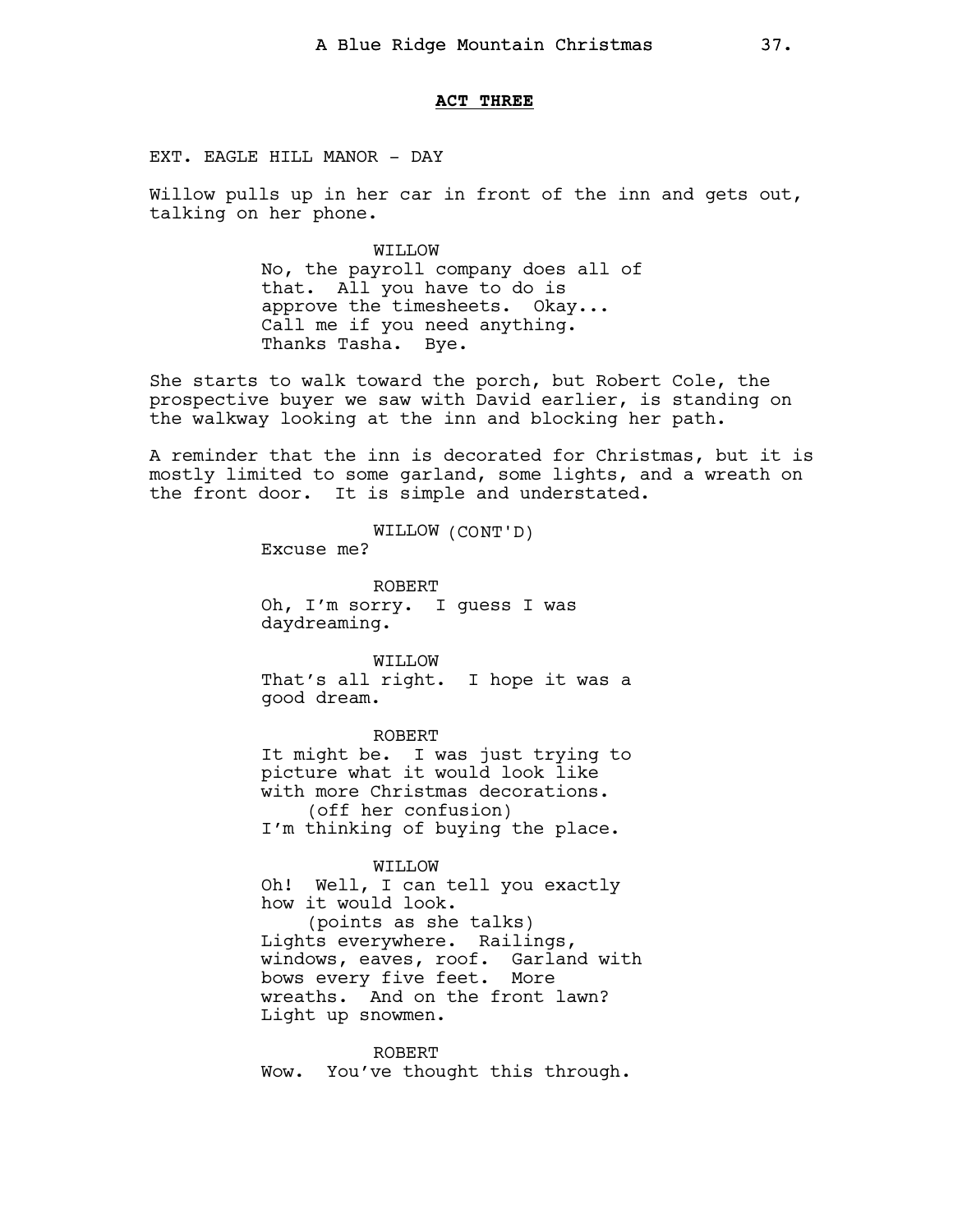WILLOW Actually that's how it was when I was a kid. My family used to own Eagle Hill. ROBERT Really? What was it like growing up here? WO.T.TTW It was... I was very lucky. Do you have kids? ROBERT Two daughters, but they are all grown up. WILLOW Grandchildren? ROBERT Not yet. WILLOW When you do? They will love it here. ROBERT (looks at inn) I wish I could have seen it like it used to be. (to Willow) Sorry again for being in the way. I'm Robert. WILLOW Willow, and no trouble at all. ROBERT Nice meeting you. Take care. They shake hands, and he leaves. Willow looks at the inn and pulls out her phone. She sends a quick text and goes inside.

EXT. LAW FIRM - DAY

Establishing shot of the law firm.

INT. LAW FIRM - AUSTIN'S OFFICE - DAY

David and Austin are at a conference table in Austin's office going over paperwork.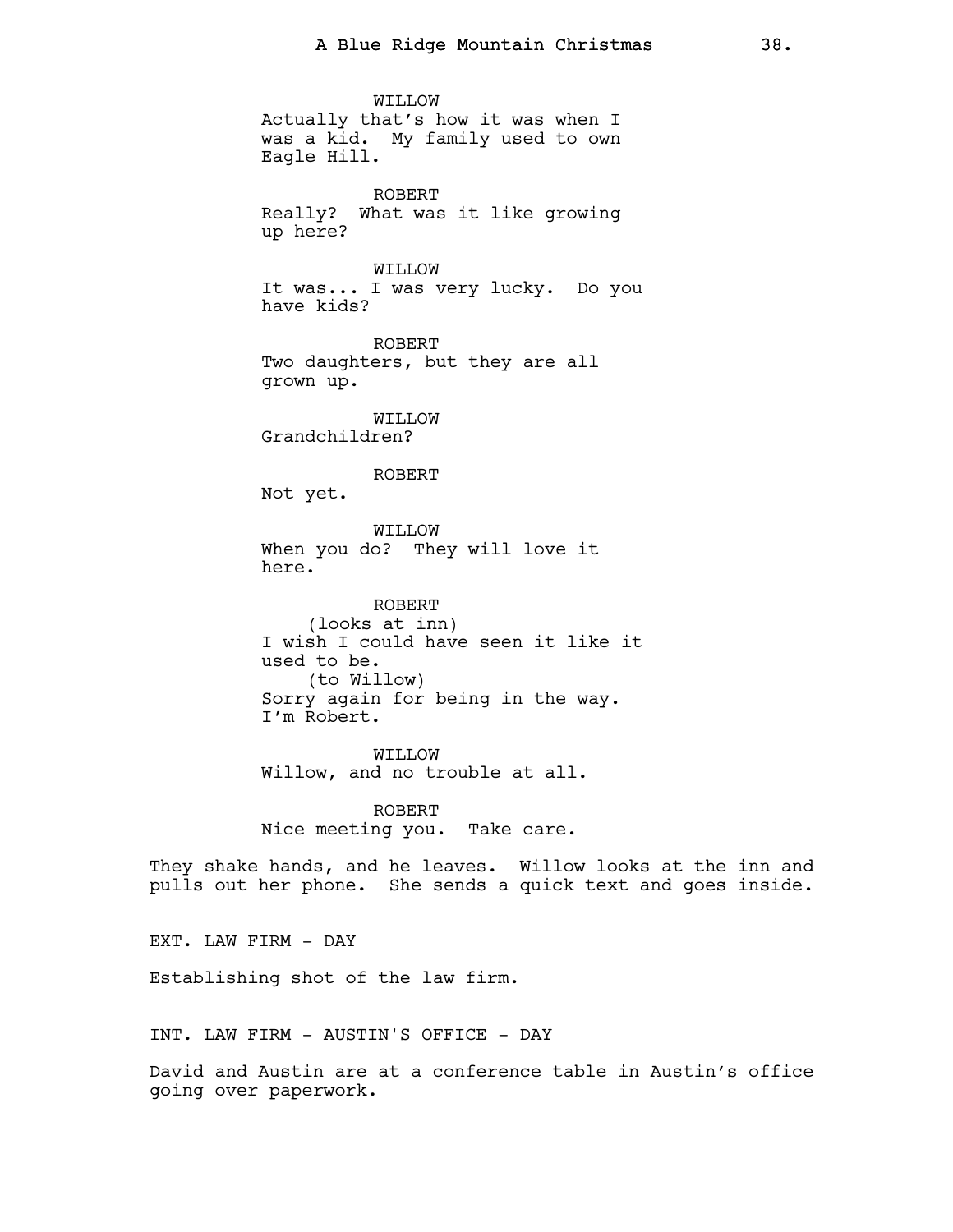DAVID Do you have the file on the Harrison merger?

AUSTIN I do. It's right... here.

Austin hands David the file just as David's phone buzzes with a text. He looks at it and a look of consternation passes over his face.

> AUSTIN (CONT'D) What's wrong?

DAVID Willow needs me at the inn... again.

AUSTIN Don't worry. I can cover this.

DAVID

Thank you.

David hurries for the door.

EXT. EAGLE HILL MANOR - DAY

Establishing shot of the inn.

INT. EAGLE HILL MANOR - GUEST ROOM - DAY

Linda and Juni are waiting patiently, holding a floor length mirror, while Garrett has a conversation with Willow, who is unseen in the next room. Garrett is reviewing his checklist in his usual laid back manner.

> WILLOW (O.S.) Everything is on track?

GARRETT Yes, it is.

WILLOW (O.S.) Because it's three weeks until Christmas Eve and the wedding.

**GARRETT** Three and a half, more or less.

Willow peeks her head out of the adjacent room.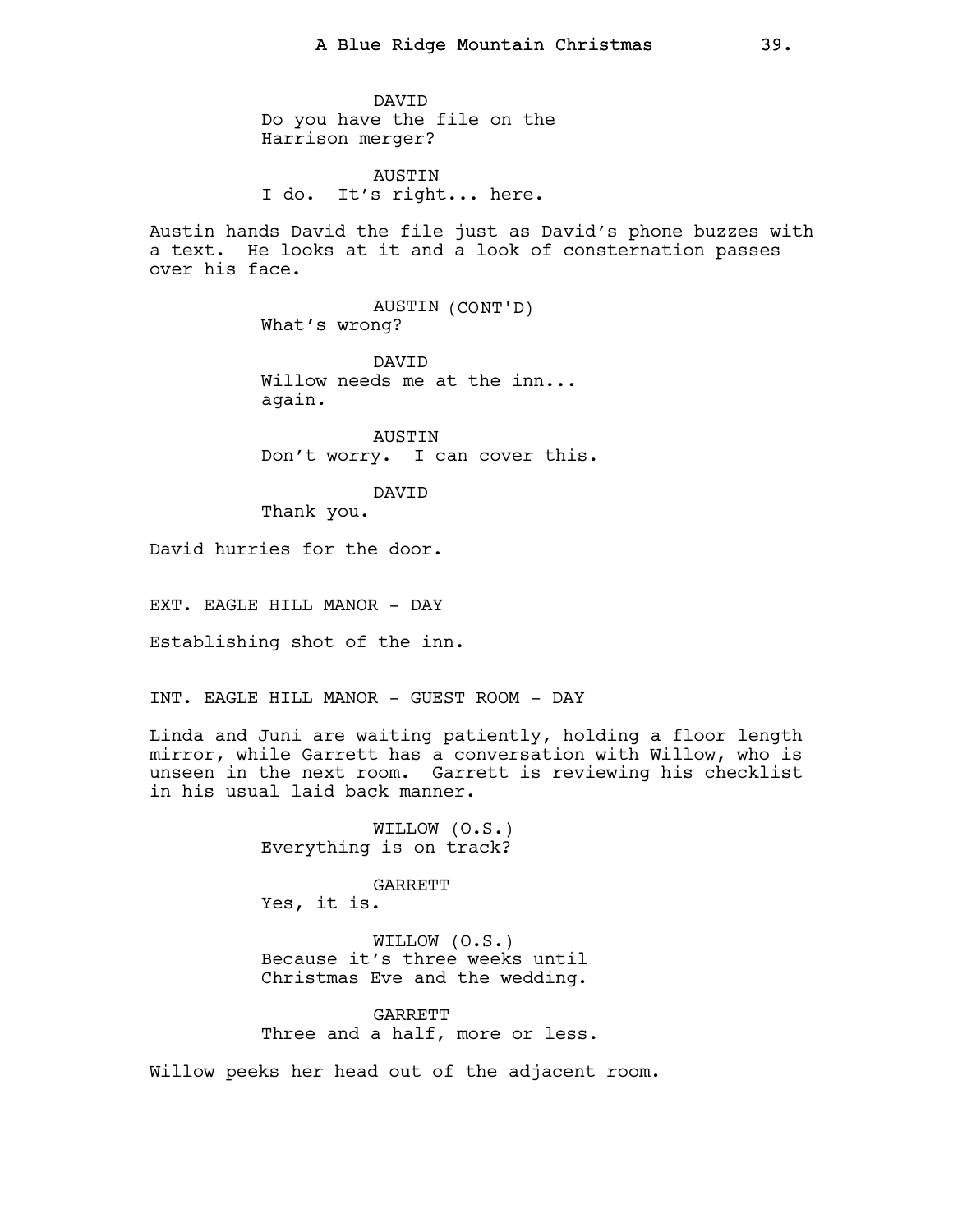WILLOW No, see, at the hotel I work with numbers and spreadsheets, and there is no such thing as "more or less" in a spreadsheet. GARRETT

(joking) Before I worked here, I was a contractor. We specialize in "more or less." Don't worry. It'll all get done. It's like Christmas. You just have to believe.

Garrett walks off leaving Willow to take a deep breath.

**JUNT** Come out and let us see!

Willow takes a moment and then comes out of the room in her bridesmaid dress - she looks beautiful.

> LINDA Oh, I love it. Do you love it?

JUNI It's perfect!

WILLOW It is pretty, isn't it?

LINDA Pretty? It's gorgeous.

There is a moment of them admiring the dress.

David enters.

DAVID Willow, I got your text... Sorry, I didn't know you were all in here.

WILLOW That's okay. Just modeling the maid of honor dress.

DAVID It's... you look beautiful.

WILLOW

Thank you.

DAVID What did you need to see me about?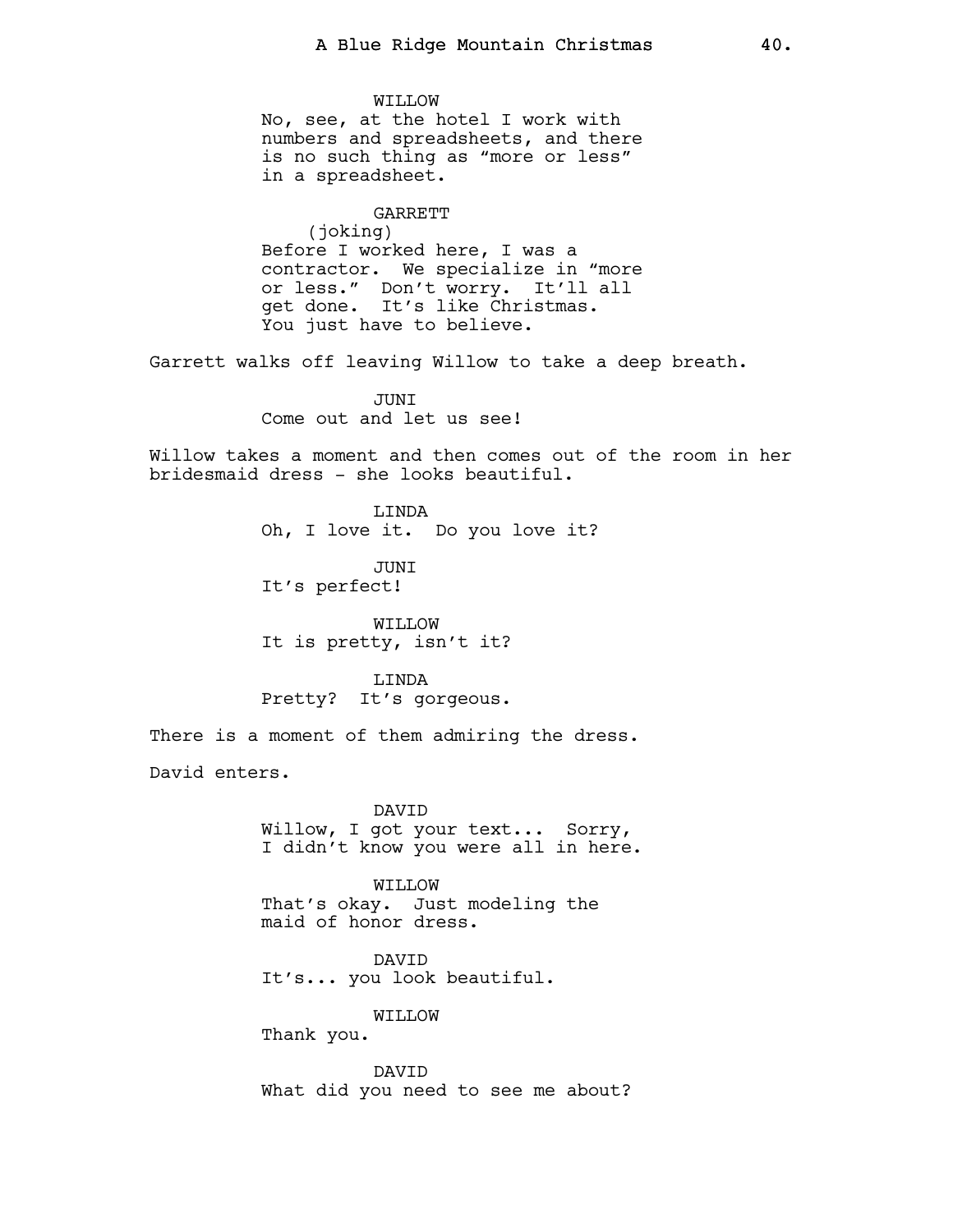WILLOW Oh, right. Let me change. Give me five minutes.

David gives her a "really?" look.

WILLOW (CONT'D) Six at the most.

Willow goes toward the adjacent room as David smiles awkwardly at Linda and Juni.

EXT. EAGLE HILL MANOR - DAY

Willow, having changed her clothes and put on a coat, comes out of the manor with David. They go to the front walk and turn to look at the inn.

> WILLOW Okay. What do you see?

DAVID Is this a trick question?

WILLOW No. Just look at the inn and tell me what you see.

DAVID Willow, I don't have time...

WILLOW Okay, I'll tell you what I see. We need more Christmas.

DAVID Not this again. We have plenty of Christmas.

## WILLOW

Not according to your prospective buyer. Robert? I ran into him earlier, and he was saying that he wished he could see the inn all decked out. Like, full on Christmas spectacular.

DAVID And you think that'll convince him to buy it?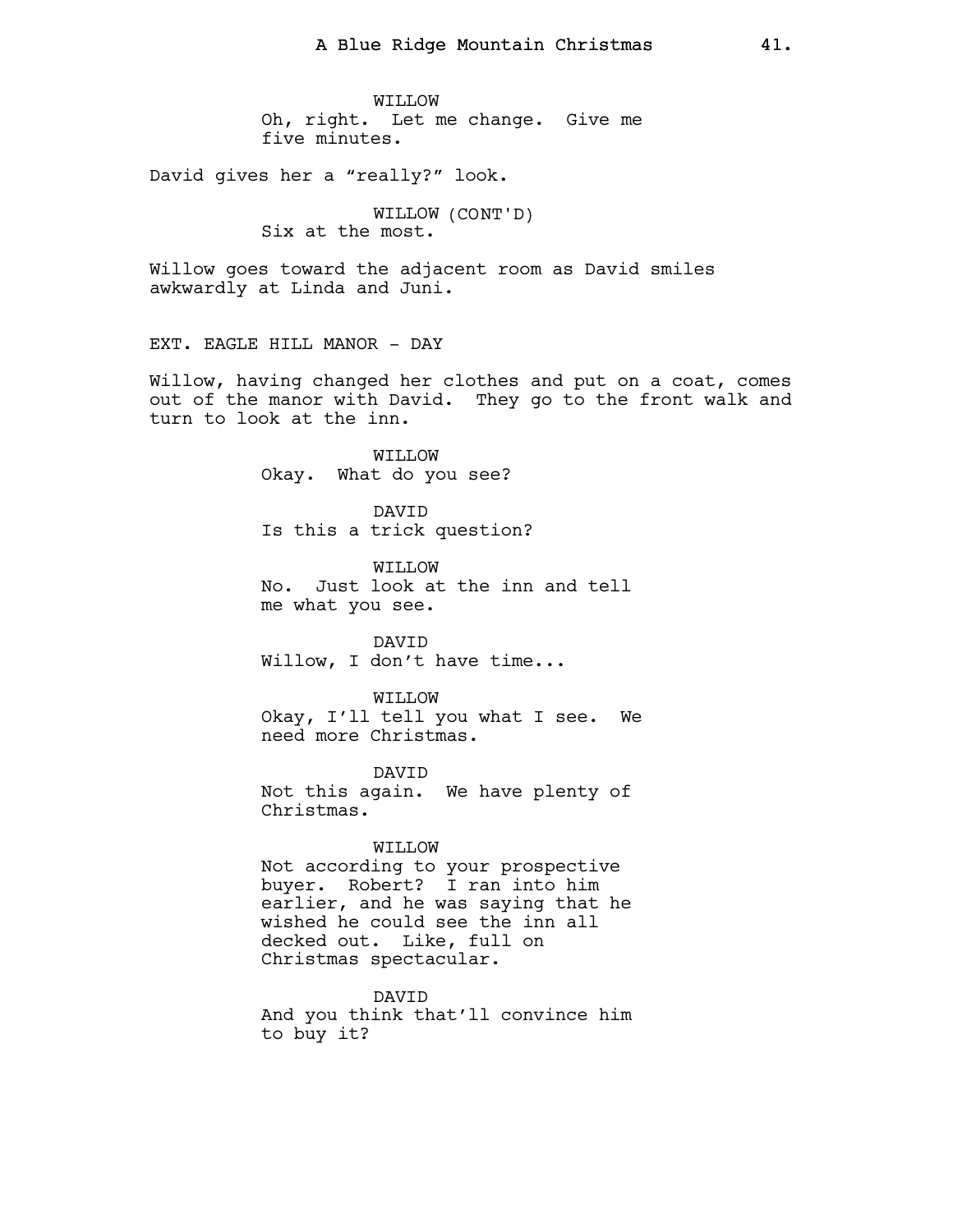WILLOW I think he wants to believe that the inn is special, but he hasn't found a reason why yet.

DAVID But lights and garland are temporary. He can do whatever he wants when he owns the place.

WILLOW For whatever reason he's having a hard time picturing it. He needs to see it, not just hear about it.

DAVID Okay... what did you have in mind?

Willow smiles.

#### EXT. CHRISTMAS MARKET - DAY

The Christmas market is awash with the sights, smells, and sounds of the holidays with booths selling crafts, food, decorations, and more. Willow and David walk through the stalls as she points out things.

> WILLOW We can get those. Oh! Can't you just picture how amazing these would look on the front porch railings?

DAVID All I can picture is my credit card bill getting larger.

WILLOW I'm telling you, you will recoup your investment. Since you won't let me paint, this is the Christmas version of curb appeal.

DAVID Okay, but if you start looking at live reindeer, I'm out of here.

Willow laughs, looking around and soaking up the holiday magic all around them. It is a festive sight with lights and people and even a Santa Claus walking through the crowd greeting people, shaking hands, and posing for photos.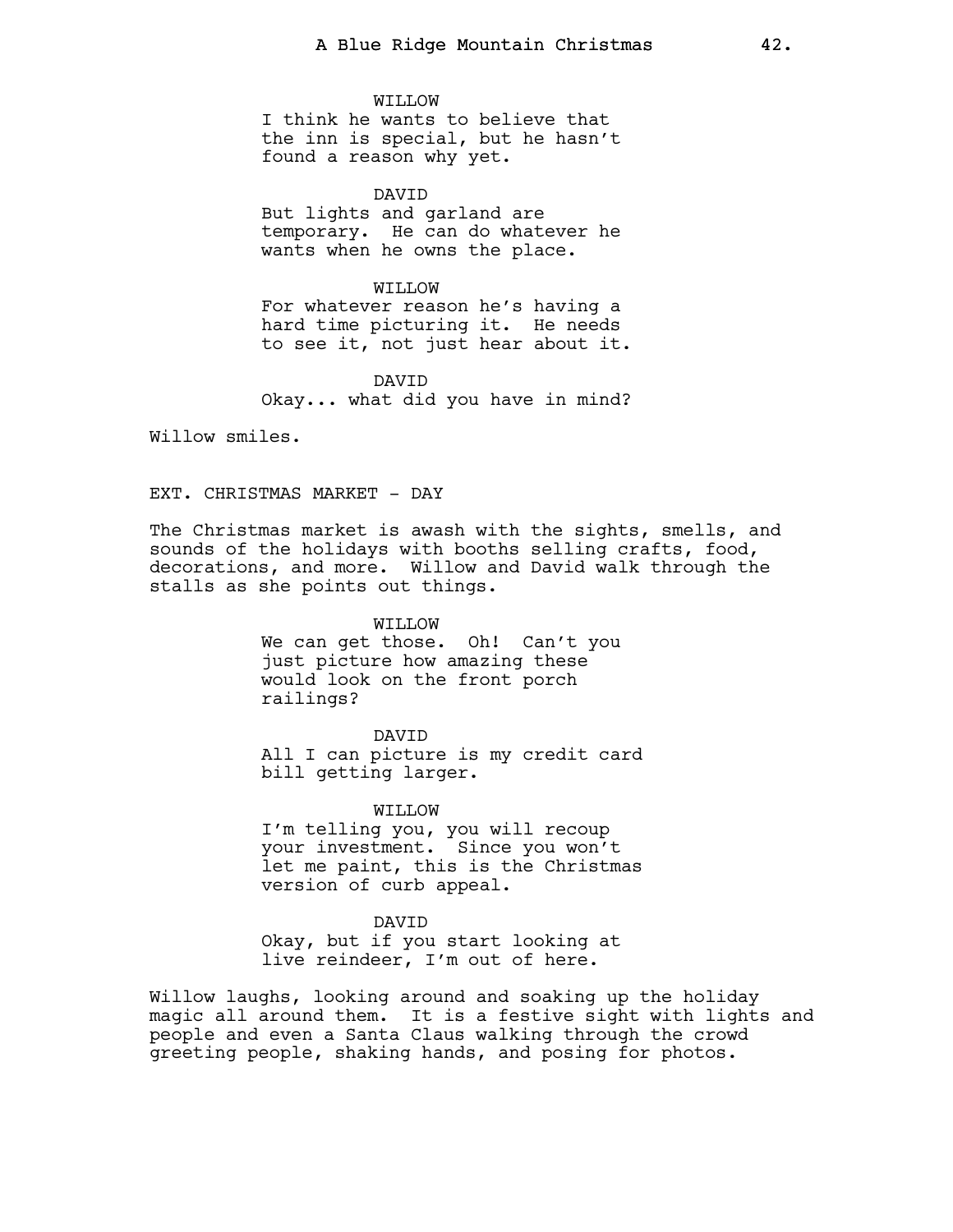#### WILLOW

I just love the Christmas market. It was always one of my favorite things about the holidays. I'd forgotten how much I missed it.

DAVID You don't come home for Christmas?

## WILLOW

I usually only get a day or two off. Between family and friends and presents and food, I never seem to make it down here.

She catches David looking at his watch. He sees her seeing him.

#### DAVID

Don't say five more minutes. All this work to sell Eagle Hill isn't going to mean anything if I blow my chance at the law firm.

# WILLOW

It's kind of too bad, isn't it? That you have to give up the inn to become partner?

## DAVID

I've been working toward this since law school. I'm finally getting things back on track.

# WILLOW

How so?

#### DAVID

I had a plan, you know? Law school, pass the bar, get married, have kids, become partner... But things got... derailed, I guess, when my wife passed away a few years ago.

## WILLOW

I'm sorry. What was her name?

## DAVID

Shelly. The inn was her passion. Don't get me wrong, I love it, and I know Natalie does, too... (beat) But, it's time to move on.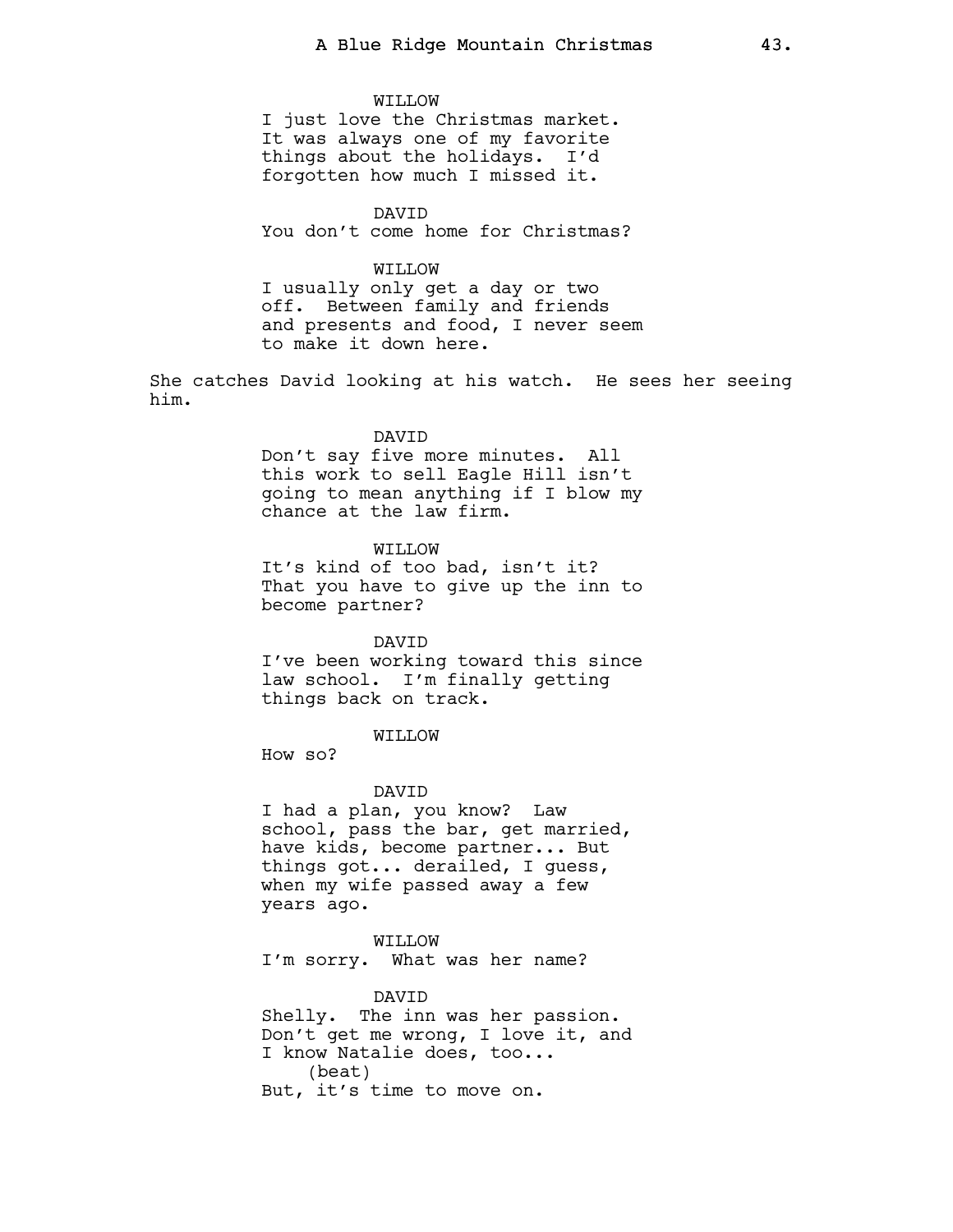WILLOW I understand.

DAVID How did you deal with it? When your family had to sell the inn?

# WILLOW

Not well. I was fifteen, and my father had just passed away so losing Eagle Hill felt like another huge loss.

DAVID I'm sorry, too.

WILLOW

I think it's why I wanted to work in the hotel business. I wanted to try to recapture some of what I experienced as a kid.

DAVID

And have you?

## WILLOW

(shrugs) It's not the same. I have to move around a lot so I never get a chance to really get settled anywhere. Maybe when I'm managing my own property it'll be more... I don't know. Fulfilling? Someday.

DAVID

Why not today?

WILLOW The corporate ladder is very tall.

DAVID Tell me about it. I do corporate law, so my ladder is tall, too.

# WILLOW

But, here's the thing... the only ladder involved in buying Christmas decorations is the one you have to climb to hang them.

David considers this for a moment, then looks at his watch one more time.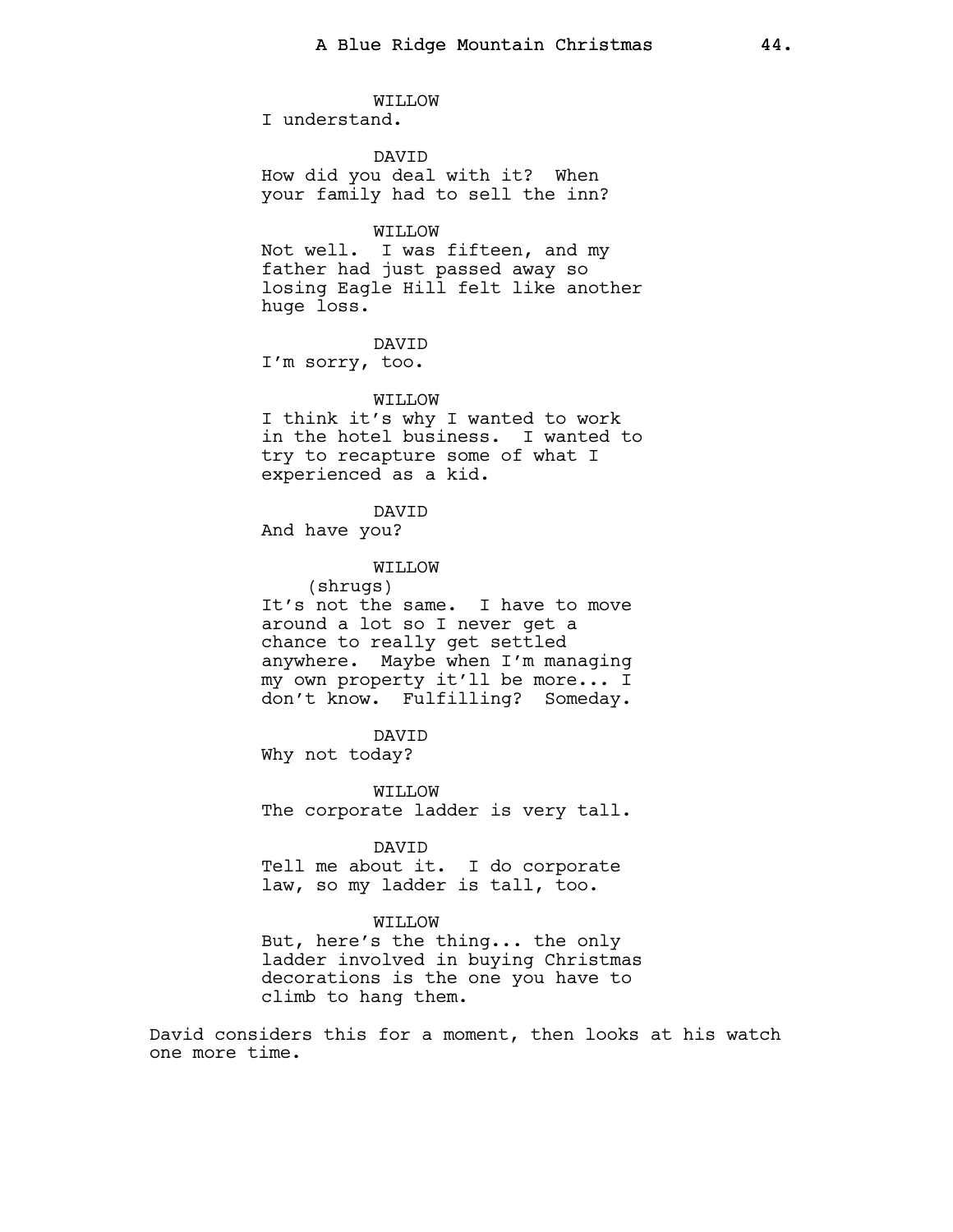DAVID (shrugs) I can take a little longer.

They share a moment of connection for the first time since they have met. David backs away from it.

> DAVID (CONT'D) (points) Hey! What about those wreaths for the doors of the barn?

WILLOW (has to focus) That's what I'm talking about!

They go off to inspect the wreaths.

EXT. EAGLE HILL MANOR - FRONT PORCH - NIGHT

Willow, David, Natalie, and Pam are all bundled up as they put the finishing touches on the exterior of the inn. There is a lot more garland with bows, wreaths, and lights, the latter of which are not turned on yet.

Mark comes up off the lawn onto the porch and points at the snowmen that have been installed.

> MARK What do you think?

NATALIE I like them. I think we need to give them names.

PAM I think so, too. Did you have anything in mind?

NATALIE Hmmm... Prancer and Comet.

DAVID Sweetie, those are reindeer names.

NATALIE There can be more than one Prancer and Comet.

WILLOW

Good point.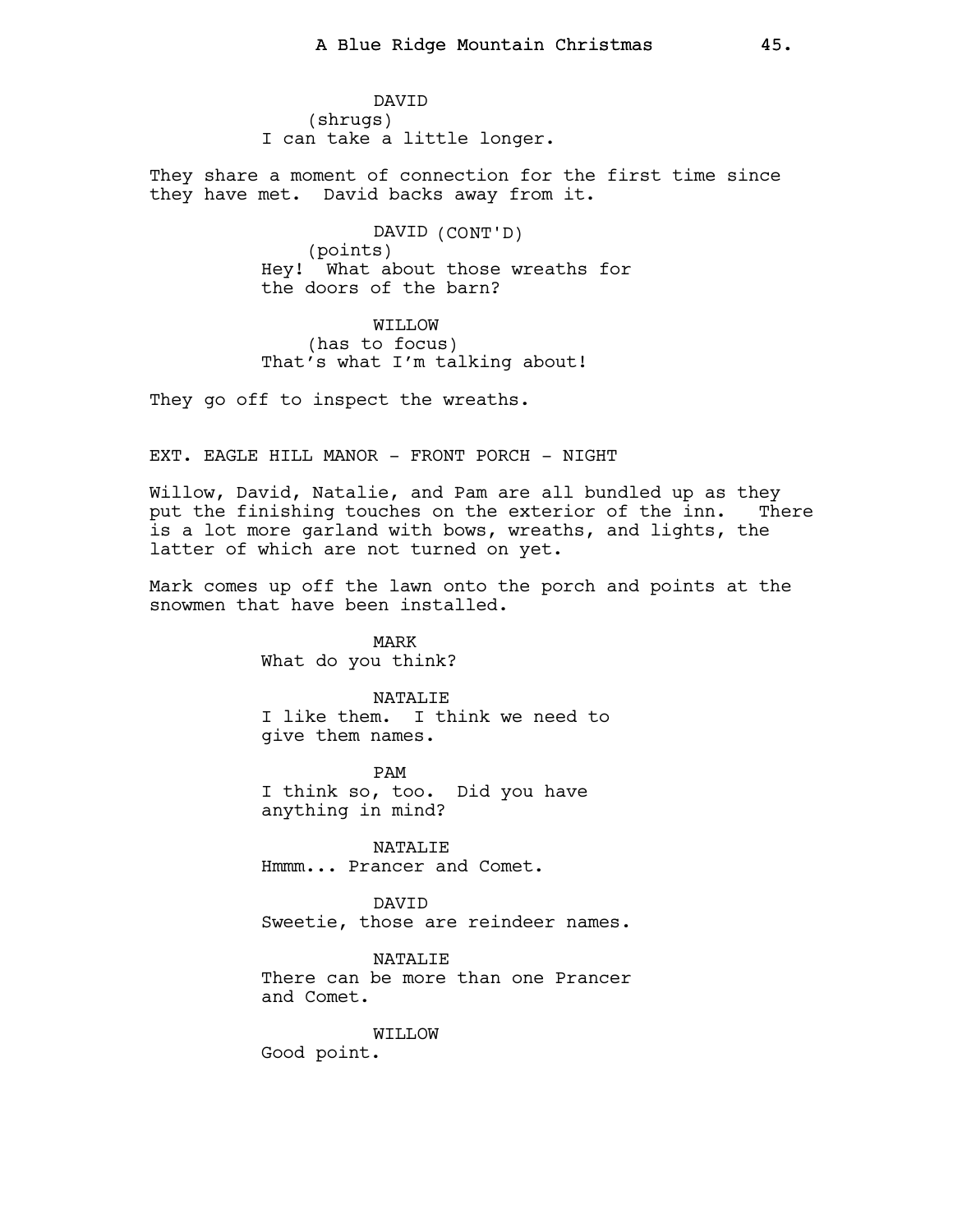NATALIE Don't they light up?

WILLOW

Yes, they do.

# DAVID

We're just waiting for Garrett to be finished with all the other lights and then we can turn them on.

# NATALIE

Is this what Christmas was like when you were a kid here, Willow?

## WILLOW

It was a lot like this, yes. The whole family would decorate. We'd have hot chocolate and sing carols.

PAM Hot chocolate! I knew I was forgetting something.

MARK As soon as we're done here, we'll go put a kettle on.

NATALIE (to Willow) Do you miss it? Having Christmas here at the inn?

David looks at Willow - this is obviously tricky territory to navigate.

#### WILLOW

I do. But, I miss it in a good way. My dad used to say that memories are the things we wrap ourselves up in to keep us warm at night. So, remembering this place... no matter where I am, it always makes me feel warm to remember special nights here.

# NATALIE

Like this one?

WILLOW Just like this one.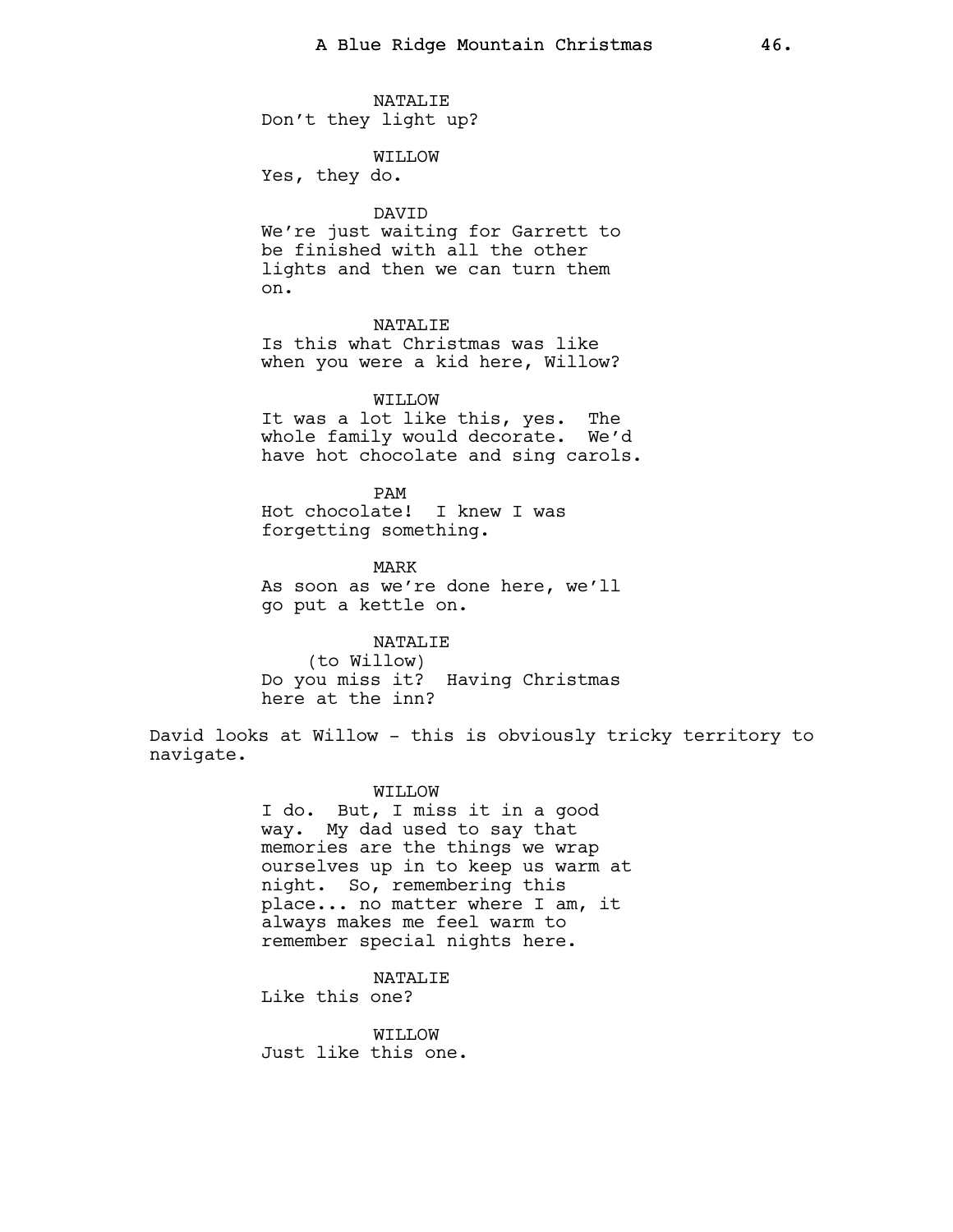David and Willow share a smile. Garrett comes from around the side of the manor.

> GARRETT Okay. I think we're ready.

Everyone moves down off the porch.

# EXT. EAGLE HILL MANOR - NIGHT

Willow, David, Natalie, Pam, Mark, and Garrett all gather on the front lawn and face the manor. Garrett hands David a small remote control.

> GARRETT I patched everything into a remote control plug so all you have to do is hit the button.

**DAVTD** Natalie, do you want to do the honors?

NATALIE Yes, please!

David hands Natalie the remote.

DAVID Okay... in three... two... one...

Natalie pushes the button and the Christmas lights on the manor and the snowmen all glow up to life. It's a remarkable sight, and everyone applauds and cheers in appreciation. Willow turns to David who is looking at the inn with a smile.

> WILLOW Now that's what I call Christmas.

David nods and joins the celebration with the family.

## END ACT THREE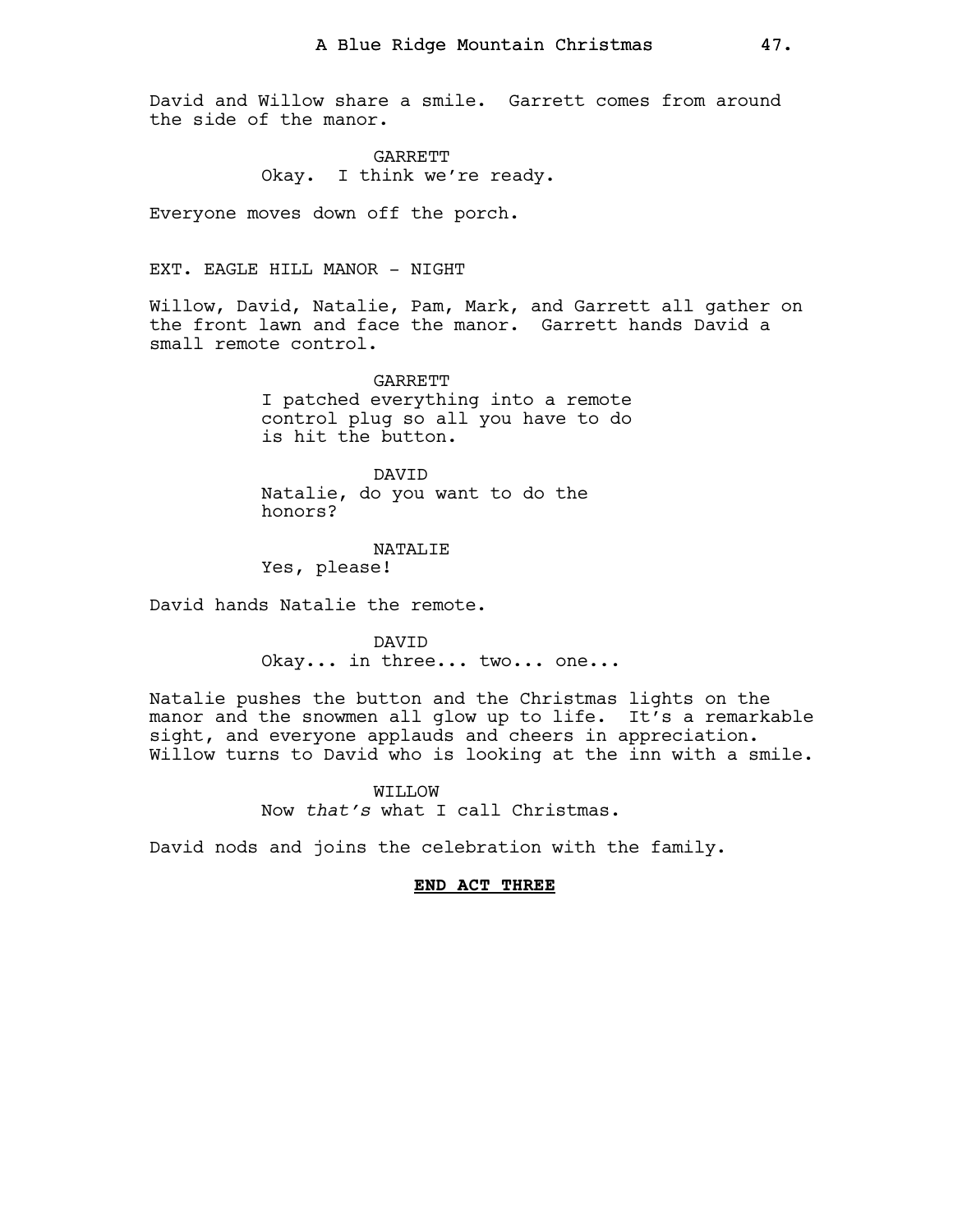### ACT FOUR

EXT. EAGLE HILL MANOR - DAY

Establishing shot of the manor and the barn, where work is obviously happening.

INT. EAGLE HILL MANOR - BARN - DAY

The interior of the barn is being transformed into a wedding chapel, with new lights, chairs, Christmas trees, and more. It's definitely a work in progress. Willow and Garrett are in the midst of it, looking around at what needs to be done.

> **GARRETT** It's looking pretty good in here.

WILLOW Yes, it is. I mean, there's a lot left to do, but we've made remarkable progress in only a week.

A worker goes by with a Christmas tree.

GARRETT How many Christmas trees did you get?

WILLOW

Santa's Village is going to be jealous. Oh, can you see about getting some extra ornaments? I think we're going to run out.

GARRETT

Sure.

WILLOW (beat) Do you want to maybe write it down?

GARRETT (shakes his head) I got it.

WILLOW Garrett, we really do have a lot left to do and not much time to do it...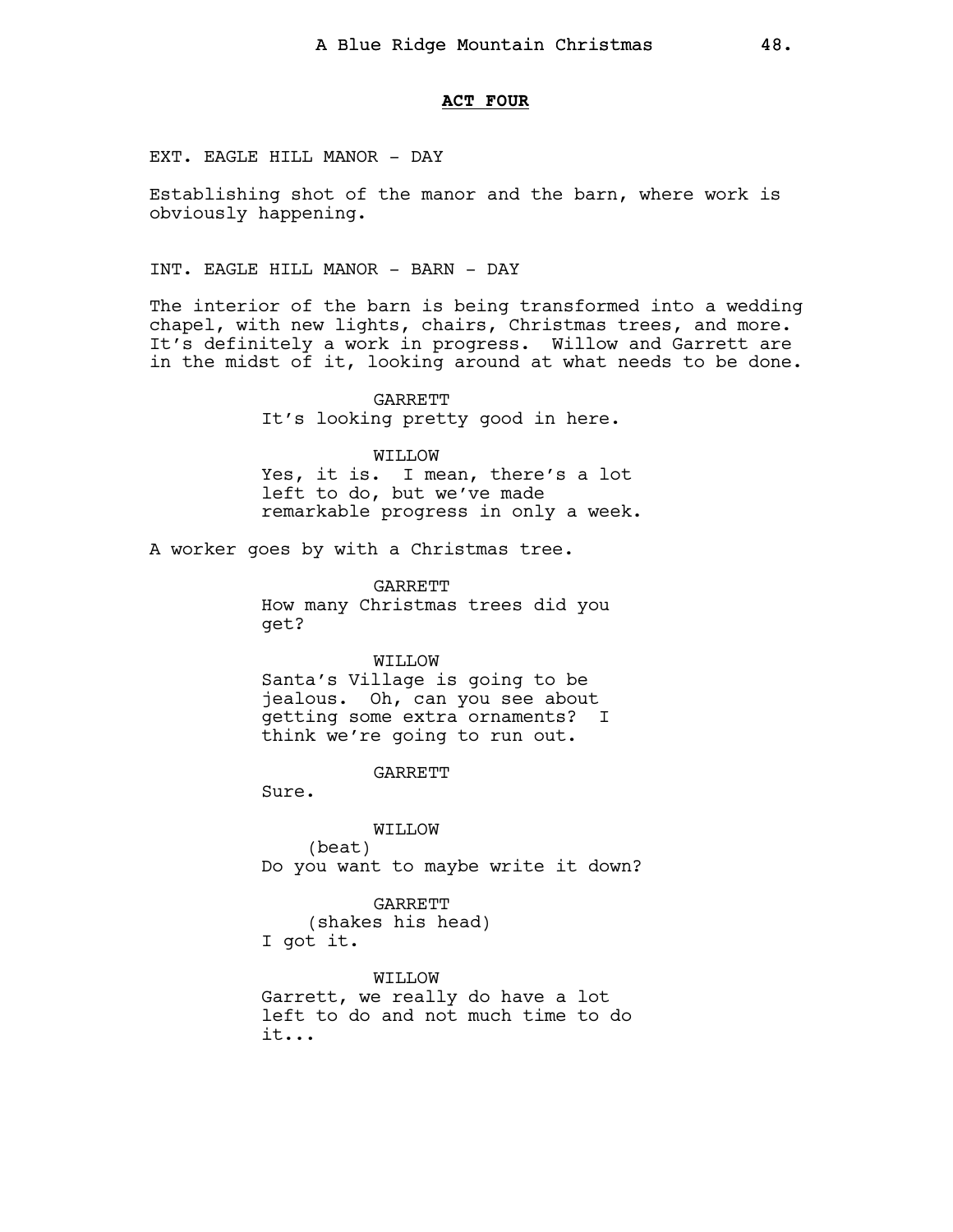GARRETT Three weeks until Christmas Eve. More or less.

He smiles and walks away, leaving Willow behind to have to take another deep breath. She heads for the door.

INT. EAGLE HILL MANOR - LIVING ROOM - DAY

Willow enters the living room to find Mark looking in cabinets and under furniture.

> WILLOW Hi, Mark. What's going on?

MARK The hunt for Henry continues.

WILLOW Natalie's reindeer? Yeah, I heard about him. No sightings?

MARK I'm afraid not. David is looking in the basement and I think Natalie is upstairs searching the utility room.

WILLOW (laughs) I'm sure it'll turn up.

David enters the room.

MARK

Any luck?

**DAVTD** I found the old winter coat I lost three years ago but no Henry.

MARK Natalie is going to be heartbroken if we can't find it.

DAVID We've looked everywhere twice. I need something to take her mind off of it. Willow, do you have anything she can do?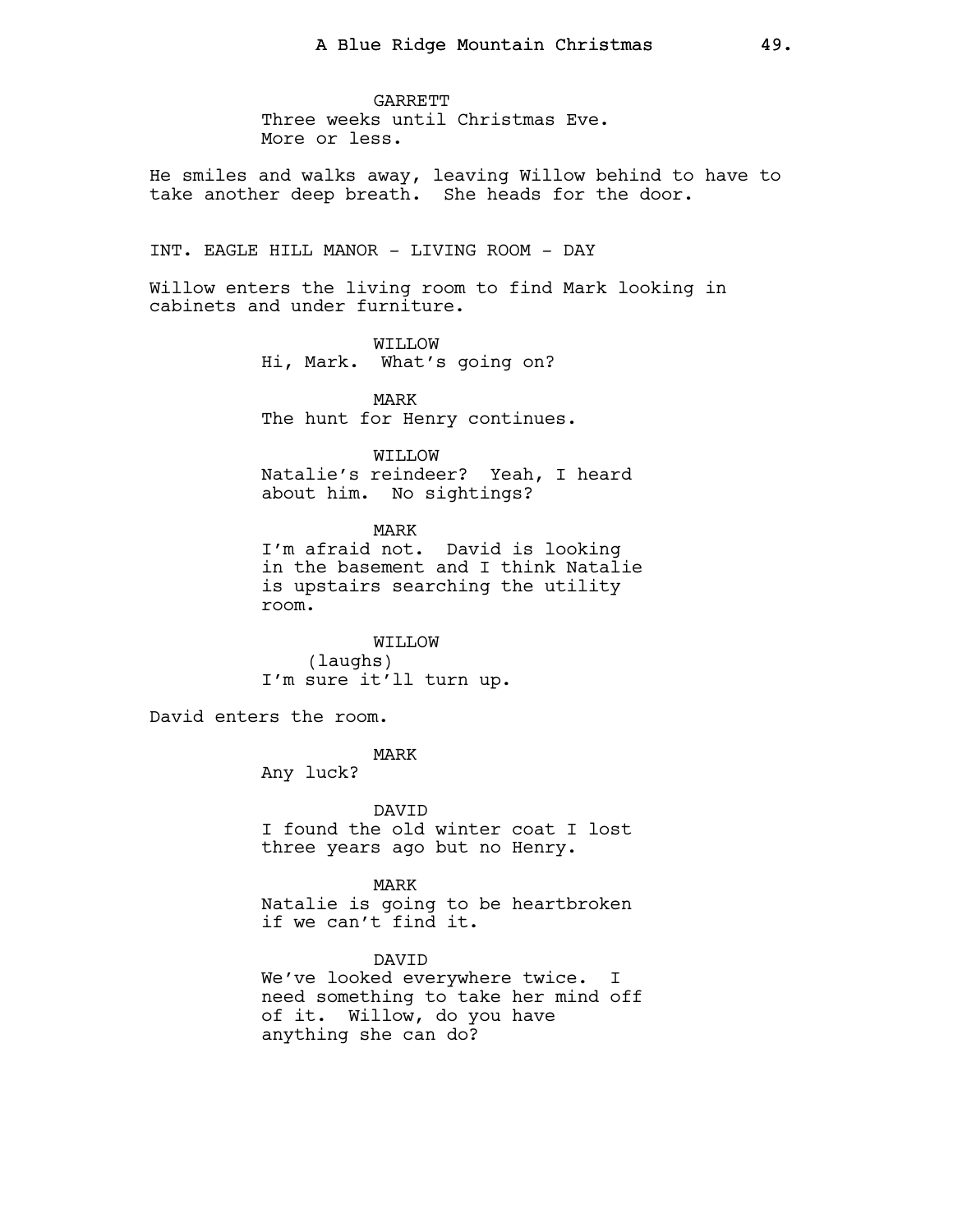#### WILLOW

I might have something. Mr. Hill from the Shenandoah Stables is supposed to be here any minute with a horse and carriage. (off David's look)

For the wedding! It'll take Juni from the inn down to the barn.

## MARK

Didn't you used to have carriages here at Christmas? It was so much fun. David, you should bring that back.

#### DAVID

Dad, we've already put every last bit of Christmas ever made on the outside of the inn. Do we really need carriage rides?

MARK

Nobody needs carriage rides, David, but it's fun and everybody needs fun, especially at Christmas time.

WILLOW

You should listen to your father, David. He's a wise man.

#### DAVID

Yeah, but he's not paying for it.

#### WILLOW

Well, we're only talking about the wedding for now, so we'd take care of it. If we decide to expand the scope, then we can talk.

## DAVID

(beat - considers) Okay... a horse would take Natalie's mind off of Henry. What am I saying, a horsewill take her mind off of everything.

# WILLOW

Then why don't you come out and join us? And don't tell me you have work to do because it's Saturday.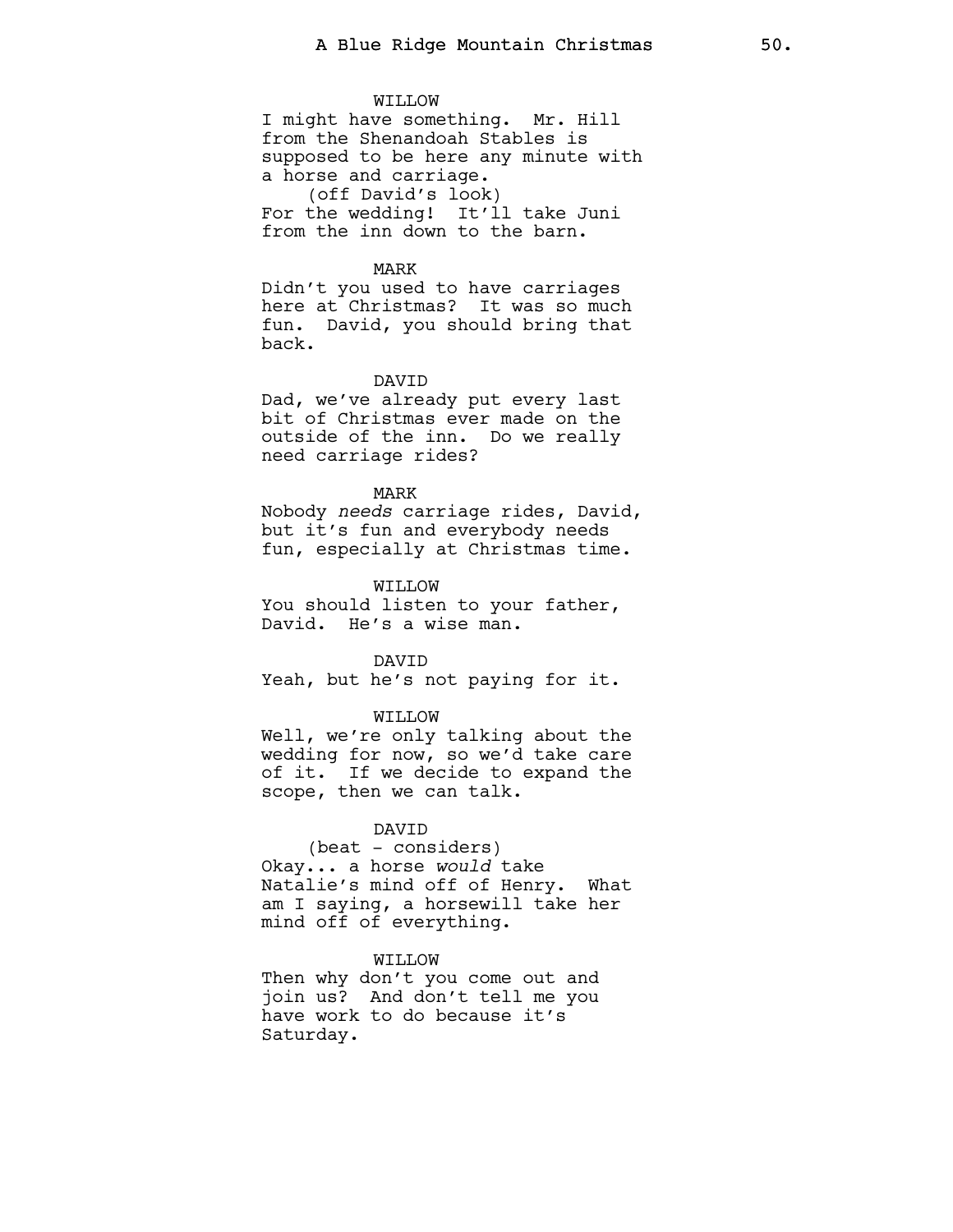DAVID I wish that made a difference at my firm.

MARK David, sometimes you need to stop and smell the Christmas trees, so to speak.

Willow puts her arm around Mark and smiles at David.

WILLOW He's so wise.

David can't help but laugh. He nods.

DAVID Okay. I'll go get Natalie.

David heads toward the door while Willow and Mark do a little fist bump of celebration.

EXT. EAGLE HILL MANOR - DAY

David and Willow are in front of the inn standing next to a horse drawn carriage that has been lovingly decorated for Christmas. Natalie is with an older man and his assistant who are showing her the horse at the head of the carriage.

## WILLOW

I think it's perfect. Robert is going to take one look at this at the inn, and he's going to whip out his checkbook on the spot.

DAVID I don't know about that...

Natalie runs over to join them.

NATALIE Dad! I petted the horse.

#### DAVID

I saw that.

NATALIE His name is Frosty, like the snowman.

DAVID That's a great name.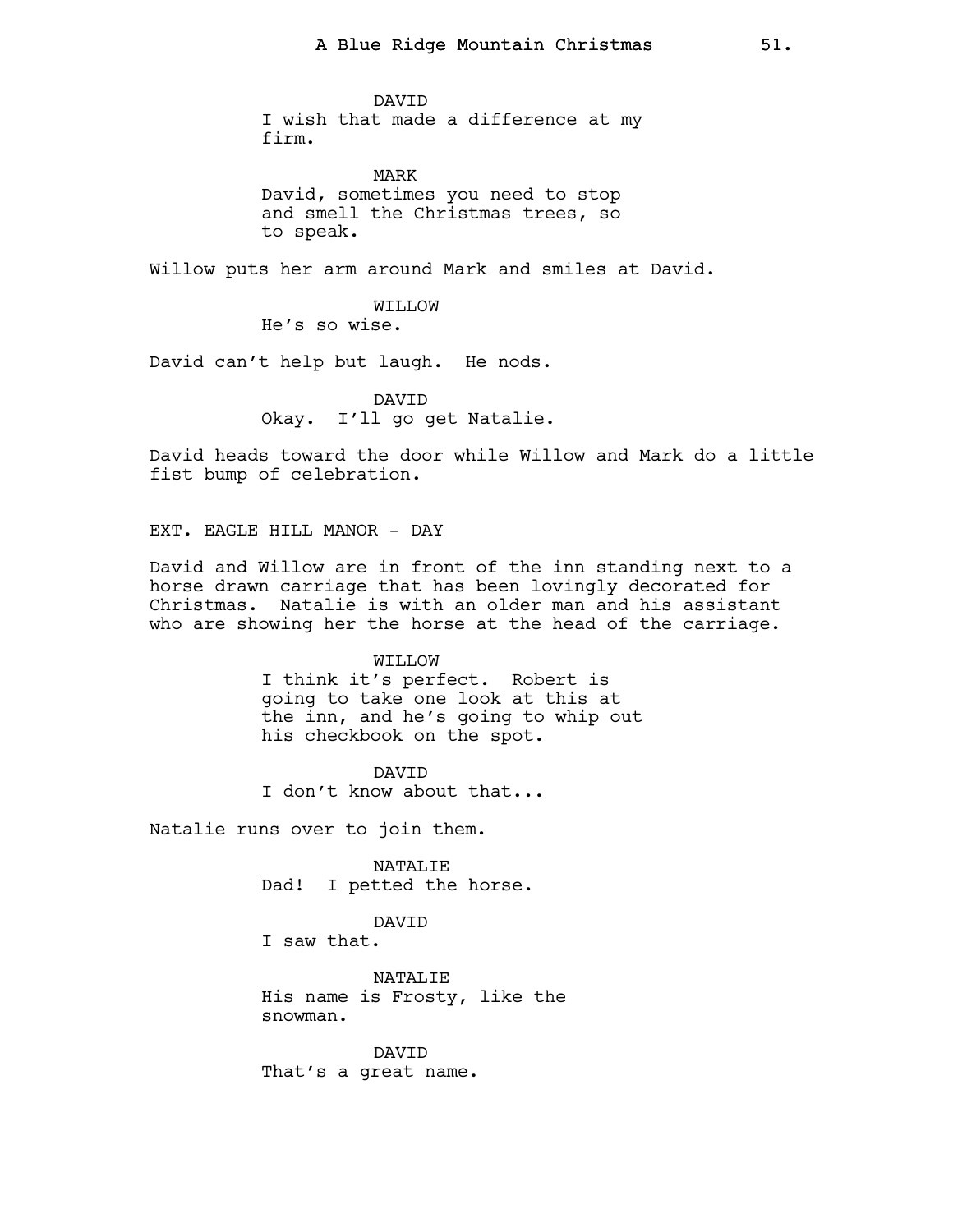NATALIE Mr. Hill said we can go for a ride.

DAVID Oh, honey, I don't think we have time to do that...

NATALIE But Dad, the carriage is right there, and Frosty is all ready to go. I think he wants to give us a ride.

WILLOW Come on. If Frosty wants to...

David looks at the two imploring faces.

DAVID How can I say no to Frosty?

Natalie cheers and runs toward the carriage while David and Willow step off to the side to continue the conversation.

EXT. EAGLE HILL MANOR - MAIN DRIVE - DAY

While Mr. Hill and his assistant are getting the carriage ready, David watches as Natalie "supervises" and talks to Frosty. David smiles. Willow notices.

> WILLOW She's having fun.

DAVID She is. And thank you for that.

WILLOW You're welcome. It hasn't been easy. The guy that owns the inn has been resistant to everything I have wanted to do.

She smiles at him to let him know that she is kidding around, mostly. David gets that but grows serious.

> DAVID (beat - hard for him) We celebrate - presents and lights and everything. But we haven't had a really big Christmas like this in a few years.

Willow gets that this is because of his late wife.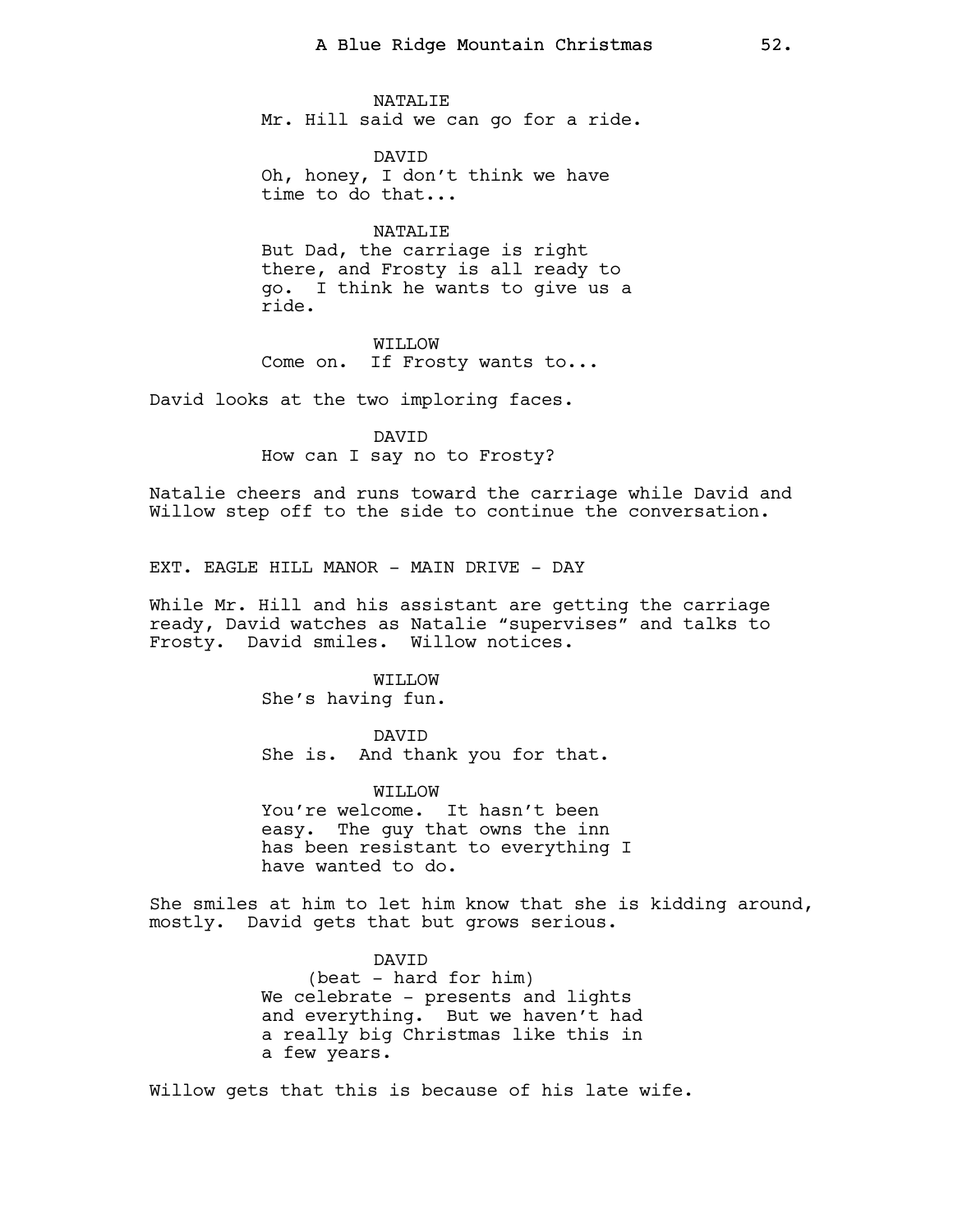WILLOW I understand. I didn't mean to... DAVID No, no. It's okay. (looks at Natalie) It's more than okay, actually. It's time we had a really big Christmas again. David looks at her and smiles, and she smiles back. WILLOW What was the best Christmas present you ever got? DAVID  $(beat - smile)$ Roller blades. WO.T.TTW (laughs) What? DAVID I was nine. It was very important to me at the time. And you? WILLOW Pink bicycle with rainbow tassels on the handles. Similar age, similar reasons. What was the best Christmas you ever had? DAVID Oh, wow, uh... the one that's popping into my head is when I was six, I think? I had gotten it into my head that I was going to stay up all night so I could meet Santa when he came to deliver the presents. I just wanted to thank him for all the great things he had brought me over the years. WILLOW Makes sense. DAVID And my mom and dad decided they would wait up with me.

(MORE)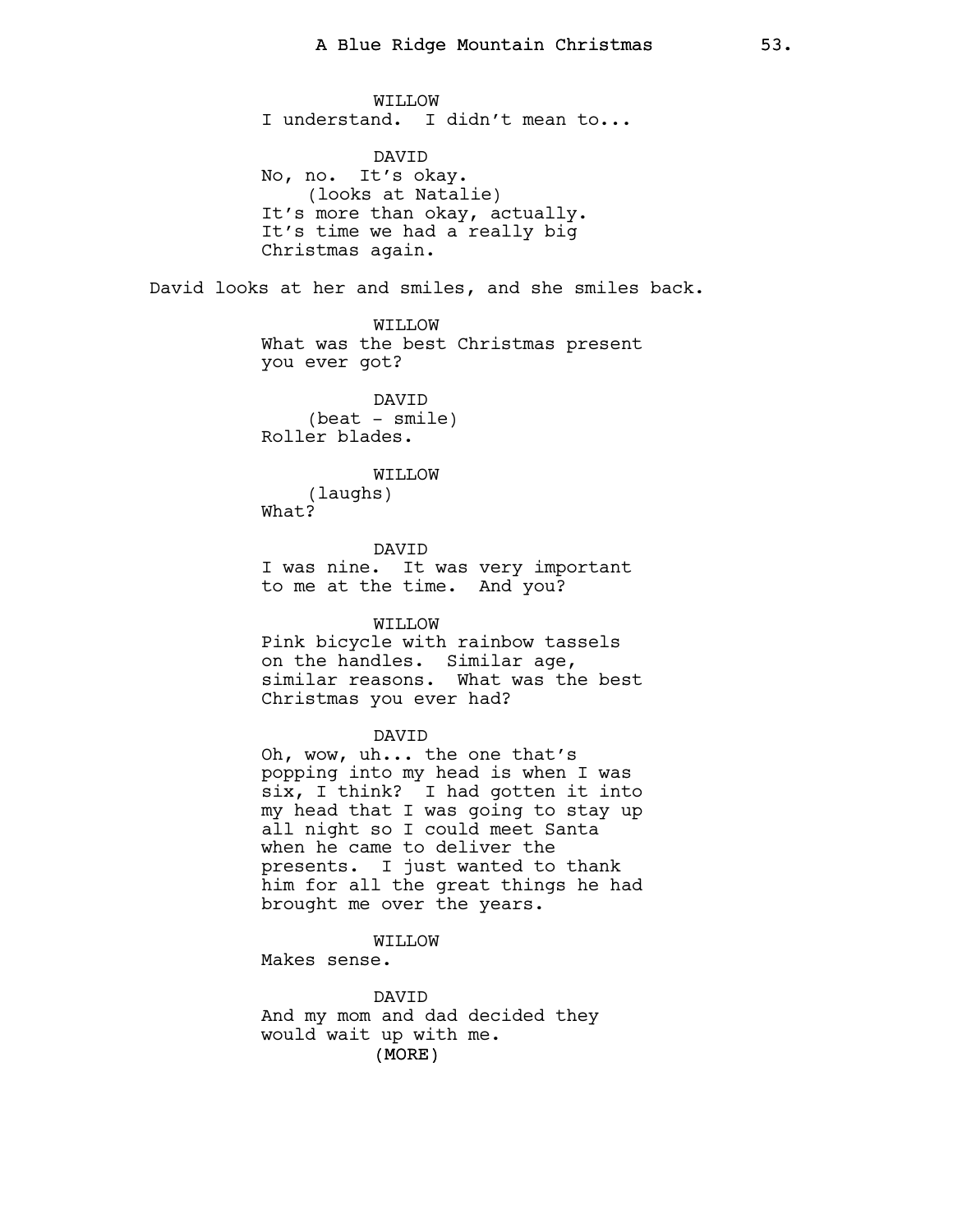DAVID (CONT'D) So to stay awake we sang every Christmas song we could think of and played Christmas games and read stories and watched a movie and basically just soaked up every last bit of Christmas we could find.

WILLOW And how late did you stay awake?

DAVID

(laughs) I think I was out before 10:30. Still a great Christmas, though. How about you?

WITLOW

Fourteen. Our last Christmas at the inn. There wasn't anything specific about it that made it great - it was just your typical, wonderful, friends and family and food and presents type of Christmas - but I always remember that as being the best.

David looks up at Natalie, smiling and having a great time.

DAVID Hey Natalie? (when she turns around) How about we have carriage rides at the inn for Christmas?

NATALIE

Yes! Yay! Did you hear that Frosty?

Natalie comes back to hug her dad and sit between him and Willow.

> NATALIE (CONT'D) We need a picture!

Willow digs out her phone and hands it up to Mr. Hill.

WILLOW Mr. Hill? Would you mind taking our picture?

He takes the phone and Willow, David, and Natalie all climb aboard the carriage and squeeze in together for the photo. Willow and David glance at each other, perhaps the beginnings of feelings starting to emerge.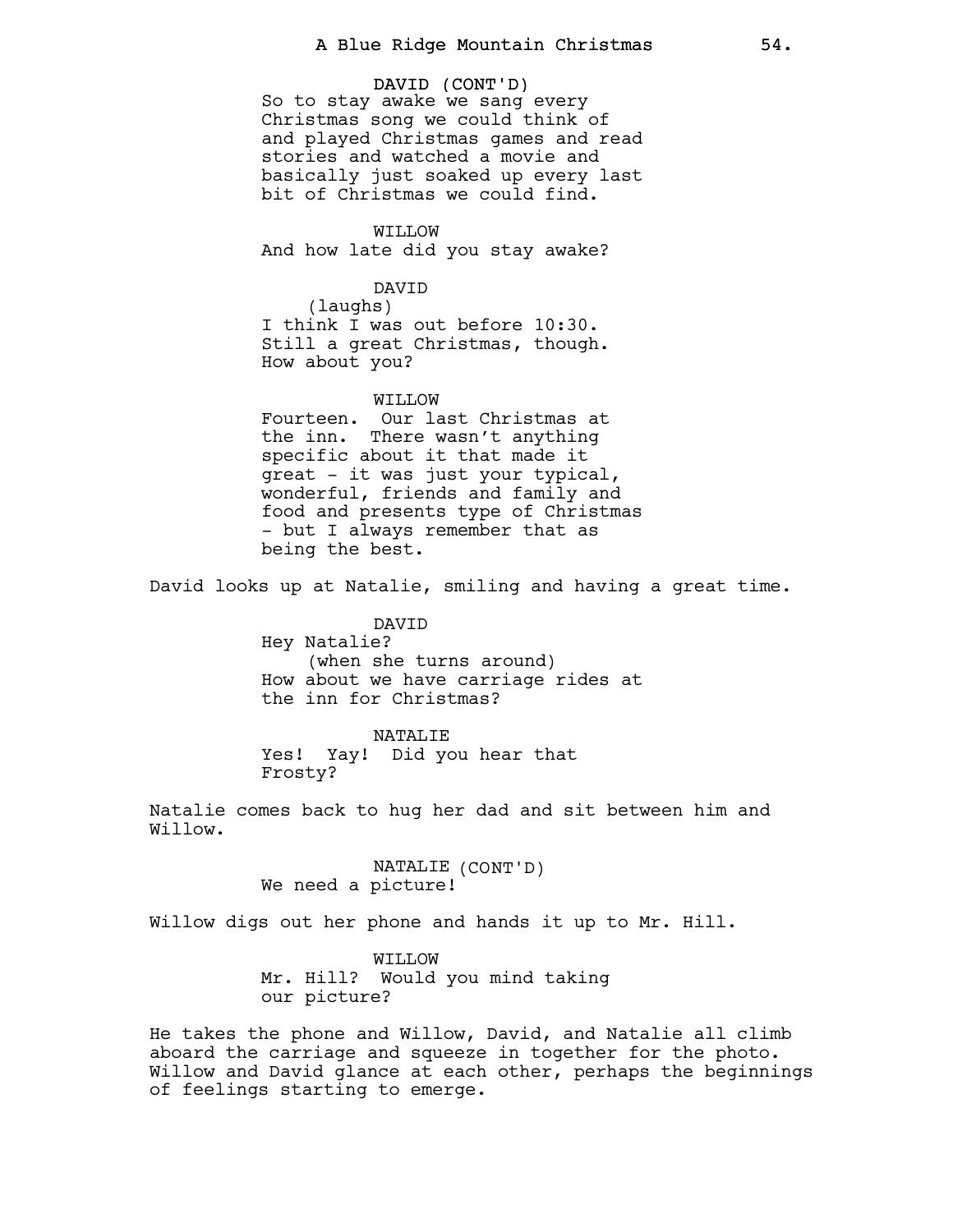The camera flashes and captures the moment.

Willow, David, and Natalie get settled as Mr. Hill climbs aboard and carriage starts to pull away.

> NATALIE Now this is what I call Christmas!

Everyone has a good laugh about that and the carriage rides off.

EXT. EAGLE HILL MANOR - NIGHT

Establishing shot of the manor.

INT. EAGLE HILL MANOR - UPSTAIRS HALLWAY - NIGHT

David comes out of a bedroom into a hallway where Pam is waiting for him.

> PAM I'm heading home. Is she asleep?

DAVID Out like a light.

PAM She was very excited about that horse.

DAVID I know. I have a feeling she's going to want to update her Christmas wish list.

PAM (laughs quietly) I have a feeling you're right. It sounds like you all had a good time, though.

DAVID We did, yeah. Willow knows how to do Christmas.

PAM Yes, she does. She's such a sweetheart.

Pam pats David on the back and walks off down the hall toward the stairs.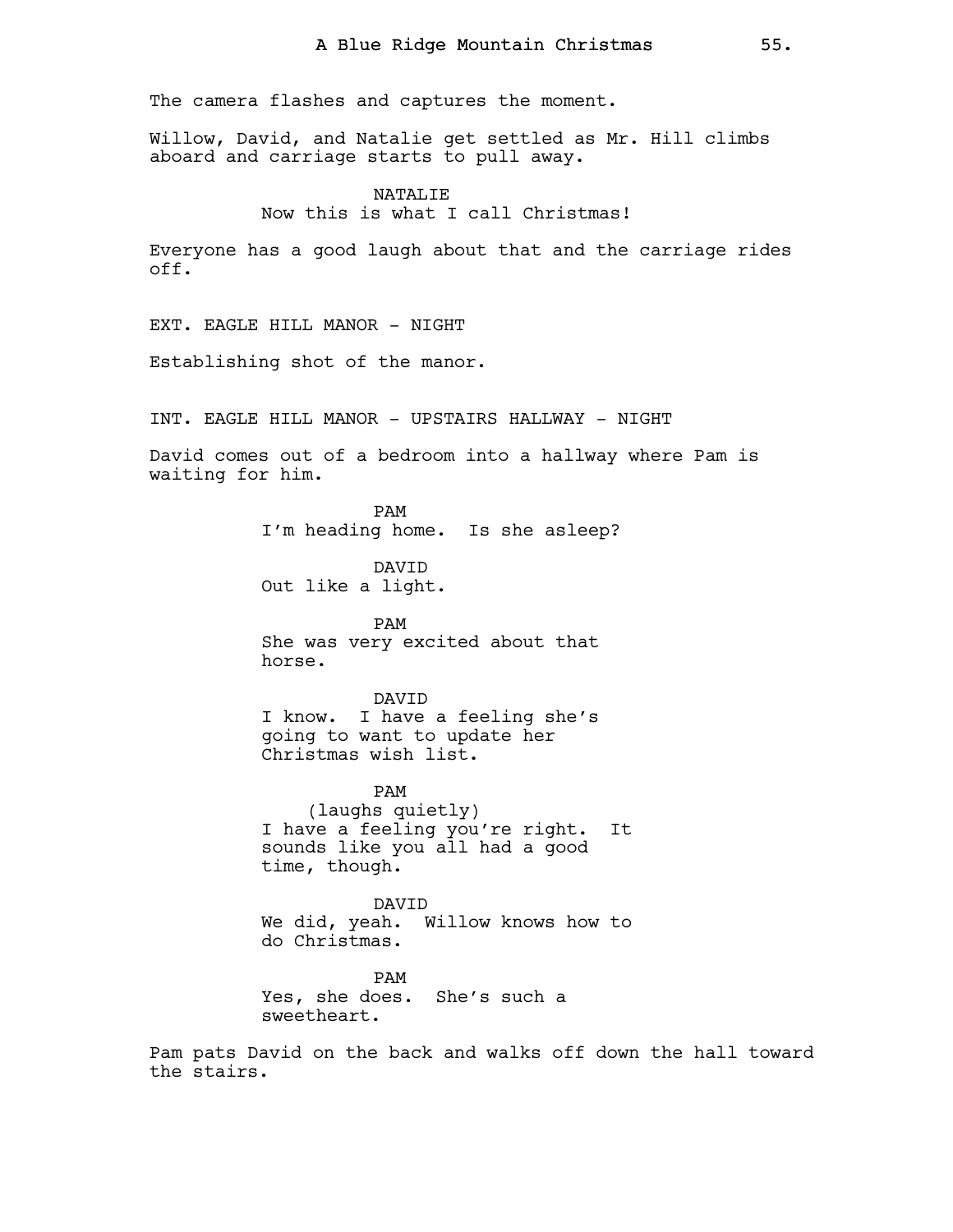David considers what his mother just said, and even though it was an innocent remark, it seems to have had an impact on him. He agrees with what his mother said, which surprises him.

EXT. LINDA'S HOUSE - NIGHT

Establishing shot of Linda's house.

INT. LINDA'S HOUSE - KITCHEN - NIGHT

Willow is sitting at the table looking at the photo on her phone of her, David, and Natalie on the carriage. Juni comes into the room putting on her coat and looks at the picture over her shoulder.

> JUNI I am going to look spectacular arriving at my wedding in that.

> > WILLOW

Yes, you are.

JUNI And, it means I can cross one more thing off my wedding to-do list.

WILLOW

A horse drawn carriage was on your list?

JUNI

It's a very long list that I'm never going to get through, so let's pretend it was, okay?

WILLOW (laughs) Wedding planning is fun, isn't it?

**JUNT** 

Oh yeah. Not stressed out at all. (looks at picture again)

I'm glad you're getting the two of them out to have fun. Austin has been worried that David was spending too much time working and not enough time on Christmas.

WILLOW He's probably right, but I'm working on it.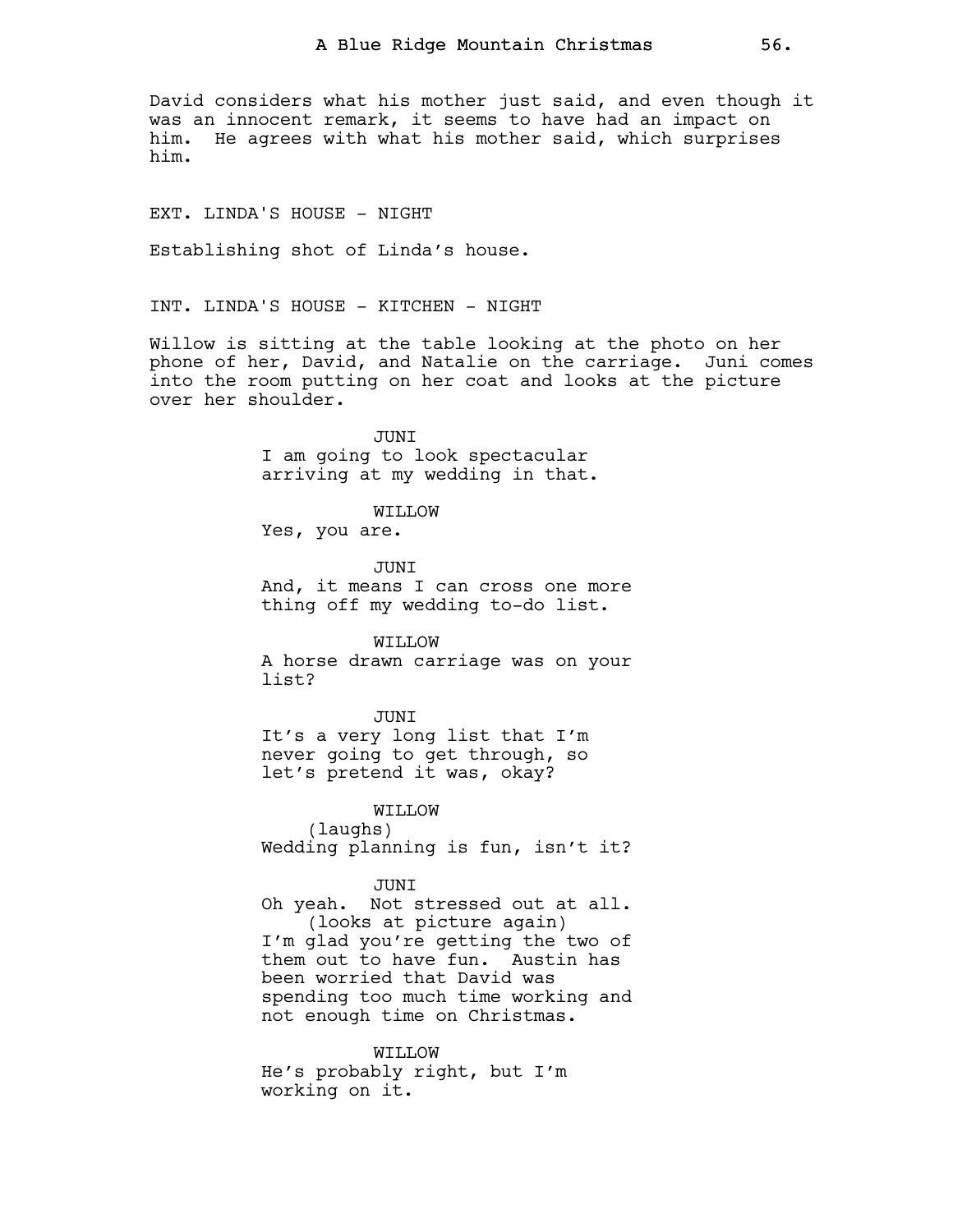JUNI And, you're doing a great job. On the inn, the wedding, Christmas, everything. Have I told you how much I appreciate it?

WILLOW Several times, yes.

**JUNT** And, I'll tell you several more times. However...

WILLOW Oh, can't we just leave it at "I appreciate it?"

JUNI (smiles) I just want to make sure that you're not getting too emotionally invested.

Willow thinks she means with David.

WILLOW What? I'm not. What makes you say that?

JUNI I know how much the inn means to you.

WILLOW (relief) Oh... the inn. Right.

JUNI

And, I remember how hard it was for us to leave it when we were kids. I don't want you to feel badly when Christmas is over, and you have to go back to New York. You're going to be leaving a lot behind.

WILLOW (beat) I'll be careful. Thanks, Juni.

JUNI I'm heading home. Tell Mom to call me tomorrow.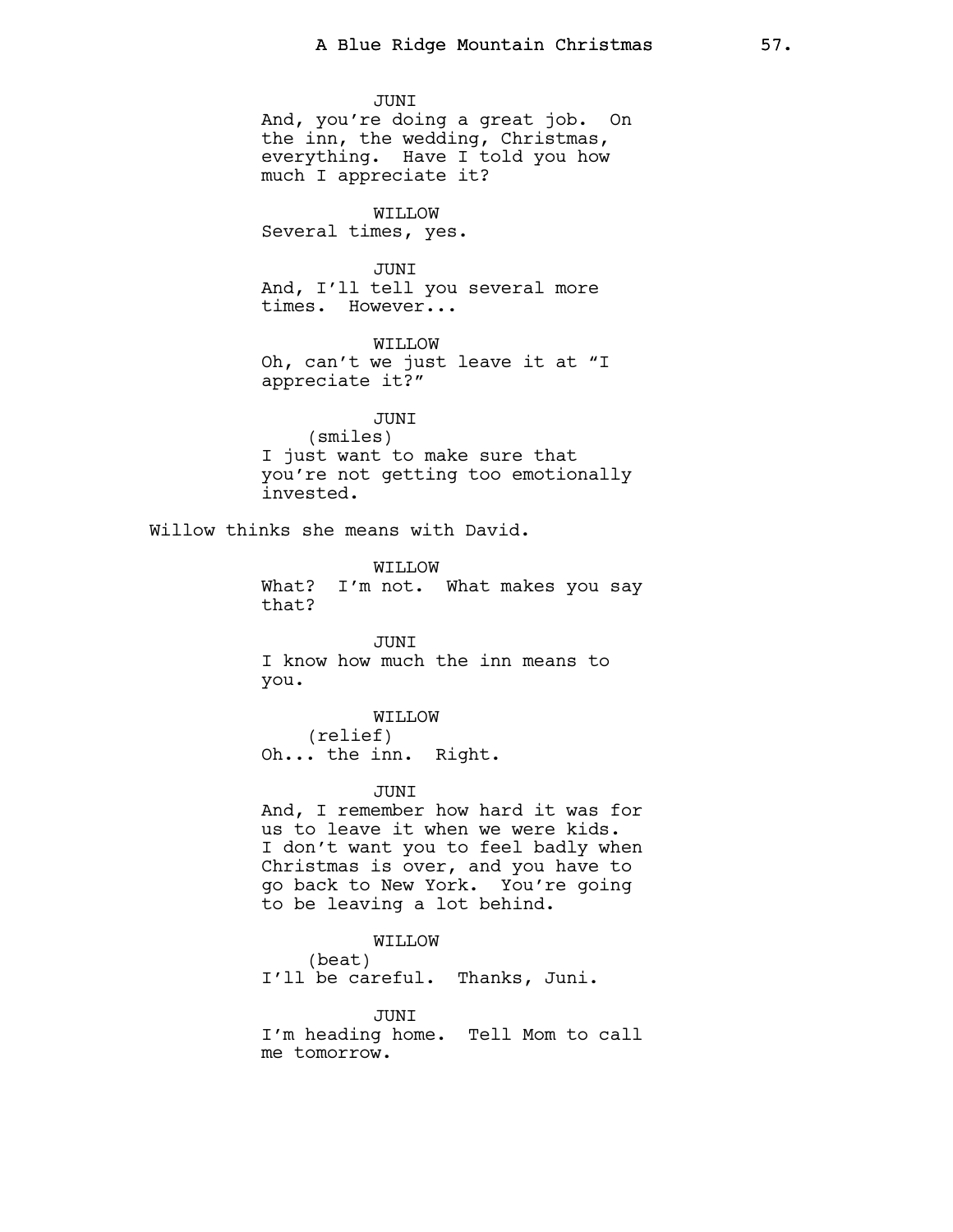WILLOW I will. Good night.

Juni exits. Willow goes back to looking at the picture and thinks that Juni is right - she will be leaving a lot behind.

# END ACT FOUR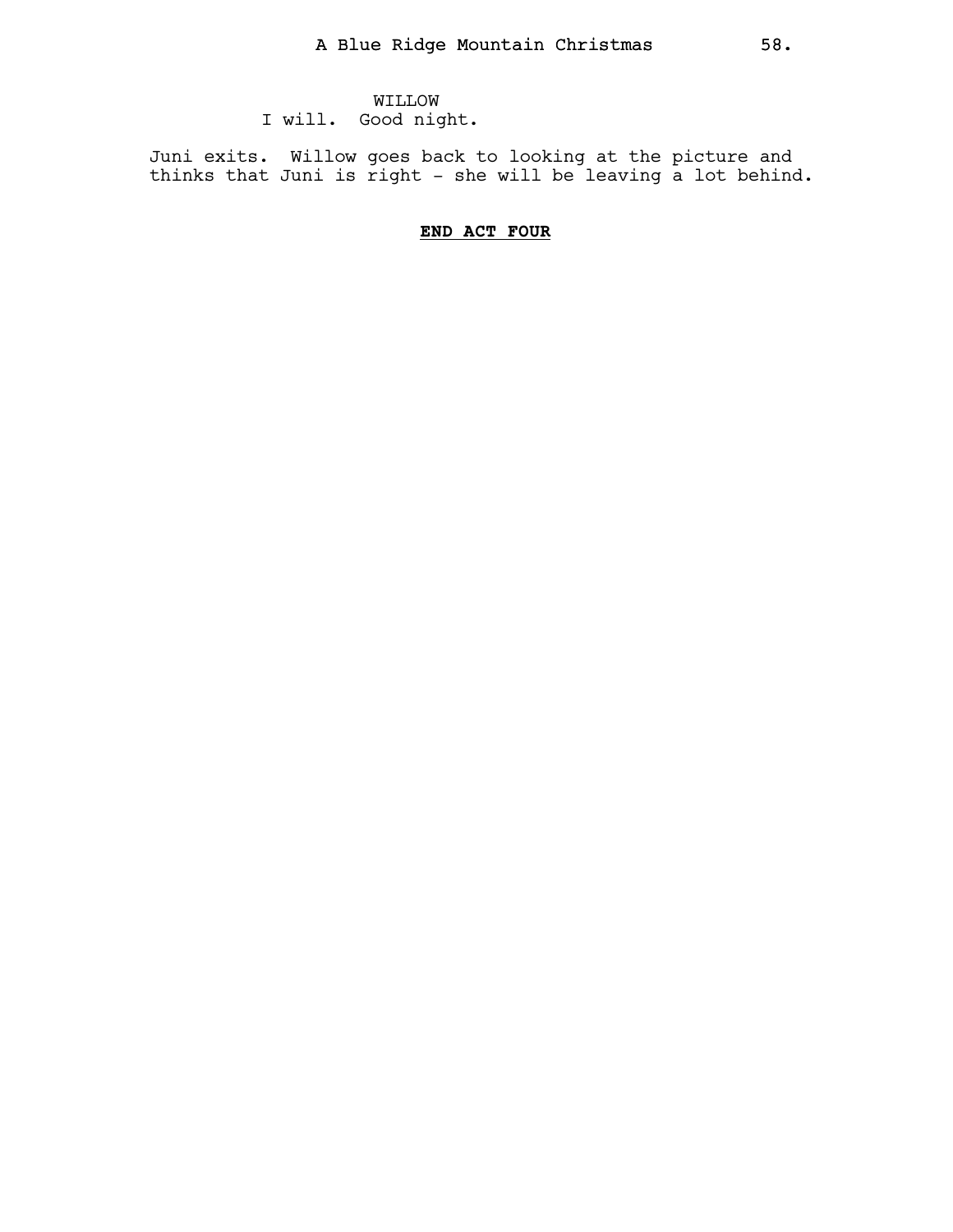### ACT FIVE

EXT. LAW FIRM - DAY

Establishing shot of the law office where David and Austin work.

INT. LAW FIRM - AUSTIN'S OFFICE - DAY

David and Austin come into the office carrying garment bags.

AUSTIN Tuxes. Done! And with twenty minutes left to spare on our lunch hour.

DAVID Except that we didn't actually eat.

AUSTIN

Details. All I care about is that Juni will be very happy that I've crossed something off our list.

DAVID Don't you need an actual list to be able to cross things off of it?

AUSTIN I let Juni keep that. For me, it's a mental list, my friend. (taps head) It's all up here.

DAVID You sound like Garrett. (points to Austin's head) What else is on the list?

AUSTIN

(beat) I probably should have made a copy of the real list, huh?

DAVID I'm thinking yes.

AUSTIN You're so wise. Speaking of which, will you impart some of your wisdom on me now?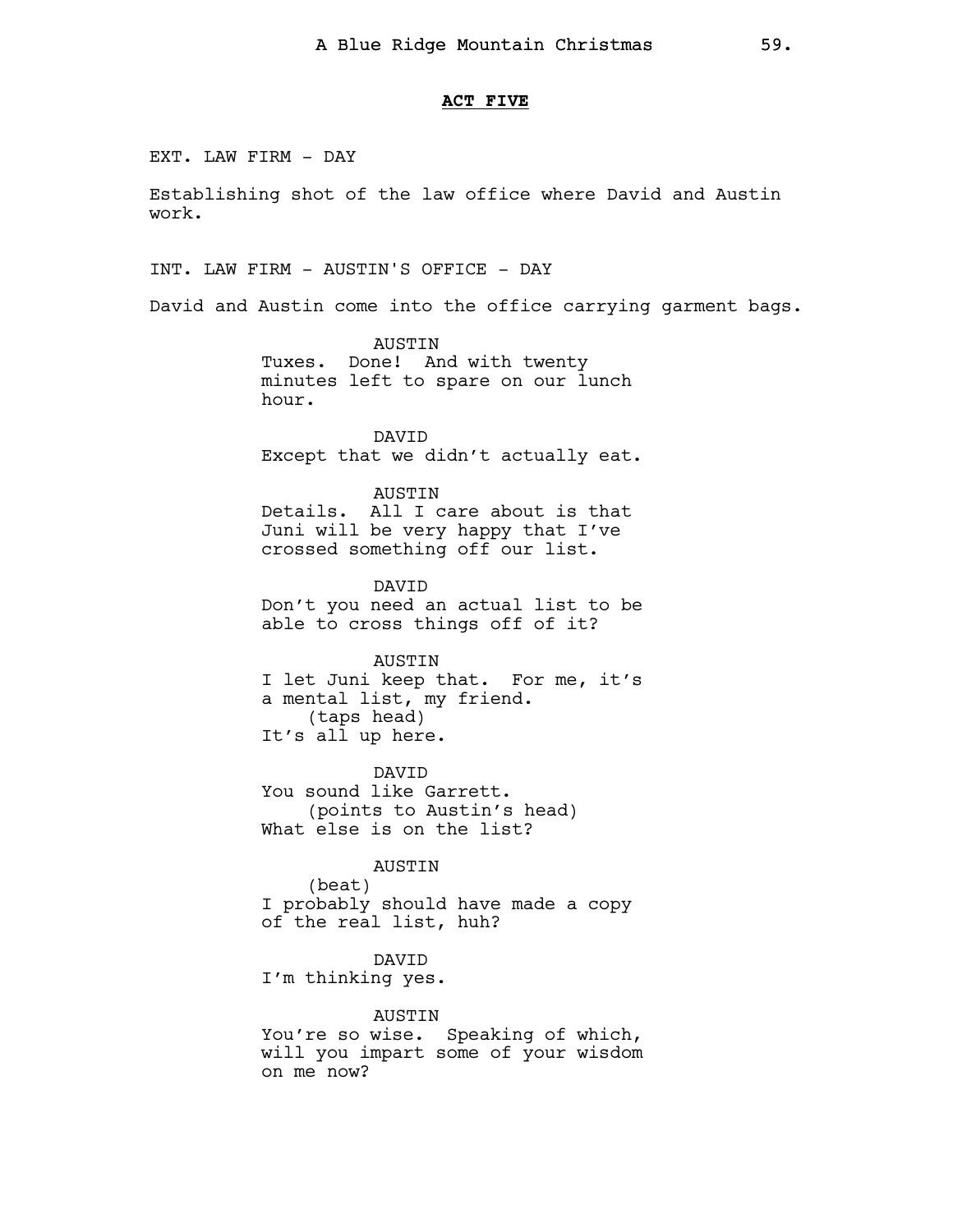#### DAVID

Only if you stop saying that I'm wise. It makes me feel old.

## AUSTIN

Got it. So, Juni is getting a little overwhelmed by all the wedding stuff.

**DAVTD** That's natural. Aren't you?

# AUSTIN

No, not really. I'm kind of having fun. It's like looking forward to a really cool party that you've heard about but never thought you'd get invited to.

#### DAVID

That is the wisest thing I have heard in a long time.

AUSTIN I learned from the master. But what do I do about Juni?

#### DAVID

Hmm, well, maybe you can distract her with some Christmas cheer. Take her to the tree lighting tonight. Warm apple cider, a few Christmas carol sing alongs, she'll be good as new.

AUSTIN That's a great idea. See? You are ... whatever the young version of wise is.

DAVID Is there a young version of wise?

# AUSTIN

(laughs) I bet you'll be glad when all of this is done, and you can sell the inn and get on with your life.

#### DAVID

(beat) Yes. Absolutely.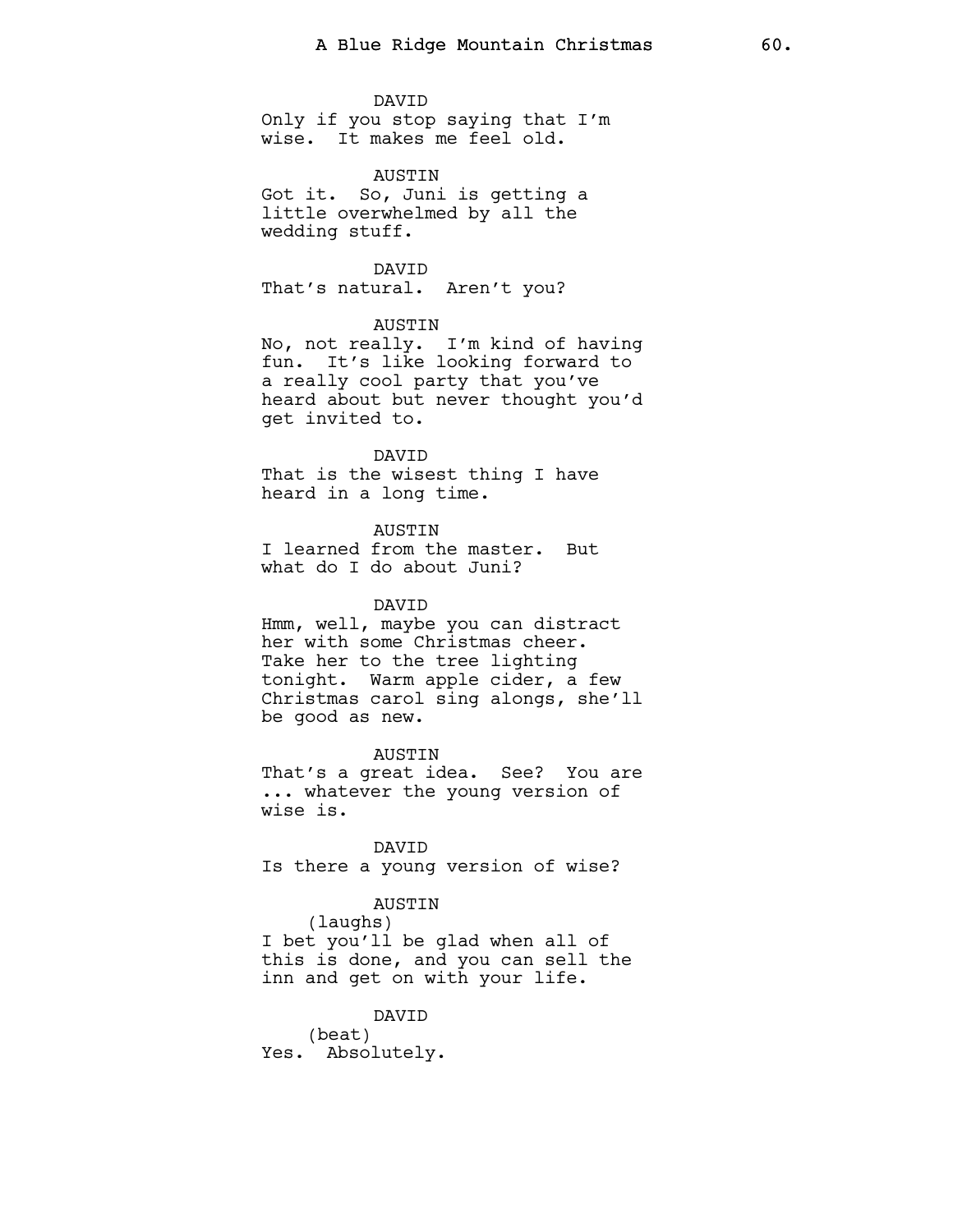David doesn't seem as emphatic as one might expect. Is he having second thoughts?

EXT. TOWN SOUARE - NIGHT

The big Christmas tree in the town square is fully decorated (but not lit up yet) and there is quite a crowd surrounding it. Among them are Willow, Pam, Linda, and Natalie.

> NATALIE Where's Dad and Grandpa?

PAM Grandpa had to close the bookstore and your dad got held up at work. But they're on their way.

NATALIE They're going to miss the tree.

PAM I'm sure they'll make it in time. Don't worry.

Natalie still isn't happy.

LINDA I'll go get some apple cider to keep us warm while we wait.

PAM I'll help. Willow, will you stay here with Natalie?

WILLOW

Of course.

Linda and Pam leave Willow and Natalie alone together.

WILLOW (CONT'D) Are you excited to see all the lights?

NATALIE

Yes. But it'll have to be really something to be better than what we have at the inn.

WILLOW I think they'll probably top us. Lighting the tree is the town's way of saying it's officially Christmas.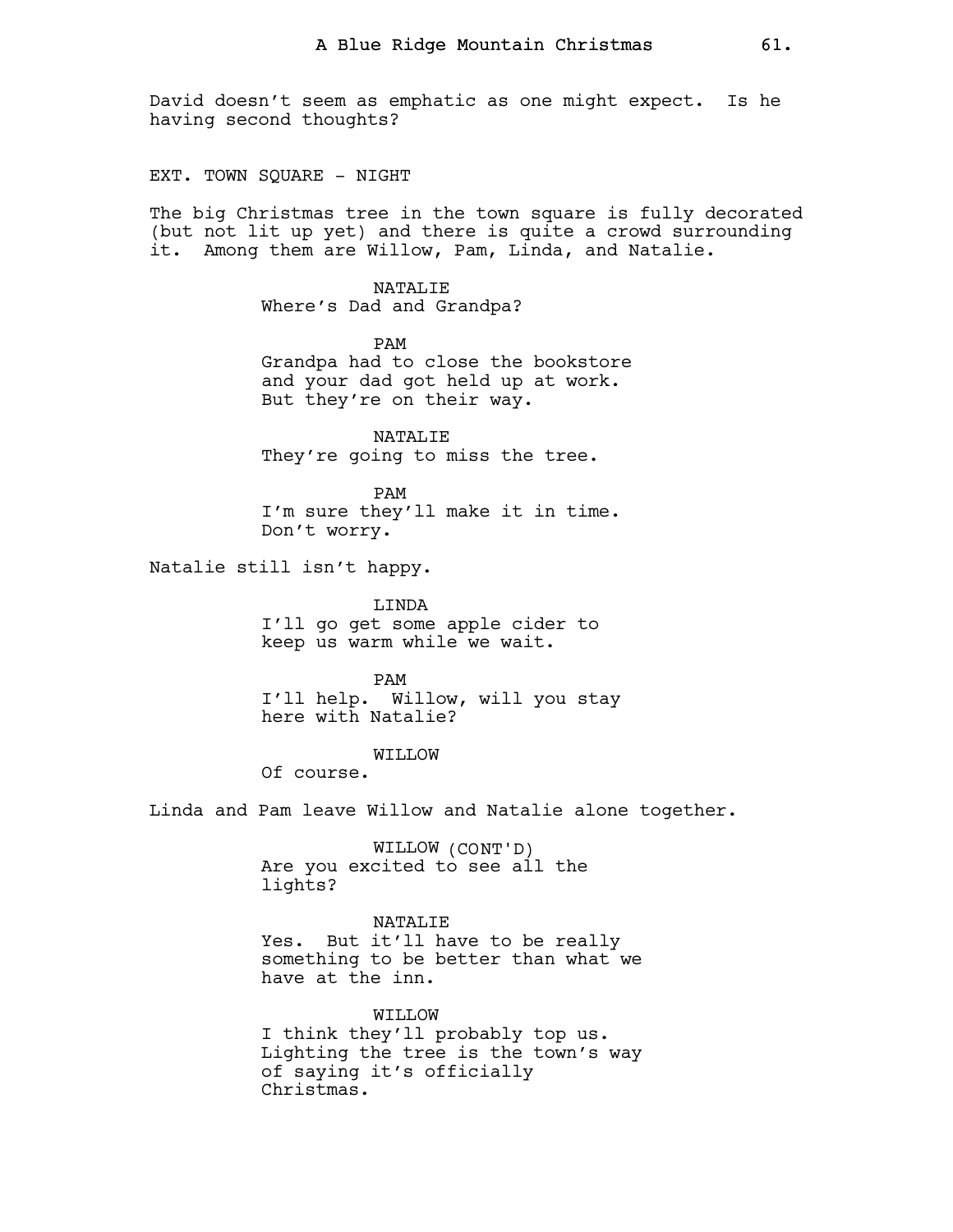NATALIE

I think it should be Christmas all the time.

# WILLOW

I don't know. I think having Christmas just once a year makes it much more special.

## NATALIE

Really? How so?

## WILLOW

Think of how much you look forward to everything about Christmas. The carols, the decorations...

## NATALIE

The cookies!

## WO.T.TTW

Yes, definitely the cookies. You spend most of the year just waiting for the things like Christmas cookies, and when you finally get them, they are so delicious, right?

#### NATALIE

It's like all that waiting finally paid off.

#### WILLOW

Exactly. It's like a reward. But just think of if you had Christmas cookies every day, all year long. By the time Christmas came around, it wouldn't feel as special.

#### NATALIE

Huh. I hadn't thought of that. (beat) Okay, now I want to bake Christmas cookies.

#### WILLOW

You know what? Me, too! What else about Christmas is worth waiting for?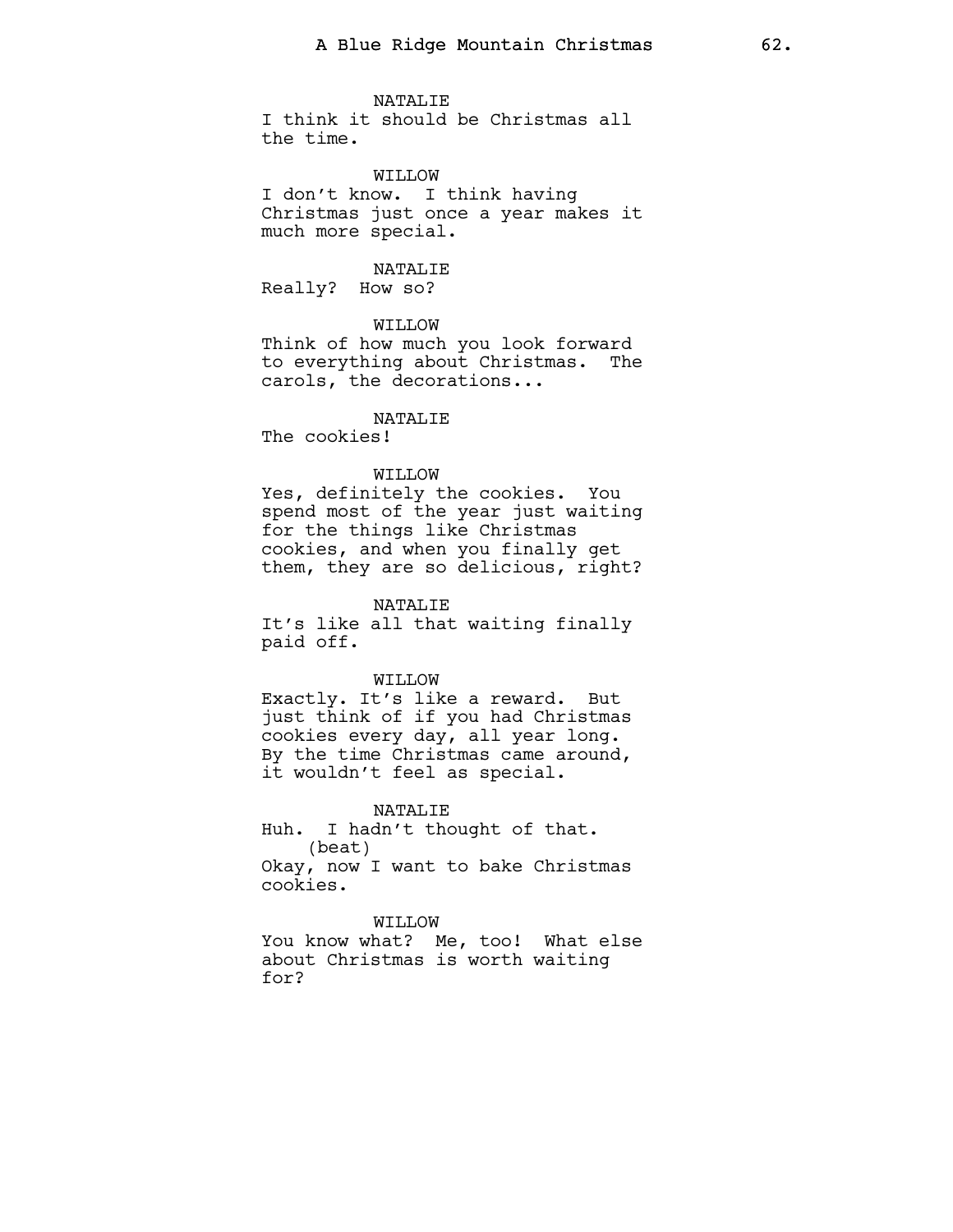#### NATALIE

Everything! We have dinner at Grandma's house and call my other grandma and grandpa on the computer and talk to them and my aunts and uncles and cousins, but we always have Christmas morning at the inn... I mean, I guess we won't be doing that anymore after this year.

WILLOW That's okay. It doesn't matter where you are, it just matters that you're with the people you love.

Natalie processes that as Willow sees Austin and Juni nearby.

WILLOW (CONT'D) There's Juni and Austin. Let's go say hi, okay?

#### NATALIE

Okay!

They start toward Austin and Juni.

EXT. TOWN SQUARE - NIGHT

Christmas music plays over as we see Willow and Natalie join Austin and Juni with hugs and kisses.

David and Mark join next, the family starting to come together. David boosts Natalie up to hug her.

Linda and Pam come back with cups of apple cider and pass them around. It's a warm family moment with David, Willow, and Natalie at the forefront. There is much laughter and merriment, everyone greeting each other, shaking hands and hugging, the holiday spirit taking hold.

A group of people get up at a switch near the tree and we see what looks like a countdown. The switch is thrown, turning on all the lights on the tall tree. Everyone cheers and there are more hugs including one between Willow and David that leaves both of them looking at each other with warm smiles - something more than friendship starting to be more obvious.

EXT. EAGLE HILL MANOR - NIGHT

Establishing shot of the inn.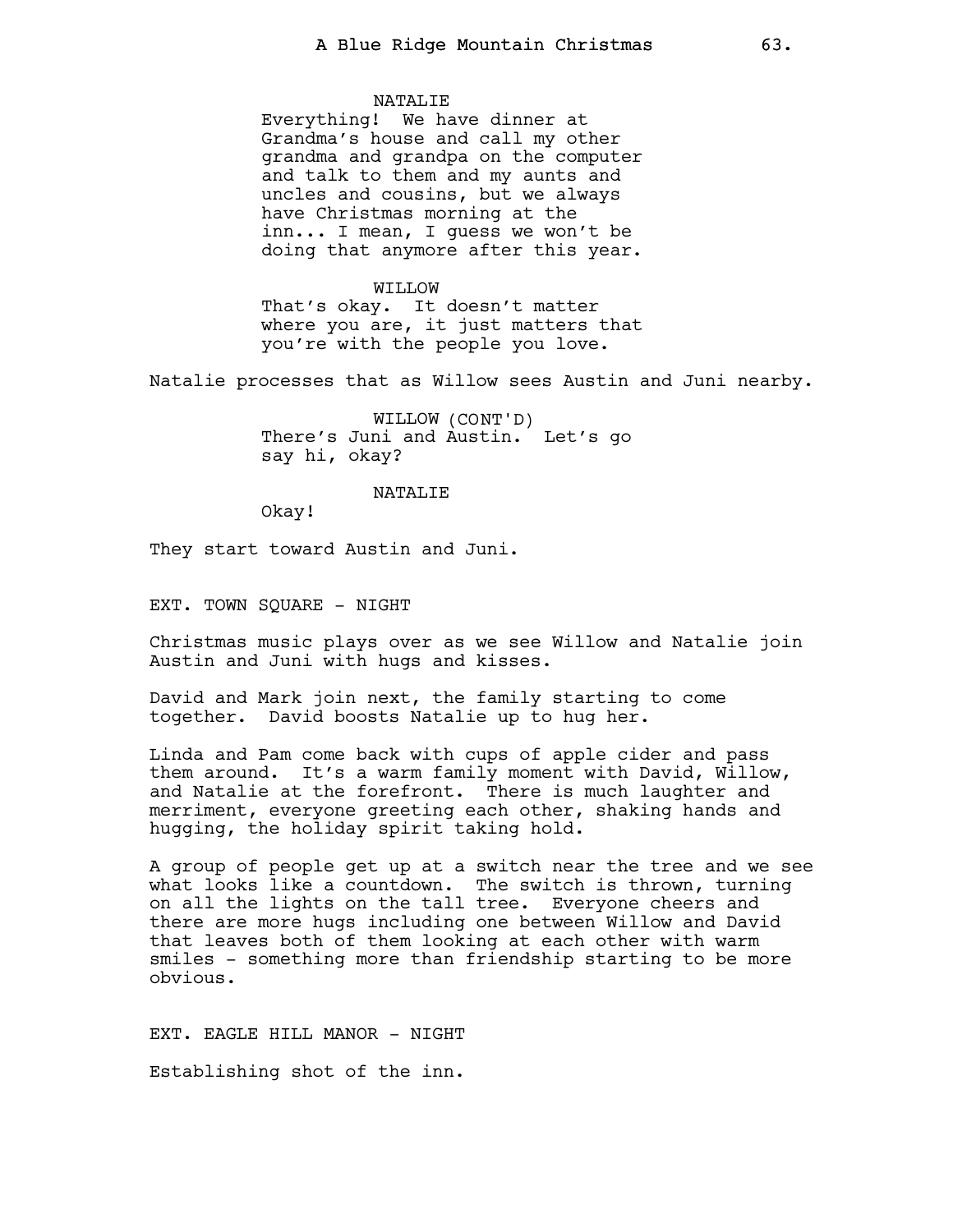INT. EAGLE HILL MANOR - NATALIE'S ROOM - NIGHT

Natalie is all tucked into bed with David sitting beside her.

DAVID You get some sleep, okay?

NATALIE What about a bedtime story first?

DAVID

Natalie...

NATALIE Oh, come on. Just one. A short one. A Christmas one.

Willow comes to the door holding a notebook.

WILLOW I found it. It was in the kitchen. Have a good night.

NATALIE Willow can read me a bedtime story!

That surprises both David and Willow, but in a good way.

DAVID Oh... it's okay with me if it's okay with Willow.

WILLOW Of course it's okay.

David trades places with Willow - she sits by Natalie and David goes to the door. Willow picks up a book - A Visit from Saint Nicholas.

> WILLOW (CONT'D) This is a good one. My dad read this and "A Christmas Carol" to me and my sister all the time.

NATALIE Dad says I get to read "A Christmas Carol" next year.

WILLOW That will definitely be something worth waiting for. (opens the book) Okay... ready?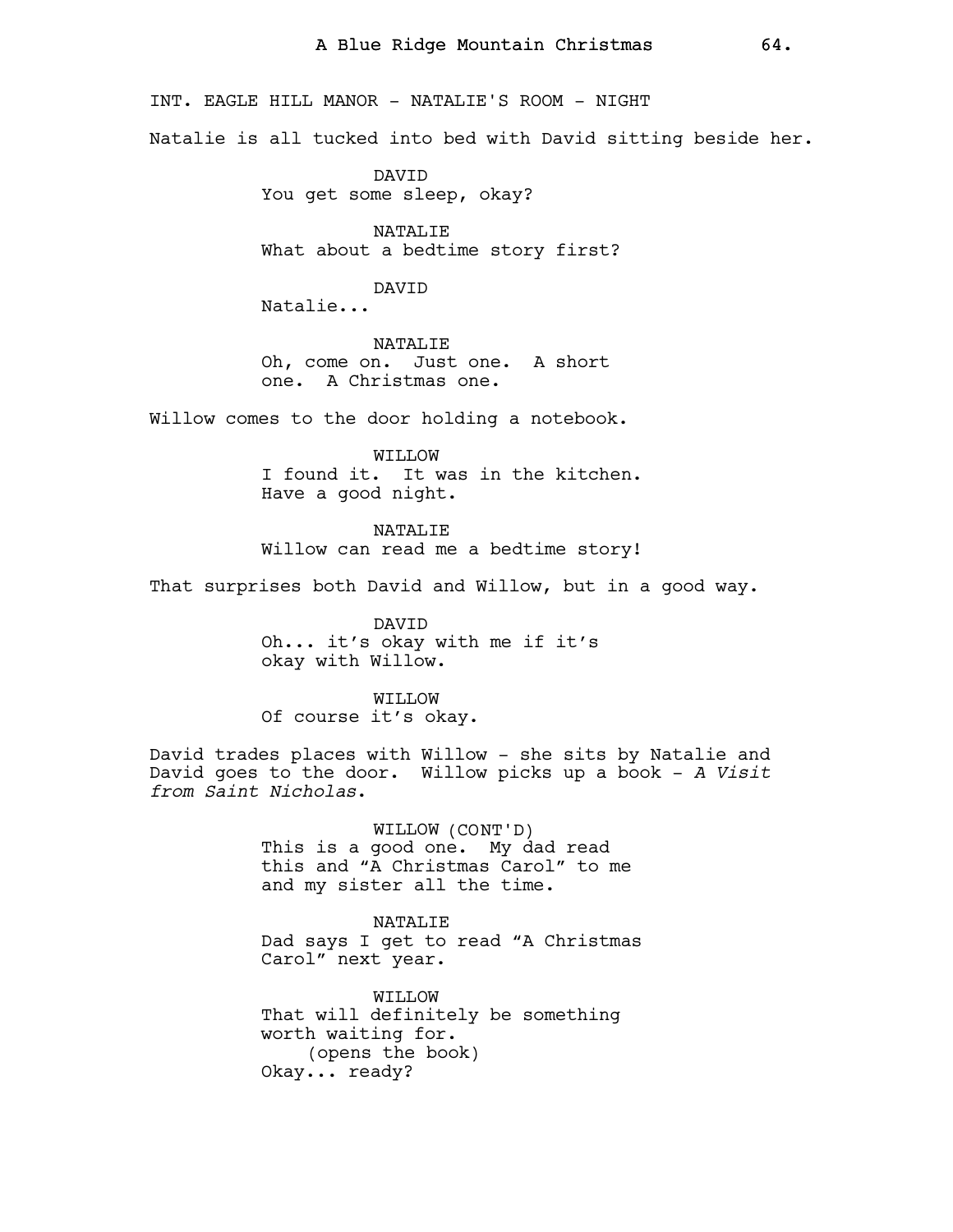NATALIE

Ready.

WILLOW 'Twas the night before Christmas and all through the house, not a creature was stirring, not even a mouse.

NATALIE That's good, because we don't want mice in the inn.

WILLOW No, we certainly don't.

Willow looks at David and they smile at each other. Willow keeps reading.

> WILLOW (CONT'D) The stockings were hung by the chimney with care...

David takes a moment then smiles again and leaves them to have their story time.

INT. EAGLE HILL MANOR - LIVING ROOM - NIGHT

David is standing appreciating the Christmas tree when Willow comes into the room.

> WILLOW Okay, she's finally asleep.

DAVID Thank you so much. You know, she doesn't ask just anyone to read her a bedtime story.

WILLOW I am very honored.

DAVID Well, I appreciate it. And, thanks for suggesting we all go to the tree lighting together. It was a lot of fun.

(MORE) WILLOW It was, wasn't it? We used to do that all the time when I was younger.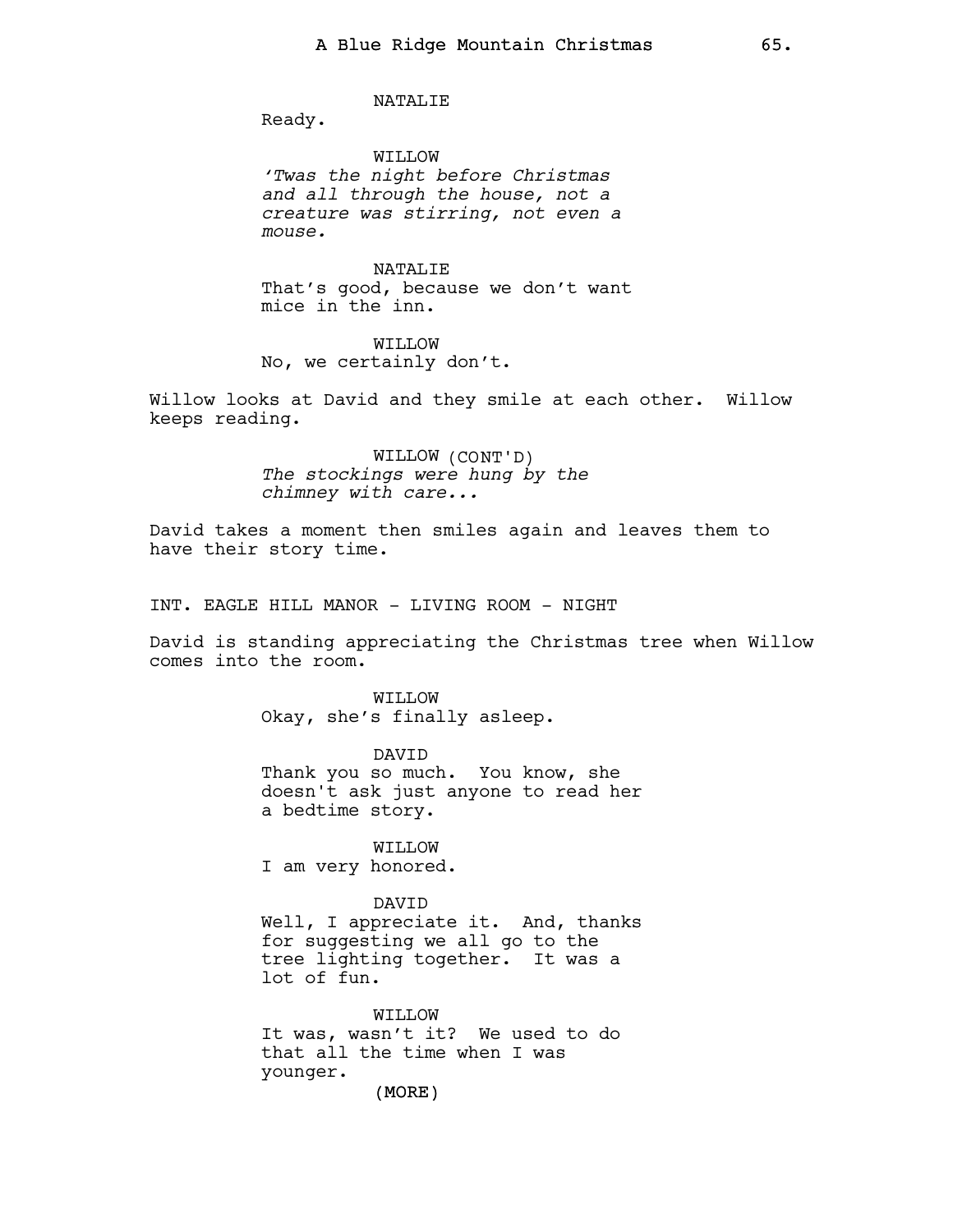WILLOW (CONT'D) All the neighbors would get together, and we'd go to the Christmas market...

Willow is lost in the nostalgia for a moment. She shakes it off.

> WILLOW (CONT'D) I better get going. We have a lot of work to do tomorrow.

DAVID Two weeks. Are we going to make it?

WILLOW I think so. I hope so.

DAVID Wait, Ms. Don't Worry About Anything only "hopes" so? Okay, now I'm going to worry about everything.

WILLOW (laughs) We balance each other out.

DAVID Maybe we do.

The two of them have one of those moments but they both back away from it.

> DAVID (CONT'D) You know, I have to admit that this is shaping up to be a pretty spectacular Christmas. I know I was kind of... hesitant...

WILLOW (with a smile) Kind of?

DAVID But, I'm glad it's all working out. I've been enjoying spending time with you... working on the inn.

WILLOW Right, yes. Hopefully your buyer is impressed. Once you sell it, then you can... move on. Literally.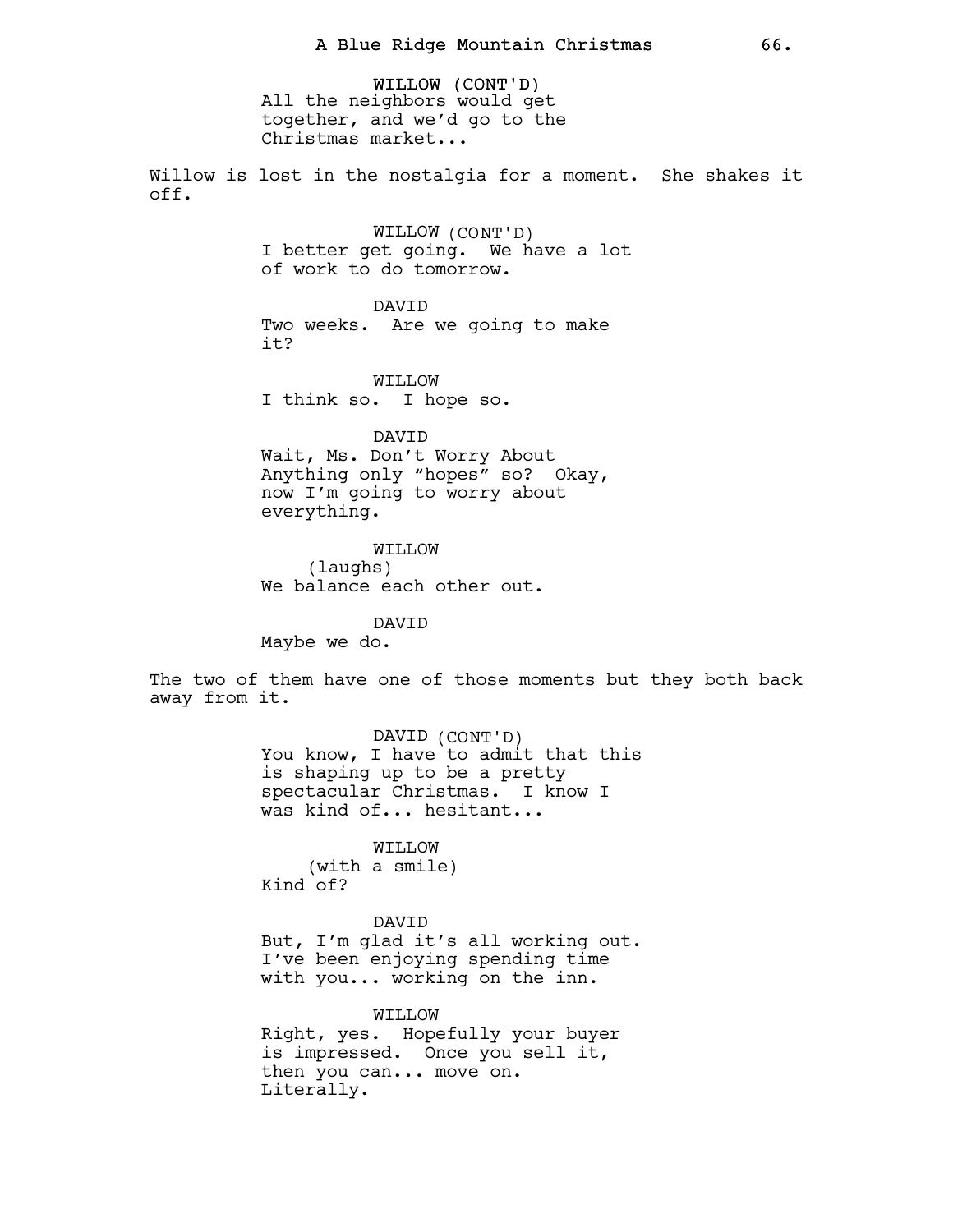DAVID

And, you can get back to your regular life. How would you have been spending Christmas if it wasn't for all this?

## WILLOW

I'd probably be coming up here Christmas eve and going back the day after Christmas. I never spend this long here, but I'm glad I am this time. I'd forgotten how much I loved it here.

DAVID Would you ever consider coming back?

WILLOW I don't know. If the right reason popped up, I might consider it.

DAVID What would be the right reason?

Willow looks at David, and she has a moment where she considers saying "the right guy" but instead she says...

> WILLOW I'll know it when I see it.

They smile at each other for a moment.

WILLOW (CONT'D) It's late. I should...

DAVID Have a good night.

Willow leaves the living room. David has a smile on his face that indicates that he is feeling something more than just friendship for Willow. For the first time we see him considering that in a more meaningful way.

INT. EAGLE HILL MANOR - ENTRY HALL - NIGHT

Willow gets to the front door and pauses, a smile on her face as she looks back over her shoulder. We can tell that she too is having more than friendship feelings. She takes a beat, then exits.

## END ACT FIVE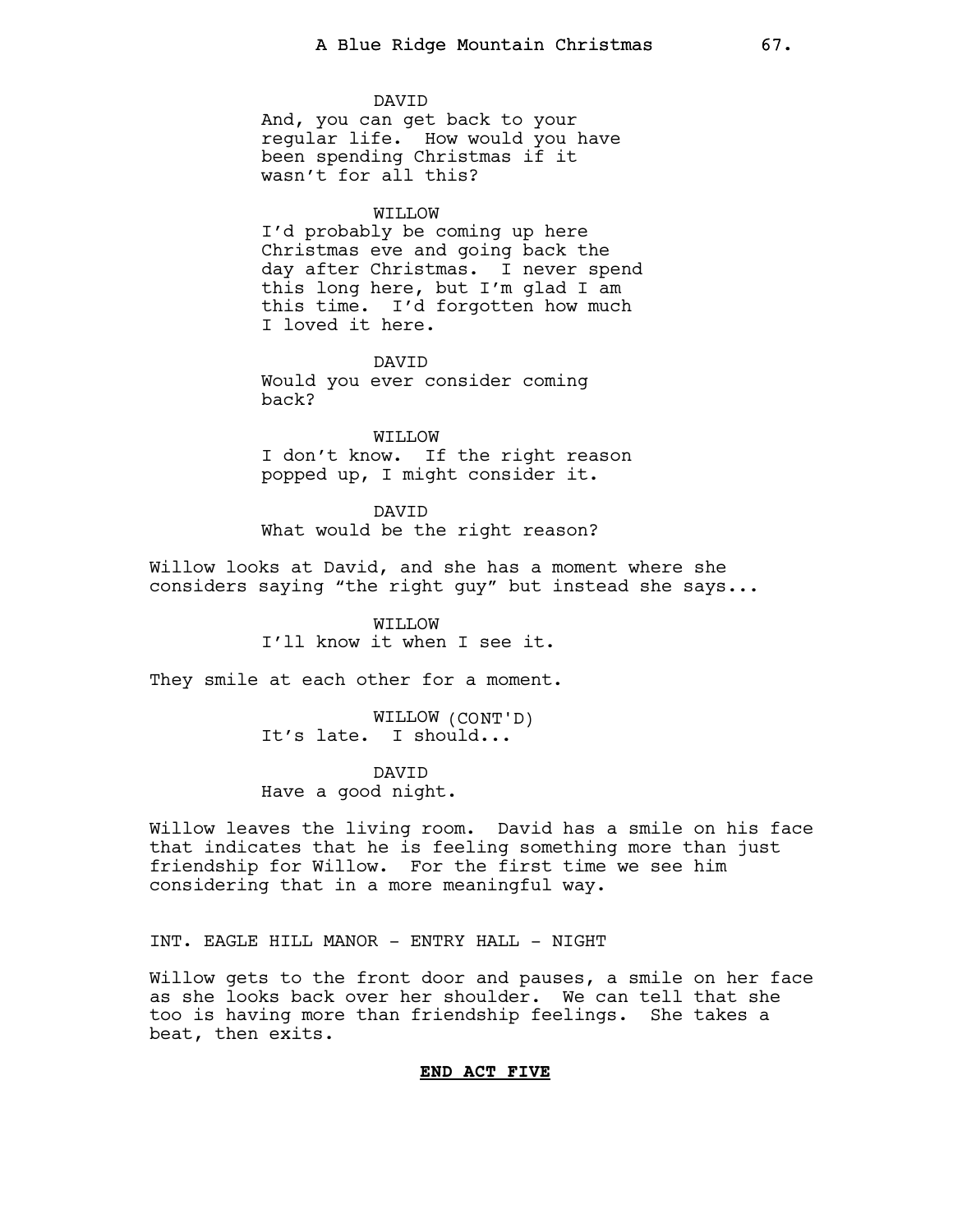### ACT SIX

EXT. BOOKSTORE - DAY

Establishing shot of the bookstore.

INT. BOOKSTORE - DAY

David, Pam, and Mark are near the front counter, all of them dressed very nicely except for Mark, who can't find his tie.

> PAM Mark, we're going to be late. Can't you wear a different tie?

> MARK It's my Christmas tie! The one with all the reindeer. (remembers) I left it in the office!

PAM I'll go get it.

David looks at Mark skeptically.

MARK I've chosen to believe that your mother finds stuff like this charming.

#### DAVID

You've been married for more than forty years. You must be doing something right.

MARK Takes practice. And patience. A lot of patience.

**DAVTD** 

I remember.

Mark sees that struck a chord - he changes the subject.

MARK Now, what is this thing we're going to again?

(MORE) DAVID It's Linda's Christmas party at the Jaybird Cafe.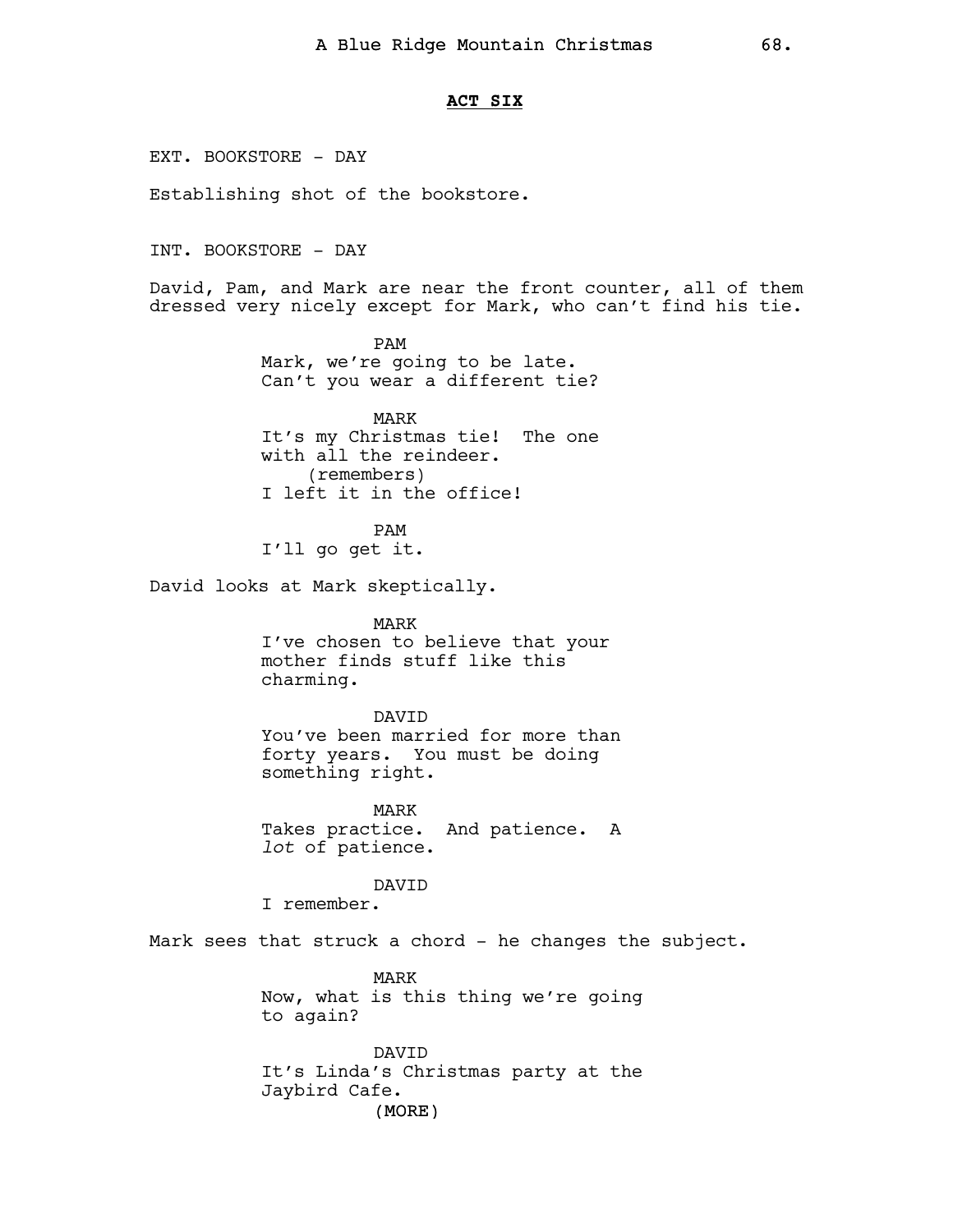DAVID (CONT'D) She does it every year to say thank you to her customers.

MARK

And, I have to wear a tie for that?

# DAVID

You love excuses to wear your Christmas tie.

MARK

That's true.

DAVID

Can you bring Natalie back here with you afterward? She wanted to go early to help set up, but I'm going to need to get back to the inn to help everyone check in.

MARK

Oh, that's right. You're going to have a full house there tonight.

DAVID

Austin and his family are going to stay through the holidays. Some of Juni's friends, too. It's the most people we've had there in years.

#### MARK

You know, the place could've been full all the time if you just did a little more advertising. It's like you were trying to keep it secret.

DAVID No, it's like I was too busy.

# MARK

(gently) Just busy? That's all it was?

## DAVID

(beat) I wasn't sure how to do it by myself. And I know it's time to move on, but it's been nice watching the inn sort of come back to life.

#### MARK

You've done an amazing job with the place.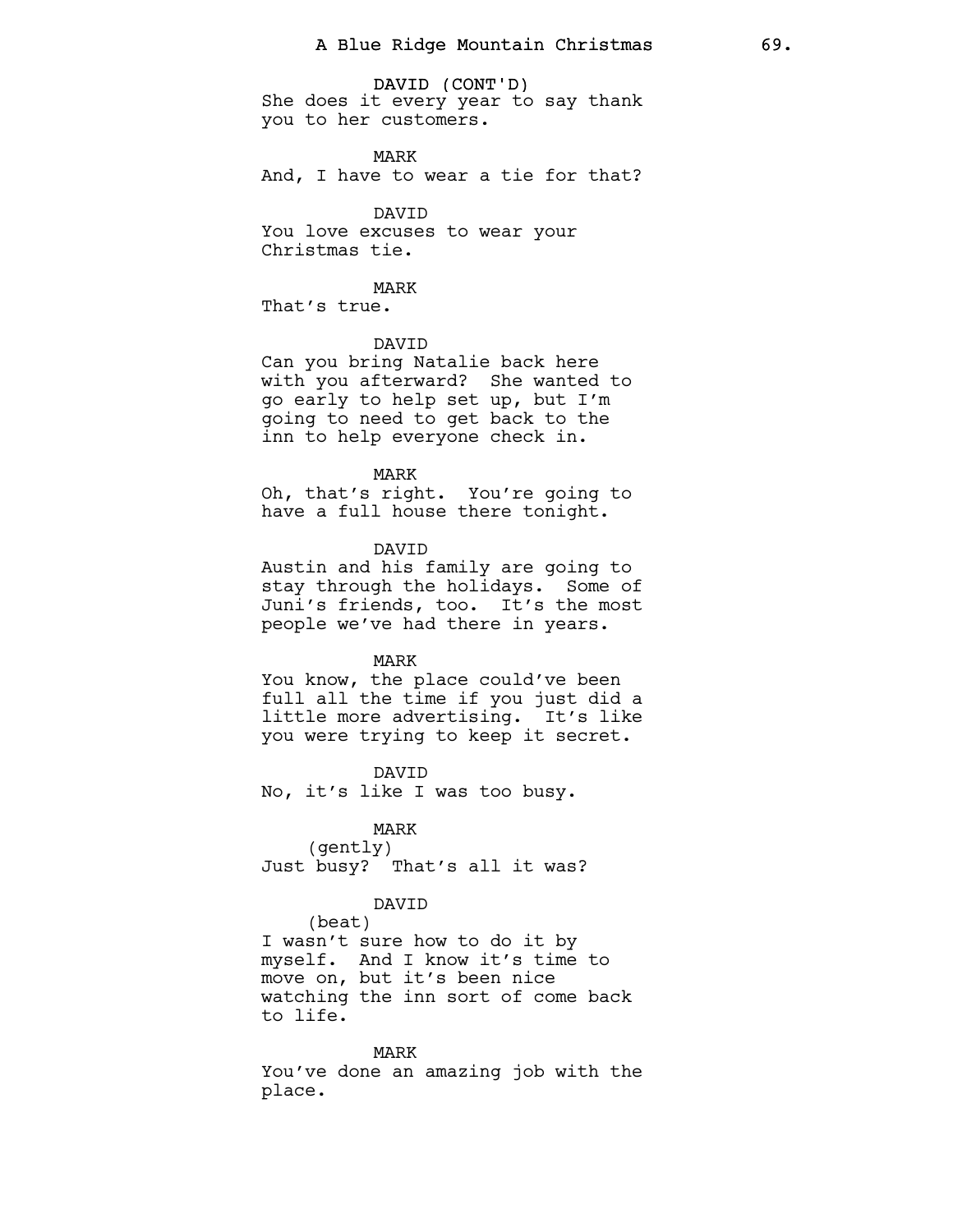DAVID It was mostly Willow.

MARK Will it be tough to say goodbye?

David is taken aback for a moment, then figures out what Mark meant.

> DAVID Oh... to the inn? Yes. It will.

MARK It's not too late to change your mind.

Before David can reply, Pam comes back with the tie.

PAM I found it.

MARK

Wonderful!

Pam and Mark head to the door. David takes a moment, thinking about what his father said, then follows.

EXT. JAYBIRD CAFE - DAY

Establishing shot of the cafe.

INT. JAYBIRD CAFE - DAY

Christmas music is playing, and the counter is full of food, hot chocolate, candy canes, cookies, and more. Willow, Austin, Juni, David, Mark, Pam, and Natalie are all helping with the big crowd that has congregated.

Linda comes out of the kitchen to join them and rings a Christmas bell to get everyone's attention.

> LINDA (to the crowd) Okay! Everybody, attention please! Thank you for coming out to the Jaybird Cafe.

> WO.T.TTW The best diner in Shenandoah Falls, right?

Everyone cheers.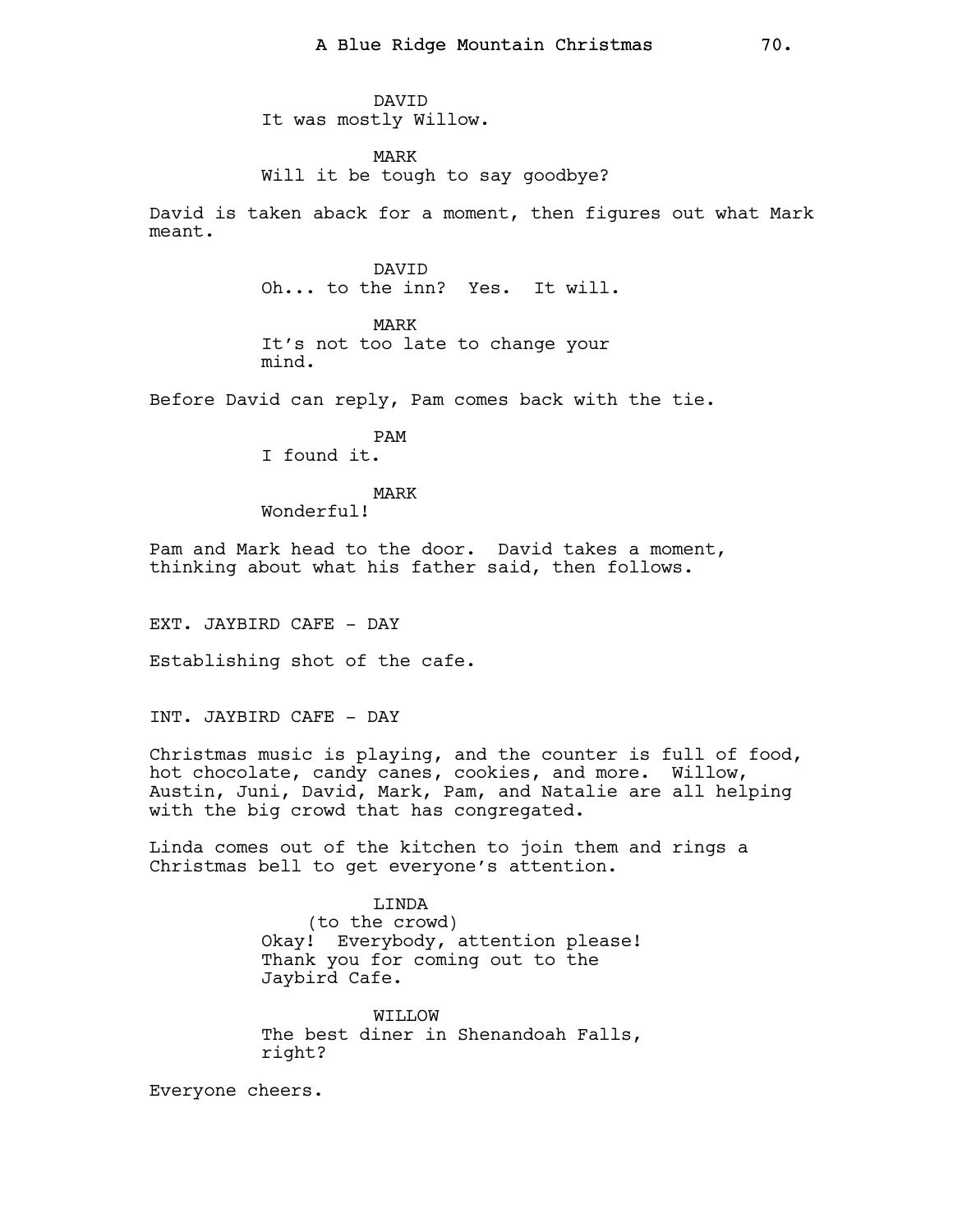JUNI Yeah, that coffee shop down the street doesn't do this!

There is warm laughter - they know Linda well.

LINDA We really do appreciate each of you so much. Now... Who's ready for Christmas games?

Everybody cheers while David leans over to Willow.

DAVID There are games, too?

WILLOW My mother does not kid around when it comes to Christmas.

**DAVTD** So that's where you got it from?

Willow smiles as Linda pulls out a half dozen Christmas presents, small gift-wrapped packages, and sets them on the serving tables.

> LINDA Inside these are Christmas bells. (shakes a package - ring!) Two people will try to be the first ones to unwrap the package and ring the bell. But here's the catch... your hand is tied to your partner's hand! First ones to open the present wins free pie for a week! Okay, who wants to play? Raise your hand.

PAM Austin and Juni should!

JUNI No, that would not go well. I'm bad at unwrapping presents even with both of my hands.

AUSTIN It's true. Paper flying everywhere. It's not pretty.

LINDA Oh, come on you two. David and Willow are playing, too.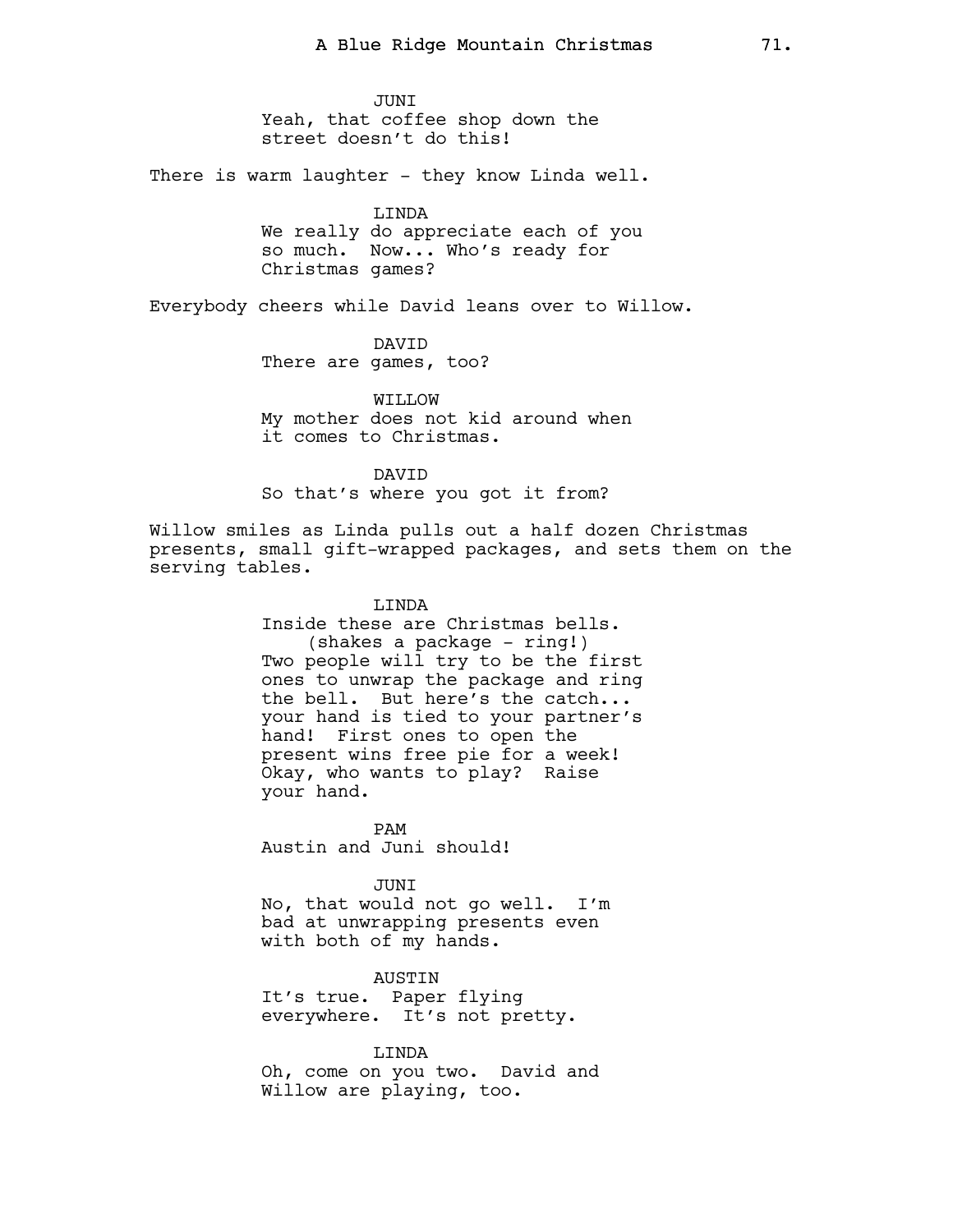WILLOW

We are?

DAVID I don't remember raising my hand.

LINDA My game, my rules.

NATALIF. Grandma, can we play?

PAM

Of course!

Linda gently ties a Christmas ribbon around Juni's right hand and Austin's left hand, palms facing (they are standing side by side).

Willow and David glance at each other with awkward smiles and shrugs, then go to the table. Linda ties their hands together just like Austin and Juni. Pam and Natalie and a few other people we don't know all get set as well.

> LINDA Okay. Are we ready? Set? Go!

The teams scramble to get the boxes unwrapped, which is harder than it sounds with their hands tied together. But it is undeniably fun and everyone is cheering and laughing.

As the game progresses, Willow notices that Pam and Natalie are having issues with their box. Willow nudges David and he sees what she means. He purposely fumbles their box.

DAVID

Oh, no!

WILLOW What happened? No!

As they "try" to pick up the box, Pam and Natalie figure themselves out, get the box open, and ring the Christmas bell. Everyone cheers.

Willow and David smile at each other and give themselves a subtle "high five" with the hands that are tied together.

Linda gives Natalie a big hug and hands her the "free pie for a week" certificate. David playfully grimaces as he sees the big smile on his daughter's face.

> DAVID That's a lot of sugar...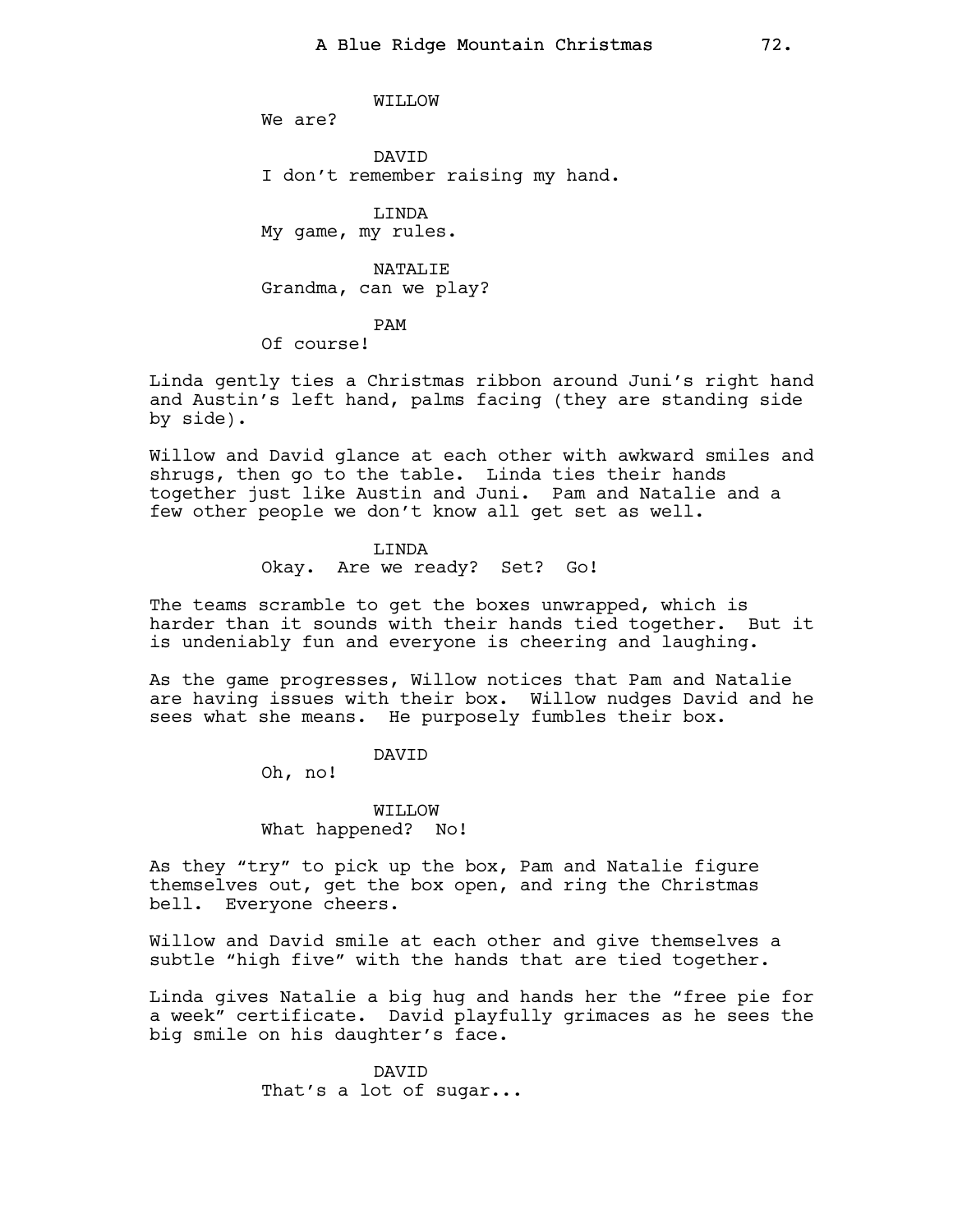Willow laughs.

EXT. EAGLE HILL MANOR - NIGHT

Later, we see evidence of the full house at the inn, which is all lit up. We see people (including Austin and his family) on the porch and inside - it's very lively and festive. Out in front, people are getting into a carriage to go for a ride.

Willow and David are walking up toward the inn.

DAVID That was very nice of you to let Natalie and my mother win.

WILLOW Let's just call it a Christmas miracle and leave it at that.

DAVID (looks at inn) Look at this place.

WILLOW It's pretty great, huh? Just think of what it would have looked like if you had let me paint.

David gives her a smile.

DAVID

I love seeing it like this. Full of life and energy... It's like it was when we first bought it.

WILLOW

David, are you sure about selling the inn?

DAVID

(beat) I am. I mean, I see it like this, and it's tempting, you know? Just chuck the nine to five and the suits, and go run an inn. But I didn't work as hard as I worked to become partner to give that up when I'm so close to it.

WILLOW How did you describe it? Getting back on track?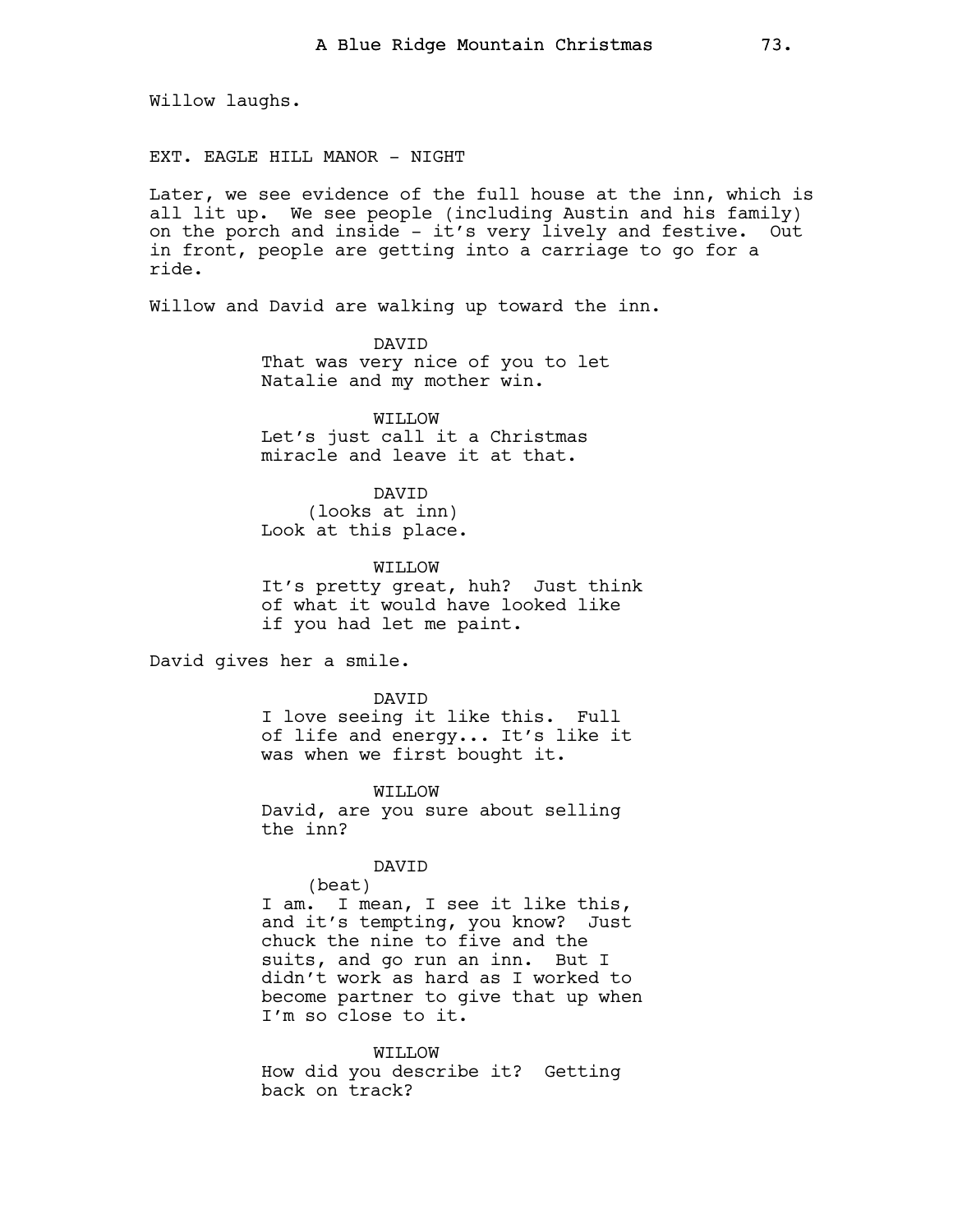DAVID Something like that.

WILLOW Still... it's a nice dream, isn't it?

# DAVID Yes, it is.

Austin waves at David to come up on the porch.

DAVID (CONT'D) Sorry. Best man duty calls.

David goes to the inn and Willow stays behind, looking at the inn - and at David - with a fond smile.

EXT. EAGLE HILL MANOR - DAY

Establishing shot of the inn.

INT. EAGLE HILL MANOR - LIVING ROOM - DAY

David passes by the living room where several people are hanging out, reading and chatting. He stops and smiles, still appreciating having people fill the inn with life. He notices a smell and goes off in search of its source.

INT. EAGLE HILL MANOR - KITCHEN - DAY

Willow and Natalie are in the midst of an epic cooking baking session with ingredients, trays of cookies, decorations, and more strewn about the manor's kitchen.

> NATALIE Willow, you need more sprinkles for that one.

WILLOW Really? I don't know. Maybe you need more sprinkles.

Willow playfully tosses sprinkles on a tray of cookies that Natalie is working on making her laugh. David enters.

> DAVID What's going on in here?

NATALIE We're making Christmas cookies.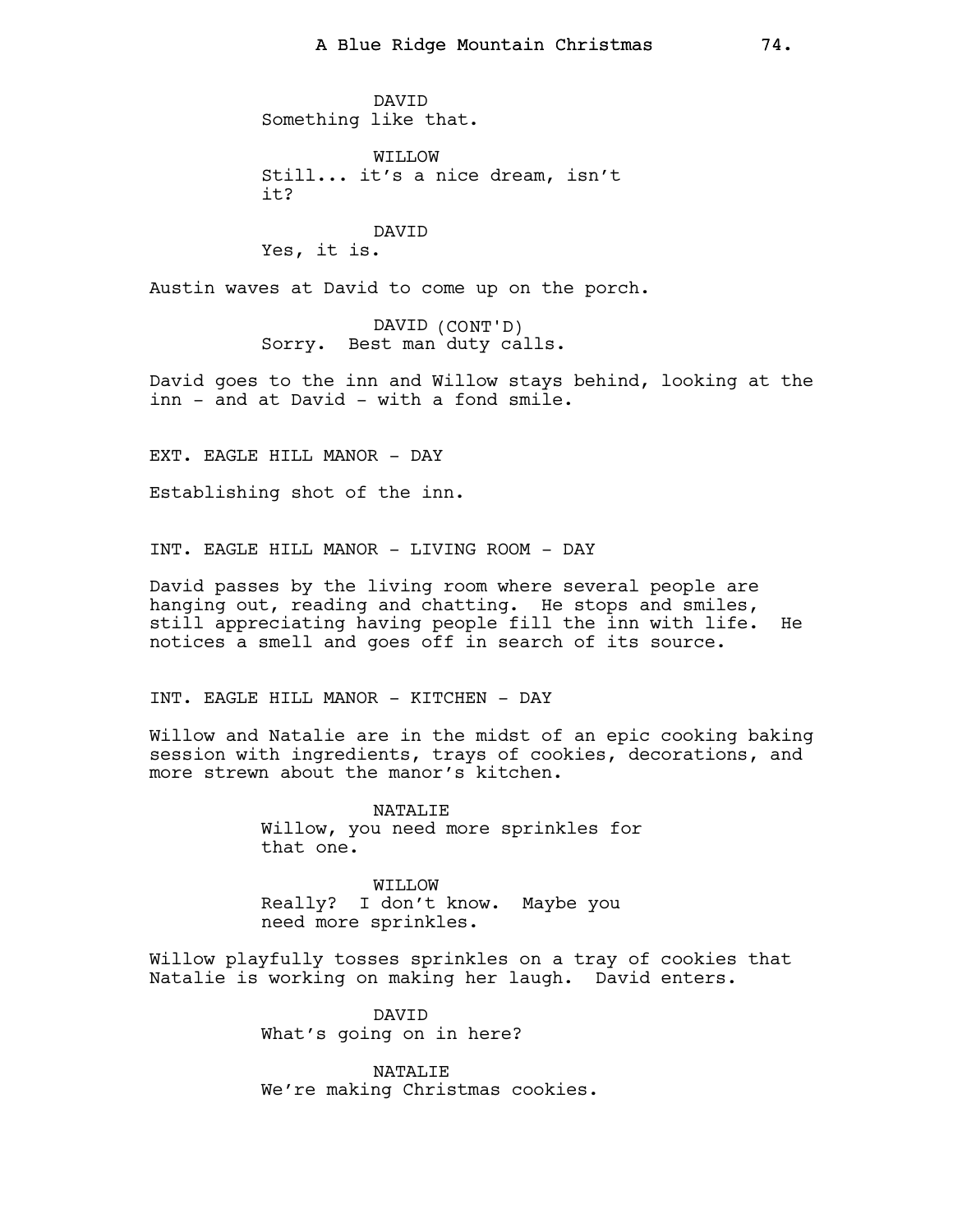DAVID I see that. They smell wonderful.

NATALIE Let me get you one.

Natalie goes to get a cookie off a nearby rack, offering David a chance to have an aside with Willow. She leans in.

> WIT.T.OW She was in the barn looking for Henry. I thought it was time for a Christmas spirit break.

> > DAVID

Thank you.

Natalie comes back with a cookie.

DAVID (CONT'D) Thank you. (takes a bite) Mmmm. Delicious.

NATALIE Totally worth the wait, right Willow?

WILLOW That's right. (to Natalie) So, Natalie did you wish for something special this year?

NATALIE I did. But I can't tell you what it is or it won't come true.

DAVID It didn't have to do with a certain horse named Frosty, did it?

NATALIE No. Willow explained that Frosty needs to stay with Mr. Hill.

David and Willow exchange smiles. David mouths a silent "thank you."

> NATALIE (CONT'D) (to Willow) What did you wish for?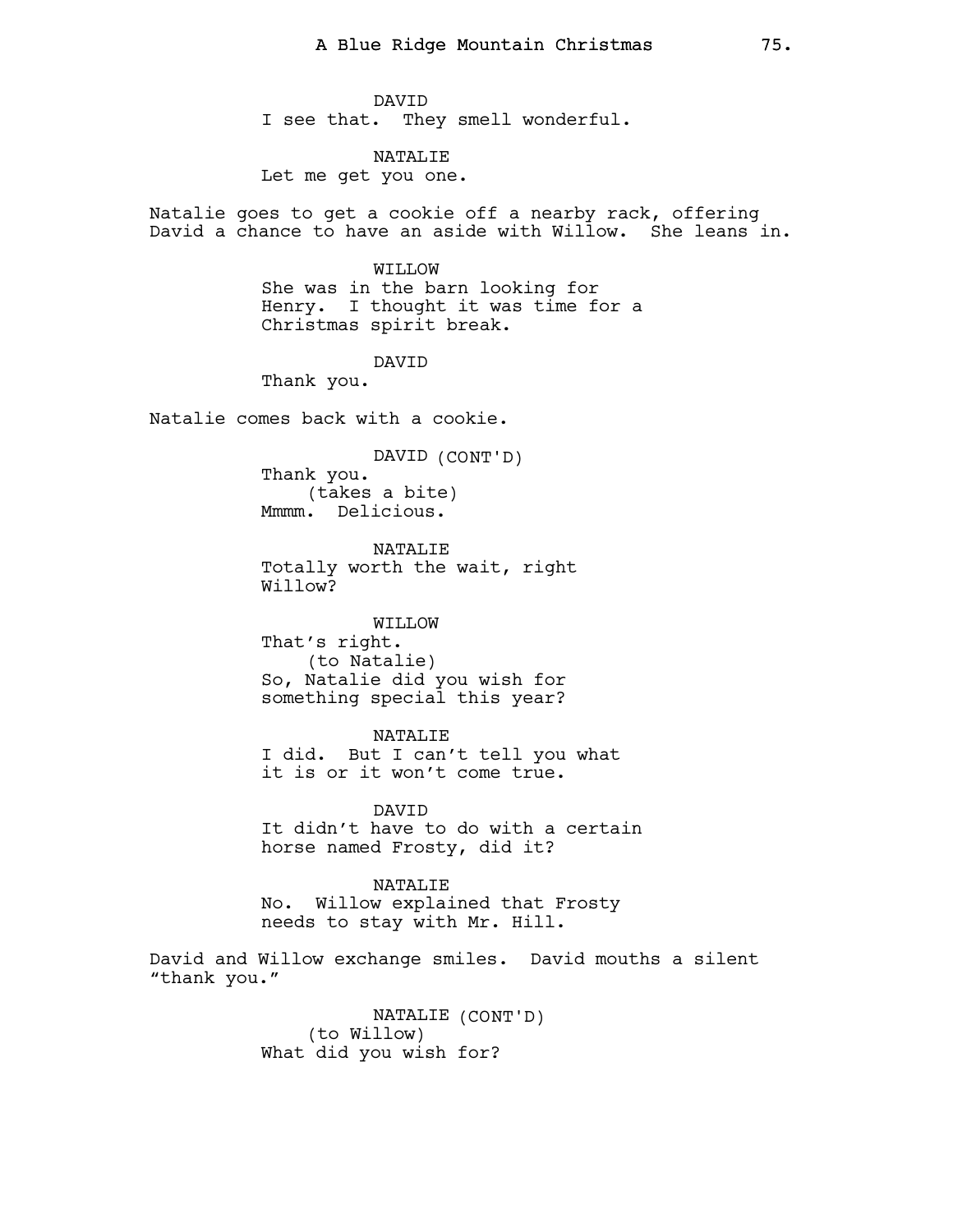WILLOW It's like you said, I can't tell you, or it won't come true.

NATALIE Not even a hint?

WILLOW I'll trade you one hint for a cookie.

NATALIE These are really good cookies. They're worth at least two hints.

WILLOW Oh, you think so? What if I just tickle you for a cookie?

Willow leans in to playfully tickle Natalie who loves the attention. David laughs and watches with appreciation. Willow looks up and sees him smiling - she matches it and nods for him to come join in the fun. He does and they look more and more like a family every minute.

EXT. EAGLE HILL MANOR - DAY

David comes off the front porch, eating a cookie, and smiling. A carriage pulls up and several people, including Robert, get off.

> DAVID Robert! I didn't know you were here.

> > ROBERT

I didn't want to bother you so I just looked around a bit on my own. I love what you've done here. The carriage rides are a nice touch.

DAVID

Oh, thank you. Yeah, it's turning out pretty great. We still have a week until the wedding so we're not quite finished. You're coming, aren't you? I want you to see the whole place in action with a big event.

ROBERT I will be there, but I really don't need to. I'm ready.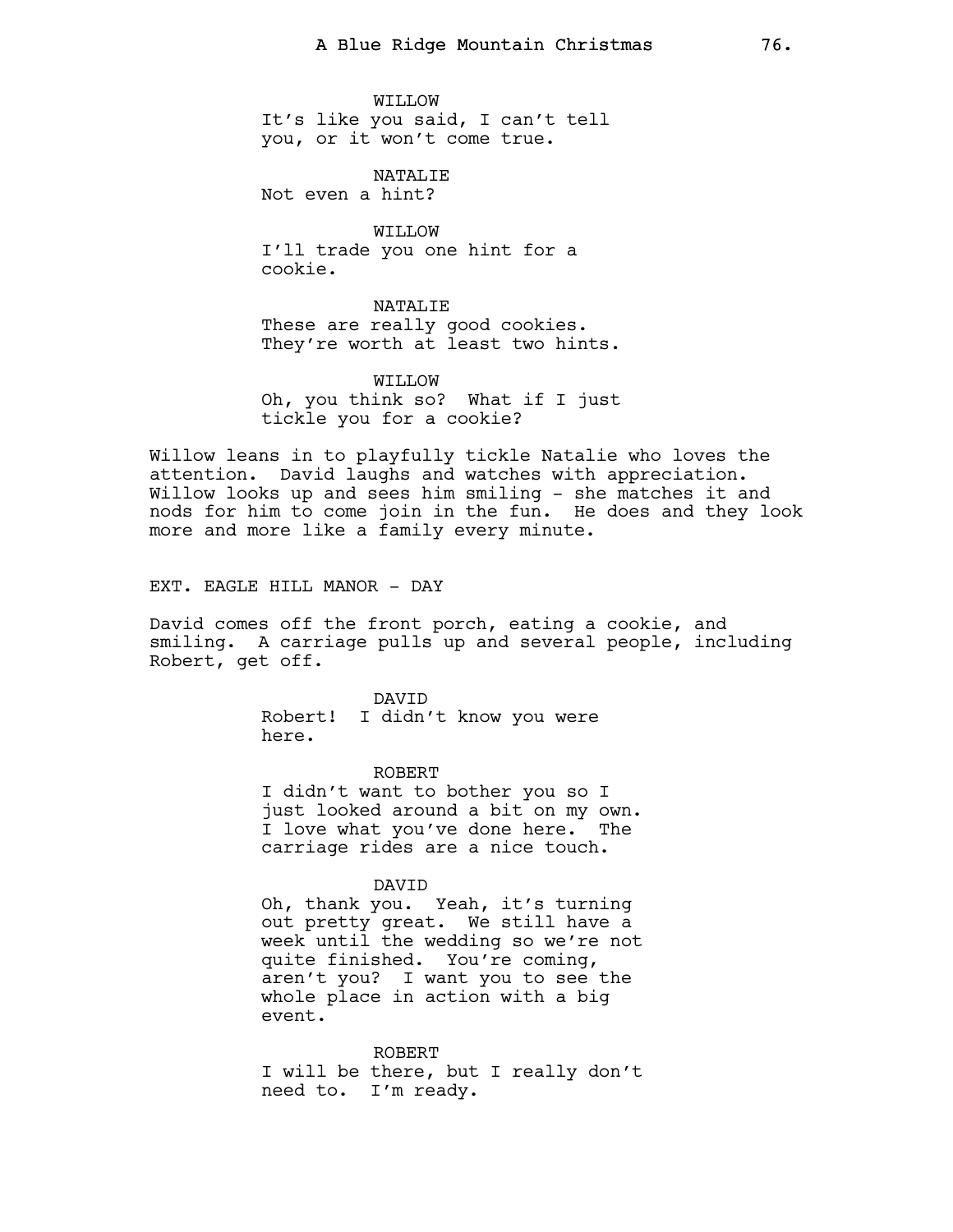DAVID Ready... To buy the inn?

ROBERT Yes. First thing Monday, I'm going to have my realtor call yours and we'll make an offer.

DAVID (stunned) Great. That's terrific. I... don't know what to say.

ROBERT You can say where you got that Christmas cookie. It smells delicious.

DAVID Oh, they're inside. Go on ahead... I'll be there in a minute.

Robert starts toward the inn, but David stops him.

DAVID (CONT'D) And Robert, let's just keep this between us for now... until it's a done deal. Okay?

Robert gives David a nod and a small salute then goes into the manor. David hangs back for a moment, trying to absorb this development. Although he should be relieved and happy, it doesn't look like he is.

# END ACT SIX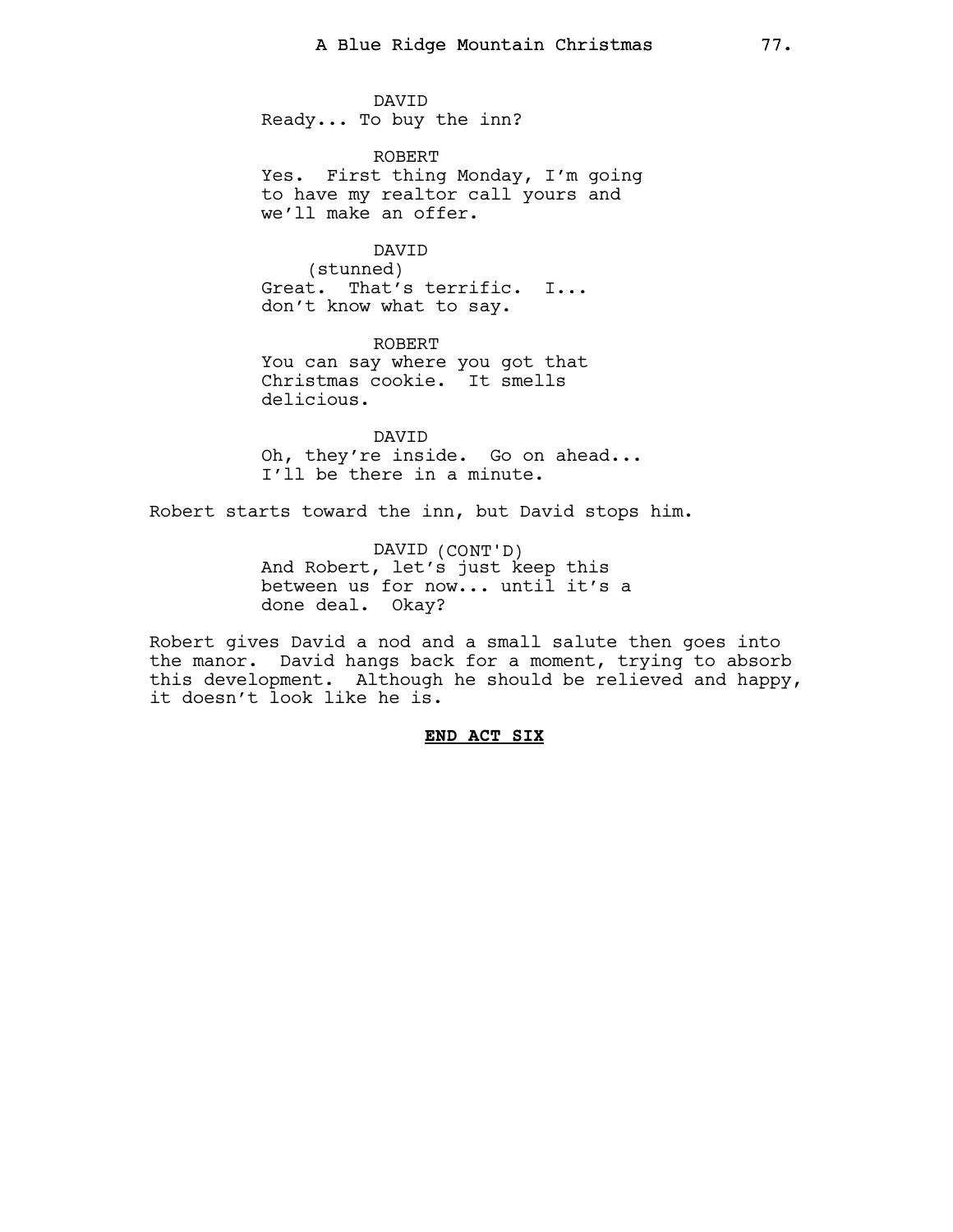## ACT SEVEN

EXT. SHENANDOAH FALLS STREET - DAY

David and Pam come out of a store carrying Christmas themed shopping bags.

> PAM You still haven't told anybody else? Like Willow?

DAVID I haven't seen the offer. I don't know if I'm going to accept it or not.

PAM Why wouldn't you accept it? Are you having second thoughts?

DAVID No, I'm having... new thoughts.

PAM I don't understand.

DAVID Neither do I, really. All I know is that I'm starting to realize now that the inn is important. More important than I ever thought.

# PAM

Is this about Willow? (off his surprise) I'm a mother, I pay attention.

DAVID It's... complicated.

PAM

That doesn't answer my question. What do you want, David?

## DAVID

It's not just about Willow or me and what either one of us wants. It's not just about selling the inn or making partner... I have a little girl who is counting on me. The decision I make here could affect her entire future.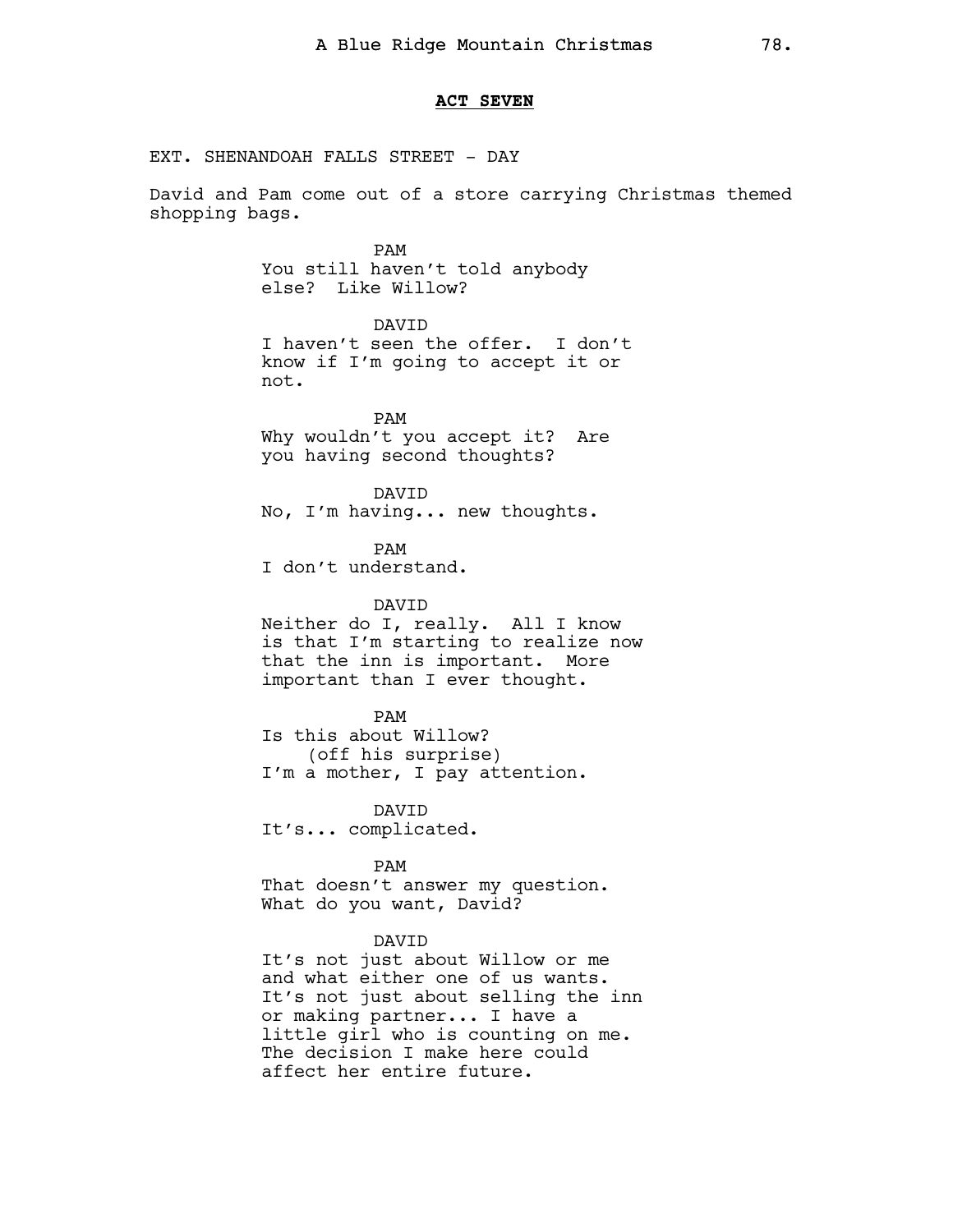PAM So... as long as you're not putting any pressure on yourself.

Pam smiles sweetly and puts her arm through David's.

PAM (CONT'D) You're a wonderful father. When you need to make the decision, you'll know what to do.

DAVID

Thanks, Mom.

They walk off together.

EXT. JAYBIRD CAFE - DAY

Establishing shot of the diner.

INT. JAYBIRD CAFE - DAY

Willow is sitting at the counter, her phone to her ear but relaxed, as if on hold. Linda brings her a mug of an elaborate Christmas drink (candy canes, etc.).

> WILLOW (to Linda) What is that?

LINDA Jaybird Yuletide Peppermint Delight Coffee. (shakes her head) Christmas Peppermint Java a la Jaybird. I'm still working on the name.

WILLOW (into phone) Yes, I'm still here, Tasha. Yes, it's in the file cabinet. There's a blue folder with all the forms you need. Don't even worry about it. I appreciate you holding down the fort. Okay. Merry Christmas.

Willow disconnects the call.

LINDA

Problems?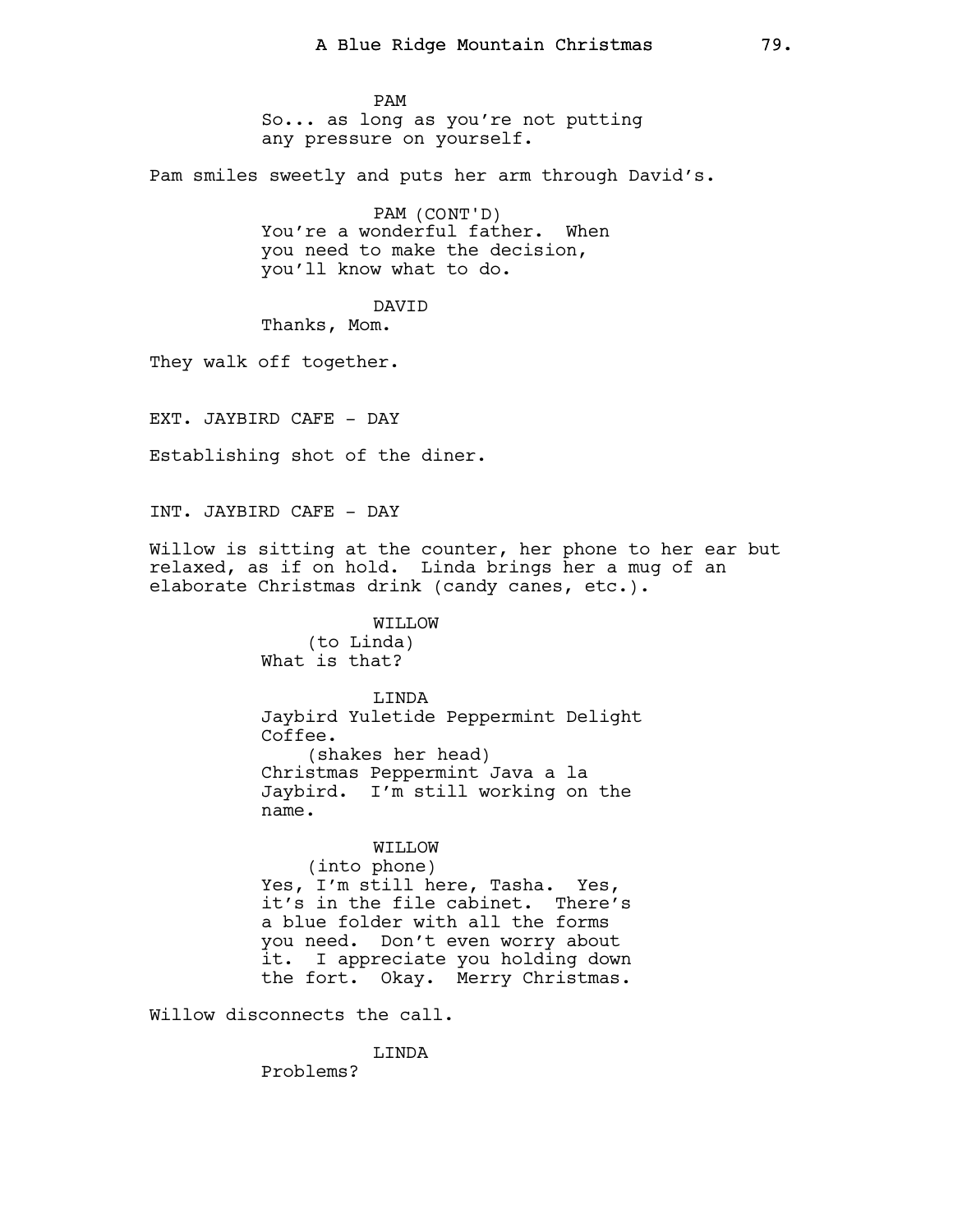WILLOW Just work stuff.

LINDA You're supposed to be on vacation.

WILLOW I think they're regretting letting me be gone for this long.

# LINDA

Well, of course. You're good at handling things. Your job, your sister's wedding, the inn...

WILLOW That's different. That's a labor of love.

LINDA You don't love your job?

WILLOW

I didn't mean that. All I'm saying is that the inn is special.

LINDA

Now that I will agree with. I think whoever buys it is going to be very lucky you were there. I also think the right, savvy investor could make a real go of it.

WILLOW

I think so, too.

LINDA

A person with a background in hotel management who really knew what they were doing. But someone who could be emotionally invested in the place as well...

WILLOW Way to be subtle, Mom.

LINDA

Christmas is only a week away. I don't have time to be subtle. You should buy the inn.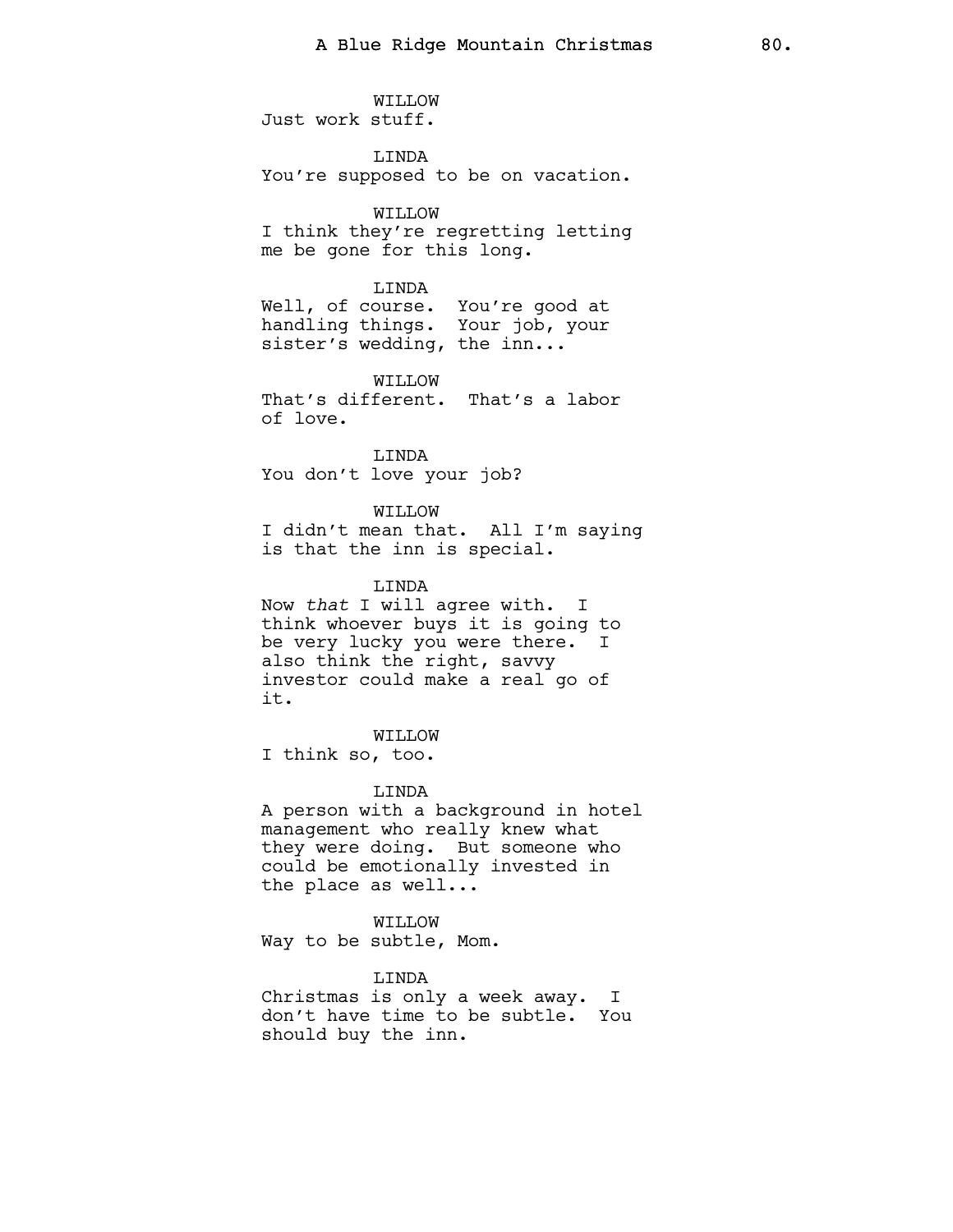#### WILLOW

I can't afford it. Besides, being assistant manager at a hotel does not make me qualified to run my own business.

# LINDA

Honey, what have you been doing for the last three weeks?

## WILLOW

I've been making to-do lists and schedules and pointing at things that other people need to do and worrying that it won't get done.

# LINDA

That's what running a business is all about! I could crack open my retirement account...

#### WILLOW

Mom, thank you, but you're not doing that. Besides... what if I wasn't able to do it? What if I had to give it up? It was dad's dream... and I don't know if I could say goodbye again.

Linda puts her arm around Willow.

### LINDA

It's too bad you don't know someone with deep pockets who could invest and let you run it.

This strikes a chord with Willow - an idea forming.

EXT. LINDA'S HOUSE - NIGHT

Establishing shot of Linda's house.

INT. LINDA'S HOUSE - WILLOW'S ROOM - NIGHT

Willow is in her room at Linda's house, surrounded by papers and printouts. She is doing research and putting together a presentation and she looks happy about it. Her phone rings.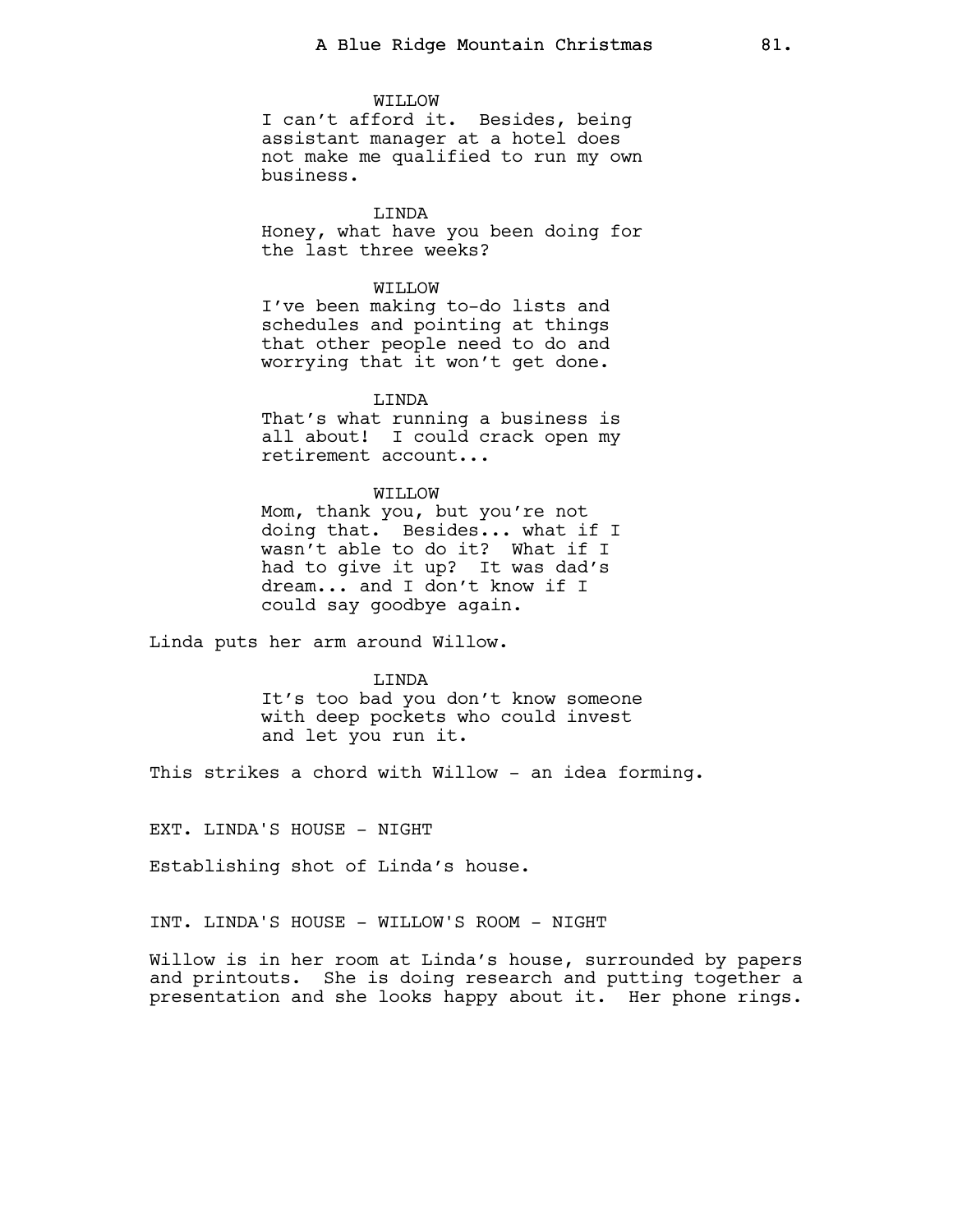WILLOW Tasha, hi. Did you find it? Yes, I want all of the information on the last ten hotels the company has invested in. Yes, great.

Willow nods and jots down some notes.

# EXT. EAGLE HILL MANOR - NIGHT

Outside the inn, Willow is standing by an archway that marks the start of a path from the parking area over to the entrance of the barn. Along the path are several structures that we don't quite get a good look at yet.

David gets out of his car and approaches Willow, who is carrying a portfolio.

> DAVID What's all this?

WILLOW Okay, picture it... the carriage with Juni pulls up here, she gets out, and walks down this path to the barn. And as she goes...

Willow pulls David onto the path...

# EXT. LIGHT PATH - NIGHT

As Willow and David walk down the path the structures along it start to light up - they are displays of Christmas lights that are in different shapes - Santa, candy canes, presents, a big heart, etc. It's gorgeous and romantic.

> DAVID This is amazing. Did you do this?

WILLOW Well, Garrett did most of it, but it was my idea.

DAVID I can't wait for Natalie to see this. She's going to love it.

Willow takes a deep breath and grips the portfolio a little tighter - it's time to do what she came here to do.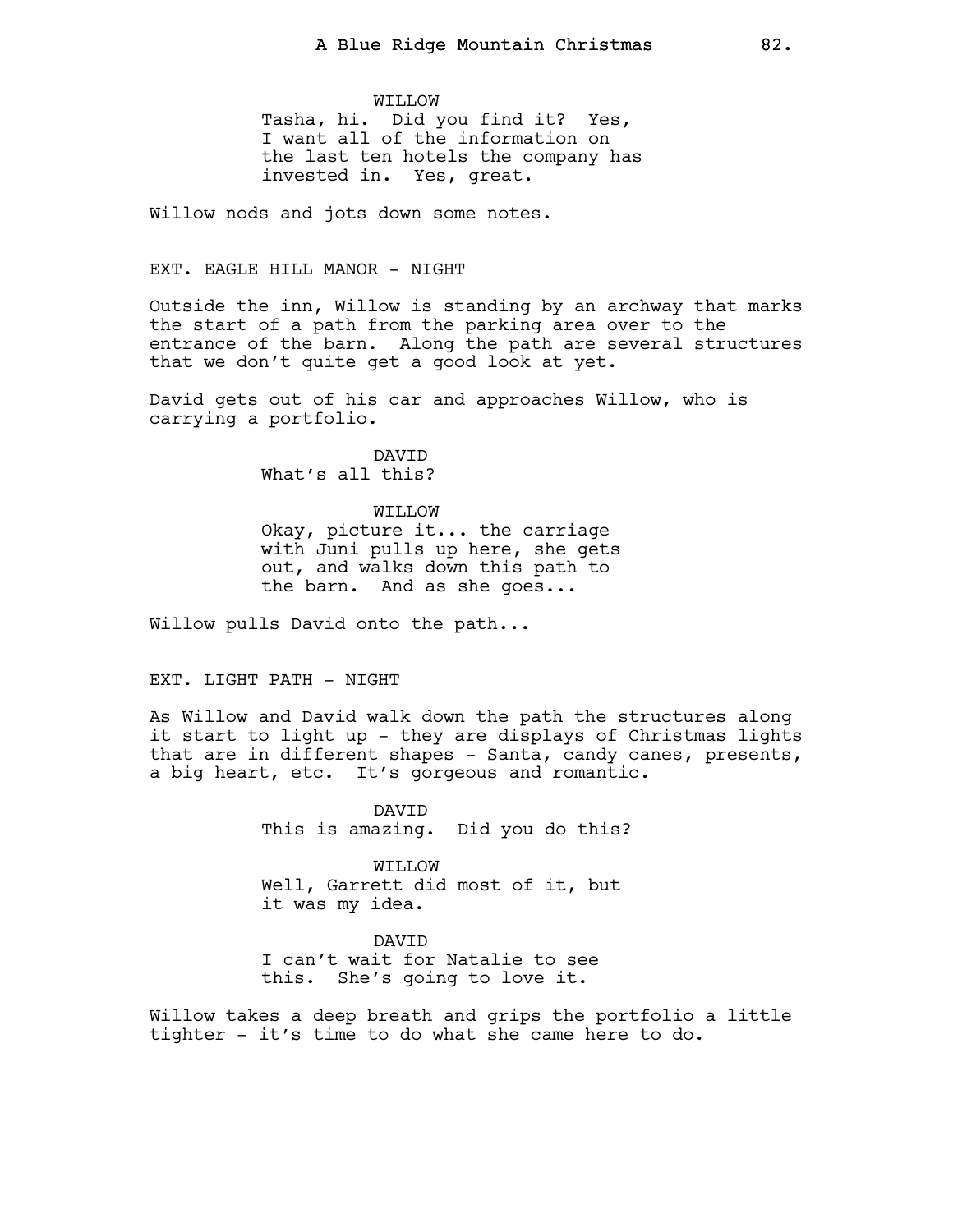WILLOW (beat - deep breath) So, any word from that guy who was interested in buying the inn?

DAVID (evasive) We've been talking.

# WILLOW

You know, I've been thinking that maybe there's another way.

DAVID Another way to do what?

WO.T.TTW To have your Christmas cookies and eat them, too.

**DAVTD** I don't understand.

# WILLOW

I know... here's the thing. These last few weeks have meant a lot to me. Being here, working on the inn... It's like I got to get back a piece of the past. Does that make any sense?

## **DAVTD**

It makes a lot of sense. I've been feeling the same way.

# WILLOW

Really?

DAVID Yes. It's like I was waiting for a sign, and seeing the place like this was it.

WILLOW I'm so glad you think so, too.

Willow raises the portfolio, preparing to show it to him.

### DAVID

It's telling me that Eagle Hill has been around longer than either of us, and it'll be here long after we're gone.

(MORE)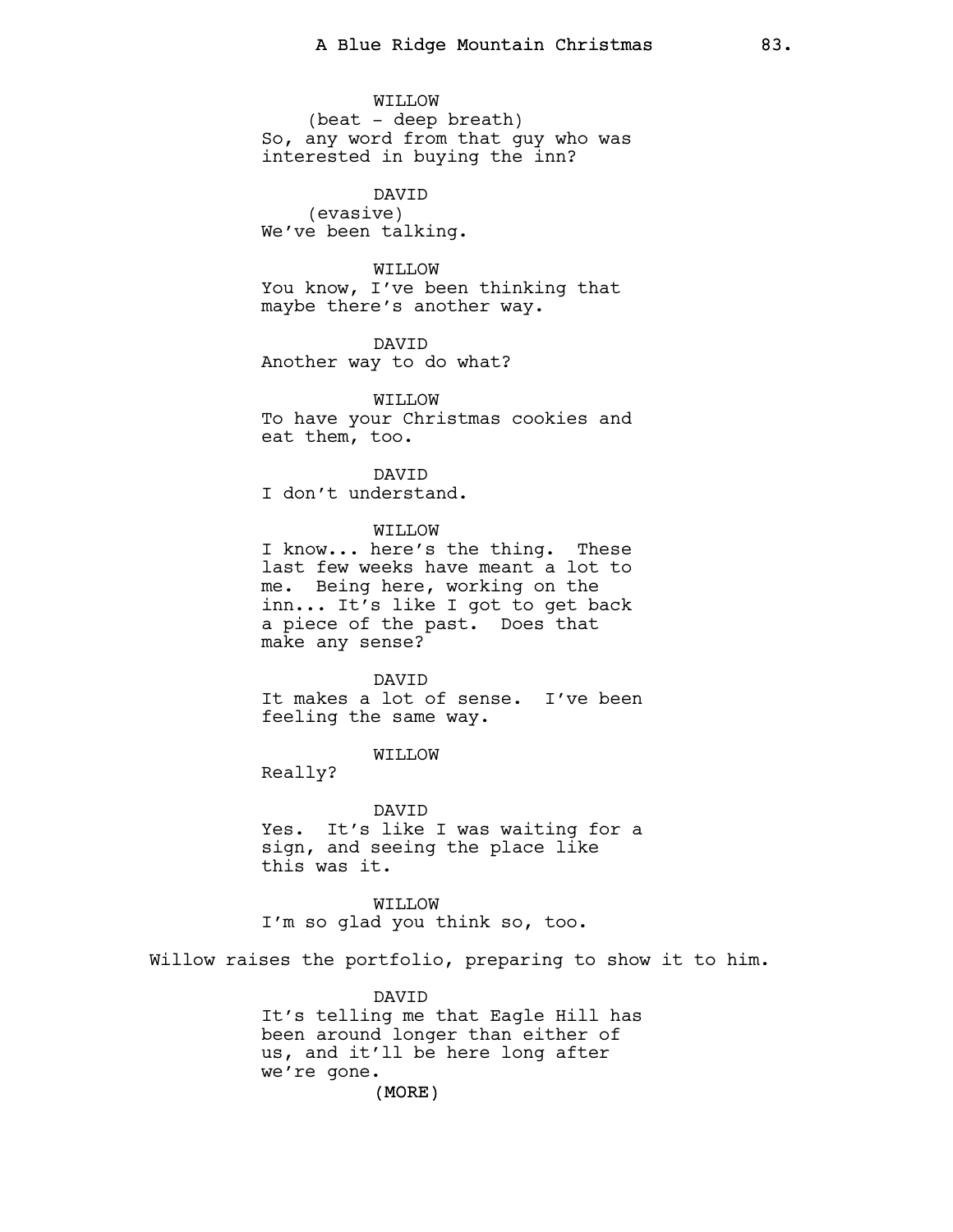DAVID (CONT'D) It's not about who owns it, it's about the memories we made here. Bringing the inn back to life was the thing I needed to get closure... and move on.

Willow is very obviously disappointed.

DAVID (CONT'D) Sorry... you were talking about Christmas cookies?

Willow thinks about it for a moment, then lowers the portfolio back to her side.

> WILLOW Just that... it was fun baking them with you and Natalie the other day.

DAVID Another great memory to take with us.

WILLOW (nods) Yes. Well, it's getting late and I should probably head home. Good night.

Willow walks off down the path leaving David to stand there amidst the colorful lights.

EXT. LINDA'S HOUSE - NIGHT

Establishing shot of Linda's house.

INT. LINDA'S HOUSE - KITCHEN - NIGHT

Juni is at the table having a piece of holiday fruitcake when Willow enters. Willow puts the portfolio on the table and sits, taking the rest of the fruitcake and pulling it in front of her. She grabs a fork and digs in directly from the pan.

> JUNI What's wrong?

WILLOW What makes you think something is wrong?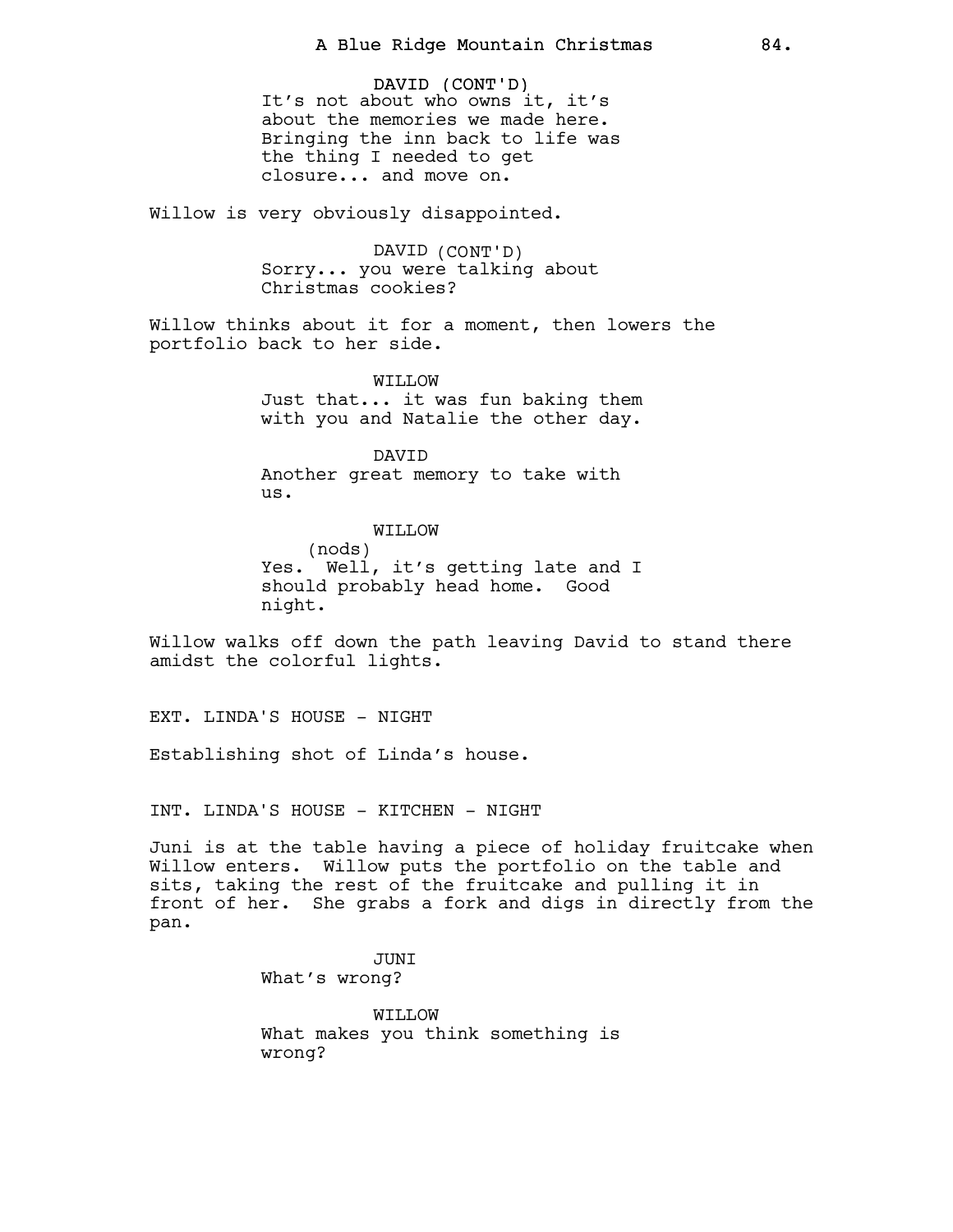JUNI You're eating a Christmas fruitcake directly out of the pan.

WILLOW It's good fruitcake.

JUNI No, it's not.

WILLOW Then why are you eating it?

JUNI

Because it's comfort food. I'm getting married in a week. I need comfort. But not as much as you apparently, so what's wrong?

WILLOW

(beat) Don't tell anyone this, but... I put together a proposal for my company to invest in Eagle Hill.

JUNI

Invest? Why?

# WILLOW

I thought David really wanted to keep the inn... that he was only selling it because he was too busy. This would've allowed him to keep it, but the company would put money into it and I'd run it.

JUNI

That would be amazing! Would your company do that?

### WILLOW

I'm not sure. But it doesn't matter. David wants to be done with the inn completely. He says he needs closure.

JUNI Oh... I guess that's kind of understandable, right?

WILLOW It's totally understandable. The inn represents his past. He's ready to move on.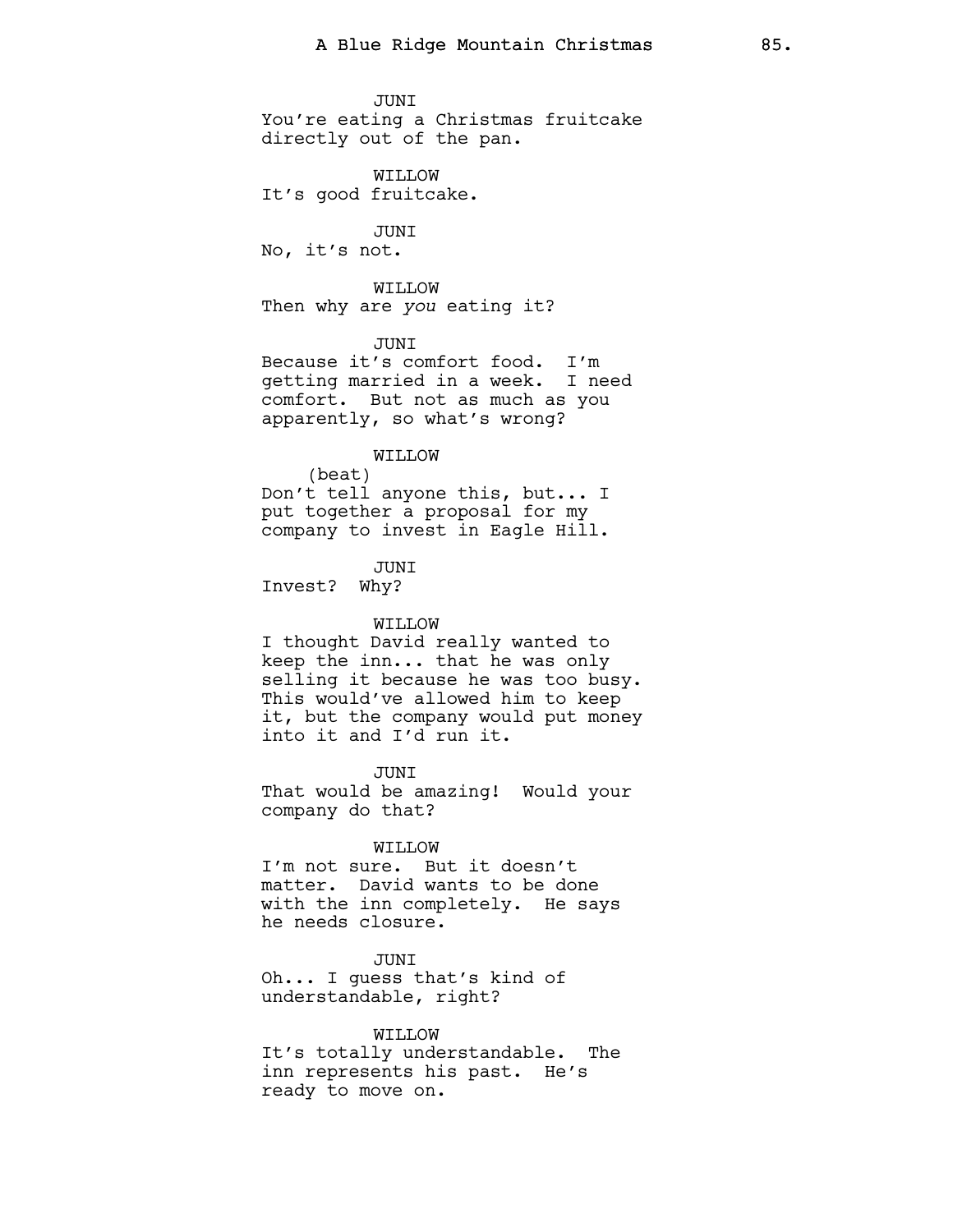JUNI Couldn't you just buy it?

WILLOW I can't afford that.

# JUNI

Maybe you could get a loan? (off her reaction) Unless... you don't want to do it without David?

# WILLOW

Part of what made this whole thing so much fun was him and Natalie...

### **JUNT**

It sounds like your feelings about the inn are getting all mixed up with your feelings about David.

WILLOW I just met him a few weeks ago. I can't have feelings about him.

# JUNI

Why not?

# WILLOW

Because that's a problem that I don't know how to fix. I'm always good at solving problems... I'm the one who can talk anyone into anything, remember?

### JUNI

Then why are you having such a hard time talking yourself into accepting how you really feel?

Juni gets up, kisses Willow on the forehead, and leaves her there to try to figure out how to fix things.

# END ACT SEVEN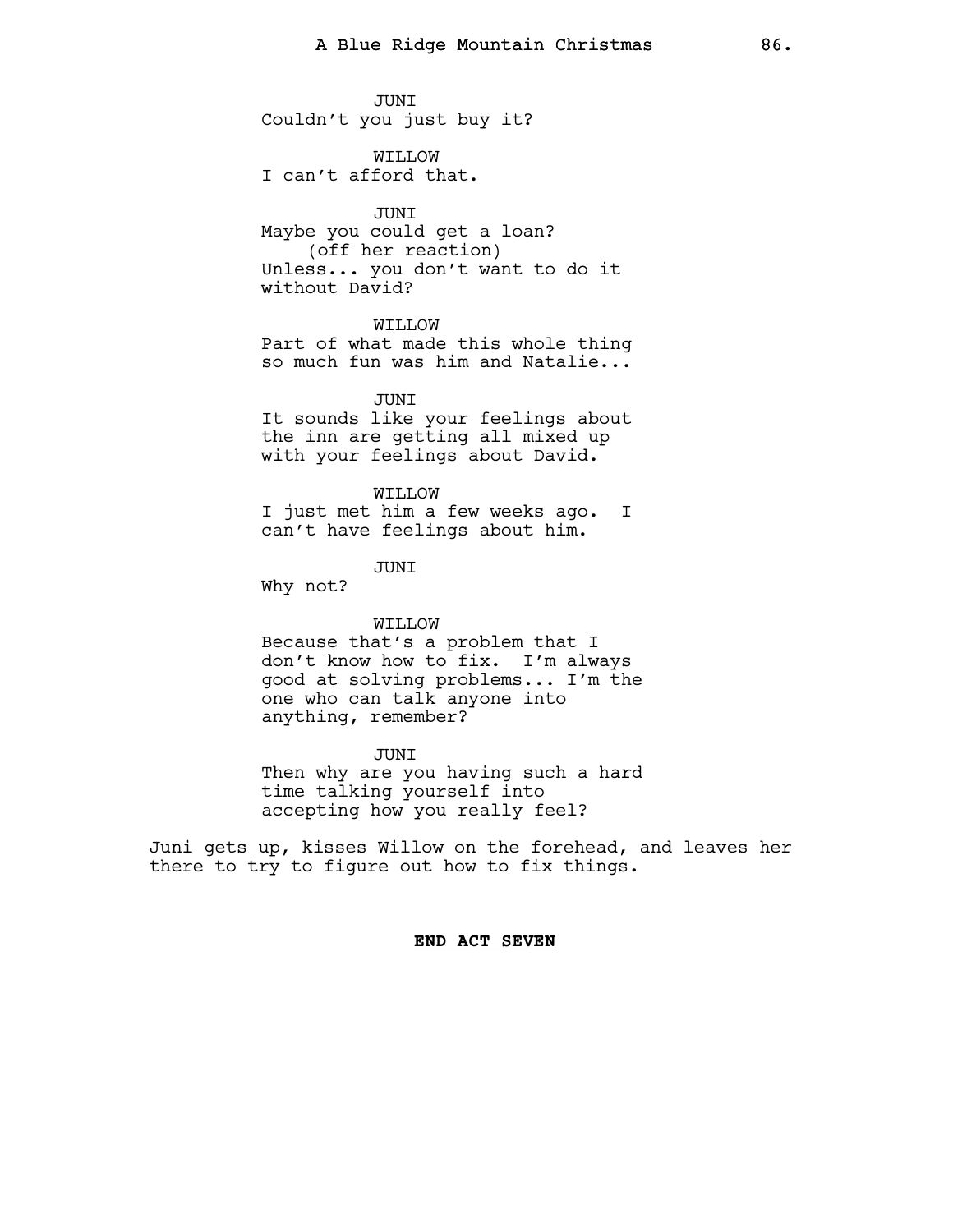## ACT EIGHT

EXT. EAGLE HILL MANOR - DAY

While joyful Christmas music plays, we'll see a montage of scenes of the work on the inn being finished...

INT. EAGLE HILL MANOR - GREAT ROOM - DAY

The room is being set up for the reception, with tables and a piano while Willow supervises a Christmas tree being brought in.

EXT. EAGLE HILL MANOR - DAY

Outside, Natalie is helping David and Pam put more garland on the railings.

EXT. EAGLE HILL MANOR - BARN - NIGHT

From outside the barn, we can see workers inside doing last minute touches with lights and more - we don't get a good look at the transformation yet.

INT. EAGLE HILL MANOR - KITCHEN - DAY

Austin and Juni - with Linda and Willow "helping" - are doing some last minute sampling of Christmas-themed food for the wedding - there's even a drawing of a Christmas-themed wedding cake.

EXT. EAGLE HILL MANOR - BARN - NIGHT

As a last bit of holiday magic, David hoists Natalie up so she can hang a wreath on the door to the barn while Willow, Pam, and Mark applaud.

EXT. EAGLE HILL MANOR - DAY

Establishing shot of the inn - it looks beautiful, a postcard come to life. A sign welcomes guests to Juni and Austin's wedding.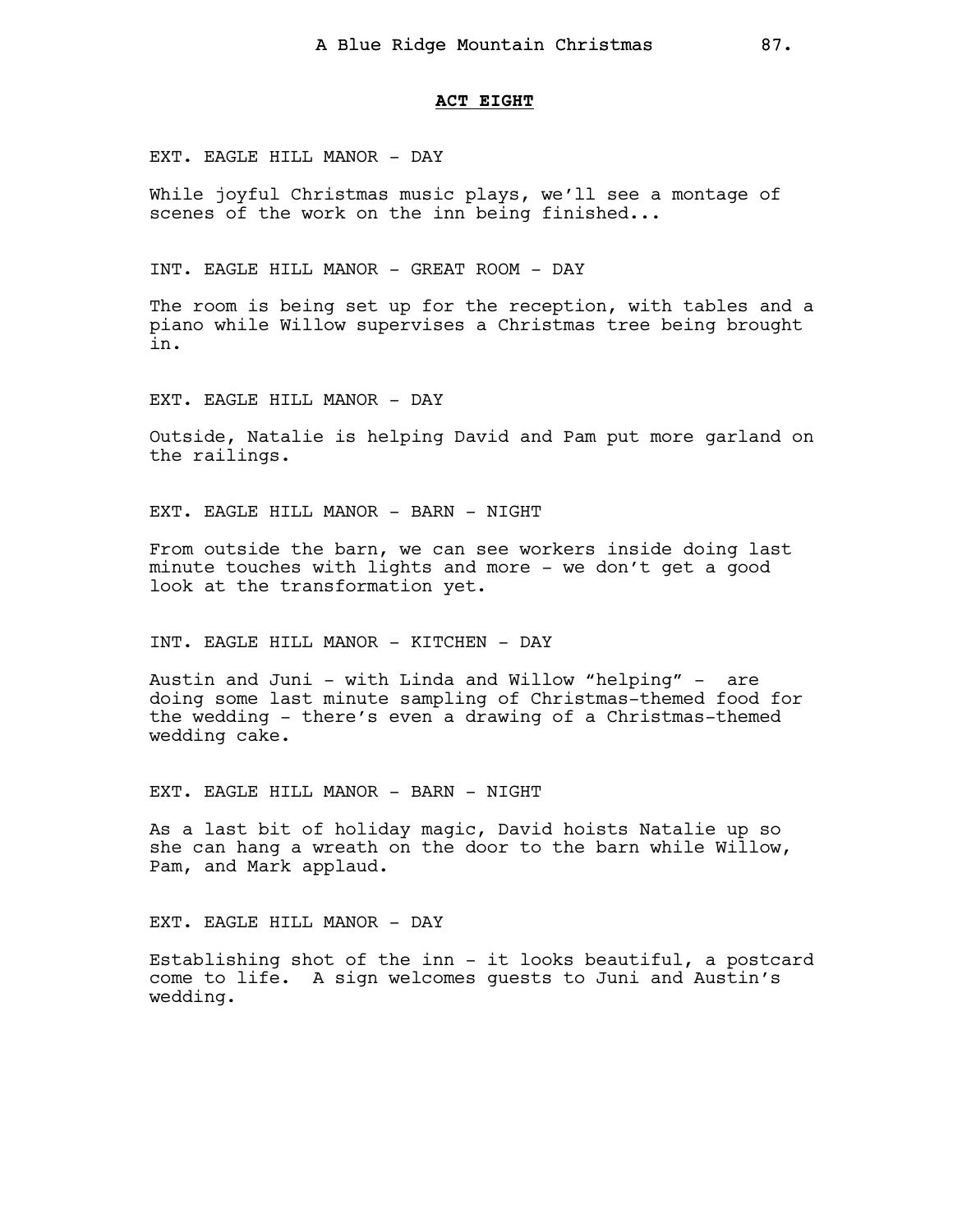INT. EAGLE HILL MANOR - BEDROOM - DAY

Juni, not even close to being ready for the wedding, is pacing in the room that is being used as a Bride's room. She looks more than a little anxious. Willow enters.

> WILLOW Hi. Mom said you needed me?

**JUNT** (how did this happen?) I'm getting married in a few hours.

WILLOW (arm around her) Okay. All right. Everything is going to be just fine.

JUNI

How?

WILLOW I have an idea...

Willow smiles.

INT. EAGLE HILL MANOR - BEDROOM - DAY

Willow and Juni are both sitting up on the bed, wearing Christmas-themed pajamas, eating Christmas cookies and listening to upbeat Christmas music.

> WILLOW Sorry, we were all out of fruitcake.

**JUNT** This is so much better.

They sort of "toast" one another with cookies and lean back in bed listening to the music.

EXT. EAGLE HILL MANOR - FRONT PORCH - DAY

Austin is on the front porch, dressed casually, looking out over the snowy scenery. David comes out to find him.

> DAVID Morning. Merry wedding day.

> > AUSTIN

Thank you.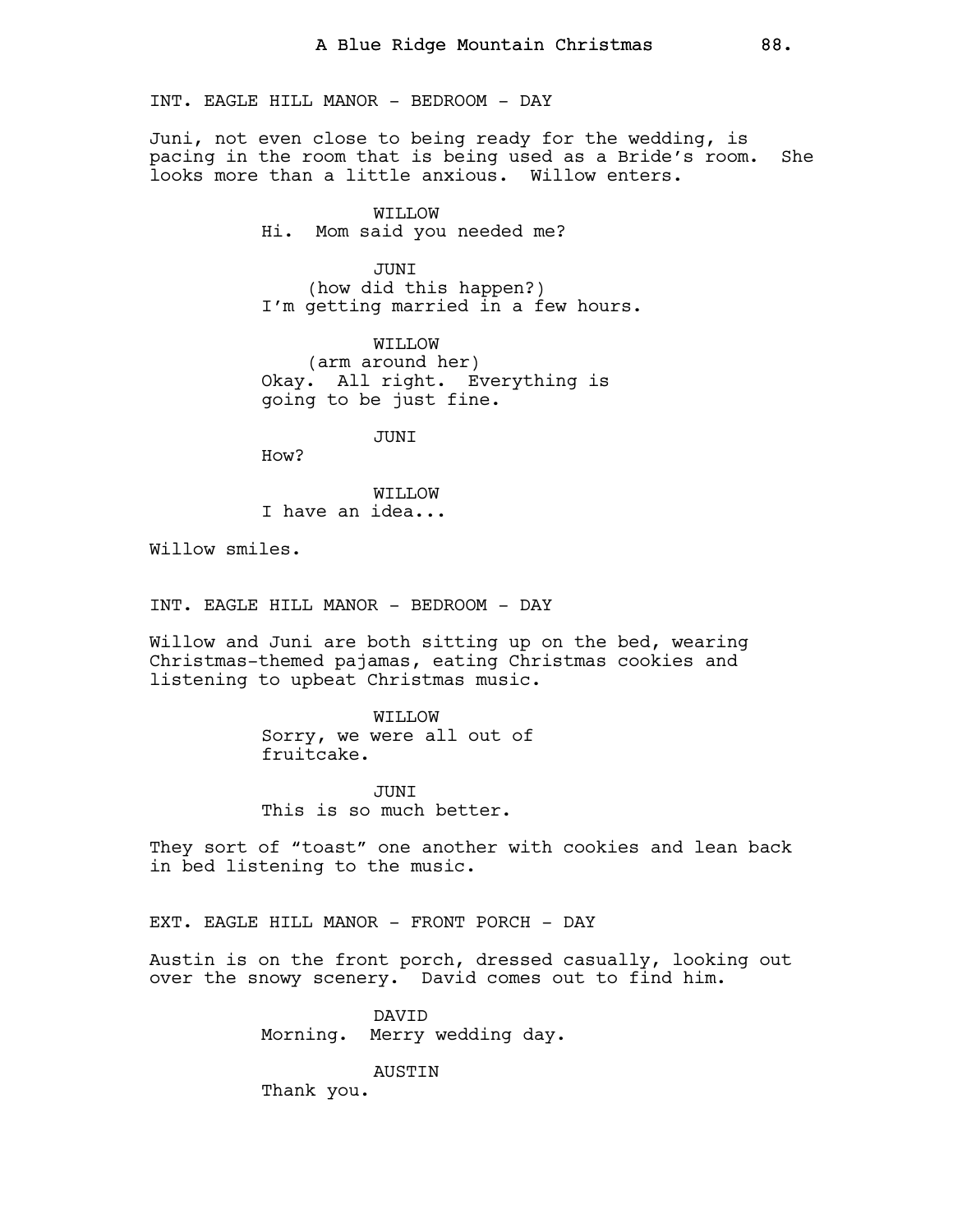(MORE) DAVID Everything good? AUSTIN Everything is great. It's almost Christmas, and I'm getting married today. DAVID No last minute jitters? AUSTIN Not a one. (smiles) Okay, maybe one or two, but only because I hate wearing tuxedos. DAVID (beat) You're always so... calm. How do you do that? AUSTIN (shrugs) I had a good role model. DAVID Who? AUSTIN You. DAVID Not the "David is wise" thing again. AUSTIN No, that was just me goofing around. This time I mean it. (off his skepticism) David, I know that I joke around a lot, but you're like the wiser, older brother I never had. DAVID First of all, I'm not that much older, and second of all, you already have an older brother. AUSTIN Yeah, but you've met him, right? (laughs) I'm kidding. David, look at everything you've done.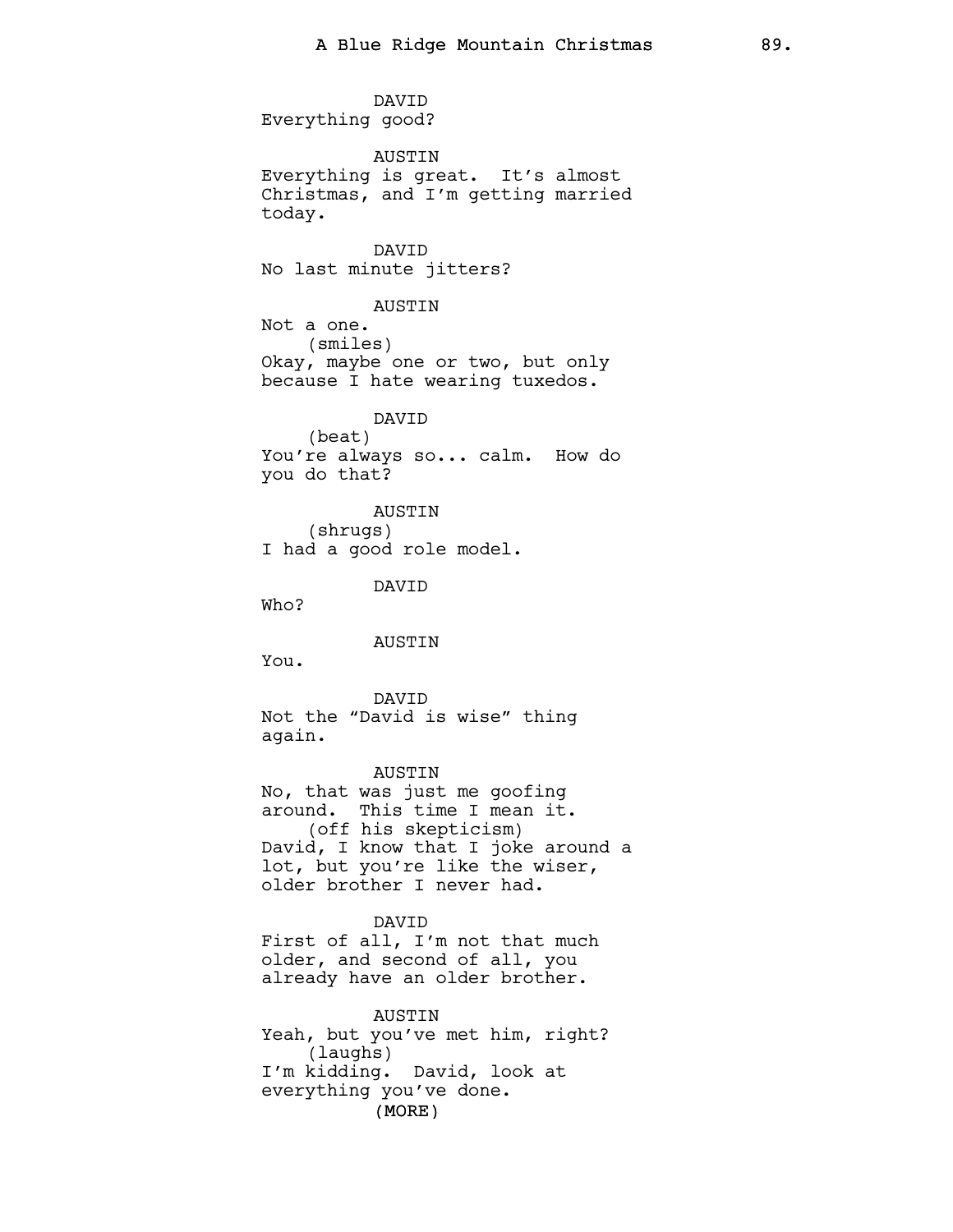AUSTIN (CONT'D) The inn, raising Natalie by yourself, you're about to become partner. How you do all of that at once is just amazing.

DAVID I guess it doesn't always feel that way. Sometimes it really feels like I'm just along for the ride.

AUSTIN

Everybody feels like that every now and then. But you figure it out. You always do. It's like all the work you did here with Willow. You saw an opportunity to make this place more attractive to the guy that wants to buy it. And, you said it's looking good, right?

DAVID

(beat) Right. Very good.

AUSTIN See? It's all coming together. (off David's reaction) Unless there's some part of it that isn't.

David has to think about that.

AUSTIN (CONT'D) Listen, whatever it is, you'll figure it out.

DAVID You think so?

AUSTIN I didn't make you best man for nothing.

The two of them hug it out then Austin goes back inside the manor. David looks out at the snowy countryside.

INT. EAGLE HILL MANOR - BEDROOM - DAY

Willow and Juni are still eating cookies and listening to Christmas music.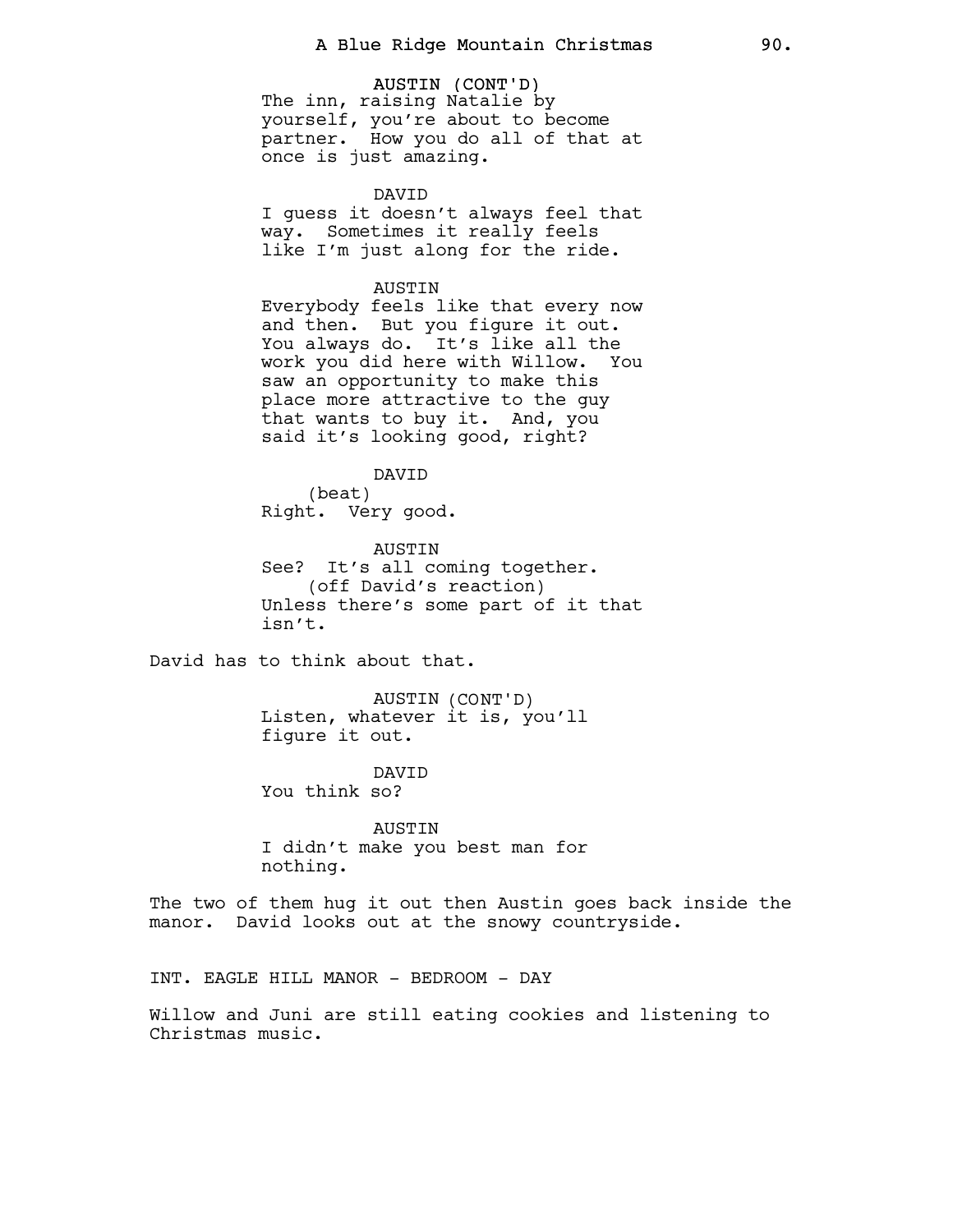#### JUNI

I still think you should talk to David about your proposal.

WILLOW It's not that easy.

JUNI It should be. Just tell him what you want.

WILLOW What if I'm not sure what I want?

# JUNI

You're always sure. Remember when we were kids and we'd be around the tree on Christmas morning and Dad would ask us which presents we wanted to open first?

WILLOW You could never decide.

**JUNT** 

Because I didn't want the first present I opened to be something like socks. I wanted it to be special. You always knew where the good presents were.

# WO.T.TTW

I don't this time. All the boxes look like socks to me.

JUNI So, what are you going to do? You have to open something.

WILLOW Do I? Can't I just sit here and eat Christmas cookies with you?

## JUNI

(smiles - shrugs) You could... except I kind of have to start getting ready. I'm getting married today.

WILLOW

(smiles) Yeah, you are.

They hug.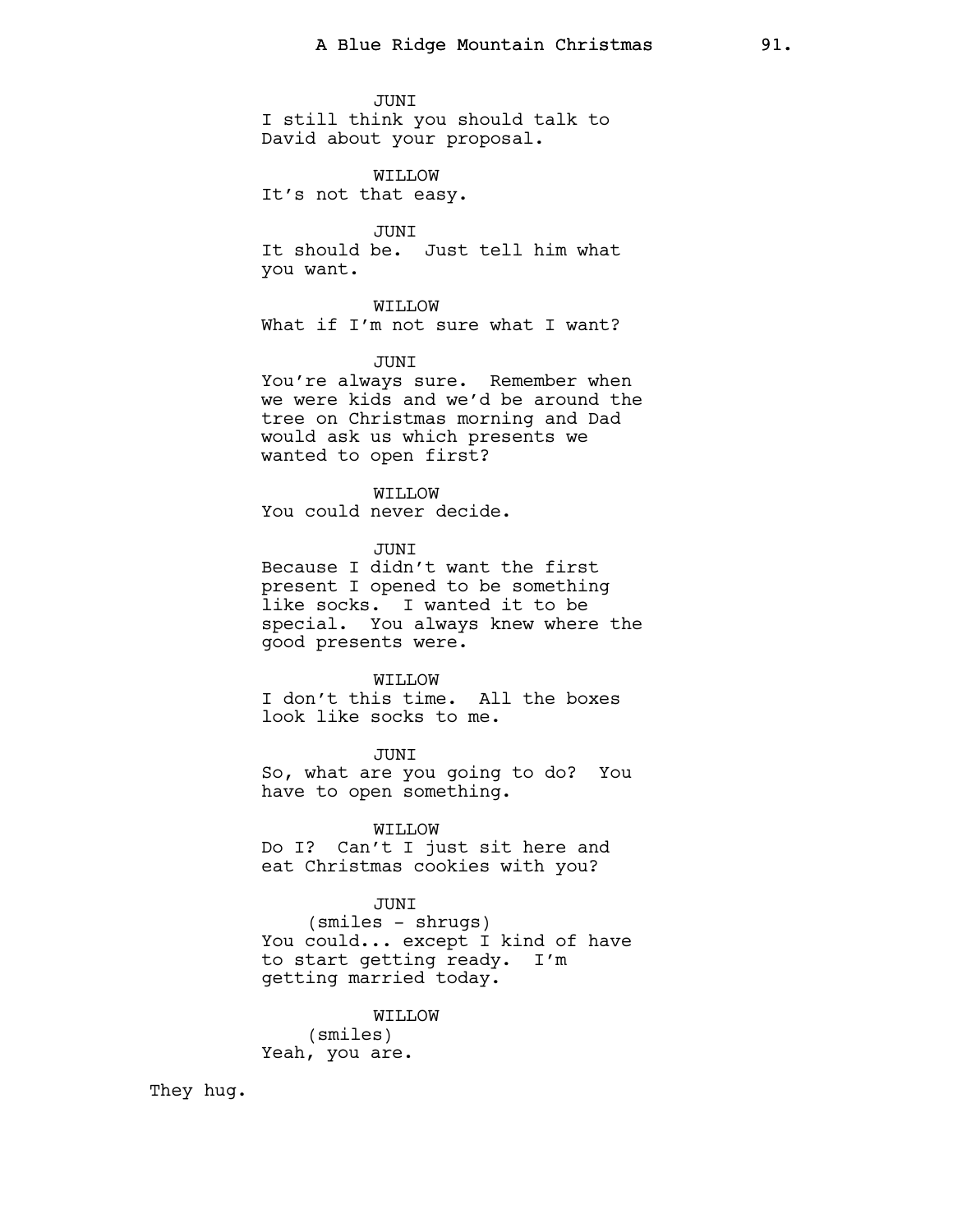EXT. EAGLE HILL MANOR - BARN - DAY

Willow comes down the path to the barn where Garrett, looking handsome in a suit and tie, is waiting.

> **GARRETT** We're finished. I know. We cut it a little close.

WO.T.TTW It's okay. You got it done before the wedding, that's all that matters. Can I see it?

GARRETT It's all yours.

WILLOW Aren't you going to come in?

# GARRETT

(shakes head) No... I know me and my crew have been doing a lot of the work, but this was your vision. I think you should do this on your own.

WO.T.TTW Thank you, Garrett. For everything.

She hugs him then turns to go into the barn.

INT. EAGLE HILL MANOR - BARN - DAY

Willow comes into the barn and stops, awestruck.

It is beautiful, with Christmas trees all lit up providing a backdrop to the altar. Rustic lamps are providing soft light and there are rows of seating all bedecked with garland and twinkle lights.

Willow is all smiles, holding back tears.

A few moments later, the door opens and David comes in. He is also stunned by the transformation of the place.

> DAVID Willow... this is... WILLOW I know, right?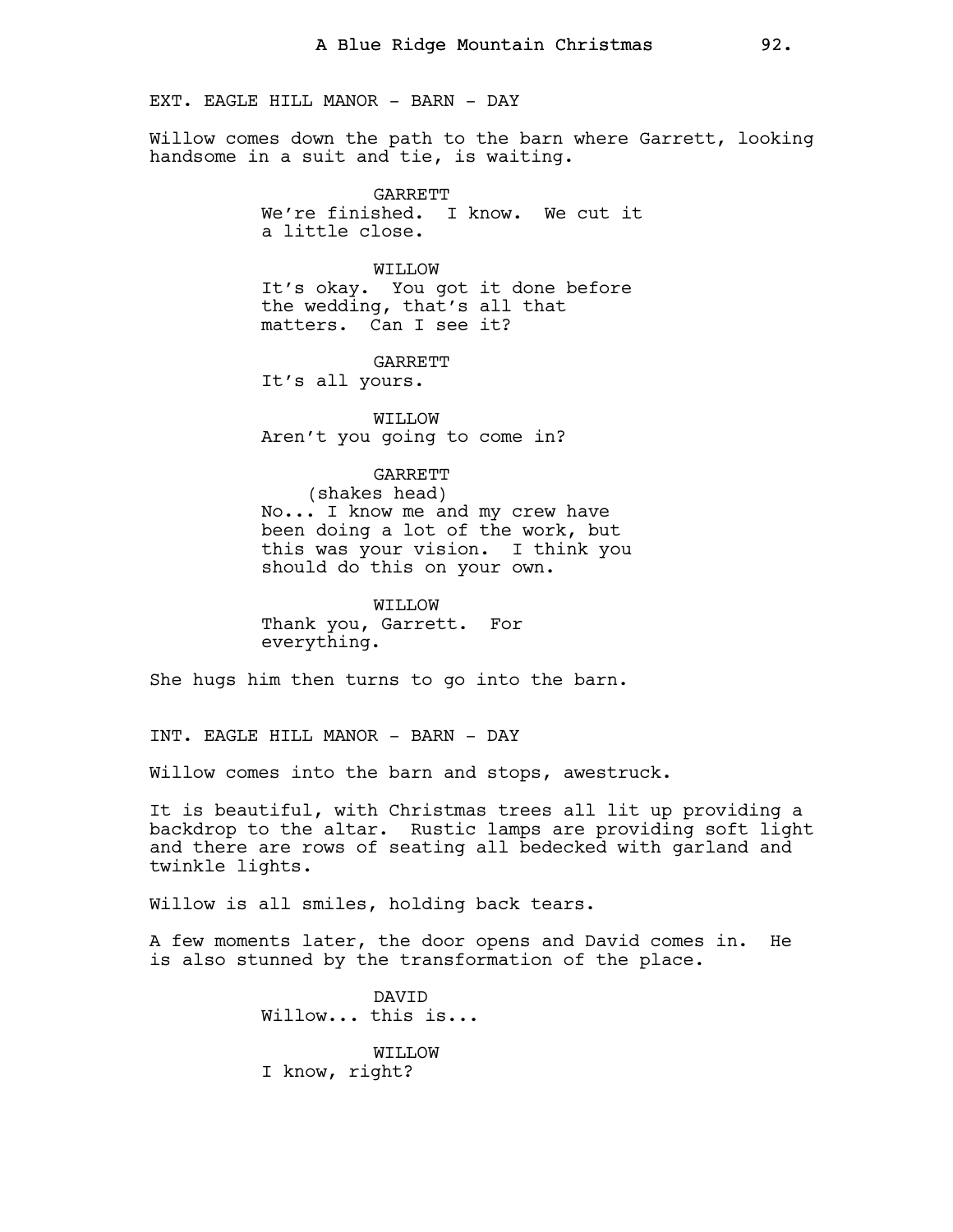DAVID I don't know what to say. (beat) Yes, I do... your dad would be really proud. WILLOW (smiles) Thank you for that. (beat) David, we need to talk. DAVID I know. They look at each other, silent for a moment. WILLOW Why is it so hard to figure out what to say to you? DAVID I was wondering the same thing. WILLOW I think we just have to... we need to be honest with one another. David nods and looks down. DAVID You heard I got an offer on the inn, didn't you? That hits Willow hard. WILLOW You... was it Robert? DAVID Yes. I think it was the carriages that sold him. WILLOW (tries to joke) Told you so. (beat) Are you going to take the offer? DAVID I think so. I think I have to. WILLOW Closure.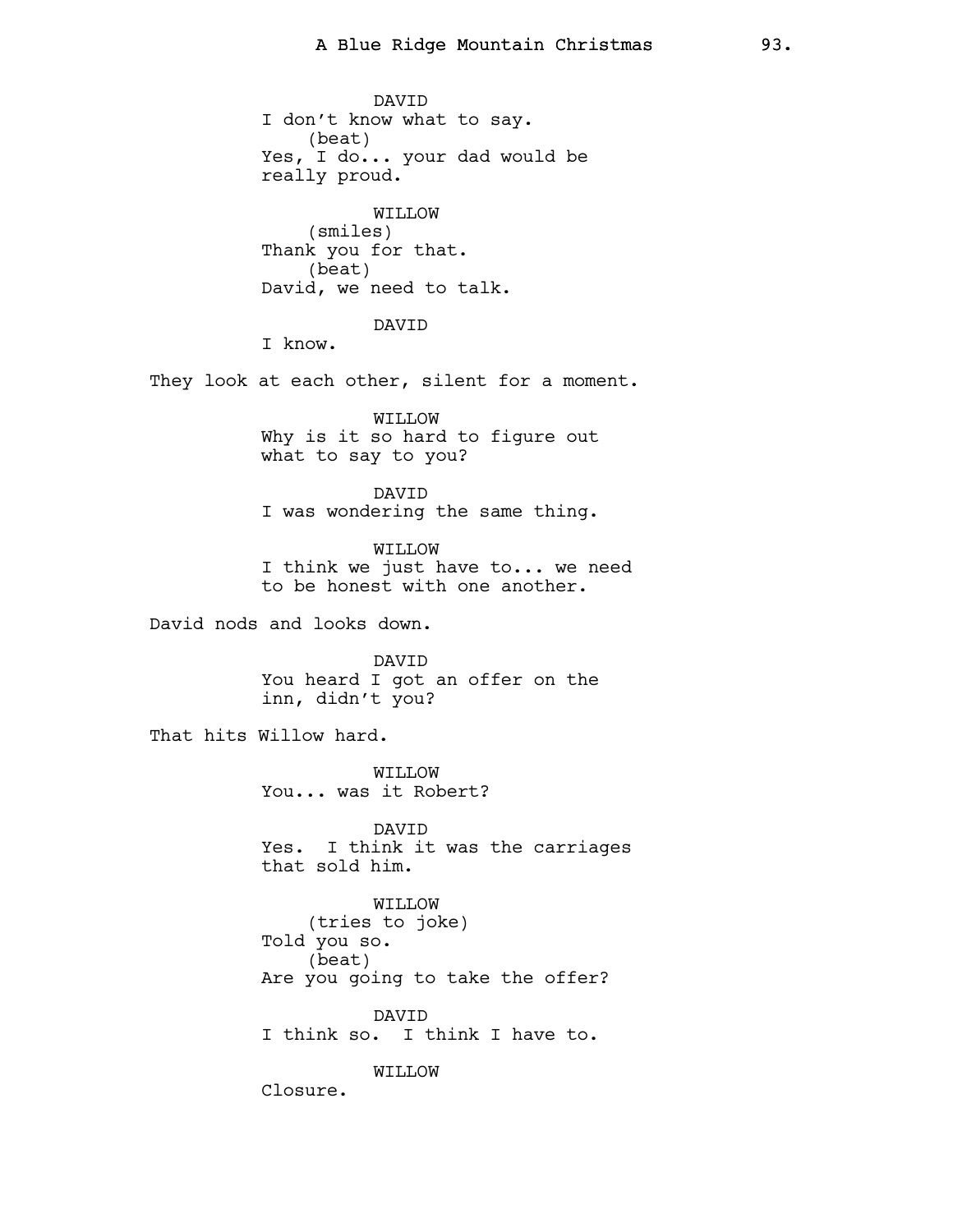## DAVID

Yes, but not just that. I've felt... stuck these last few years. Like I was up to my waist in snow and couldn't figure out how to get out of it.

WILLOW

And selling the inn would get you unstuck?

DAVID

I think so. I hope so. And, I have you to thank for it.

Willow thinks for a moment, summoning her courage.

WILLOW David... if I'm being honest... I think you're making a mistake.

# DAVID

What?

WILLOW I don't think you should sell the inn.

DAVID What are you talking about?

# WILLOW

You love it here. I know you do. I can see it in your eyes every time you look at the place.

DAVID

Of course I do, but that doesn't mean I should stay.

### WILLOW

Yes, it does! You should always stay and fight for what you love. (beat) David, I know you think that this is part of your past and that you need to put it behind you, but I think this is your future.

DAVID What kind of future could I have here? I'm surrounded by memories.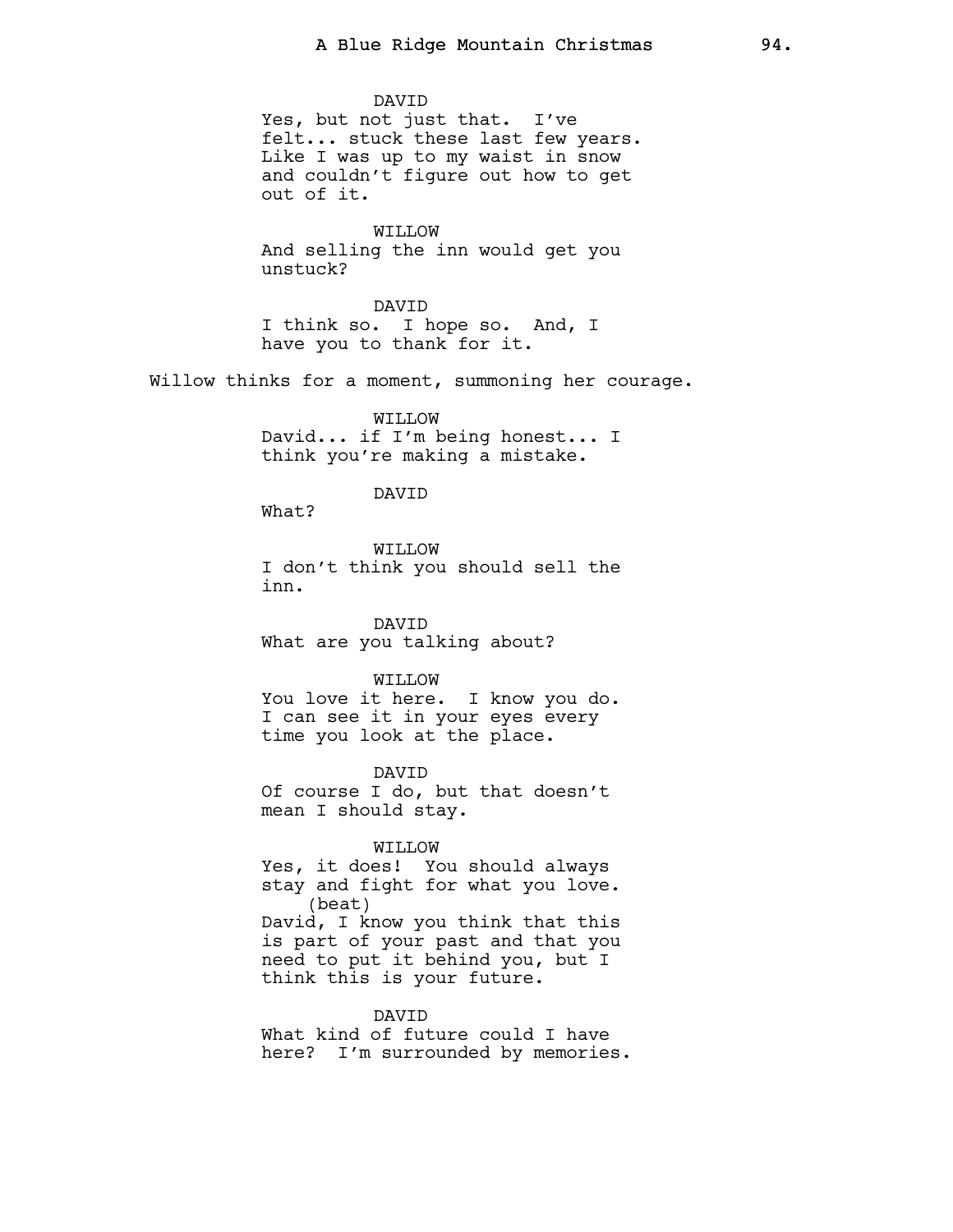### WILLOW

There's nothing wrong with that! Who said we need to let go of our memories in order to create new ones? There's always room in our heart for more.

**DAVTD** I don't know if I can do that.

Willow reaches out and puts her hand on his arm.

# WILLOW

But, don't you want to find out?

David puts his hand on hers.

### DAVID

I'm sorry.

They look at one another, unable to move forward. Willow pulls her hand back.

> WILLOW I need to go get everyone ready for the wedding.

### DAVID

Okay.

Willow goes to the door, stops, and turns back to look at him one more time. She wants to say something, but can't quite get to it. She leaves, and David turns to look at the beautiful barn as Christmas music starts.

INT./EXT. EAGLE HILL MANOR - BARN - NIGHT

The barn is now filled with people including Austin with David as his best man and some groomsmen plus a few bridesmaids and a minister at the altar.

A couple of attendants open the doors to the barn and through them we see the carriage pull up with Willow, Linda, and Juni aboard. Willow climbs down and helps Juni, who is wearing a beautiful gown, do the same, followed by Linda. They pass through the gorgeously lit walkway into the barn.

Willow comes down the aisle, catching David's eye as she does.

Behind her is Juni, accompanied by Linda who walks her down the aisle.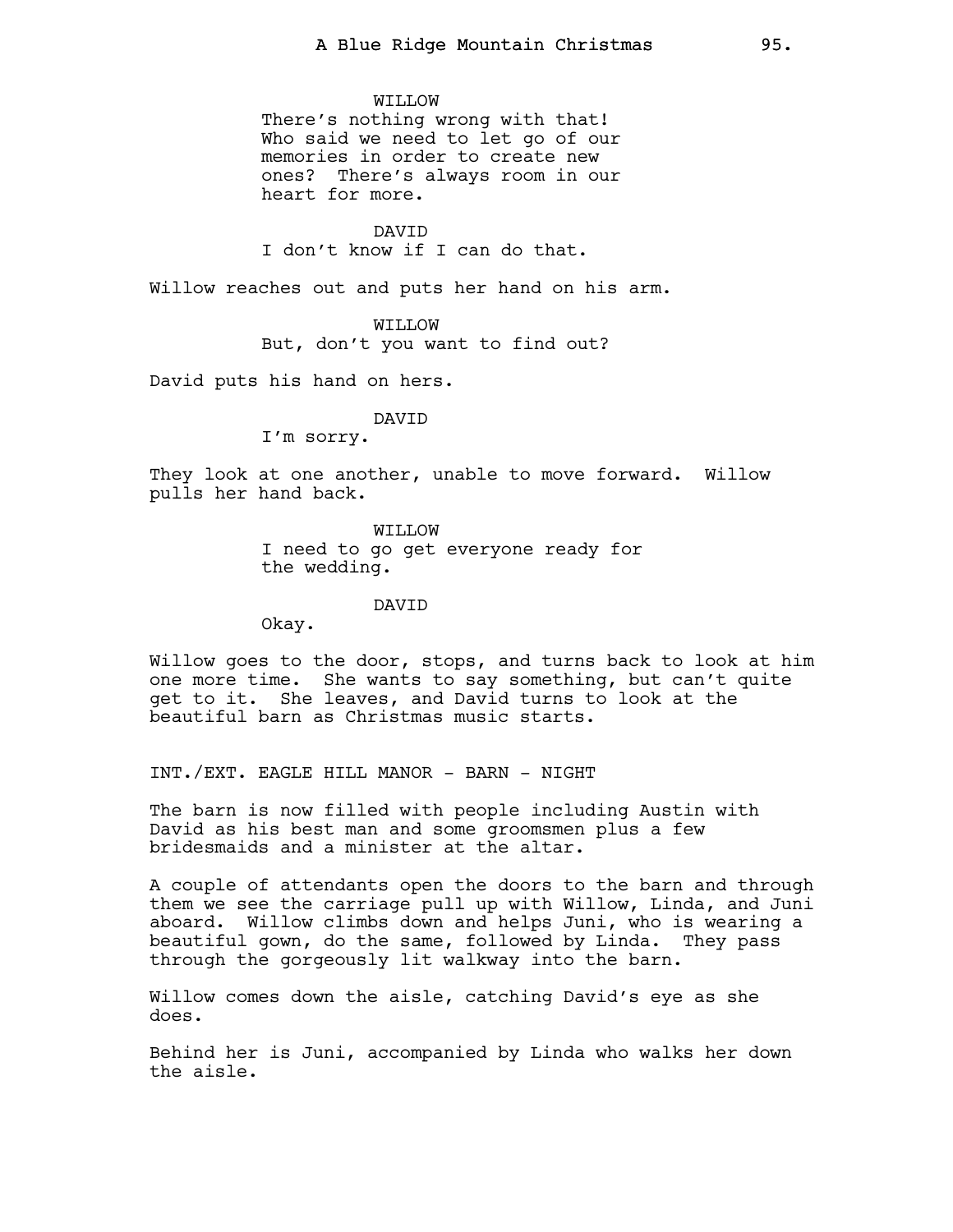Willow makes it to the altar and takes her place across from David. They smile at one another, a bit melancholy.

As Juni makes it to the head of the aisle, she steps up next to Austin, and everyone is seated.

> MINISTER Dearly beloved we are gathered here today to join this man and this woman in the bonds of holy matrimony...

His speech fades out as the Christmas music fades up, swelling with emotion as David and Willow look at each other from opposite sides of the altar - close, and yet so far away.

# END ACT EIGHT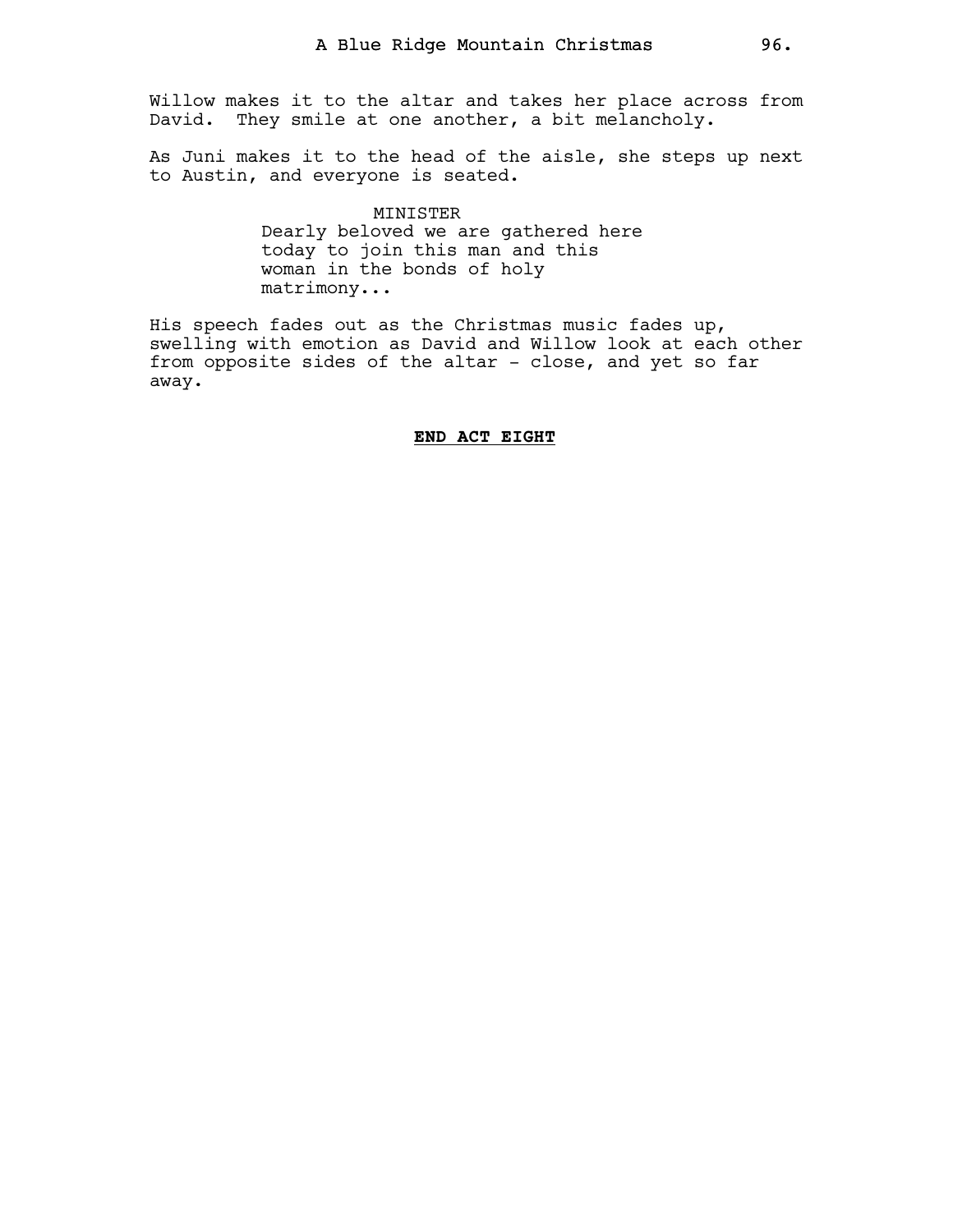## ACT NINE

EXT. EAGLE HILL MANOR - NIGHT

Establishing shot of the manor.

INT. EAGLE HILL MANOR - GREAT ROOM - NIGHT

The reception room is also finished, a gorgeous space filled with Christmas decorations, a pianist is playing Christmas music, tables with Christmas centerpieces, and a Christmas tree in the middle of the dance floor. Some people are dancing, others are mingling, some are eating.

Willow is on the sidelines watching the merriment as Pam walks up to join her, handing her a glass of champagne and holding her own up.

> PAM To a job well done.

They clink glasses and drink.

WILLOW

Thank you.

PAM Can I tell you a secret? I had my doubts.

WILLOW I did, too. I'd never really done anything like this.

PAM Oh, no. Doubts about the barn. Would it hold all the people you invited? Would it be warm enough? But, I never had doubts about you.

# WILLOW

Really?

## PAM

I knew from the moment I met you that you were the person who was good at taking care of things.

That hits a sore spot with Willow, but she smiles through it.

WILLOW I'm happy it all worked out.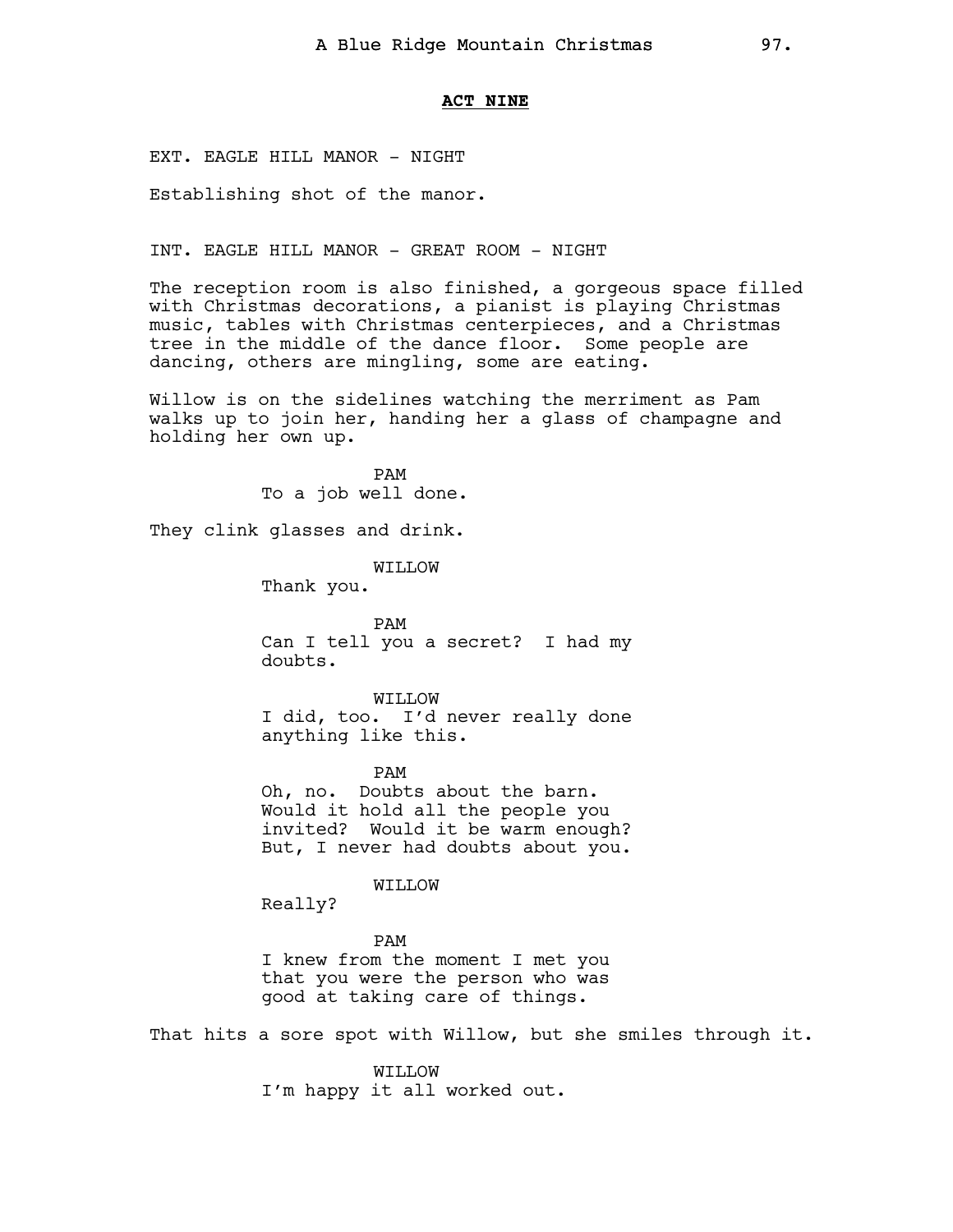PAM

So, what's next for you? What big job are you going to tackle?

WILLOW

Oh, you know... back to New York. They might be transferring us to Denver. It'll be challenging...

PAM But challenges are good. Right?

WILLOW Absolutely... I'm not sure this was

the challenge I was looking for.

PAM

I think you're probably more sure than you think you are. Is going back to New York or Denver or wherever they're going to send you what you really want?

WILLOW

(beat)

No.

PAM Then for heaven's sake, why are you doing it?

WO.T.TTW

Because I don't have a choice. David wants to let go of the past and...

PAM

Willow, I haven't seen David so engaged, so passionate, so... happy... as he has been these last few weeks in a long time, not since... (beat) The past isn't something you let go of... it's something you learn from, to build a future from. I think that is what you really want.

She clinks glasses with Willow again and walks away, leaving Willow to consider everything she has just heard.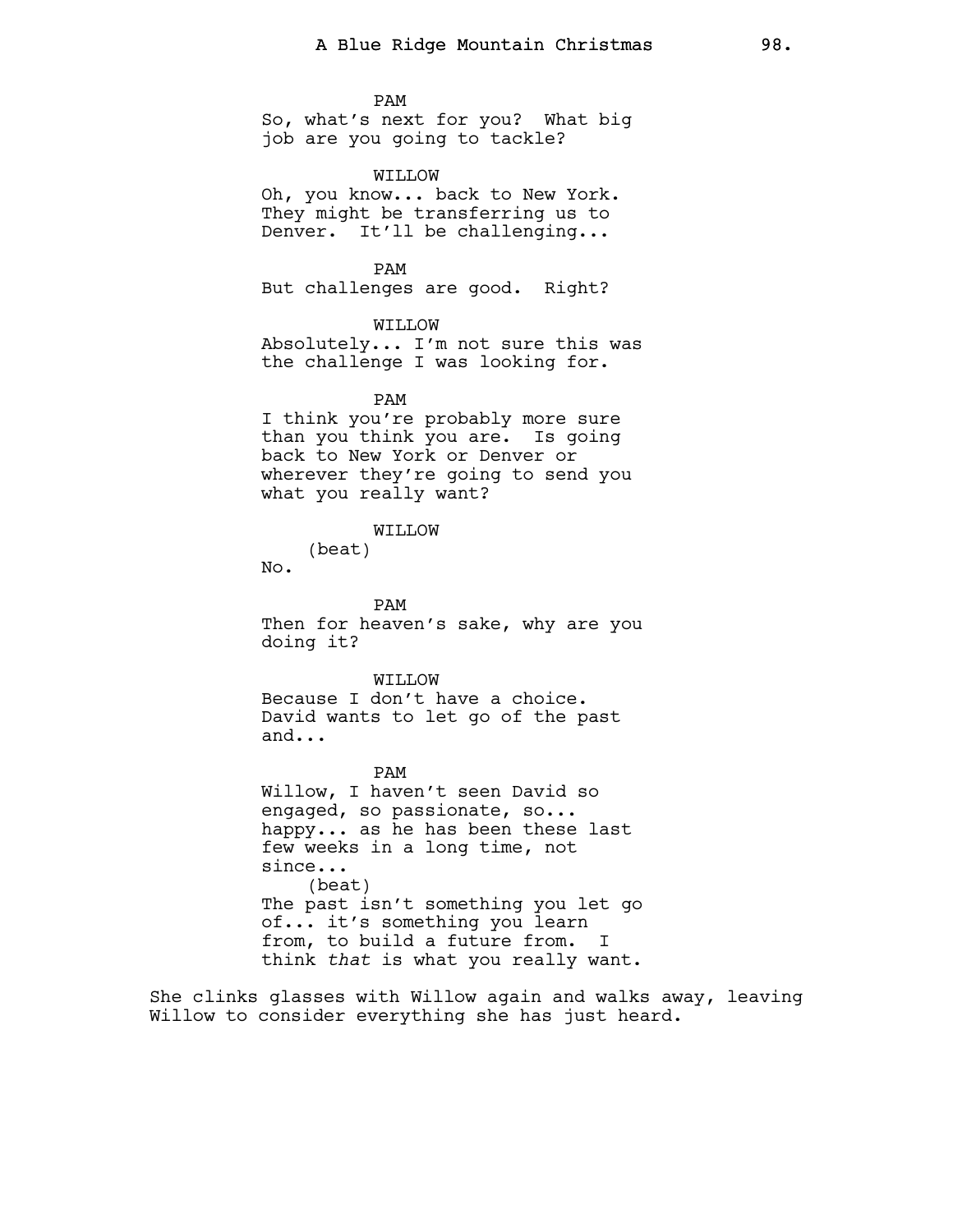INT. EAGLE HILL MANOR - ENTRY HALL - NIGHT

David comes out of the kitchen into the entry hall and finds Natalie sitting rather glumly on the stairs, which are festooned with garland and lights. David goes to sit down next to her.

> DAVID What's going on kiddo?

### NATALIE

Nothing.

DAVID Are you not having a good time?

NATALIF. No, I did. The wedding was really pretty.

DAVID Yes, it was.

NATALIE Was that what yours and mom's wedding was like?

DAVID No, not exactly. We got married in a church, not a barn. And, ours wasn't at Christmas so we didn't have all the decorations.

NATALIE But, it was still fun?

DAVID It was. We had a great time. It was a wonderful way to start our lives together.

NATALIE I wish I could have been there.

DAVID It was a couple of years before we

met you but the idea of you was there that day.

Natalie goes back to being glum.

DAVID (CONT'D) What's wrong, sweetheart?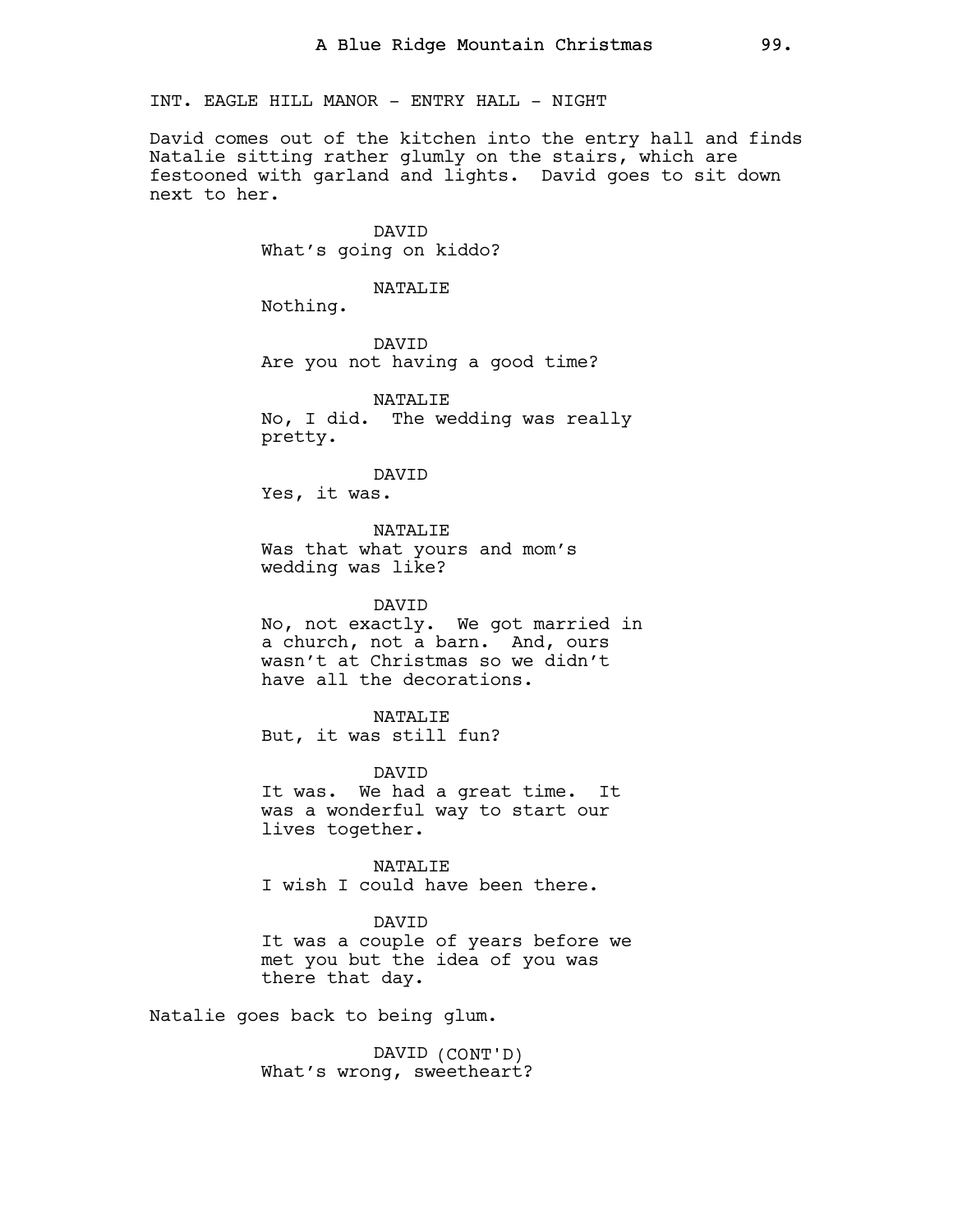NATALIE It's almost Christmas Eve, and we still haven't found Henry!

DAVID I know, and I'm sorry. I'm sure he'll turn up eventually.

NATALIE Well, if we can't find him then I guess we can't move.

DAVID What do you mean?

NATALIE We can't leave without Henry.

DAVID Natalie, we can't stay here. Someone else is going to move in.

NATALIE

But... Mom, gave him to me. We can't just forget about him.

DAVID We wouldn't forget. No matter where we went, we'd always have our good memories.

NATALIE But why can't we have more good memories here? Did we use them all up? We can't make more?

David is a bit taken aback by how closely that mirrors what Willow said and doesn't know how to respond. He pulls his daughter closer to him.

INT. EAGLE HILL MANOR - LIVING ROOM - NIGHT

Willow comes into the living room and takes out her phone. She dials and waits for it to connect. As she leaves a message, she looks at the tall bookshelves, perusing titles and looking at covers.

> WILLOW Hey Tasha, it's late but I wanted to leave you a message to let you know that I'm probably coming back early - the day after Christmas.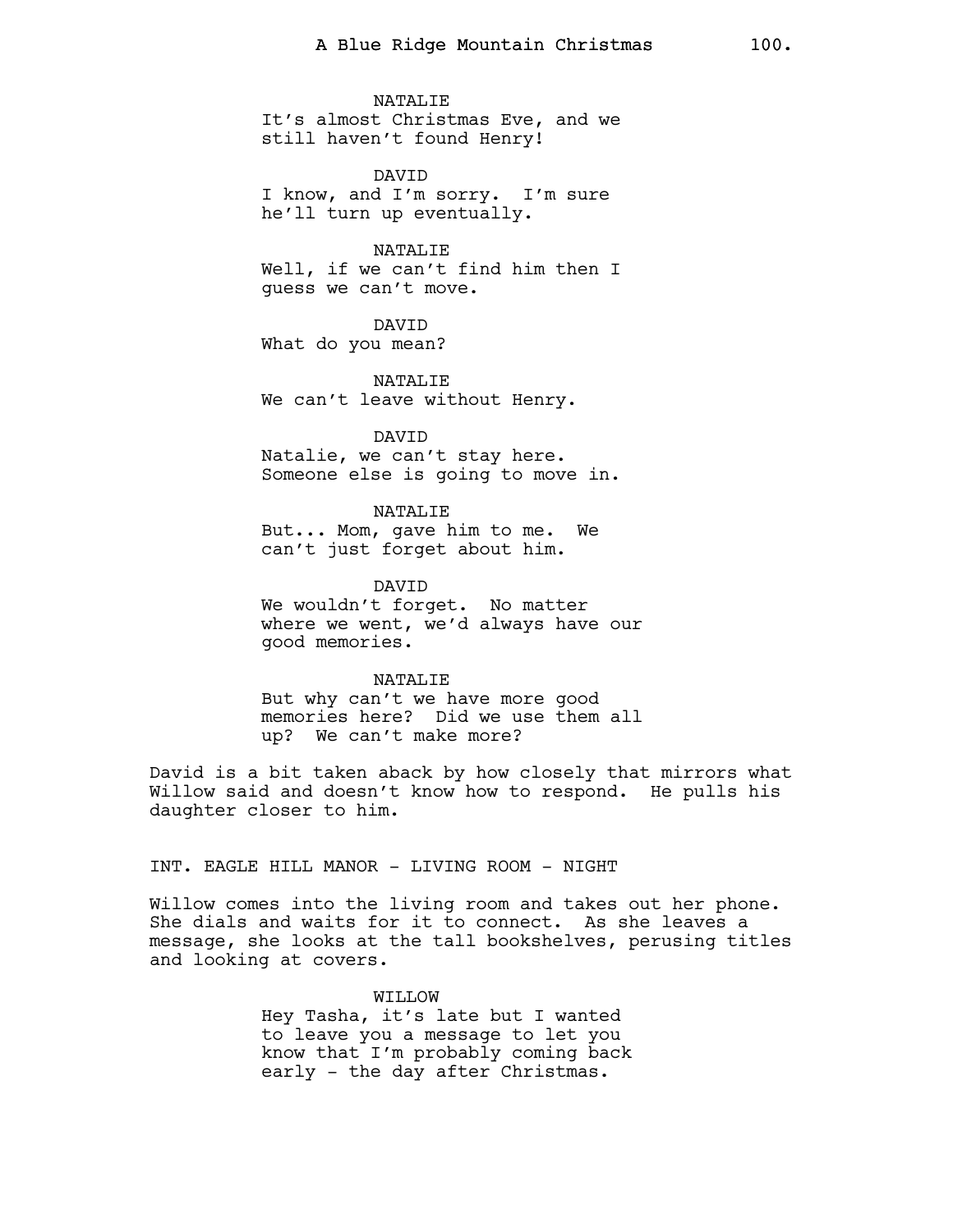She notices that several books on a lower shelf are sticking out a bit more than the other books. She goes to push them in...

> WILLOW (CONT'D) Things here have been...

She notices something. One of the books is Dickens' "A Christmas Carol." She pulls the book out and looks at it, opens the cover... it has her father's name in it.

> WILLOW (CONT'D) Tasha, I'll have to call you back.

She disconnects the call and looks at the book, stunned by its presence. She looks at the shelf again, seeing the books that were surrounding it still sticking out. She pulls the books out and discovers something behind it. She reaches in and pulls out a stuffed reindeer toy - Henry.

Willow laughs and looks at the book.

WILLOW (CONT'D) Thanks, Dad.

She hears a gasp and turns to see David and Natalie in the doorway. She runs to Willow and takes the toy.

> NATALIE Henry! You found Henry! Thank you, thank you.

Natalie hugs Willow.

DAVID (to Willow) Where was he?

WILLOW In the bookshelf.

DAVID What made you look in that specific spot?

Willow shows him the book - opens it and points to her father's name inside.

> DAVID (CONT'D) I don't believe it.

NATALIE I do! I got my Christmas wish two whole days early!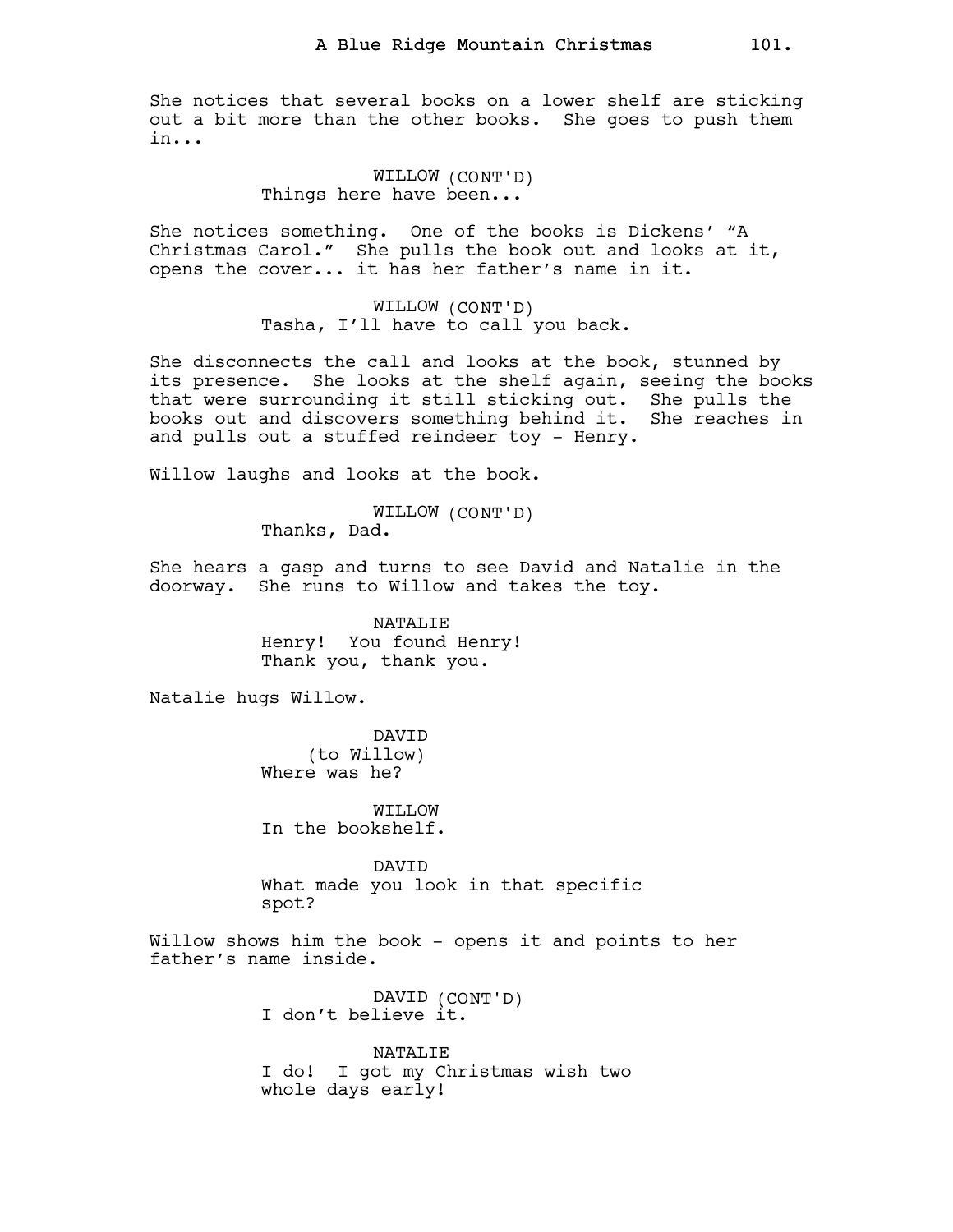DAVID That's pretty amazing, sweetheart.

NATALIE And see, Dad? We didn't run out of memories.

DAVID No, we didn't...

He hugs his daughter and smiles at Willow.

EXT. EAGLE HILL MANOR - FRONT PORCH - NIGHT

Willow and David come out of the reception room to the front porch. They shut the glass doors but we can still hear the Christmas music and see colorful lights and the tree behind them. They are pulling on their coats as they do.

Willow hands him the portfolio we saw her with earlier.

WILLOW I've been carrying this around for days. It's a proposal about my company investing in Eagle Hill.

DAVID They would do that?

WILLOW I'd have to present it to them, but I think I could talk them into it.

DAVID You are pretty good at that, yes.

WILLOW But, I only did it because I thought you really didn't want to leave.

David looks at a few pages.

DAVID I appreciate you putting so much effort into this.

WILLOW

But...

DAVID But, I can't let them invest.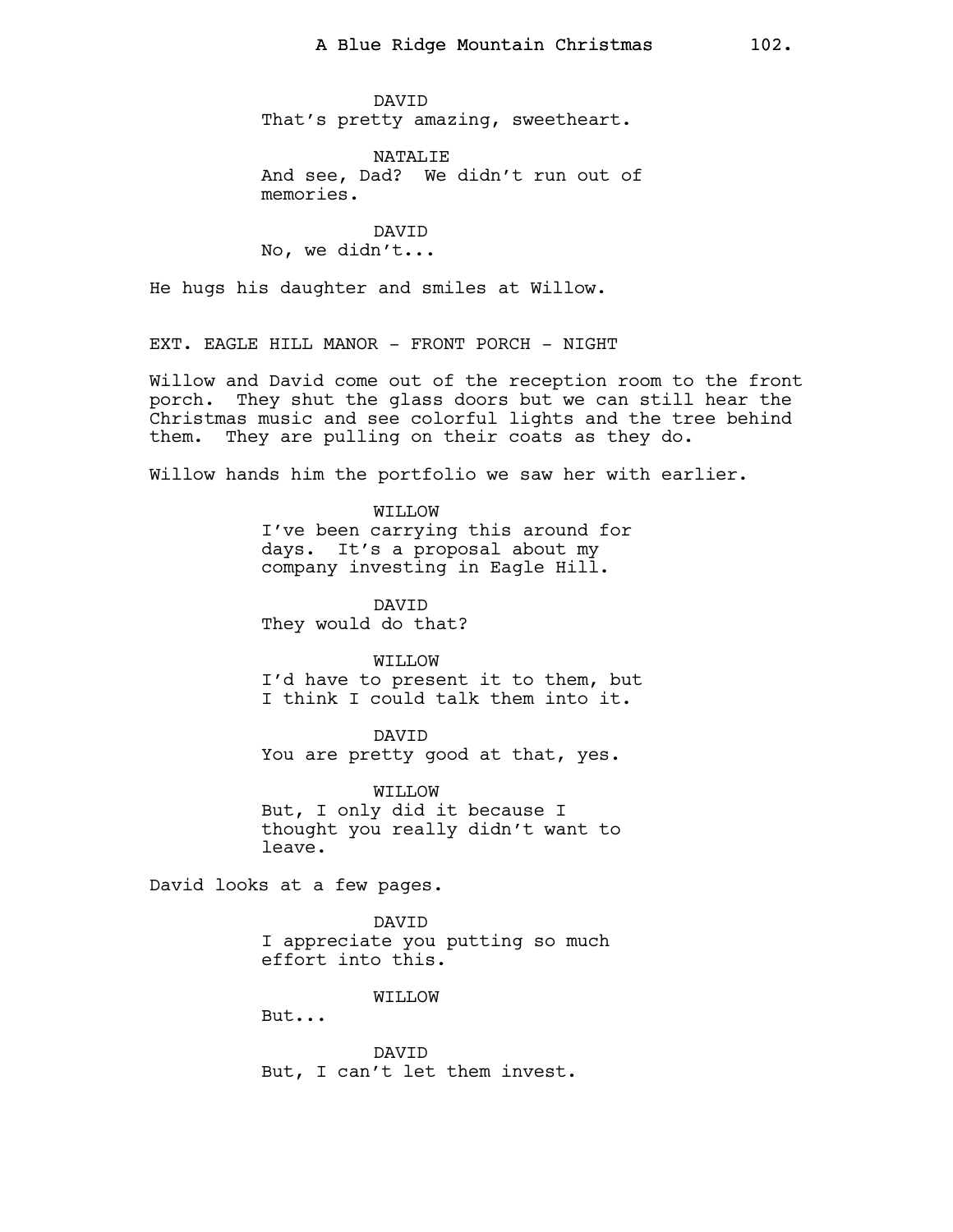### WILLOW

David, I know that you want to forget the past and move on, but I think we should embrace the past. Not to live in it but to build on it. To create a future.

## DAVID

I want that, too. We talked about all the memories that we have of this place and I was thinking that was all gone... behind us. But I thought of baking Christmas cookies in the kitchen and putting up lights on the manor and snowmen on the lawn and carriage rides in the snow... we're creating new memories all the time.

#### WILLOW

Then why can't you let my company invest?

DAVID

Because I'm keeping it. I called Robert and told him I was pulling it off the market.

WILLOW What about your job? Becoming partner? Getting things back on track?

### DAVID

I think it's time for a new track. I didn't realize that until you showed me.

David takes her hand - Willow smiles.

## DAVID (CONT'D)

I'm thinking about hiring a new manager. I mean, I know you already have a job but...

## WILLOW

I might be interested. On one condition.

### DAVID

Name it.

WILLOW You have to let me paint.